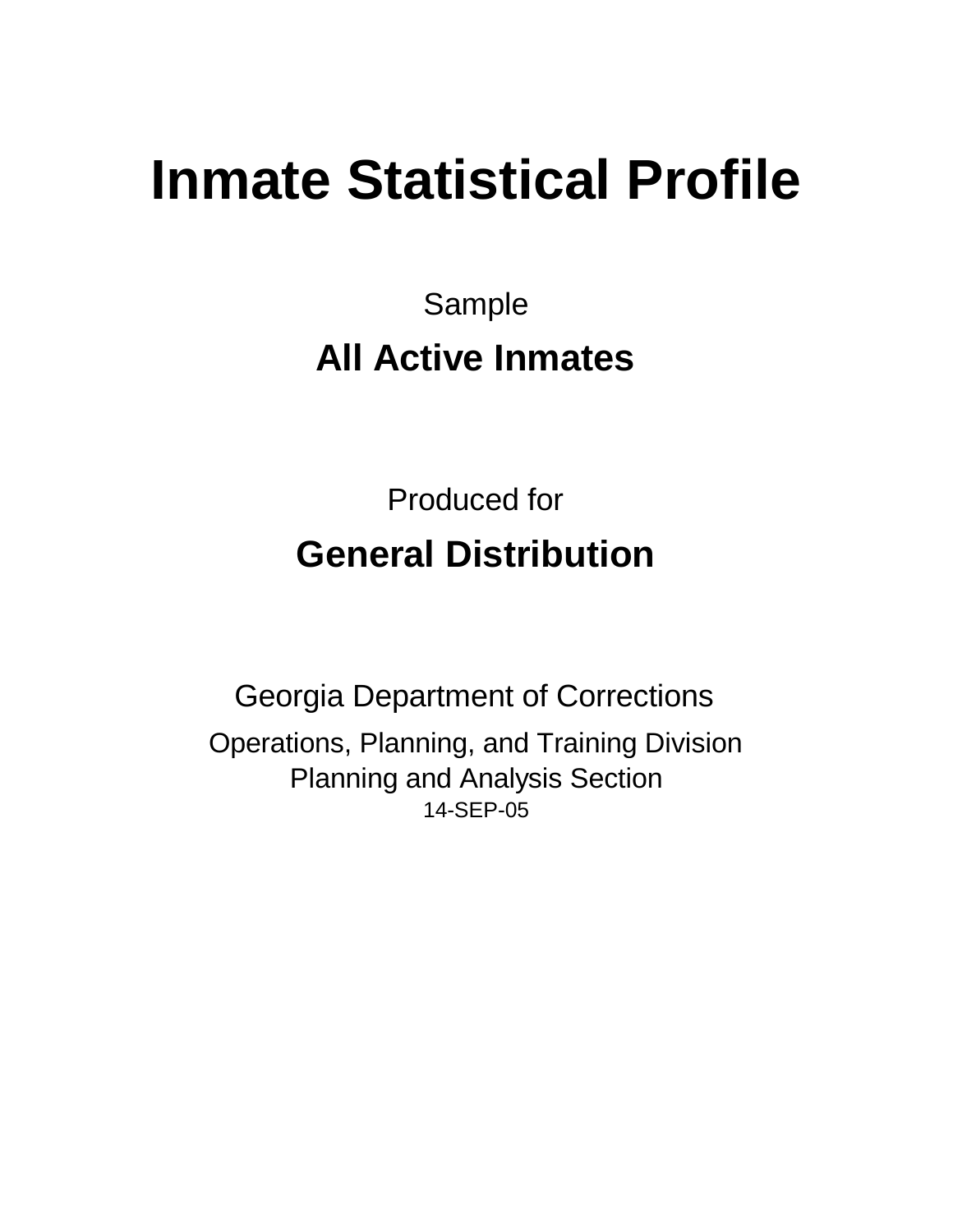**Contents** 

Sample **All Active Inmates**

Produced for **General Distribution**

| <b>Demographic information</b>                                       |
|----------------------------------------------------------------------|
| 1 Current age, broken out in ten year age groups                     |
| 2 Race group                                                         |
| 3 Marital status, self-reported at entry to prison                   |
| 4 Number of children, self-reported at entry to prison               |
| 5 Religious affiliation, self-reported at entry to prison            |
| 6 Home county - self-reported at entry to prison                     |
| 11 Socioeconomic class, self-reported at entry to prison             |
| 12 Environment to age 16, self-reported at entry to prison           |
| 13 Guardian status to age 16, self-reported at entry to prison       |
| 14 Employment status before prison, self-reported at entry to prison |
| 15 Age at admission                                                  |
| 17 Age at release                                                    |
| 18 Height, measured at entry to prison                               |
| 19 Weight, measured at entry to prison                               |
|                                                                      |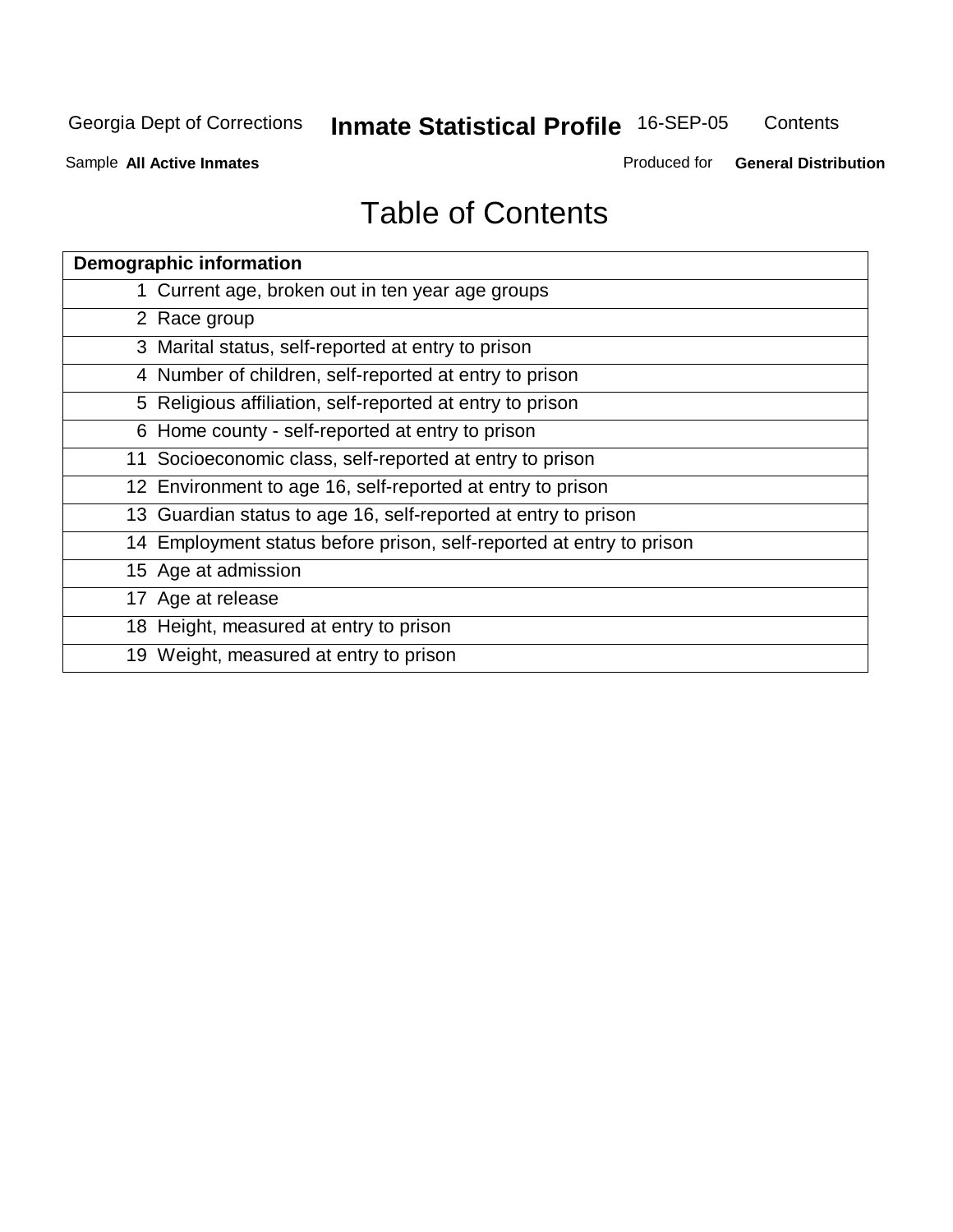**Contents** 

Sample **All Active Inmates**

Produced for **General Distribution**

| <b>Correctional information</b>                 |
|-------------------------------------------------|
| 20 Type of admission to prison                  |
| 21 Current / last security status               |
| 22 Current / last institution type              |
| 23 Institution type - transitional centers      |
| 24 Institution type - mental hospitals          |
| 25 Institution type - county prisons            |
| 26 Institution type - state prisons             |
| 28 Institution type - private prisons           |
| 29 Institution type - prison annexes            |
| 30 Institution type - inmate boot camp          |
| 31 Number of disciplinary reports               |
| 32 Number of transfers                          |
| 33 Number of escapes                            |
| 34 Probable future release type                 |
| 35 Actual release type                          |
| 36 Time served in current (or last) institution |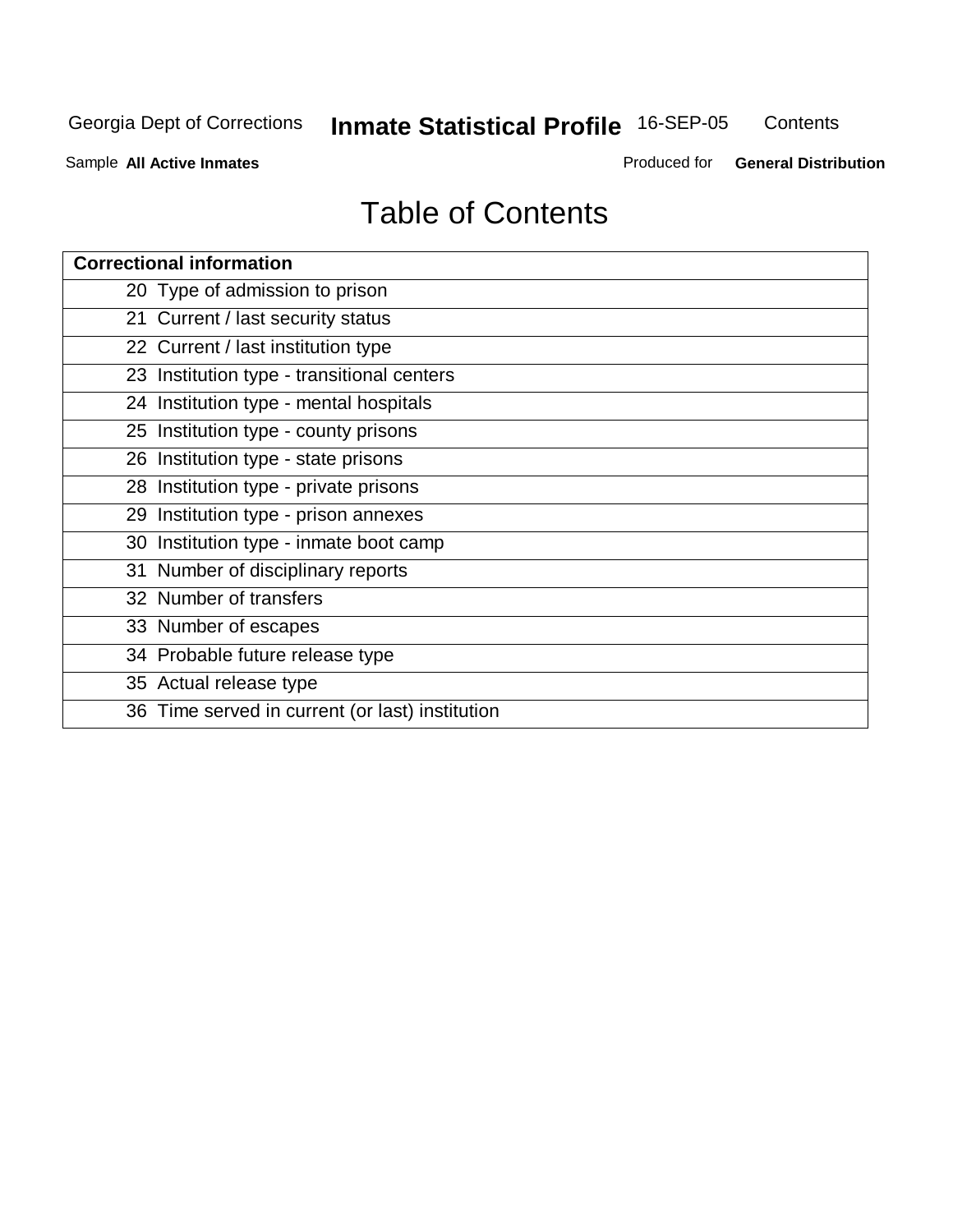**Contents** 

Sample **All Active Inmates**

Produced for **General Distribution**

| <b>Educational, psychological and physical information</b>       |
|------------------------------------------------------------------|
| 37 Highest grade level attained                                  |
| 38 Culture fair IQ scores                                        |
| 39 Wide Range Achievement Test (WRAT) reading score              |
| 40 Wide Range Achievement Test (WRAT) math score                 |
| 41 Wide Range Achievement Test (WRAT) spelling score             |
| 42 Scope of substance abuse - detail                             |
| 43 Current / last mental health treatment level                  |
| 44 PULHESDWIT medical scale - 'P' overall condition ('P'hysical) |
| 45 PULHESDWIT medical scale - 'U' upper body                     |
| 46 PULHESDWIT medical scale - 'L' lower body                     |
| 47 PULHESDWIT medical scale - 'H' hearing                        |
| 48 PULHESDWIT medical scale - 'E' vision                         |
| 49 PULHESDWIT medical scale -'S' psychiatric                     |
| 50 PULHESDWIT medical scale - 'D' dental                         |
| 51 PULHESDWIT medical scale - 'T' transportability               |
| 52 PULHESDWIT medical scale - 'W' work ability                   |
| 53 PULHESDWIT medical scale - 'I' impairment                     |
| 54 PULHESDWIT medical scale - 'T' transportability               |
| 55 Criminality in family, self-reported                          |
| 56 Alcoholism in family, self-reported                           |
| 57 Drug abuse in family, self-reported                           |
| 58 Subjected to frequent beatings, self-reported                 |
| 59 Father absent during inmate's childhood                       |
| 60 Mother absent during inmate's childhood                       |
| 61 Inmate diagnosed as manipulative                              |
| 62 Inmate diagnosed as assaultive                                |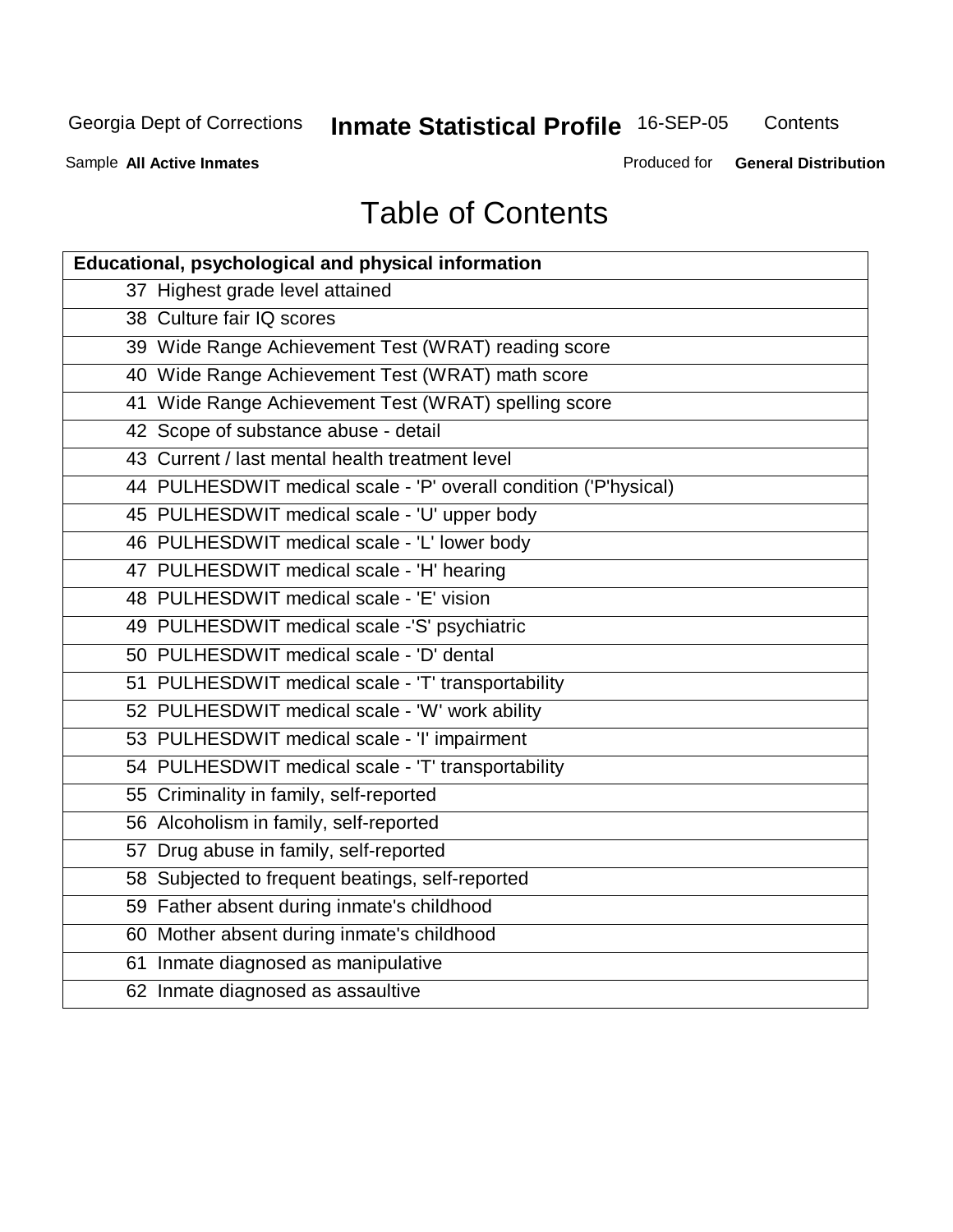**Contents** 

Sample **All Active Inmates**

Produced for **General Distribution**

| <b>Crimes and criminal history information</b>                  |
|-----------------------------------------------------------------|
| 63 Number of prior Georgia incarcerations                       |
| 64 Prison sentence in years                                     |
| 65 Primary offense, broken out into felonies vs misdemeanors    |
| 66 Primary offense, broken out into four broad crime categories |
| 67 Primary offense, detailed offense code                       |
| 74 County of conviction of primary offense                      |
| 79 Circuit of conviction of primary offense                     |
| 81 Years served (jail + prison) in this incarceration           |
| <b>Medical information</b>                                      |
| 82 Results of most recent HIV test                              |
| 83 Results of most recent tuberculosis test                     |
| 84 Results of most recent syphilis test                         |
| 85 Results of most recent Hepatitis-C test                      |
| 86 Results of most recent pregnancy test                        |
| 87 Results of most recent diabetes test                         |
| 88 Results of most recent hypertension test                     |
|                                                                 |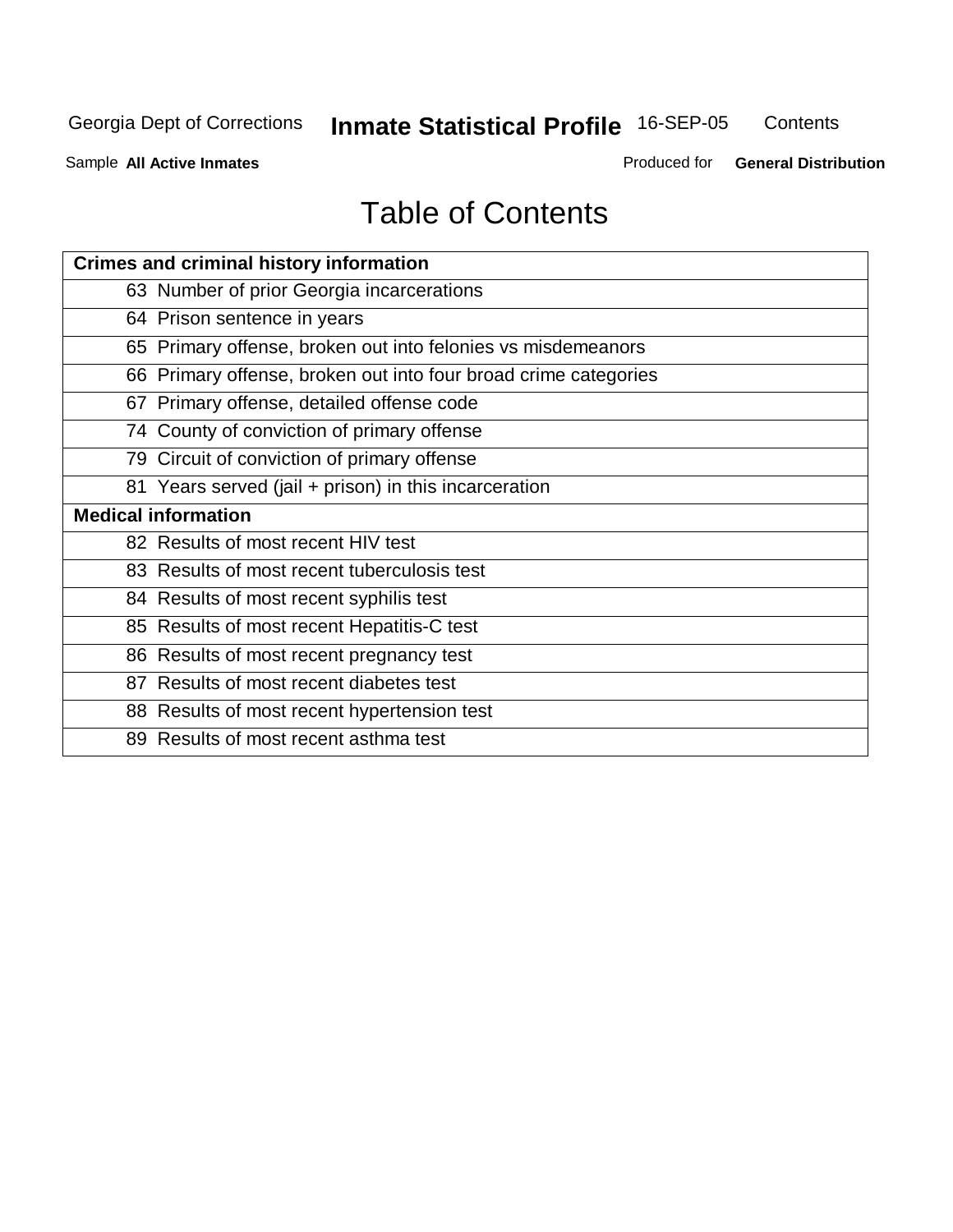#### Sample **All Active Inmates**

#### Produced for **General Distribution**

### Current age, broken out in ten-year age groups

|                       |              | <b>Male</b> |        |              | <b>Female</b> |       | <b>Total</b> |               |
|-----------------------|--------------|-------------|--------|--------------|---------------|-------|--------------|---------------|
| <b>Current Age</b>    | <b>Count</b> | Col %       | Row %  | <b>Count</b> | Col %         | Row % | <b>Total</b> | Col %         |
| <b>Teens</b>          | 2,784        | 6.19%       | 96.57% | 99           | 3.58%         | 3.43% | 2,883        | 6.04%         |
| <b>Twenties</b>       | 14,544       | 32.33%      | 94.97% | 771          | 27.91%        | 5.03% |              | 15,315 32.07% |
| <b>Thirties</b>       | 13,246       | 29.44%      | 93.05% | 990          | 35.84%        | 6.95% |              | 14,236 29.81% |
| <b>Forties</b>        | 10,067       | 22.38%      | 93.38% | 714          | 25.85%        | 6.62% | 10,781       | 22.58%        |
| <b>Fifties</b>        | 3,426        | 7.62%       | 95.78% | 151          | 5.47%         | 4.22% | 3,577        | 7.49%         |
| <b>Sixties</b>        | 785          | 1.74%       | 95.62% | 36           | 1.30%         | 4.38% | 821          | 1.72%         |
| Seventy +             | 137          | $0.30\%$    | 99.28% |              | 0.04%         | 0.72% | 138          | 0.29%         |
| <b>Total Reported</b> | 44,989       | 100%        | 94.22% | 2,762        | 100%          | 5.78% | 47,751       | 100%          |

| $N$ nt k<br>المستخدم<br>τeα<br> |       |                  |            |
|---------------------------------|-------|------------------|------------|
|                                 | 4 990 | ר 70 נ<br>4,7 VZ | 772<br>. . |

| Mean<br>(average)       | 35.61    | 36.06 | 35.63    |
|-------------------------|----------|-------|----------|
| <b>Median (middle)</b>  | 34       | 36    | 34       |
| Mode<br>(most frequent) | つら<br>∠J | 39    | つに<br>ZJ |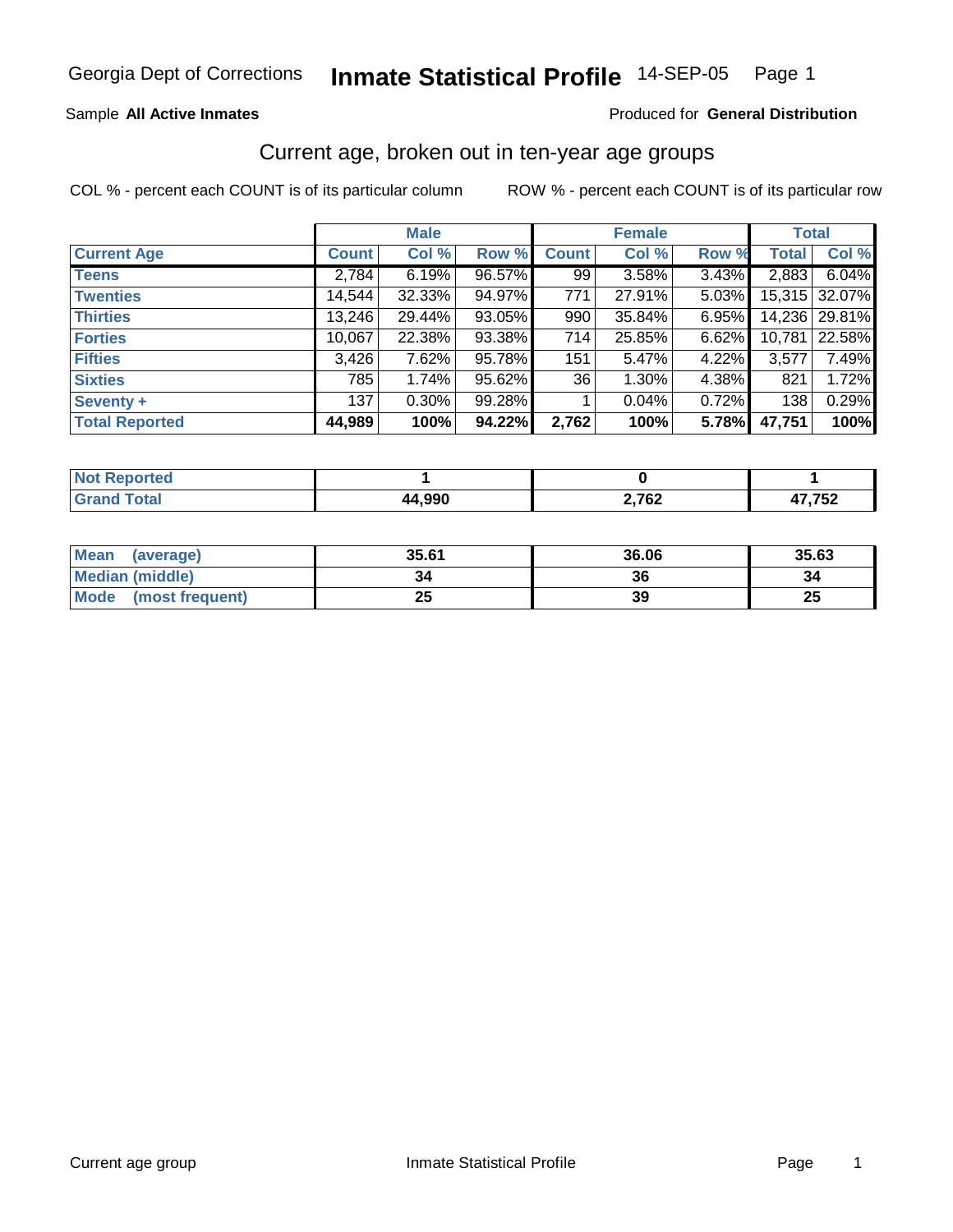Sample **All Active Inmates**

Produced for **General Distribution**

### Race group

|                       |              | <b>Male</b> |                    |       | <b>Female</b> |          |              | <b>Total</b> |
|-----------------------|--------------|-------------|--------------------|-------|---------------|----------|--------------|--------------|
| <b>Race Group</b>     | <b>Count</b> | Col %       | <b>Row % Count</b> |       | Col %         | Row %    | <b>Total</b> | Col %        |
| <b>White</b>          | 16,364       | 36.52%      | 92.40%             | .345  | 48.80%        | 7.60%    | 17,709       | 37.23%       |
| <b>Black</b>          | 28,350       | 63.27%      | 95.27%             | .406  | 51.02%        | 4.73%    | 29,756       | 62.56%       |
| <b>Indian</b>         | 50           | $.11\%$     | 96.15%             | 2     | $.07\%$       | 3.85%    | 52           | .11%         |
| <b>Asian</b><br>6     | 47           | .10%        | 94.00%             | 3     | $.11\%$       | $6.00\%$ | 50           | .11%         |
| <b>Total Reported</b> | 44,811       | 100%        | 94.21%             | 2,756 | 100%          | 5.79%    | 47,567       | 100%         |

| 170<br>. |       | 4 O.E<br>100<br>- - |
|----------|-------|---------------------|
| 44.990   | 2,762 | ハフ フロヘ<br>v         |

| Mo<br>Rlack<br>Black<br>ιαυκ<br>___ |
|-------------------------------------|
|-------------------------------------|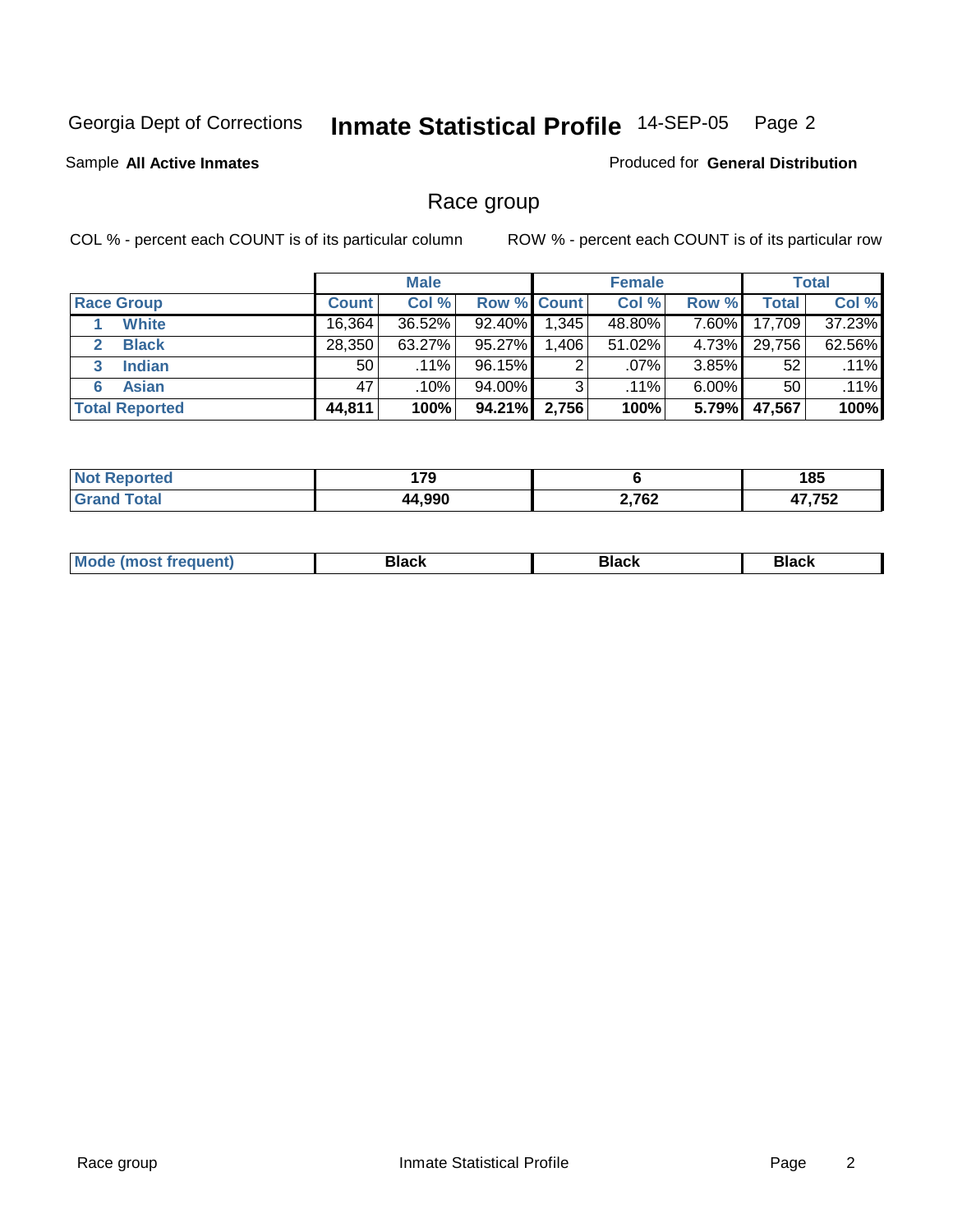Sample **All Active Inmates**

#### Produced for **General Distribution**

### Marital status, self-reported at entry to prison

|                        |              | <b>Male</b> |        |              | <b>Female</b> |        |              | <b>Total</b> |
|------------------------|--------------|-------------|--------|--------------|---------------|--------|--------------|--------------|
| <b>Marital Status</b>  | <b>Count</b> | Col %       | Row %  | <b>Count</b> | Col %         | Row %  | <b>Total</b> | Col %        |
| <b>Single</b>          | 26,849       | $61.43\%$   | 94.79% | 1,477        | 54.28%        | 5.21%  | 28,326       | 61.01%       |
| <b>Married</b><br>2    | 5,450        | 12.47%      | 93.18% | 399          | 14.66%        | 6.82%  | 5,849        | 12.60%       |
| <b>Separated</b><br>3  | 2,232        | 5.11%       | 88.19% | 299          | 10.99%        | 11.81% | 2,531        | 5.45%        |
| <b>Divorced</b><br>4   | 5,194        | 11.88%      | 93.75% | 346          | 12.72%        | 6.25%  | 5,540        | 11.93%       |
| <b>Widowed</b><br>5    | 506          | 1.16%       | 82.41% | 108          | 3.97%         | 17.59% | 614          | 1.32%        |
| <b>Common Law</b><br>6 | 3,476        | 7.95%       | 97.42% | 92           | 3.38%         | 2.58%  | 3,568        | 7.69%        |
| <b>Total Reported</b>  | 43,707       | 100%        | 94.14% | 2,721        | 100%          | 5.86%  | 46,428       | 100%         |

|       | .283 | .              | ,324<br>$\sim$ |
|-------|------|----------------|----------------|
| _____ | റററ  | המה ה<br>2,702 | $-$<br>uZ      |

|  | <b>Mode</b><br>(most frequent) | .<br>luie | лане | ---- |
|--|--------------------------------|-----------|------|------|
|--|--------------------------------|-----------|------|------|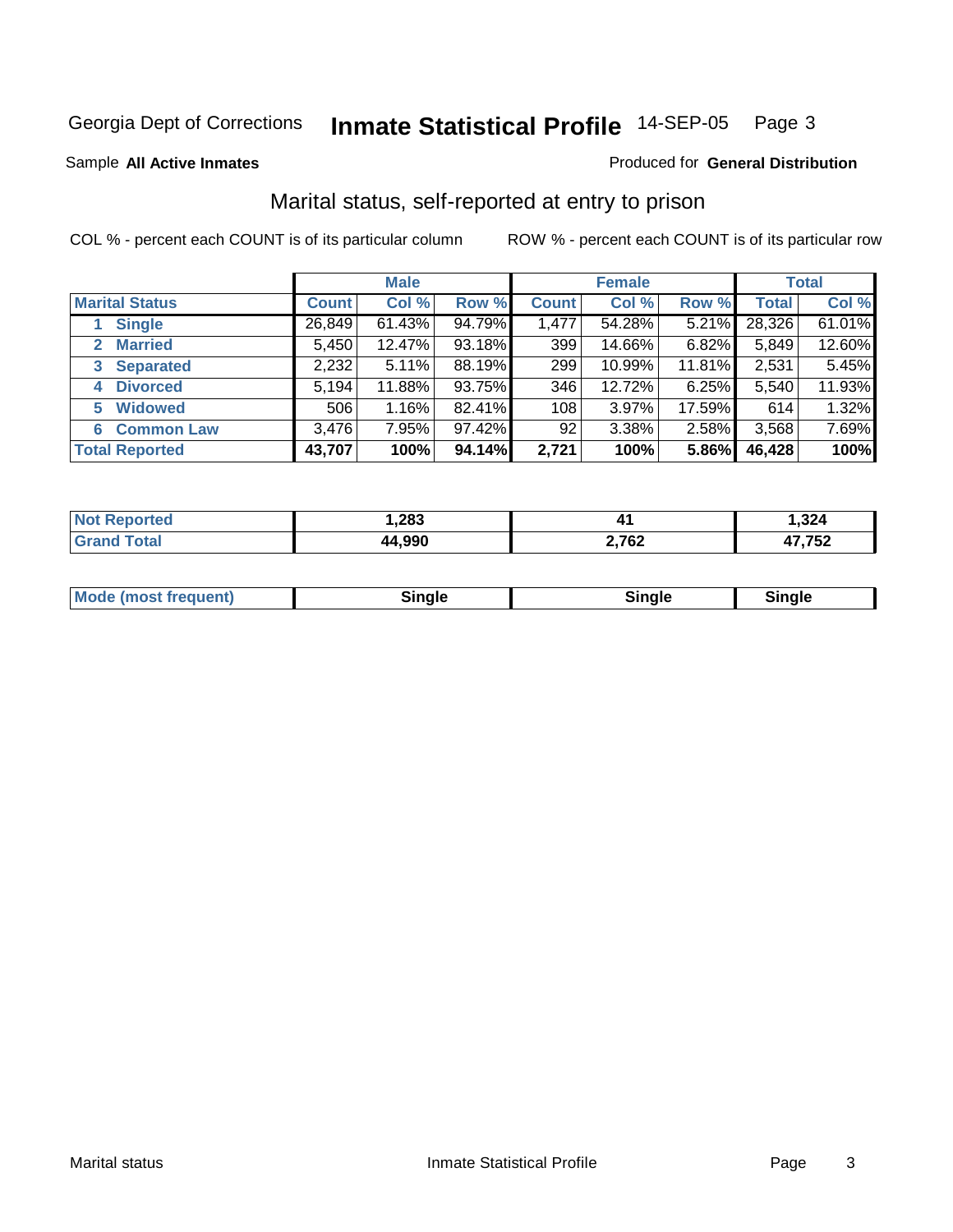Sample **All Active Inmates**

#### Produced for **General Distribution**

### Number of children, self reported at entry to prison

|                           |              | <b>Male</b> |        |              | <b>Female</b> |        | <b>Total</b> |        |
|---------------------------|--------------|-------------|--------|--------------|---------------|--------|--------------|--------|
| <b>Number of Children</b> | <b>Count</b> | Row %       | Col %  | <b>Count</b> | Col %         | Row %  | <b>Total</b> | Col %  |
| $\overline{0}$            | 17,149       | 39.70%      | 96.75% | 576          | 21.20%        | 3.25%  | 17,725       | 38.61% |
|                           | 10,005       | 23.16%      | 95.01% | 526          | 19.36%        | 4.99%  | 10,531       | 22.94% |
| $\overline{2}$            | 7,503        | 17.37%      | 91.85% | 666          | 24.51%        | 8.15%  | 8,169        | 17.79% |
| $\overline{\mathbf{3}}$   | 4,431        | 10.26%      | 89.39% | 526          | 19.36%        | 10.61% | 4,957        | 10.80% |
| $\overline{\mathbf{4}}$   | 2,137        | 4.95%       | 89.98% | 238          | 8.76%         | 10.02% | 2,375        | 5.17%  |
| 5                         | 1,087        | 2.52%       | 91.81% | 97           | 3.57%         | 8.19%  | 1,184        | 2.58%  |
| $6\phantom{a}6$           | 459          | 1.06%       | 90.71% | 47           | 1.73%         | 9.29%  | 506          | 1.10%  |
| 7                         | 214          | 0.50%       | 90.68% | 22           | 0.81%         | 9.32%  | 236          | 0.51%  |
| 8                         | 91           | 0.21%       | 89.22% | 11           | 0.40%         | 10.78% | 102          | 0.22%  |
| 9                         | 48           | 0.11%       | 92.31% | 4            | 0.15%         | 7.69%  | 52           | 0.11%  |
| 10                        | 23           | 0.05%       | 88.46% | 3            | 0.11%         | 11.54% | 26           | 0.06%  |
| Over 10                   | 46           | 0.11%       | 97.87% |              | 0.04%         | 2.13%  | 47           | 0.10%  |
| <b>Total Reported</b>     | 43,193       | 100%        | 94.08% | 2,717        | 100%          | 5.92%  | 45,910       | 100%   |

| те | 707         | - -   | ,842  |
|----|-------------|-------|-------|
|    | ، ت         | ╌     |       |
|    | המה ג<br>44 | 2,762 | 7,752 |

| Mean<br>(average)    | 36. ا | 2.02 | 1.40 |
|----------------------|-------|------|------|
| Median (middle)      |       |      |      |
| Mode (most frequent) |       |      |      |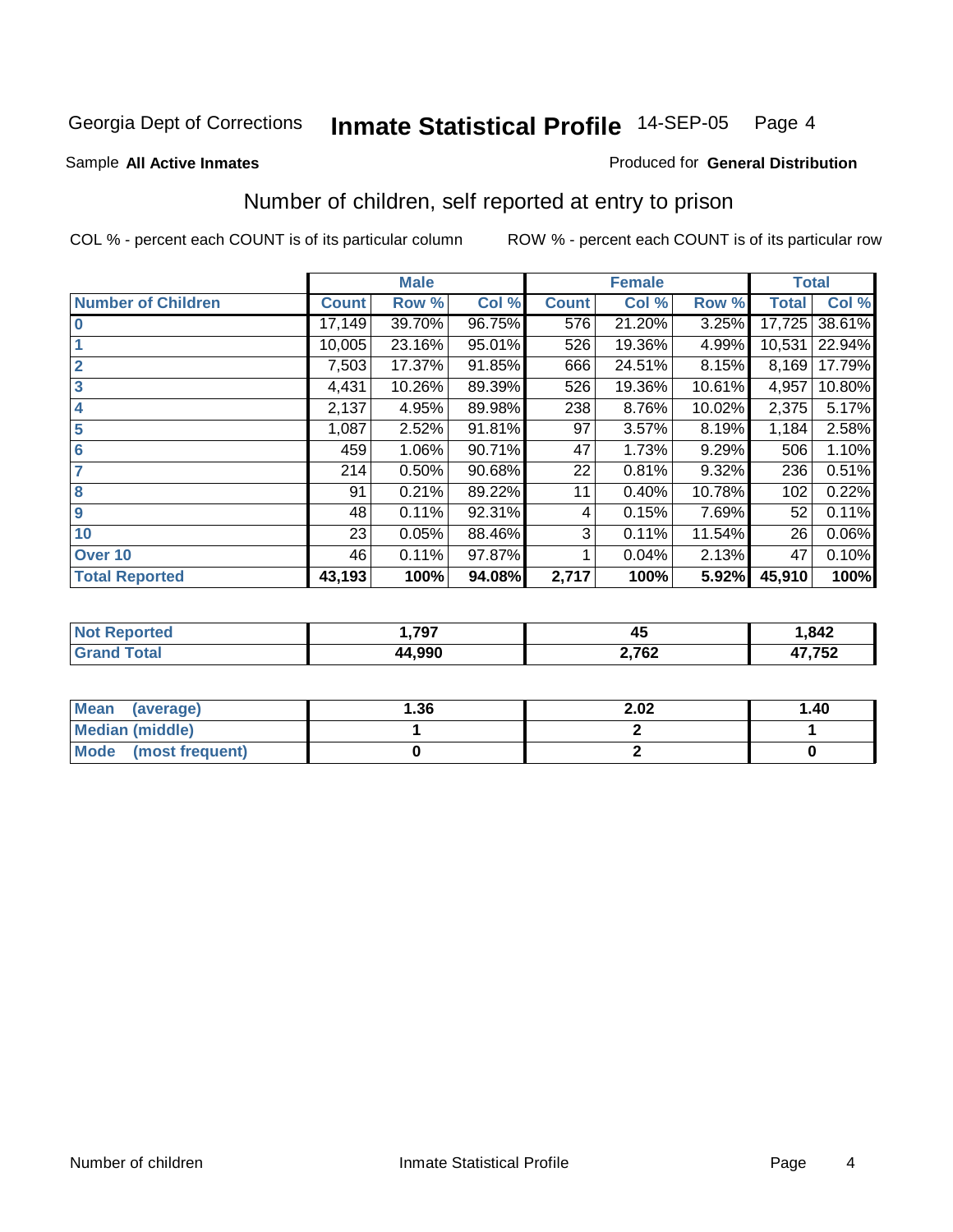Sample **All Active Inmates**

#### Produced for **General Distribution**

### Religious affiliation, self-reported at entry to prison

|                  |                              |              | <b>Male</b> |         |                 | <b>Female</b> |        | <b>Total</b>    |        |  |
|------------------|------------------------------|--------------|-------------|---------|-----------------|---------------|--------|-----------------|--------|--|
|                  | <b>Religious Affiliation</b> | <b>Count</b> | Col %       | Row %   | <b>Count</b>    | Col %         | Row %  | <b>Total</b>    | Col %  |  |
| 1                | <b>Islam</b>                 | 1,399        | 3.63%       | 98.45%  | $\overline{22}$ | .83%          | 1.55%  | 1,421           | 3.45%  |  |
| $\overline{2}$   | <b>Catholic</b>              | 1,885        | 4.89%       | 93.41%  | 133             | 4.99%         | 6.59%  | 2,018           | 4.90%  |  |
| 3                | <b>Baptist</b>               | 19,725       | 51.17%      | 92.72%  | 1,549           | 58.10%        | 7.28%  | 21,274          | 51.62% |  |
| 4                | <b>Methodist</b>             | 916          | 2.38%       | 89.98%  | 102             | 3.83%         | 10.02% | 1,018           | 2.47%  |  |
| 5                | <b>EpiscopIn</b>             | 65           | .17%        | 91.55%  | 6               | .23%          | 8.45%  | 71              | .17%   |  |
| $6\phantom{1}6$  | <b>Presbytrn</b>             | 104          | .27%        | 98.11%  | $\overline{2}$  | .08%          | 1.89%  | 106             | .26%   |  |
| 7                | <b>Chc Of God</b>            | 434          | 1.13%       | 90.79%  | 44              | 1.65%         | 9.21%  | 478             | 1.16%  |  |
| 8                | <b>Holiness</b>              | 1,393        | 3.61%       | 86.68%  | 214             | 8.03%         | 13.32% | 1,607           | 3.90%  |  |
| $\boldsymbol{9}$ | <b>Jewish</b>                | 49           | .13%        | 96.08%  | 2               | .08%          | 3.92%  | 51              | .12%   |  |
| 10               | <b>Anglican</b>              | 6            | .02%        | 85.71%  |                 | .04%          | 14.29% | 7               | .02%   |  |
| 11               | <b>Grk Orthdx</b>            | 6            | .02%        | 100.00% |                 |               |        | 6               | .01%   |  |
| 12               | <b>Hindu</b>                 | 5            | .01%        | 100.00% |                 |               |        | 5               | .01%   |  |
| 13               | <b>Buddhist</b>              | 40           | .10%        | 97.56%  | 1               | .04%          | 2.44%  | 41              | .10%   |  |
| 15               | <b>Shintoist</b>             | 11           | .03%        | 100.00% |                 |               |        | $\overline{11}$ | .03%   |  |
| 16               | <b>Seven D Ad</b>            | 107          | .28%        | 93.86%  | 7               | .26%          | 6.14%  | 114             | .28%   |  |
| 17               | <b>Jehovah Wt</b>            | 345          | .89%        | 93.75%  | 23              | .86%          | 6.25%  | 368             | .89%   |  |
| 18               | <b>Latr Day S</b>            | 45           | .12%        | 95.74%  | 2               | .08%          | 4.26%  | 47              | .11%   |  |
| 19               | Quaker                       |              | .01%        | 100.00% |                 |               |        |                 | .01%   |  |
| 20               | <b>Other Prot</b>            | 5,741        | 14.89%      | 92.27%  | 481             | 18.04%        | 7.73%  | 6,222           | 15.10% |  |
| 96               | <b>None</b>                  | 6,272        | 16.27%      | 98.79%  | 77              | 2.89%         | 1.21%  | 6,349           | 15.40% |  |
|                  | <b>Total Reported</b>        | 38,549       | 100%        | 93.53%  | 2,666           | 100%          | 6.47%  | 41,215          | 100%   |  |

| $\mathbf{A}$ | o۵<br>Ju              | ドクラ<br>ວວ.   |
|--------------|-----------------------|--------------|
| 14.990       | 2.767<br>$\mathbf{V}$ | 17 752<br>◡▵ |

|  | Mode (m.<br><b>ost frequent)</b> | 3aptist | 3aptist | 3aptıst |
|--|----------------------------------|---------|---------|---------|
|--|----------------------------------|---------|---------|---------|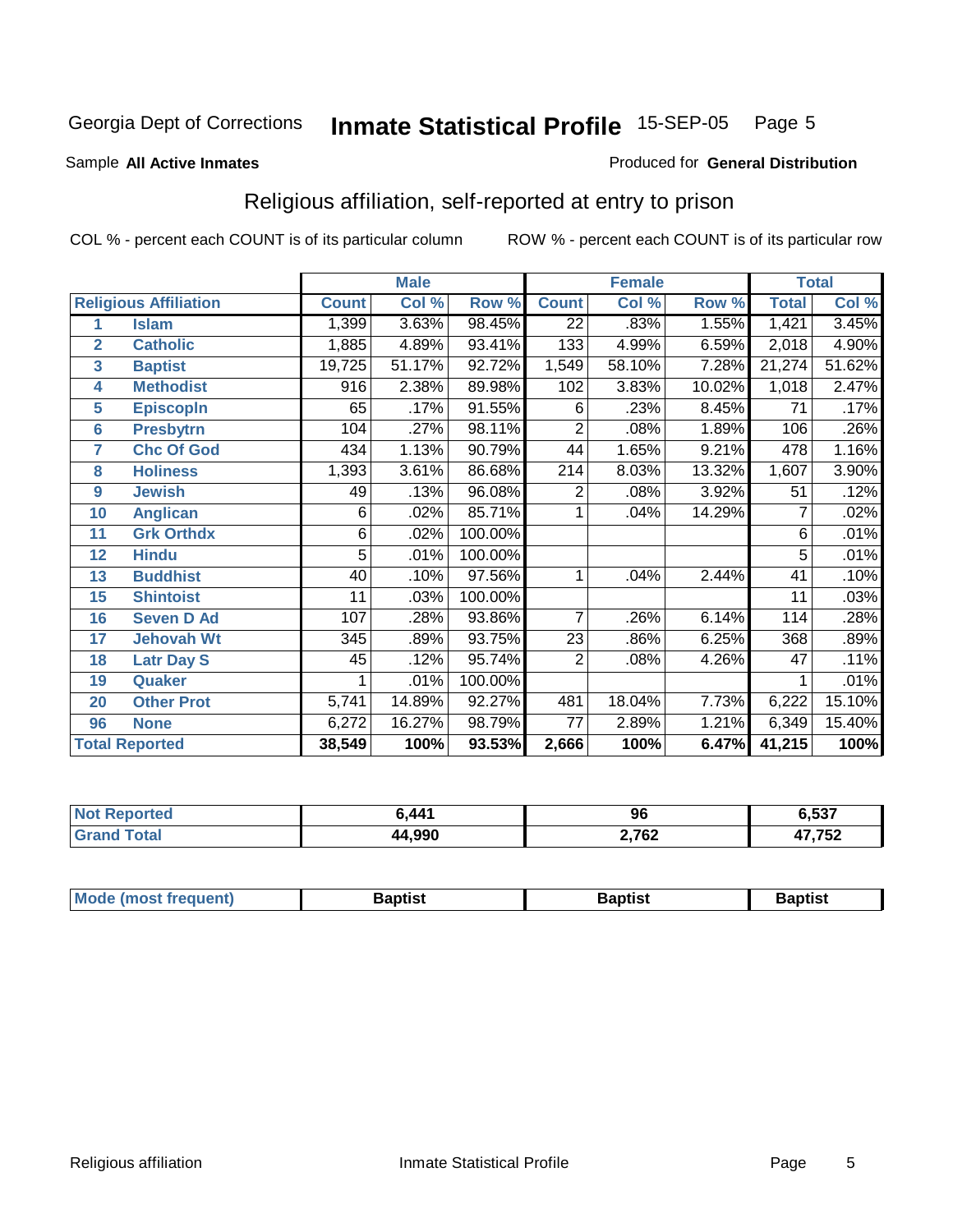Sample **All Active Inmates**

#### Produced for **General Distribution**

### Home county, self-reported at entry to prison

|                 |                      |                  | <b>Male</b> |        |                  | <b>Female</b> |        | <b>Total</b>     |       |
|-----------------|----------------------|------------------|-------------|--------|------------------|---------------|--------|------------------|-------|
|                 | <b>Home County</b>   | <b>Count</b>     | Col %       | Row %  | <b>Count</b>     | Col %         | Row %  | <b>Total</b>     | Col % |
| $\overline{1}$  | <b>Appling</b>       | $\overline{78}$  | .19%        | 93.98% | $\overline{5}$   | .19%          | 6.02%  | 83               | .19%  |
| $\overline{2}$  | <b>Atkinson</b>      | $\overline{34}$  | .08%        | 97.14% | 1                | .04%          | 2.86%  | $\overline{35}$  | .08%  |
| 3               | <b>Bacon</b>         | $\overline{44}$  | .11%        | 93.62% | $\overline{3}$   | .11%          | 6.38%  | $\overline{47}$  | .11%  |
| 4               | <b>Baker</b>         | $\overline{10}$  | .02%        | 90.91% | 1                | .04%          | 9.09%  | $\overline{11}$  | .02%  |
| 5               | <b>Baldwin</b>       | $\overline{281}$ | .67%        | 94.61% | $\overline{16}$  | .59%          | 5.39%  | 297              | .67%  |
| 6               | <b>Banks</b>         | $\overline{43}$  | .10%        | 91.49% | 4                | .15%          | 8.51%  | 47               | .11%  |
| $\overline{7}$  | <b>Barrow</b>        | $\overline{226}$ | .54%        | 95.36% | $\overline{11}$  | .41%          | 4.64%  | 237              | .53%  |
| 8               | <b>Bartow</b>        | 437              | 1.04%       | 88.28% | 58               | 2.15%         | 11.72% | 495              | 1.11% |
| 9               | <b>Ben Hill</b>      | $\overline{163}$ | .39%        | 87.17% | $\overline{24}$  | .89%          | 12.83% | 187              | .42%  |
| 10              | <b>Berrien</b>       | 62               | .15%        | 89.86% | $\overline{7}$   | .26%          | 10.14% | 69               | .15%  |
| 11              | <b>Bibb</b>          | 1,044            | 2.50%       | 95.34% | $\overline{51}$  | 1.89%         | 4.66%  | 1,095            | 2.46% |
| 12              | <b>Bleckley</b>      | $\overline{90}$  | .22%        | 90.91% | 9                | .33%          | 9.09%  | 99               | .22%  |
| 13              | <b>Brantley</b>      | $\overline{40}$  | .10%        | 93.02% | $\overline{3}$   | .11%          | 6.98%  | $\overline{43}$  | .10%  |
| 14              | <b>Brooks</b>        | $\overline{77}$  | .18%        | 98.72% | 1                | .04%          | 1.28%  | $\overline{78}$  | .18%  |
| 15              | <b>Bryan</b>         | $\overline{74}$  | .18%        | 92.50% | $\overline{6}$   | .22%          | 7.50%  | $\overline{80}$  | .18%  |
| 16              | <b>Bulloch</b>       | $\overline{292}$ | .70%        | 95.11% | $\overline{15}$  | .56%          | 4.89%  | $\overline{307}$ | .69%  |
| 17              | <b>Burke</b>         | $\overline{167}$ | .40%        | 95.43% | $\overline{8}$   | .30%          | 4.57%  | 175              | .39%  |
| 18              | <b>Butts</b>         | 122              | .29%        | 96.83% | 4                | .15%          | 3.17%  | 126              | .28%  |
| 19              | <b>Calhoun</b>       | $\overline{31}$  | .07%        | 93.94% | $\overline{2}$   | .07%          | 6.06%  | $\overline{33}$  | .07%  |
| 20              | <b>Camden</b>        | $\overline{81}$  | .19%        | 97.59% | $\overline{2}$   | .07%          | 2.41%  | 83               | .19%  |
| 21              | <b>Candler</b>       | $\overline{63}$  | .15%        | 98.44% | $\overline{1}$   | .04%          | 1.56%  | 64               | .14%  |
| $\overline{22}$ | <b>Carroll</b>       | 408              | .98%        | 90.67% | $\overline{42}$  | 1.56%         | 9.33%  | 450              | 1.01% |
| 23              | <b>Catoosa</b>       | 160              | .38%        | 89.39% | $\overline{19}$  | .71%          | 10.61% | 179              | .40%  |
| 24              | <b>Charlton</b>      | $\overline{41}$  | .10%        | 93.18% | 3                | .11%          | 6.82%  | 44               | .10%  |
| 25              | <b>Chatham</b>       | 2,086            | 4.99%       | 95.21% | $\overline{105}$ | 3.90%         | 4.79%  | 2,191            | 4.92% |
| 26              | <b>Chattahoochee</b> | $\overline{17}$  | .04%        | 89.47% | 2                | .07%          | 10.53% | 19               | .04%  |
| 27              | Chattooga            | $\overline{201}$ | .48%        | 90.95% | $\overline{20}$  | .74%          | 9.05%  | $\overline{221}$ | .50%  |
| 28              | <b>Cherokee</b>      | 392              | .94%        | 90.32% | 42               | 1.56%         | 9.68%  | 434              | .97%  |
| 29              | <b>Clarke</b>        | 469              | 1.12%       | 93.99% | $\overline{30}$  | 1.11%         | 6.01%  | 499              | 1.12% |
| 30              | <b>Clay</b>          | $\overline{21}$  | .05%        | 95.45% | $\mathbf 1$      | .04%          | 4.55%  | $\overline{22}$  | .05%  |
| $\overline{31}$ | <b>Clayton</b>       | 1,153            | 2.76%       | 94.59% | 66               | 2.45%         | 5.41%  | 1,219            | 2.74% |
| 32              | <b>Clinch</b>        | 43               | .10%        | 91.49% | 4                | .15%          | 8.51%  | 47               | .11%  |
| 33              | <b>Cobb</b>          | 1,708            | 4.08%       | 93.18% | 125              | 4.64%         | 6.82%  | 1,833            | 4.12% |
| 34              | <b>Coffee</b>        | 189              | .45%        | 87.91% | 26               | .96%          | 12.09% | 215              | .48%  |
| 35              | <b>Colquitt</b>      | $\overline{244}$ | .58%        | 96.06% | 10               | .37%          | 3.94%  | 254              | .57%  |
| 36              | <b>Columbia</b>      | 162              | .39%        | 90.50% | 17               | .63%          | 9.50%  | 179              | .40%  |
| 37              | <b>Cook</b>          | 89               | .21%        | 93.68% | 6                | .22%          | 6.32%  | 95               | .21%  |
| 38              | <b>Coweta</b>        | 385              | .92%        | 93.90% | $\overline{25}$  | .93%          | 6.10%  | 410              | .92%  |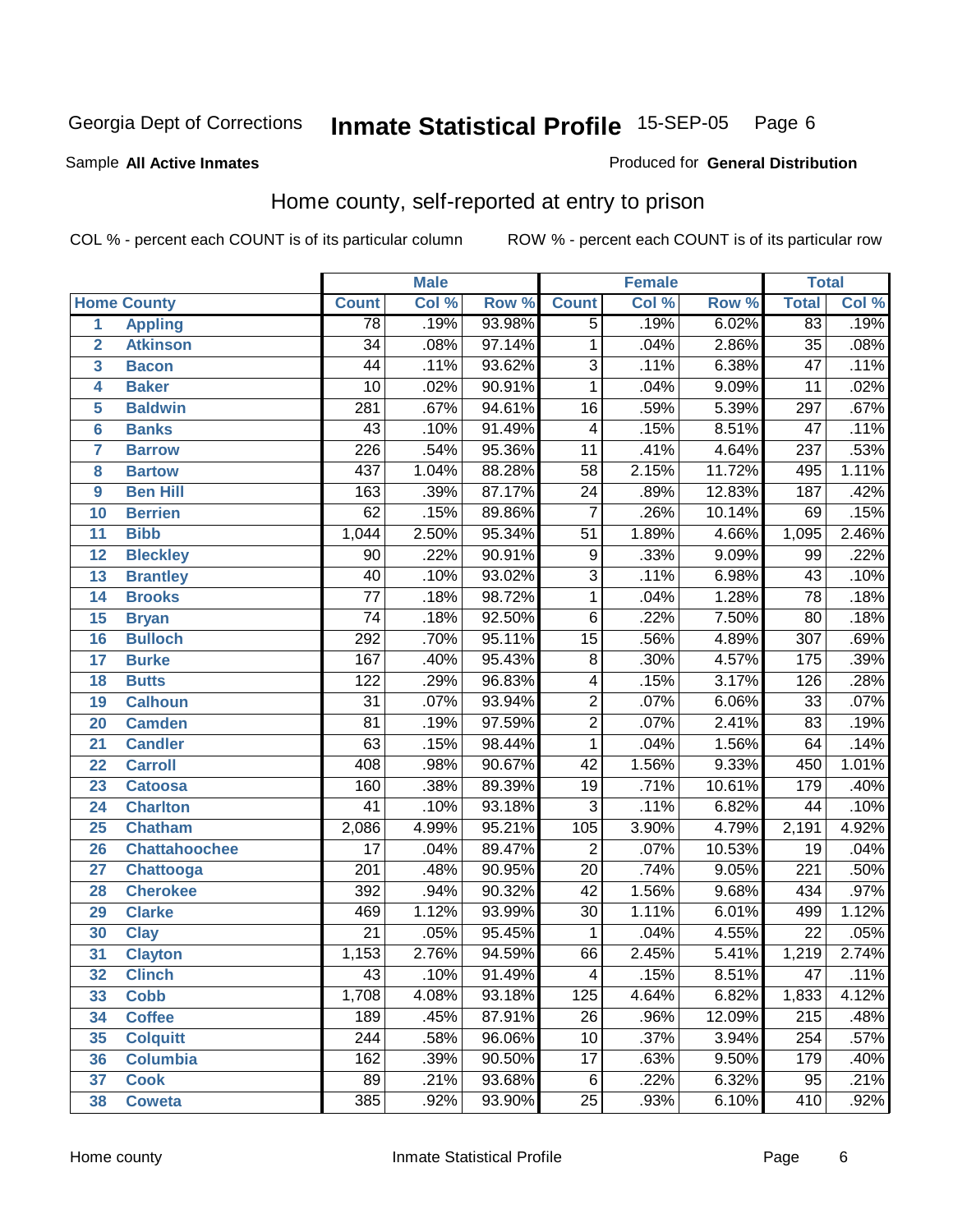#### Sample **All Active Inmates**

#### Produced for **General Distribution**

### Home county, self-reported at entry to prison

|                 |                    |                  | <b>Male</b> |         |                 | <b>Female</b> |        | <b>Total</b>     |         |
|-----------------|--------------------|------------------|-------------|---------|-----------------|---------------|--------|------------------|---------|
|                 | <b>Home County</b> | <b>Count</b>     | Col %       | Row %   | <b>Count</b>    | Col %         | Row %  | <b>Total</b>     | Col %   |
| 39              | <b>Crawford</b>    | $\overline{21}$  | .05%        | 95.45%  | $\mathbf 1$     | .04%          | 4.55%  | $\overline{22}$  | .05%    |
| 40              | <b>Crisp</b>       | $\overline{216}$ | .52%        | 95.58%  | 10              | .37%          | 4.42%  | $\overline{226}$ | .51%    |
| 41              | <b>Dade</b>        | 61               | .15%        | 96.83%  | $\overline{2}$  | .07%          | 3.17%  | 63               | .14%    |
| 42              | <b>Dawson</b>      | 68               | .16%        | 95.77%  | $\overline{3}$  | .11%          | 4.23%  | $\overline{71}$  | .16%    |
| 43              | <b>Decatur</b>     | 229              | .55%        | 96.62%  | $\overline{8}$  | .30%          | 3.38%  | 237              | .53%    |
| 44              | <b>Dekalb</b>      | 2,348            | 5.61%       | 94.98%  | 124             | 4.60%         | 5.02%  | 2,472            | 5.55%   |
| 45              | <b>Dodge</b>       | 155              | .37%        | 91.18%  | $\overline{15}$ | .56%          | 8.82%  | 170              | .38%    |
| 46              | <b>Dooly</b>       | $\overline{71}$  | .17%        | 93.42%  | 5               | .19%          | 6.58%  | $\overline{76}$  | .17%    |
| 47              | <b>Dougherty</b>   | $\overline{910}$ | 2.18%       | 94.59%  | $\overline{52}$ | 1.93%         | 5.41%  | 962              | 2.16%   |
| 48              | <b>Douglas</b>     | 520              | 1.24%       | 92.36%  | 43              | 1.60%         | 7.64%  | 563              | 1.26%   |
| 49              | <b>Early</b>       | $\overline{58}$  | .14%        | 96.67%  | $\overline{2}$  | .07%          | 3.33%  | 60               | .13%    |
| 50              | <b>Echols</b>      | 2                | .01%        | 100.00% |                 |               |        | $\overline{2}$   | .01%    |
| $\overline{51}$ | <b>Effingham</b>   | 114              | .27%        | 90.48%  | $\overline{12}$ | .45%          | 9.52%  | $\overline{126}$ | .28%    |
| 52              | <b>Elbert</b>      | 129              | .31%        | 94.16%  | $\overline{8}$  | .30%          | 5.84%  | 137              | .31%    |
| 53              | <b>Emanuel</b>     | 134              | .32%        | 93.71%  | $\overline{9}$  | .33%          | 6.29%  | $\overline{143}$ | .32%    |
| 54              | <b>Evans</b>       | $\overline{77}$  | .18%        | 97.47%  | $\overline{2}$  | .07%          | 2.53%  | $\overline{79}$  | .18%    |
| 55              | <b>Fannin</b>      | $\overline{97}$  | .23%        | 91.51%  | $\overline{9}$  | .33%          | 8.49%  | $\overline{106}$ | .24%    |
| 56              | <b>Fayette</b>     | 135              | .32%        | 93.75%  | $\overline{9}$  | .33%          | 6.25%  | 144              | .32%    |
| $\overline{57}$ | <b>Floyd</b>       | 592              | 1.42%       | 91.36%  | $\overline{56}$ | 2.08%         | 8.64%  | 648              | 1.46%   |
| 58              | <b>Forsyth</b>     | 148              | .35%        | 95.48%  | $\overline{7}$  | .26%          | 4.52%  | 155              | .35%    |
| 59              | <b>Franklin</b>    | 110              | .26%        | 90.91%  | $\overline{11}$ | .41%          | 9.09%  | 121              | .27%    |
| 60              | <b>Fulton</b>      | 5,559            | 13.29%      | 95.94%  | 235             | 8.72%         | 4.06%  | 5,794            | 13.01%  |
| 61              | Gilmer             | 98               | .23%        | 91.59%  | 9               | .33%          | 8.41%  | 107              | .24%    |
| 62              | <b>Glascock</b>    | $\,6$            | .01%        | 100.00% |                 |               |        | 6                | .01%    |
| 63              | <b>Glynn</b>       | $\overline{378}$ | .90%        | 95.70%  | $\overline{17}$ | .63%          | 4.30%  | 395              | .89%    |
| 64              | <b>Gordon</b>      | 230              | .55%        | 89.15%  | 28              | 1.04%         | 10.85% | 258              | .58%    |
| 65              | <b>Grady</b>       | 157              | .38%        | 93.45%  | $\overline{11}$ | .41%          | 6.55%  | 168              | .38%    |
| 66              | <b>Greene</b>      | $\overline{80}$  | .19%        | 93.02%  | $\,6$           | .22%          | 6.98%  | 86               | .19%    |
| 67              | <b>Gwinnett</b>    | 1,093            | 2.61%       | 93.10%  | 81              | 3.01%         | 6.90%  | 1,174            | 2.64%   |
| 68              | <b>Habersham</b>   | 123              | .29%        | 93.18%  | 9               | .33%          | 6.82%  | 132              | $.30\%$ |
| 69              | <b>Hall</b>        | $\overline{587}$ | 1.40%       | 93.62%  | 40              | 1.48%         | 6.38%  | 627              | 1.41%   |
| 70              | <b>Hancock</b>     | 53               | .13%        | 94.64%  | 3               | .11%          | 5.36%  | 56               | .13%    |
| 71              | <b>Haralson</b>    | $\overline{91}$  | .22%        | 92.86%  | $\overline{7}$  | .26%          | 7.14%  | 98               | .22%    |
| 72              | <b>Harris</b>      | 62               | .15%        | 95.38%  | $\overline{3}$  | .11%          | 4.62%  | 65               | .15%    |
| 73              | <b>Hart</b>        | $\overline{81}$  | .19%        | 92.05%  | $\overline{7}$  | .26%          | 7.95%  | 88               | .20%    |
| 74              | <b>Heard</b>       | $\overline{51}$  | .12%        | 100.00% |                 |               |        | 51               | .11%    |
| 75              | <b>Henry</b>       | 383              | .92%        | 91.41%  | $\overline{36}$ | 1.34%         | 8.59%  | 419              | .94%    |
| 76              | <b>Houston</b>     | 466              | 1.11%       | 94.72%  | 26              | .96%          | 5.28%  | 492              | 1.10%   |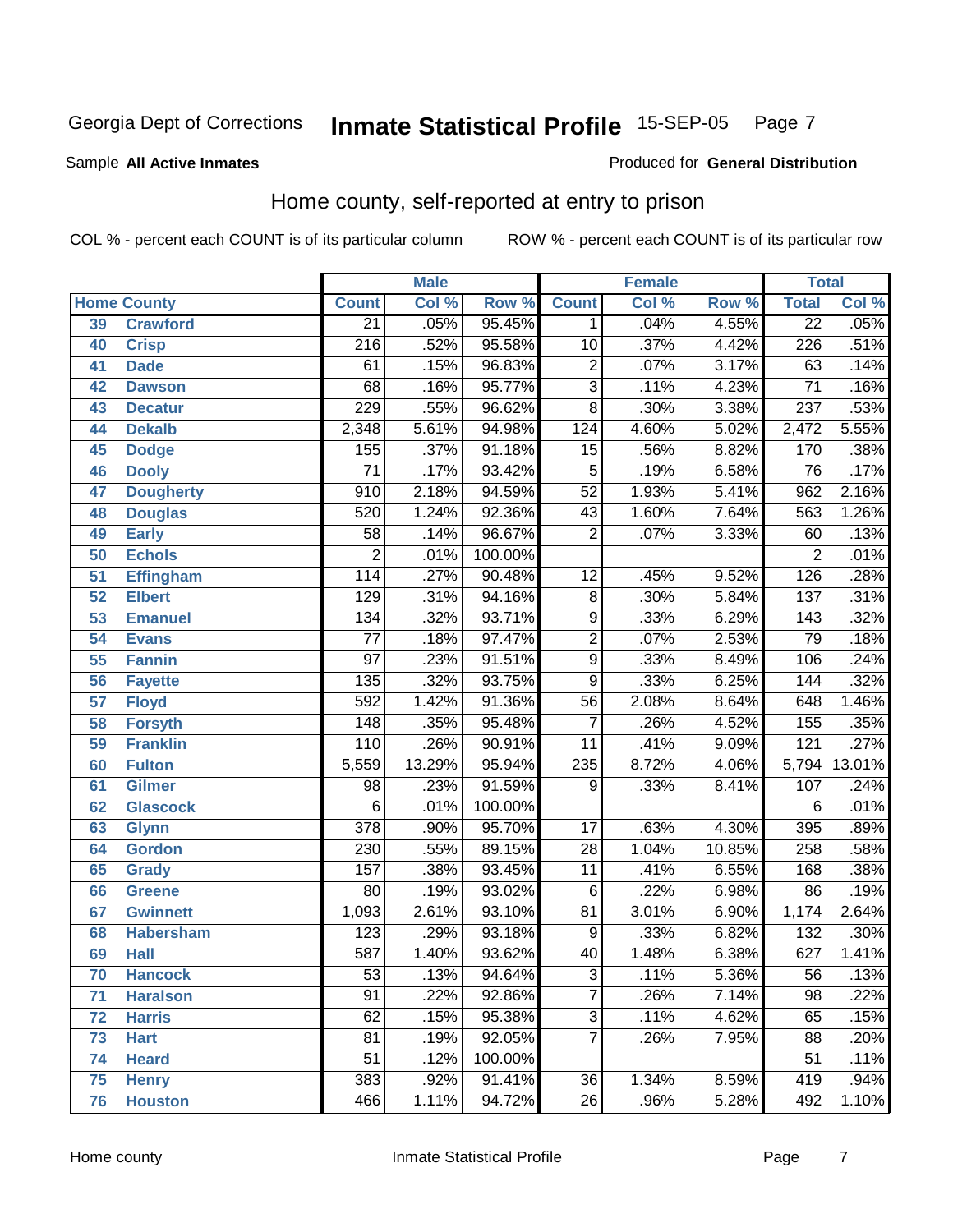#### Sample **All Active Inmates**

#### Produced for **General Distribution**

### Home county, self-reported at entry to prison

|     |                    |                  | <b>Male</b> |         |                         | <b>Female</b> |        | <b>Total</b>     |       |
|-----|--------------------|------------------|-------------|---------|-------------------------|---------------|--------|------------------|-------|
|     | <b>Home County</b> | <b>Count</b>     | Col %       | Row %   | <b>Count</b>            | Col %         | Row %  | <b>Total</b>     | Col % |
| 77  | <b>Irwin</b>       | 66               | .16%        | 95.65%  | $\overline{3}$          | .11%          | 4.35%  | 69               | .15%  |
| 78  | <b>Jackson</b>     | 182              | .44%        | 92.39%  | $\overline{15}$         | .56%          | 7.61%  | 197              | .44%  |
| 79  | <b>Jasper</b>      | $\overline{57}$  | .14%        | 98.28%  | $\mathbf{1}$            | .04%          | 1.72%  | $\overline{58}$  | .13%  |
| 80  | <b>Jeff Davis</b>  | 61               | .15%        | 91.04%  | $\overline{6}$          | .22%          | 8.96%  | 67               | .15%  |
| 81  | <b>Jefferson</b>   | $\overline{84}$  | .20%        | 95.45%  | $\overline{4}$          | .15%          | 4.55%  | $\overline{88}$  | .20%  |
| 82  | <b>Jenkins</b>     | $\overline{60}$  | .14%        | 89.55%  | 7                       | .26%          | 10.45% | 67               | .15%  |
| 83  | <b>Johnson</b>     | $\overline{42}$  | .10%        | 100.00% |                         |               |        | $\overline{42}$  | .09%  |
| 84  | <b>Jones</b>       | $\overline{57}$  | .14%        | 91.94%  | $\overline{5}$          | .19%          | 8.06%  | $\overline{62}$  | .14%  |
| 85  | <b>Lamar</b>       | $\overline{75}$  | .18%        | 94.94%  | $\overline{4}$          | .15%          | 5.06%  | $\overline{79}$  | .18%  |
| 86  | <b>Lanier</b>      | $\overline{27}$  | .06%        | 90.00%  | $\overline{3}$          | .11%          | 10.00% | $\overline{30}$  | .07%  |
| 87  | <b>Laurens</b>     | $\overline{223}$ | .53%        | 92.92%  | $\overline{17}$         | .63%          | 7.08%  | $\overline{240}$ | .54%  |
| 88  | Lee                | $\overline{45}$  | .11%        | 97.83%  | $\mathbf{1}$            | .04%          | 2.17%  | 46               | .10%  |
| 89  | <b>Liberty</b>     | $\overline{218}$ | .52%        | 93.56%  | $\overline{15}$         | .56%          | 6.44%  | 233              | .52%  |
| 90  | <b>Lincoln</b>     | $\overline{35}$  | .08%        | 92.11%  | $\overline{3}$          | .11%          | 7.89%  | $\overline{38}$  | .09%  |
| 91  | Long               | $\overline{31}$  | .07%        | 86.11%  | $\overline{5}$          | .19%          | 13.89% | $\overline{36}$  | .08%  |
| 92  | <b>Lowndes</b>     | 402              | .96%        | 95.49%  | $\overline{19}$         | .71%          | 4.51%  | 421              | .95%  |
| 93  | <b>Lumpkin</b>     | 65               | .16%        | 92.86%  | $\overline{5}$          | .19%          | 7.14%  | $\overline{70}$  | .16%  |
| 94  | <b>Macon</b>       | $\overline{75}$  | .18%        | 96.15%  | $\overline{3}$          | .11%          | 3.85%  | $\overline{78}$  | .18%  |
| 95  | <b>Madison</b>     | $\overline{117}$ | .28%        | 90.00%  | $\overline{13}$         | .48%          | 10.00% | 130              | .29%  |
| 96  | <b>Marion</b>      | $\overline{32}$  | .08%        | 91.43%  | $\overline{3}$          | .11%          | 8.57%  | $\overline{35}$  | .08%  |
| 97  | <b>Mcduffie</b>    | 160              | .38%        | 94.12%  | $\overline{10}$         | .37%          | 5.88%  | 170              | .38%  |
| 98  | <b>Mcintosh</b>    | $\overline{52}$  | .12%        | 96.30%  | $\overline{2}$          | .07%          | 3.70%  | $\overline{54}$  | .12%  |
| 99  | <b>Meriwether</b>  | $\overline{177}$ | .42%        | 93.65%  | $\overline{12}$         | .45%          | 6.35%  | 189              | .42%  |
| 100 | <b>Miller</b>      | $\overline{31}$  | .07%        | 96.88%  | 1                       | .04%          | 3.13%  | $\overline{32}$  | .07%  |
| 101 | <b>Mitchell</b>    | 161              | .38%        | 91.48%  | $\overline{15}$         | .56%          | 8.52%  | 176              | .40%  |
| 102 | <b>Monroe</b>      | 110              | .26%        | 93.22%  | $\overline{8}$          | .30%          | 6.78%  | $\overline{118}$ | .27%  |
| 103 | <b>Montgomery</b>  | $\overline{29}$  | .07%        | 87.88%  | $\overline{4}$          | .15%          | 12.12% | $\overline{33}$  | .07%  |
| 104 | <b>Morgan</b>      | $\overline{74}$  | .18%        | 97.37%  | $\overline{2}$          | .07%          | 2.63%  | $\overline{76}$  | .17%  |
| 105 | <b>Murray</b>      | 165              | .39%        | 93.22%  | $\overline{12}$         | .45%          | 6.78%  | $\overline{177}$ | .40%  |
| 106 | <b>Muscogee</b>    | 1,286            | 3.07%       | 93.94%  | $\overline{83}$         | 3.08%         | 6.06%  | 1,369            | 3.07% |
| 107 | <b>Newton</b>      | 383              | .92%        | 93.41%  | $\overline{27}$         | 1.00%         | 6.59%  | 410              | .92%  |
| 108 | <b>Oconee</b>      | 36               | .09%        | 92.31%  | 3                       | .11%          | 7.69%  | 39               | .09%  |
| 109 | <b>Oglethorpe</b>  | $\overline{55}$  | .13%        | 90.16%  | $\overline{6}$          | .22%          | 9.84%  | 61               | .14%  |
| 110 | <b>Paulding</b>    | $\overline{209}$ | .50%        | 91.67%  | $\overline{19}$         | .71%          | 8.33%  | 228              | .51%  |
| 111 | <b>Peach</b>       | 107              | .26%        | 96.40%  | 4                       | .15%          | 3.60%  | 111              | .25%  |
| 112 | <b>Pickens</b>     | $\overline{84}$  | .20%        | 92.31%  | 7                       | .26%          | 7.69%  | 91               | .20%  |
| 113 | <b>Pierce</b>      | $\overline{47}$  | .11%        | 92.16%  | $\overline{\mathbf{4}}$ | .15%          | 7.84%  | 51               | .11%  |
| 114 | <b>Pike</b>        | $\overline{51}$  | .12%        | 89.47%  | $\overline{6}$          | .22%          | 10.53% | 57               | .13%  |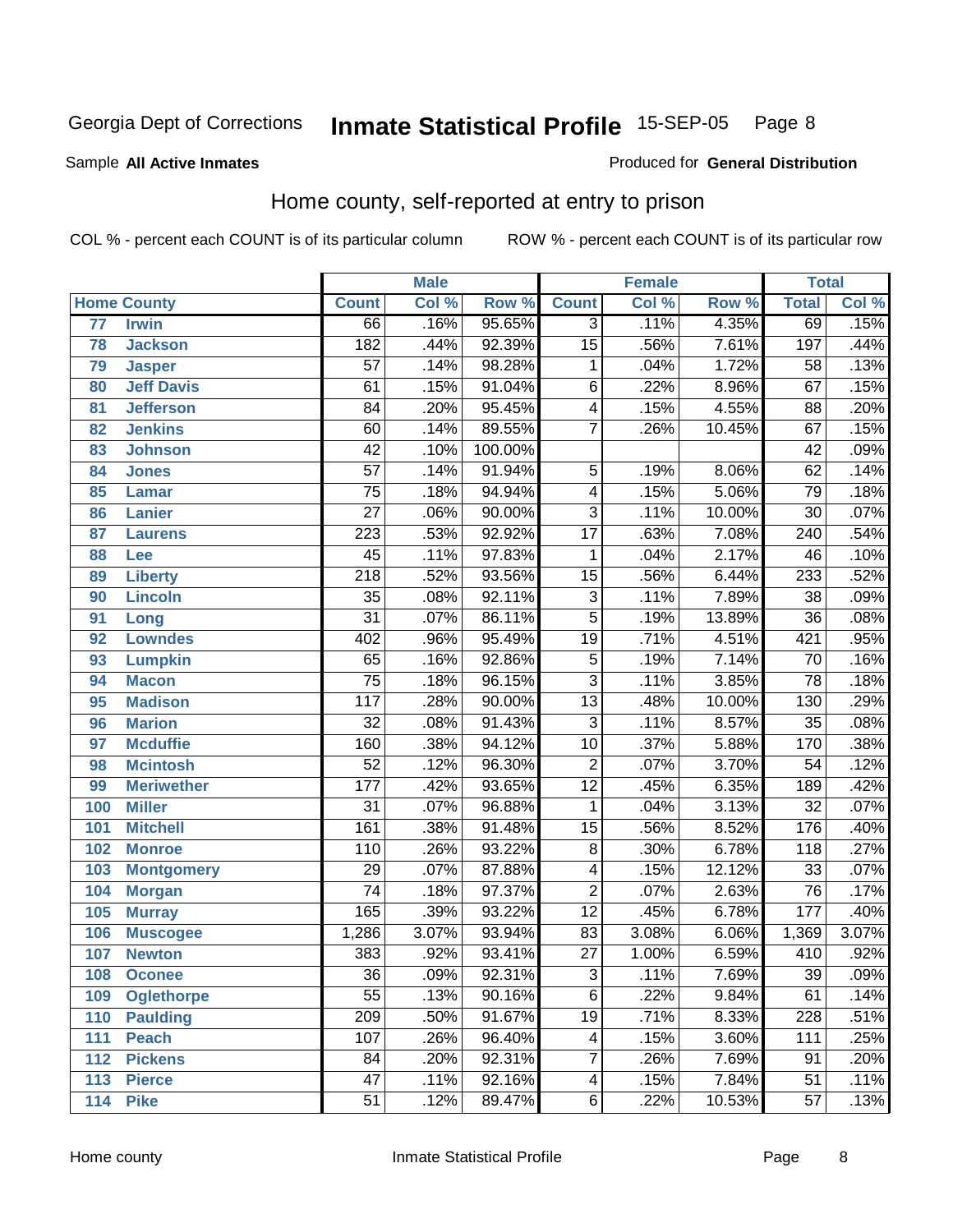#### Sample **All Active Inmates**

#### Produced for **General Distribution**

### Home county, self-reported at entry to prison

|     |                    |                  | <b>Male</b> |         |                 | <b>Female</b> |        | <b>Total</b>     |         |
|-----|--------------------|------------------|-------------|---------|-----------------|---------------|--------|------------------|---------|
|     | <b>Home County</b> | <b>Count</b>     | Col %       | Row %   | <b>Count</b>    | Col %         | Row %  | <b>Total</b>     | Col %   |
| 115 | <b>Polk</b>        | 183              | .44%        | 95.31%  | 9               | .33%          | 4.69%  | 192              | .43%    |
| 116 | <b>Pulaski</b>     | 90               | .22%        | 89.11%  | $\overline{11}$ | .41%          | 10.89% | 101              | .23%    |
| 117 | <b>Putnam</b>      | 116              | .28%        | 98.31%  | $\overline{2}$  | .07%          | 1.69%  | 118              | .27%    |
| 118 | Quitman            | $\overline{9}$   | .02%        | 90.00%  | 1               | .04%          | 10.00% | 10               | .02%    |
| 119 | <b>Rabun</b>       | $\overline{55}$  | .13%        | 98.21%  | $\mathbf{1}$    | .04%          | 1.79%  | $\overline{56}$  | .13%    |
| 120 | <b>Randolph</b>    | $\overline{59}$  | .14%        | 96.72%  | $\overline{2}$  | .07%          | 3.28%  | 61               | .14%    |
| 121 | <b>Richmond</b>    | 1,672            | 4.00%       | 93.88%  | 109             | 4.04%         | 6.12%  | 1,781            | 4.00%   |
| 122 | <b>Rockdale</b>    | 245              | .59%        | 94.59%  | 14              | .52%          | 5.41%  | 259              | .58%    |
| 123 | <b>Schley</b>      | $\overline{16}$  | .04%        | 100.00% |                 |               |        | $\overline{16}$  | .04%    |
| 124 | <b>Screven</b>     | 105              | .25%        | 92.11%  | 9               | .33%          | 7.89%  | 114              | .26%    |
| 125 | <b>Seminole</b>    | 60               | .14%        | 92.31%  | $\overline{5}$  | .19%          | 7.69%  | 65               | .15%    |
| 126 | <b>Spalding</b>    | $\overline{503}$ | 1.20%       | 93.32%  | $\overline{36}$ | 1.34%         | 6.68%  | 539              | 1.21%   |
| 127 | <b>Stephens</b>    | 155              | .37%        | 95.68%  | $\overline{7}$  | .26%          | 4.32%  | 162              | .36%    |
| 128 | <b>Stewart</b>     | $\overline{34}$  | .08%        | 100.00% |                 |               |        | $\overline{34}$  | .08%    |
| 129 | <b>Sumter</b>      | 193              | .46%        | 95.07%  | 10              | .37%          | 4.93%  | $\overline{203}$ | .46%    |
| 130 | <b>Talbot</b>      | 50               | .12%        | 92.59%  | 4               | .15%          | 7.41%  | $\overline{54}$  | .12%    |
| 131 | <b>Taliaferro</b>  | $\overline{6}$   | .01%        | 100.00% |                 |               |        | $\overline{6}$   | .01%    |
| 132 | <b>Tattnall</b>    | 119              | .28%        | 91.54%  | 11              | .41%          | 8.46%  | 130              | .29%    |
| 133 | <b>Taylor</b>      | $\overline{67}$  | .16%        | 98.53%  | 1               | .04%          | 1.47%  | 68               | .15%    |
| 134 | <b>Telfair</b>     | 104              | .25%        | 92.86%  | 8               | .30%          | 7.14%  | $\overline{112}$ | .25%    |
| 135 | <b>Terrell</b>     | 66               | .16%        | 94.29%  | 4               | .15%          | 5.71%  | $\overline{70}$  | .16%    |
| 136 | <b>Thomas</b>      | $\overline{278}$ | .66%        | 95.21%  | $\overline{14}$ | .52%          | 4.79%  | 292              | .66%    |
| 137 | <b>Tift</b>        | $\overline{274}$ | .66%        | 96.14%  | 11              | .41%          | 3.86%  | 285              | .64%    |
| 138 | <b>Toombs</b>      | $\overline{225}$ | .54%        | 94.14%  | 14              | .52%          | 5.86%  | 239              | .54%    |
| 139 | <b>Towns</b>       | $\overline{14}$  | .03%        | 100.00% |                 |               |        | $\overline{14}$  | .03%    |
| 140 | <b>Treutlen</b>    | $\overline{37}$  | .09%        | 92.50%  | $\overline{3}$  | .11%          | 7.50%  | 40               | .09%    |
| 141 | <b>Troup</b>       | 505              | 1.21%       | 93.52%  | $\overline{35}$ | 1.30%         | 6.48%  | $\overline{540}$ | 1.21%   |
| 142 | <b>Turner</b>      | $\overline{71}$  | .17%        | 93.42%  | 5               | .19%          | 6.58%  | 76               | .17%    |
| 143 | <b>Twiggs</b>      | $\overline{39}$  | .09%        | 95.12%  | $\overline{2}$  | .07%          | 4.88%  | $\overline{41}$  | .09%    |
| 144 | <b>Union</b>       | $\overline{42}$  | .10%        | 91.30%  | 4               | .15%          | 8.70%  | 46               | .10%    |
| 145 | <b>Upson</b>       | 166              | .40%        | 97.08%  | $\overline{5}$  | .19%          | 2.92%  | 171              | .38%    |
| 146 | <b>Walker</b>      | 300              | .72%        | 90.63%  | 31              | 1.15%         | 9.37%  | 331              | .74%    |
| 147 | <b>Walton</b>      | 283              | .68%        | 94.02%  | $\overline{18}$ | .67%          | 5.98%  | 301              | .68%    |
| 148 | <b>Ware</b>        | 268              | .64%        | 94.04%  | 17              | .63%          | 5.96%  | 285              | .64%    |
| 149 | <b>Warren</b>      | 40               | .10%        | 90.91%  | 4               | .15%          | 9.09%  | 44               | .10%    |
| 150 | <b>Washington</b>  | 126              | .30%        | 95.45%  | 6               | .22%          | 4.55%  | 132              | $.30\%$ |
| 151 | <b>Wayne</b>       | 141              | .34%        | 92.16%  | $\overline{12}$ | .45%          | 7.84%  | 153              | .34%    |
| 152 | <b>Webster</b>     | 12               | .03%        | 85.71%  | $\overline{2}$  | .07%          | 14.29% | 14               | .03%    |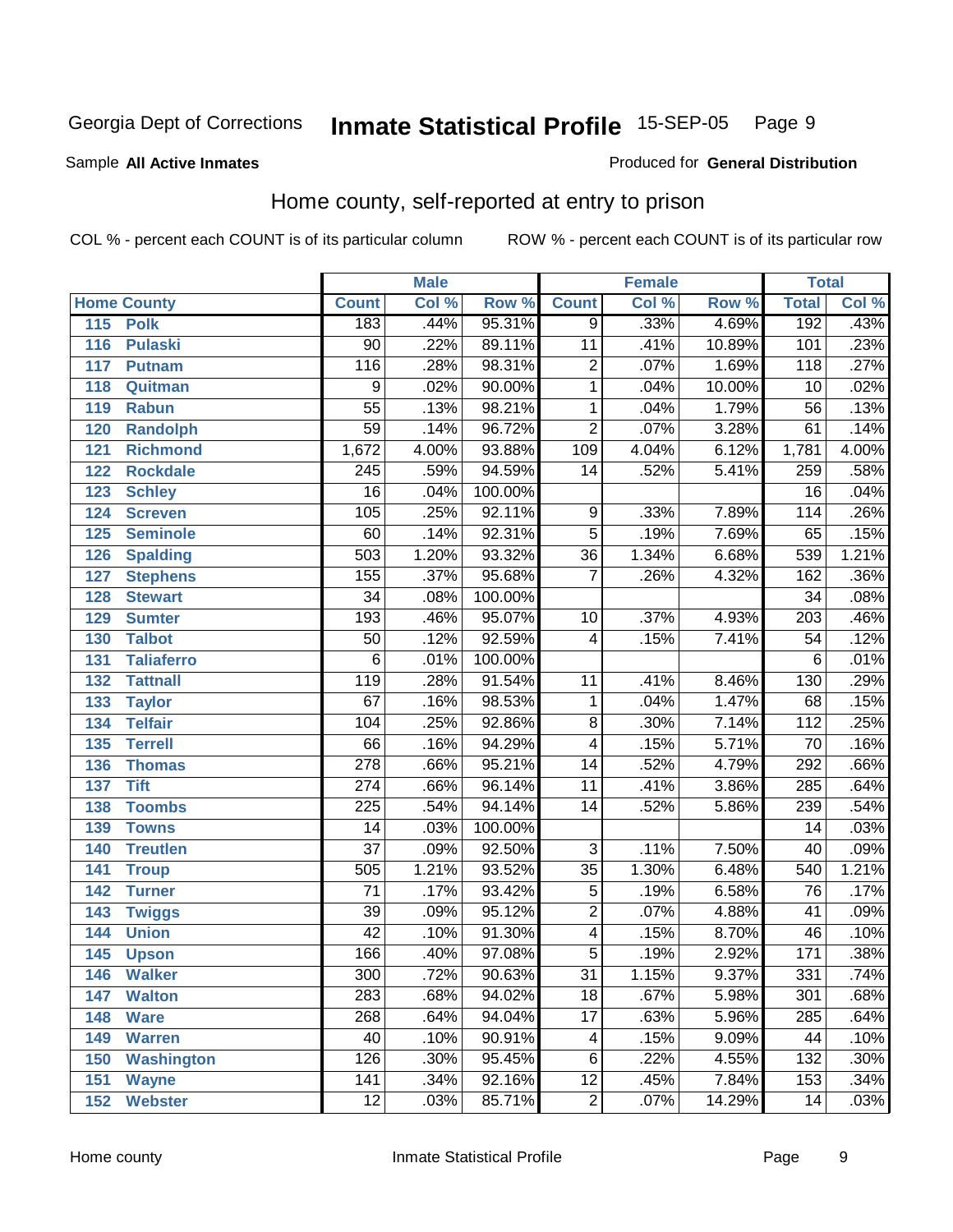Produced for **General Distribution**

#### Sample **All Active Inmates**

### Home county, self-reported at entry to prison

|     |                      |              | <b>Male</b> |        |              | <b>Female</b> | <b>Total</b> |              |         |
|-----|----------------------|--------------|-------------|--------|--------------|---------------|--------------|--------------|---------|
|     | <b>Home County</b>   | <b>Count</b> | Col %       | Row %  | <b>Count</b> | Col %         | Row %        | <b>Total</b> | Col %   |
| 153 | <b>Wheeler</b>       | 25           | $.06\%$     | 92.59% | 2            | .07%          | 7.41%        | 27           | $.06\%$ |
| 154 | <b>White</b>         | 62           | .15%        | 93.94% | 4            | .15%          | 6.06%        | 66           | .15%    |
| 155 | <b>Whitfield</b>     | 584          | 1.40%       | 92.11% | 50           | 1.86%         | 7.89%        | 634          | 1.42%   |
| 156 | <b>Wilcox</b>        | 51           | .12%        | 96.23% | 2            | $.07\%$       | 3.77%        | 53           | .12%    |
| 157 | <b>Wilkes</b>        | 60           | .14%        | 98.36% |              | $.04\%$       | 1.64%        | 61           | .14%    |
| 158 | <b>Wilkinson</b>     | 57           | .14%        | 91.94% | 5            | .19%          | 8.06%        | 62           | .14%    |
| 159 | <b>Worth</b>         | 127          | .30%        | 93.38% | 9            | .33%          | 6.62%        | 136          | .31%    |
| 160 | <b>Unknown</b>       | 2,045        | 4.89%       | 92.87% | 157          | 5.83%         | 7.13%        | 2,202        | 4.95%   |
|     | <b>Total Rported</b> | 41,830       | 100%        | 93.95% | 2,695        | 100%          | 6.05%        | 44,525       | 100%    |

| N <sub>01</sub><br>IA (÷IO | ,160   |                 | 3,227                 |
|----------------------------|--------|-----------------|-----------------------|
| <b>otal</b>                | 44.990 | 2,762<br>$\sim$ | 17 759<br>70 I.<br>., |

| <b>Mode</b> | ⊡lton | .<br>uiton | <b>HIOL.</b> |
|-------------|-------|------------|--------------|
|             |       |            |              |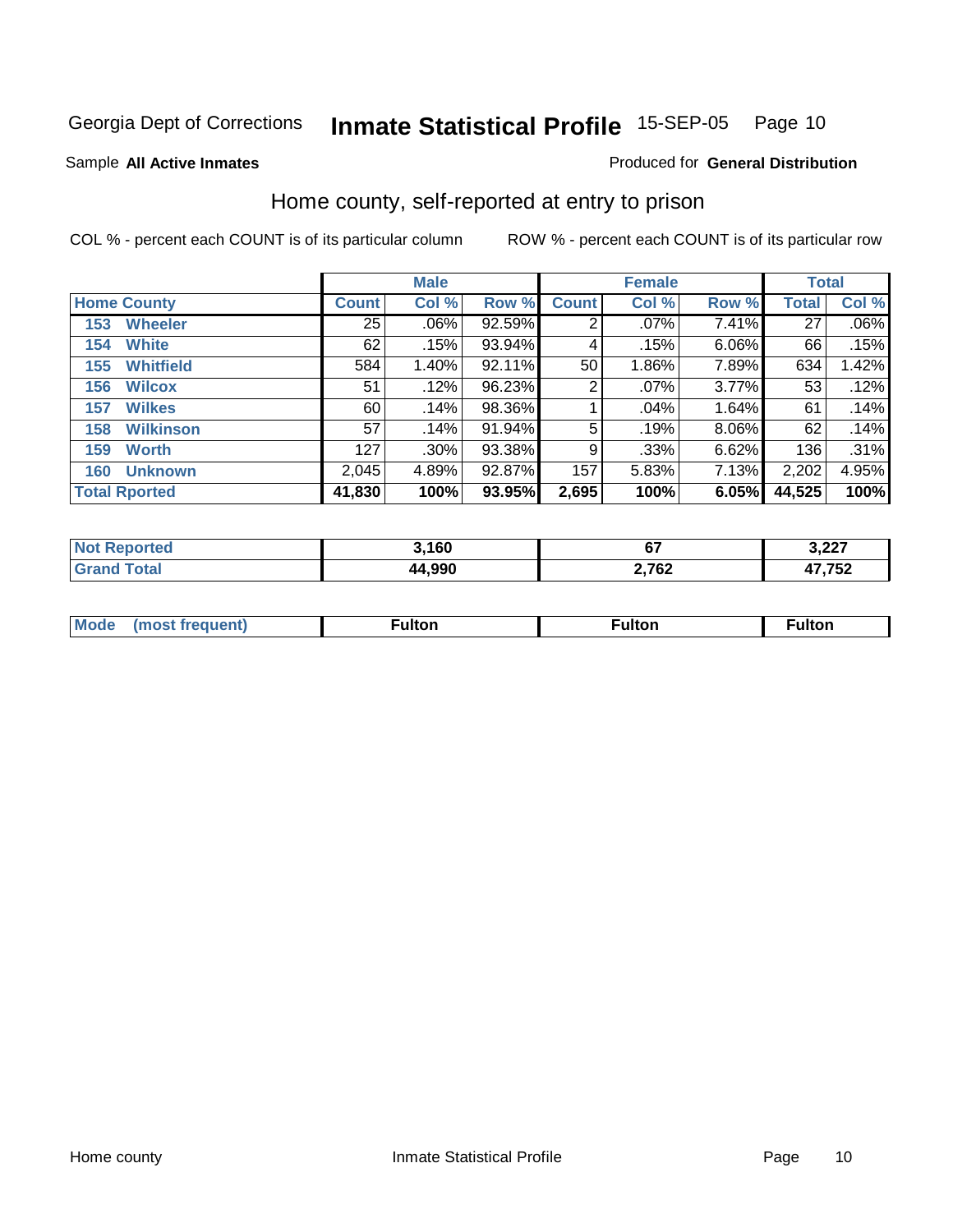Sample **All Active Inmates**

#### Produced for **General Distribution**

### Socioeconomic class, self-reported at entry to prison

|                            |              | <b>Male</b> |           |              | <b>Female</b> |         |        | <b>Total</b> |
|----------------------------|--------------|-------------|-----------|--------------|---------------|---------|--------|--------------|
| <b>Socioeconomic Class</b> | <b>Count</b> | Col %       | Row %     | <b>Count</b> | Col %         | Row %   | Total  | Col %        |
| <b>Welfare</b>             | 3,204        | 7.48%       | 91.33%    | 304          | 11.42%        | 8.67%   | 3,508  | 7.71%        |
| <b>Occ Employ</b>          | 2,502        | 5.84%       | 99.56%    | 11           | $.41\%$       | $.44\%$ | 2,513  | 5.52%        |
| <b>Minimum Std</b>         | 19,508       | 45.52%      | 95.79%    | 857          | 32.21%        | 4.21%   | 20,365 | 44.74%       |
| <b>Middle</b><br>4         | 17,645       | 41.17%      | $92.22\%$ | .489         | 55.96%        | 7.78%   | 19,134 | 42.03%       |
| <b>Total Reported</b>      | 42,859       | 100%        | 94.15%    | 2,661        | 100%          | 5.85%   | 45,520 | 100%         |

| тес | 101    | 10΄   | 2,232       |
|-----|--------|-------|-------------|
|     | 44.990 | 2,762 | 750<br>ـە … |

| <b>Minin</b><br>Std<br>3td<br>aic<br>.<br>____ |
|------------------------------------------------|
|------------------------------------------------|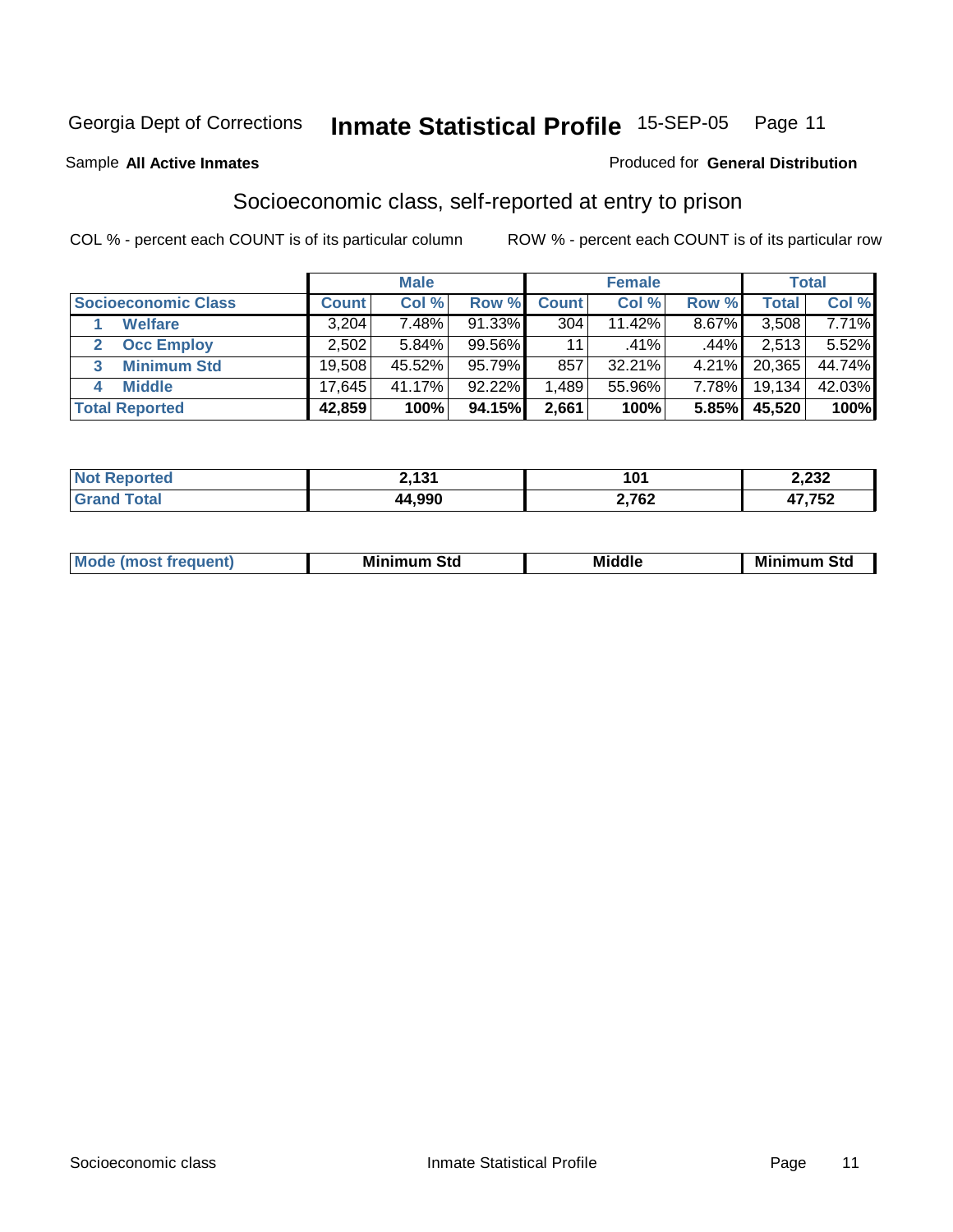Sample **All Active Inmates**

#### Produced for **General Distribution**

### Environment to age 16, self-reported at entry to prison

|                              |              | <b>Male</b> |           |              | <b>Female</b> |        |        | <b>Total</b> |
|------------------------------|--------------|-------------|-----------|--------------|---------------|--------|--------|--------------|
| <b>Environment to age 16</b> | <b>Count</b> | Col %       | Row %     | <b>Count</b> | Col %         | Row %  | Total  | Col %        |
| <b>Rural/Farm</b>            | 1,450        | 3.34%       | 94.96%    | 77           | $2.86\%$      | 5.04%  | 1,527  | 3.31%        |
| <b>Rural/Nfarm</b>           | 2,078        | 4.79%       | 81.59%    | 469          | 17.40%        | 18.41% | 2,547  | 5.53%        |
| <b>S.M.S.A</b>               | 14,061       | 32.42%      | $97.44\%$ | 369          | 13.69%        | 2.56%  | 14,430 | 31.32%       |
| <b>Urban</b><br>4            | 9,671        | 22.30%      | 90.44%    | 1,022        | 37.92%        | 9.56%  | 10,693 | 23.21%       |
| <b>Small Town</b><br>5       | 16, 116      | 37.15%      | $95.51\%$ | 758          | 28.13%        | 4.49%  | 16,874 | 36.63%       |
| <b>Total Reported</b>        | 43,376       | 100%        | 94.15%    | 2,695        | 100%          | 5.85%  | 46,071 | 100%         |

| <b>Not Reported</b> | .614   | ~-<br>י ט | 681.ا  |
|---------------------|--------|-----------|--------|
| Total               | 44,990 | 2,762     | 17,752 |

| Mode (most frequent) | ----<br>Town<br>\mall<br>_____ | Jrban<br>____ | Towr<br>small |
|----------------------|--------------------------------|---------------|---------------|
|                      |                                |               |               |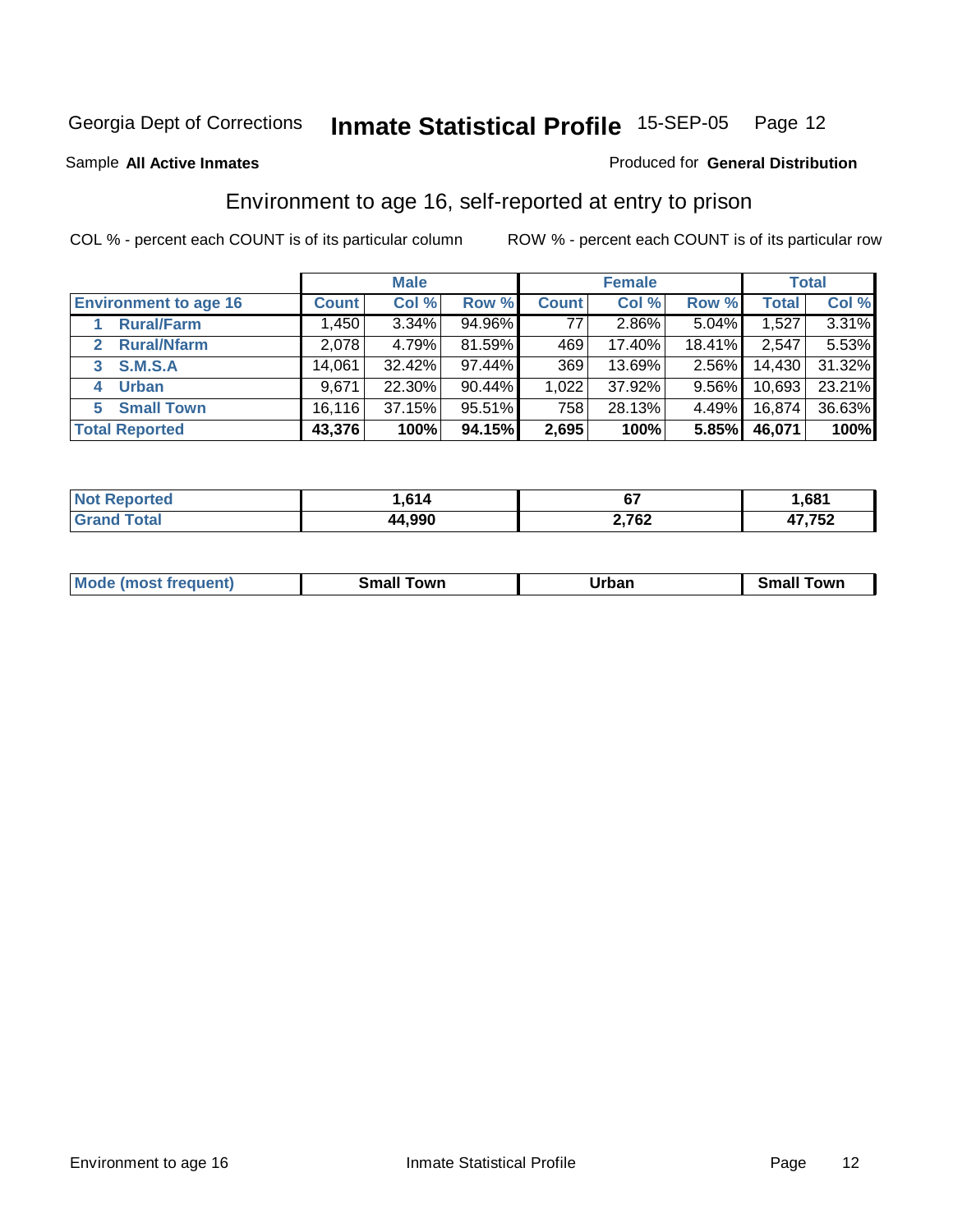#### Sample **All Active Inmates**

#### Produced for **General Distribution**

### Guardian status to age 16, self-reported at entry to prison

|                                  |              | <b>Male</b> |        |              | <b>Female</b> |       |              | <b>Total</b> |
|----------------------------------|--------------|-------------|--------|--------------|---------------|-------|--------------|--------------|
| <b>Guardian Status To Age 16</b> | <b>Count</b> | Col %       | Row %  | <b>Count</b> | Col %         | Row % | <b>Total</b> | Col %        |
| 1 Orphanage                      | 53           | .12%        | 91.38% | 5            | .18%          | 8.62% | 58           | .13%         |
| 2 Father Only                    | 1,278        | 2.98%       | 95.16% | 65           | 2.40%         | 4.84% | 1,343        | 2.95%        |
| 3 Ftr Mtr Hd                     | 2,953        | 6.89%       | 93.72% | 198          | 7.31%         | 6.28% | 3,151        | 6.92%        |
| <b>4 Mother Only</b>             | 18,185       | 42.46%      | 95.47% | 863          | 31.85%        | 4.53% | 19,048       | 41.82%       |
| 5 Mtr Ftr Hd                     | 14,686       | 34.29%      | 92.72% | 1,153        | 42.55%        | 7.28% | 15,839       | 34.78%       |
| <b>6 Oth Female</b>              | 1,011        | 2.36%       | 93.18% | 74           | 2.73%         | 6.82% | 1,085        | 2.38%        |
| <b>7 Oth Male</b>                | 172          | .40%        | 97.18% | 5            | .18%          | 2.82% | 177          | .39%         |
| 8 Step-Parnts                    | 536          | 1.25%       | 99.26% | 4            | .15%          | .74%  | 540          | 1.19%        |
| <b>9 Foster Home</b>             | 538          | 1.26%       | 91.34% | 51           | 1.88%         | 8.66% | 589          | 1.29%        |
| <b>10 Grand Prnts</b>            | 3,421        | 7.99%       | 92.14% | 292          | 10.77%        | 7.86% | 3,713        | 8.15%        |
| <b>Total Reported</b>            | 42,833       | 100%        | 94.05% | 2,710        | 100%          | 5.95% | 45,543       | 100%         |

| <b>rted</b> | ) 157        | -0    | 2,209  |
|-------------|--------------|-------|--------|
| NO1         | L. I J I     | ⊾ن    |        |
|             | <b>A QOO</b> | 2,762 | 47,752 |

| Mode             | Mother | Mtr Ftr Hd                                                                                                      | Only   |
|------------------|--------|-----------------------------------------------------------------------------------------------------------------|--------|
| most frequent) د | Only   | the contract of the contract of the contract of the contract of the contract of the contract of the contract of | Mother |
|                  |        |                                                                                                                 |        |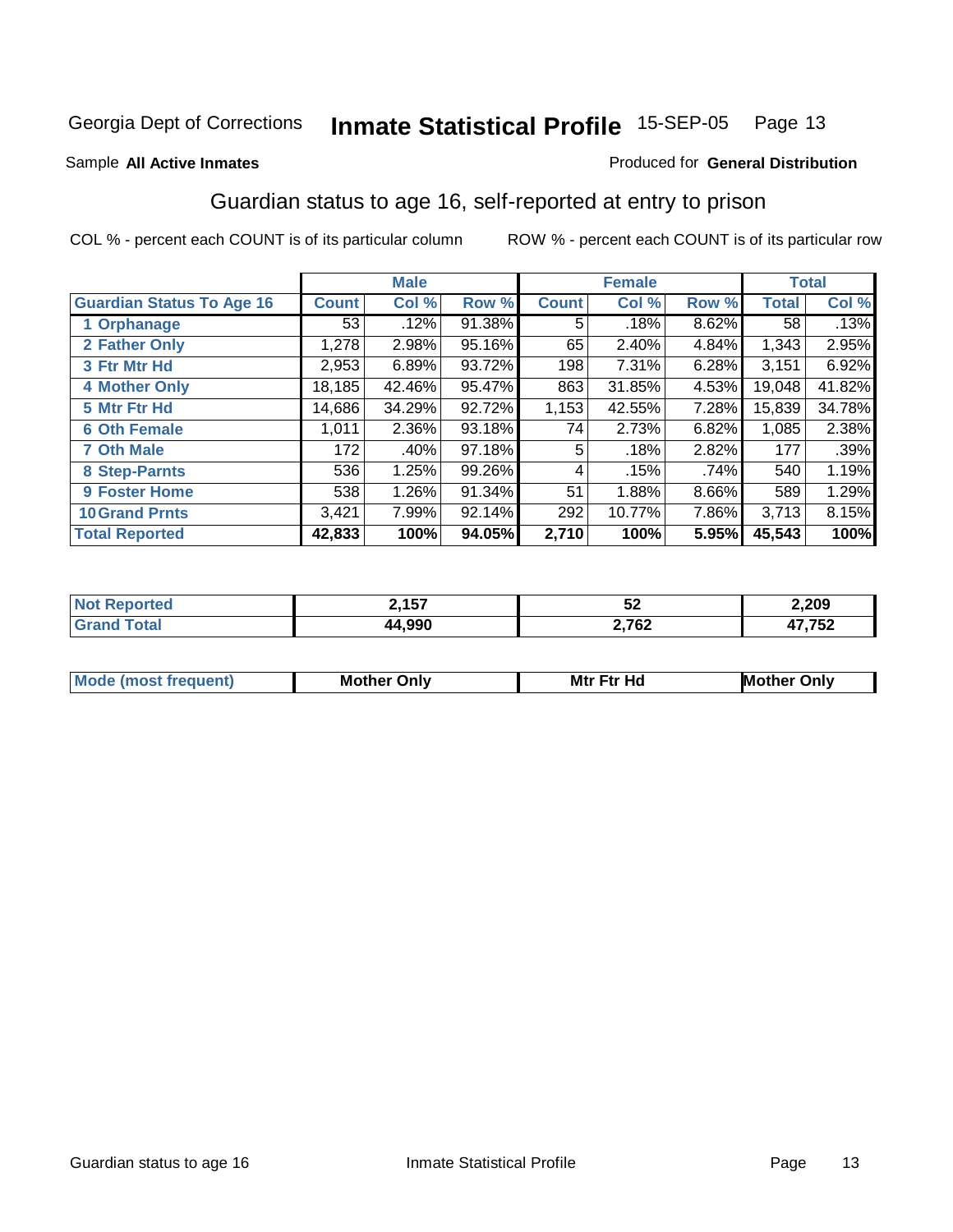#### Sample **All Active Inmates**

#### Produced for **General Distribution**

### Employment status before prison, self-reported at entry to prison

|                                  |              | <b>Male</b> |           |              | <b>Female</b> |        |              | <b>Total</b> |
|----------------------------------|--------------|-------------|-----------|--------------|---------------|--------|--------------|--------------|
| <b>Employment Status</b>         | <b>Count</b> | Col %       | Row %     | <b>Count</b> | Col %         | Row %  | <b>Total</b> | Col %        |
| <b>Full Time</b>                 | 20,134       | 50.50%      | 96.19%    | 797          | 42.30%        | 3.81%  | 20,931       | 50.13%       |
| <b>Part Time</b><br>$\mathbf{2}$ | 3,708        | $9.30\%$    | 97.84%    | 82           | 4.35%         | 2.16%  | 3,790        | 9.08%        |
| Unempl $<$ 6m<br>3               | 4,517        | 11.33%      | 95.40%    | 218          | 11.57%        | 4.60%  | 4,735        | 11.34%       |
| Unempl > 6m<br>4                 | 6,254        | 15.68%      | 95.12%    | 321          | 17.04%        | 4.88%  | 6,575        | 15.75%       |
| <b>Never Workd</b><br>5          | 3,409        | 8.55%       | $95.04\%$ | 178          | 9.45%         | 4.96%  | 3,587        | 8.59%        |
| <b>Student</b><br>6              | 372          | .93%        | 89.21%    | 45           | 2.39%         | 10.79% | 417          | 1.00%        |
| 7<br><b>Incapable</b>            | 1,479        | 3.71%       | 85.89%    | 243          | 12.90%        | 14.11% | 1,722        | 4.12%        |
| <b>Total Reported</b>            | 39,873       | 100%        | 95.49%    | 1,884        | 100%          | 4.51%  | 41,757       | 100%         |

| ---- | --    | ~-~                    | 5.995       |
|------|-------|------------------------|-------------|
| τρι  | - - - | o 1 0                  |             |
| ---  | .990  | 2,762<br>$\sim$ $\sim$ | .752<br>. . |

| <b>Moo.</b><br>ner | --<br>me<br>uı. | ™e | ïme |
|--------------------|-----------------|----|-----|
|                    |                 |    |     |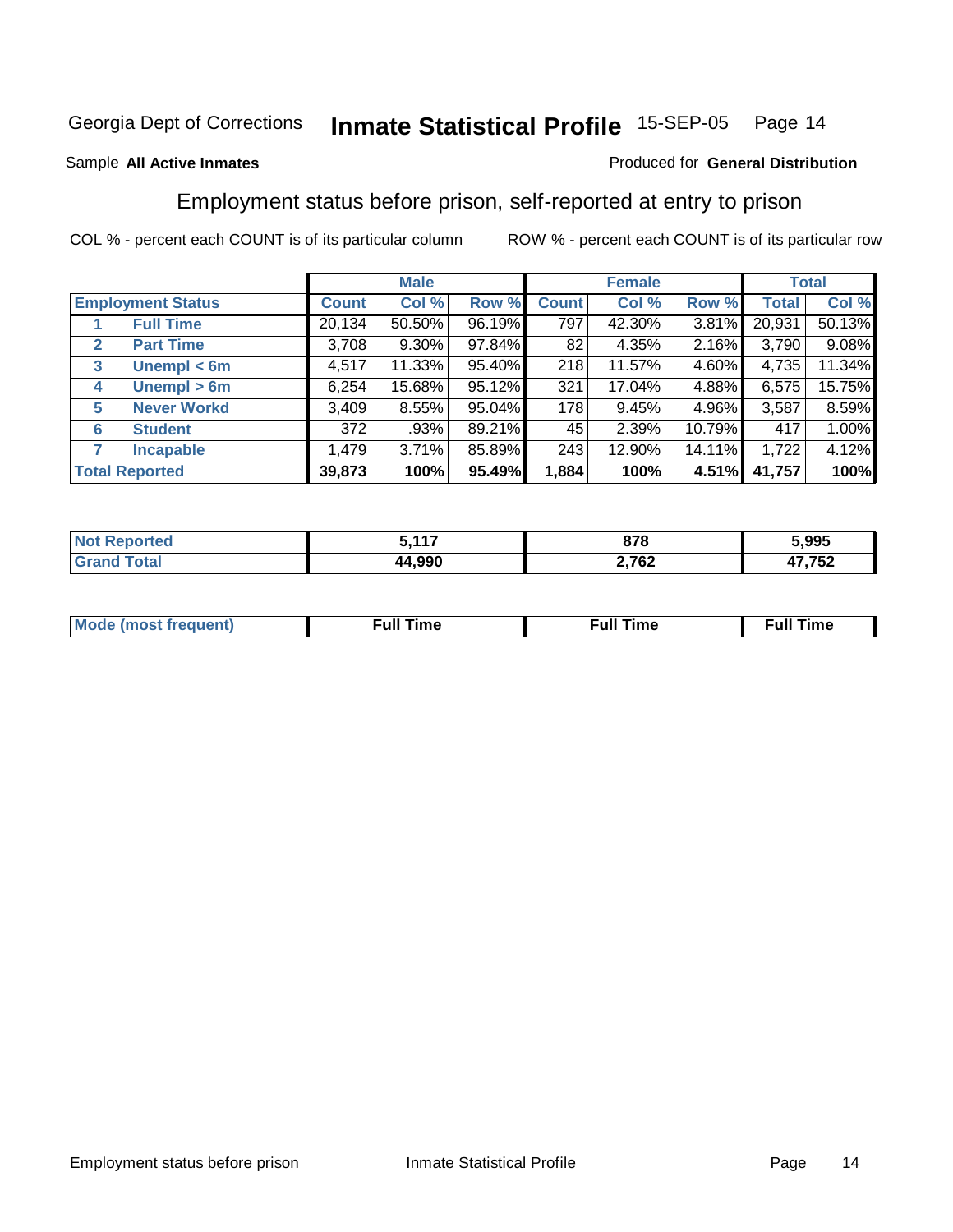#### Sample **All Active Inmates**

Produced for **General Distribution**

### Age at admission

|                         |                 | <b>Male</b> |         |                 | <b>Female</b> |       |                 | <b>Total</b> |
|-------------------------|-----------------|-------------|---------|-----------------|---------------|-------|-----------------|--------------|
| <b>Age At Admission</b> | <b>Count</b>    | Col %       | Row %   | <b>Count</b>    | Col %         | Row % | <b>Total</b>    | Col %        |
| 13                      | $\overline{2}$  | 0.01%       | 100.00% |                 |               |       | $\overline{2}$  | 0.01%        |
| 14                      | $\overline{17}$ | 0.04%       | 94.44%  | 1               | 0.04%         | 5.56% | $\overline{18}$ | 0.04%        |
| $\overline{15}$         | 64              | 0.14%       | 95.52%  | $\overline{3}$  | 0.11%         | 4.48% | 67              | 0.14%        |
| 16                      | 188             | 0.42%       | 95.92%  | $\overline{8}$  | 0.29%         | 4.08% | 196             | 0.41%        |
| $\overline{17}$         | 859             | 1.91%       | 97.06%  | $\overline{26}$ | 0.94%         | 2.94% | 885             | 1.85%        |
| 18                      | 1,544           | 3.43%       | 97.41%  | $\overline{41}$ | 1.48%         | 2.59% | 1,585           | 3.32%        |
| 19                      | 2,013           | 4.47%       | 96.87%  | 65              | 2.35%         | 3.13% | 2,078           | 4.35%        |
| 20                      | 2,134           | 4.74%       | 96.17%  | 85              | 3.08%         | 3.83% | 2,219           | 4.65%        |
| 21                      | 1,943           | 4.32%       | 95.43%  | 93              | 3.37%         | 4.57% | 2,036           | 4.26%        |
| 22                      | 2,081           | 4.63%       | 96.43%  | $\overline{77}$ | 2.79%         | 3.57% | 2,158           | 4.52%        |
| 23                      | 1,897           | 4.22%       | 94.61%  | 108             | 3.91%         | 5.39% | 2,005           | 4.20%        |
| $\overline{24}$         | 1,903           | 4.23%       | 93.93%  | 123             | 4.45%         | 6.07% | 2,026           | 4.24%        |
| $\overline{25}$         | 1,804           | 4.01%       | 94.45%  | 106             | 3.84%         | 5.55% | 1,910           | 4.00%        |
| 26                      | 1,688           | 3.75%       | 95.05%  | $\overline{88}$ | 3.19%         | 4.95% | 1,776           | 3.72%        |
| 27                      | 1,522           | 3.38%       | 95.96%  | 64              | 2.32%         | 4.04% | 1,586           | 3.32%        |
| 28                      | 1,479           | 3.29%       | 94.69%  | 83              | 3.01%         | 5.31% | 1,562           | 3.27%        |
| 29                      | 1,376           | 3.06%       | 93.99%  | 88              | 3.19%         | 6.01% | 1,464           | 3.07%        |
| 30                      | 1,426           | 3.17%       | 94.00%  | $\overline{91}$ | 3.29%         | 6.00% | 1,517           | 3.18%        |
| 31                      | 1,371           | 3.05%       | 93.58%  | 94              | 3.40%         | 6.42% | 1,465           | 3.07%        |
| 32                      | 1,349           | 3.00%       | 93.88%  | $\overline{88}$ | 3.19%         | 6.12% | 1,437           | 3.01%        |
| 33                      | 1,351           | 3.00%       | 92.60%  | 108             | 3.91%         | 7.40% | 1,459           | 3.06%        |
| 34                      | 1,247           | 2.77%       | 92.85%  | 96              | 3.48%         | 7.15% | 1,343           | 2.81%        |
| 35                      | 1,225           | 2.72%       | 92.38%  | 101             | 3.66%         | 7.62% | 1,326           | 2.78%        |
| 36                      | 1,267           | 2.82%       | 93.16%  | 93              | 3.37%         | 6.84% | 1,360           | 2.85%        |
| $\overline{37}$         | 1,176           | 2.61%       | 92.96%  | 89              | 3.22%         | 7.04% | 1,265           | 2.65%        |
| 38                      | 1,102           | 2.45%       | 91.30%  | 105             | 3.80%         | 8.70% | 1,207           | 2.53%        |
| 39                      | 1,130           | 2.51%       | 92.32%  | 94              | 3.40%         | 7.68% | 1,224           | 2.56%        |
| 40                      | 1,047           | 2.33%       | 91.68%  | $\overline{95}$ | 3.44%         | 8.32% | 1,142           | 2.39%        |
| 41                      | 1,011           | 2.25%       | 91.16%  | 98              | 3.55%         | 8.84% | 1,109           | 2.32%        |
| 42                      | 919             | 2.04%       | 92.27%  | $\overline{77}$ | 2.79%         | 7.73% | 996             | 2.09%        |
| 43                      | 848             | 1.88%       | 92.88%  | 65              | 2.35%         | 7.12% | 913             | 1.91%        |
| 44                      | 813             | 1.81%       | 93.23%  | 59              | 2.14%         | 6.77% | 872             | 1.83%        |
| 45                      | 693             | 1.54%       | 90.94%  | 69              | 2.50%         | 9.06% | 762             | 1.60%        |
| 46                      | 638             | 1.42%       | 93.27%  | 46              | 1.67%         | 6.73% | 684             | 1.43%        |
| 47                      | 538             | 1.20%       | 92.76%  | 42              | 1.52%         | 7.24% | 580             | 1.21%        |
| 48                      | 515             | 1.14%       | 91.64%  | 47              | 1.70%         | 8.36% | 562             | 1.18%        |
| 49                      | 396             | 0.88%       | 94.51%  | 23              | 0.83%         | 5.49% | 419             | 0.88%        |
| 50                      | 365             | 0.81%       | 91.71%  | $\overline{33}$ | 1.19%         | 8.29% | 398             | 0.83%        |
| 51                      | 335             | 0.74%       | 95.71%  | 15              | 0.54%         | 4.29% | 350             | 0.73%        |
| $\overline{52}$         | 287             | 0.64%       | 97.29%  | $\overline{8}$  | 0.29%         | 2.71% | 295             | 0.62%        |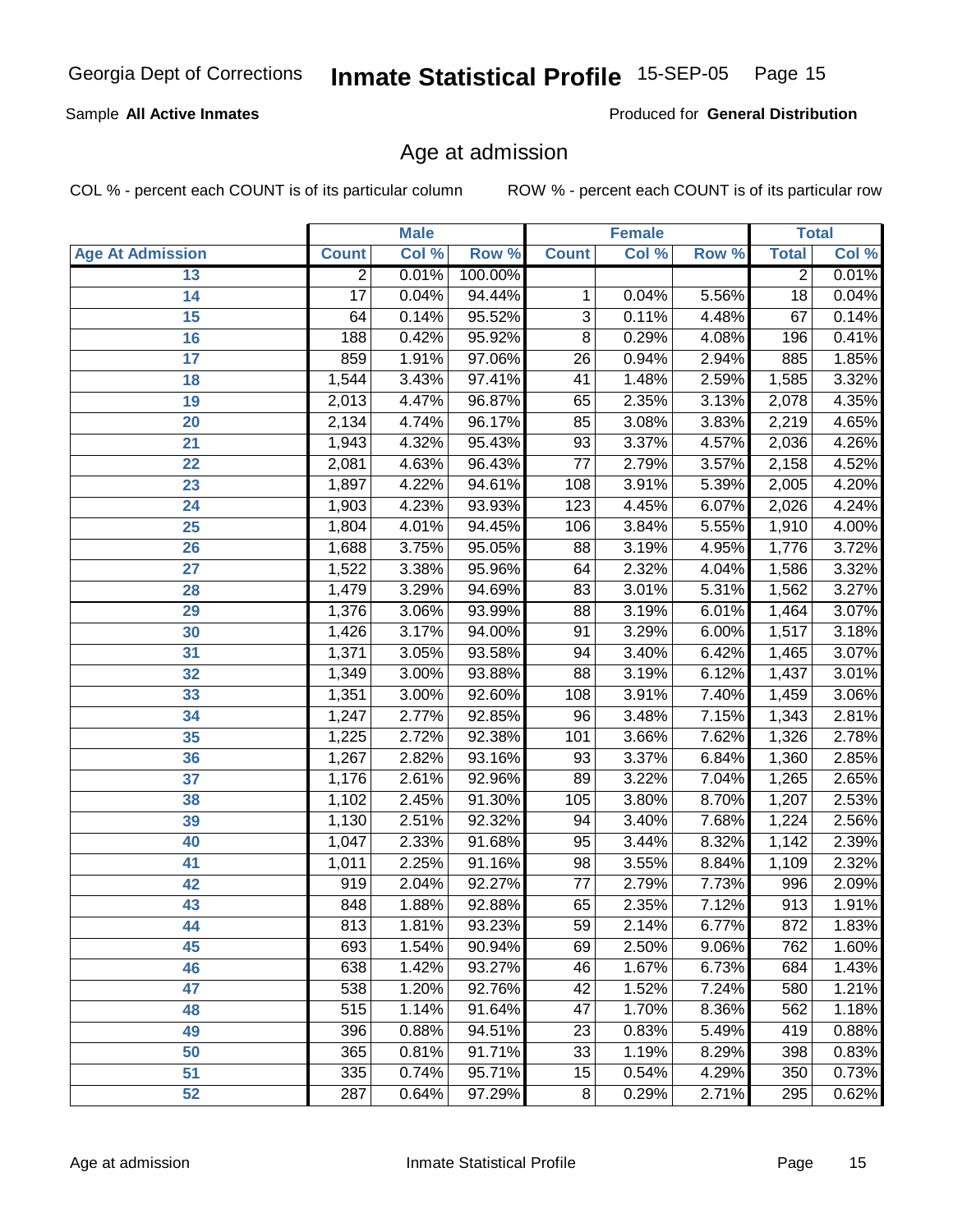#### Sample **All Active Inmates**

Produced for **General Distribution**

### Age at admission

|                         | <b>Male</b>      |       | <b>Female</b> |                         |       | <b>Total</b> |                  |       |
|-------------------------|------------------|-------|---------------|-------------------------|-------|--------------|------------------|-------|
| <b>Age At Admission</b> | <b>Count</b>     | Col % | Row %         | <b>Count</b>            | Col % | Row %        | <b>Total</b>     | Col % |
| 53                      | 221              | 0.49% | 93.64%        | 15                      | 0.54% | 6.36%        | 236              | 0.49% |
| $\overline{54}$         | 189              | 0.42% | 93.10%        | $\overline{14}$         | 0.51% | 6.90%        | $\overline{203}$ | 0.43% |
| 55                      | 170              | 0.38% | 97.70%        | $\overline{\mathbf{4}}$ | 0.14% | 2.30%        | 174              | 0.36% |
| 56                      | $\overline{141}$ | 0.31% | 95.27%        | $\overline{7}$          | 0.25% | 4.73%        | 148              | 0.31% |
| $\overline{57}$         | 130              | 0.29% | 95.59%        | $\overline{6}$          | 0.22% | 4.41%        | 136              | 0.28% |
| 58                      | $\overline{99}$  | 0.22% | 98.02%        | $\overline{2}$          | 0.07% | 1.98%        | 101              | 0.21% |
| 59                      | $\overline{59}$  | 0.13% | 92.19%        | $\overline{5}$          | 0.18% | 7.81%        | 64               | 0.13% |
| 60                      | $\overline{75}$  | 0.17% | 93.75%        | $\overline{5}$          | 0.18% | 6.25%        | 80               | 0.17% |
| 61                      | $\overline{61}$  | 0.14% | 96.83%        | $\overline{2}$          | 0.07% | 3.17%        | 63               | 0.13% |
| 62                      | 48               | 0.11% | 100.00%       |                         |       |              | $\overline{48}$  | 0.10% |
| 63                      | $\overline{50}$  | 0.11% | 98.04%        | 1                       | 0.04% | 1.96%        | $\overline{51}$  | 0.11% |
| 64                      | $\overline{31}$  | 0.07% | 96.88%        | $\overline{1}$          | 0.04% | 3.13%        | $\overline{32}$  | 0.07% |
| 65                      | $\overline{27}$  | 0.06% | 96.43%        | $\overline{1}$          | 0.04% | 3.57%        | $\overline{28}$  | 0.06% |
| 66                      | $\overline{26}$  | 0.06% | 96.30%        | 1                       | 0.04% | 3.70%        | $\overline{27}$  | 0.06% |
| 67                      | $\overline{20}$  | 0.04% | 100.00%       |                         |       |              | $\overline{20}$  | 0.04% |
| 68                      | $\overline{16}$  | 0.04% | 94.12%        | 1                       | 0.04% | 5.88%        | $\overline{17}$  | 0.04% |
| 69                      | $\overline{21}$  | 0.05% | 95.45%        | $\overline{1}$          | 0.04% | 4.55%        | $\overline{22}$  | 0.05% |
| 70                      | $\overline{6}$   | 0.01% | 85.71%        | 1                       | 0.04% | 14.29%       | 7                | 0.01% |
| $\overline{71}$         | $\overline{5}$   | 0.01% | 100.00%       |                         |       |              | $\overline{5}$   | 0.01% |
| $\overline{72}$         | $\overline{7}$   | 0.02% | 100.00%       |                         |       |              | $\overline{7}$   | 0.01% |
| $\overline{73}$         | $\overline{6}$   | 0.01% | 100.00%       |                         |       |              | $\overline{6}$   | 0.01% |
| 74                      | $\overline{5}$   | 0.01% | 100.00%       |                         |       |              | $\overline{5}$   | 0.01% |
| 75                      | $\overline{3}$   | 0.01% | 100.00%       |                         |       |              | $\overline{3}$   | 0.01% |
| 76                      | $\overline{2}$   | 0.01% | 100.00%       |                         |       |              | $\overline{2}$   | 0.01% |
| 78                      | $\overline{2}$   | 0.01% | 100.00%       |                         |       |              | $\overline{2}$   | 0.01% |
| 79                      | $\mathbf 1$      | 0.01% | 100.00%       |                         |       |              | 1                | 0.01% |
| 80                      | $\mathbf 1$      | 0.01% | 100.00%       |                         |       |              | 1                | 0.01% |
| $\overline{81}$         | $\overline{2}$   | 0.01% | 100.00%       |                         |       |              | $\overline{2}$   | 0.01% |
| 83                      | $\mathbf{1}$     | 0.01% | 100.00%       |                         |       |              | 1                | 0.01% |
| 85                      | 1                | 0.01% | 100.00%       |                         |       |              | 1                | 0.01% |
| <b>Total Reported</b>   | 44,989           | 100%  | 94.22%        | 2,762                   | 100%  |              | 5.78% 47,751     | 100%  |

| د د لاس<br>prtea<br>' NOT<br>. |       |       |                  |
|--------------------------------|-------|-------|------------------|
| $f \wedge f \wedge f$          | 4.990 | 2,762 | ハフ フロつ<br>,7 J Z |

| <b>Mean</b><br>(average) | 31.23 | 33.20   | 31.35 |
|--------------------------|-------|---------|-------|
| Median (middle)          | 29    | ົ<br>აა | 30    |
| Mode<br>(most frequent)  | 20    |         | 20    |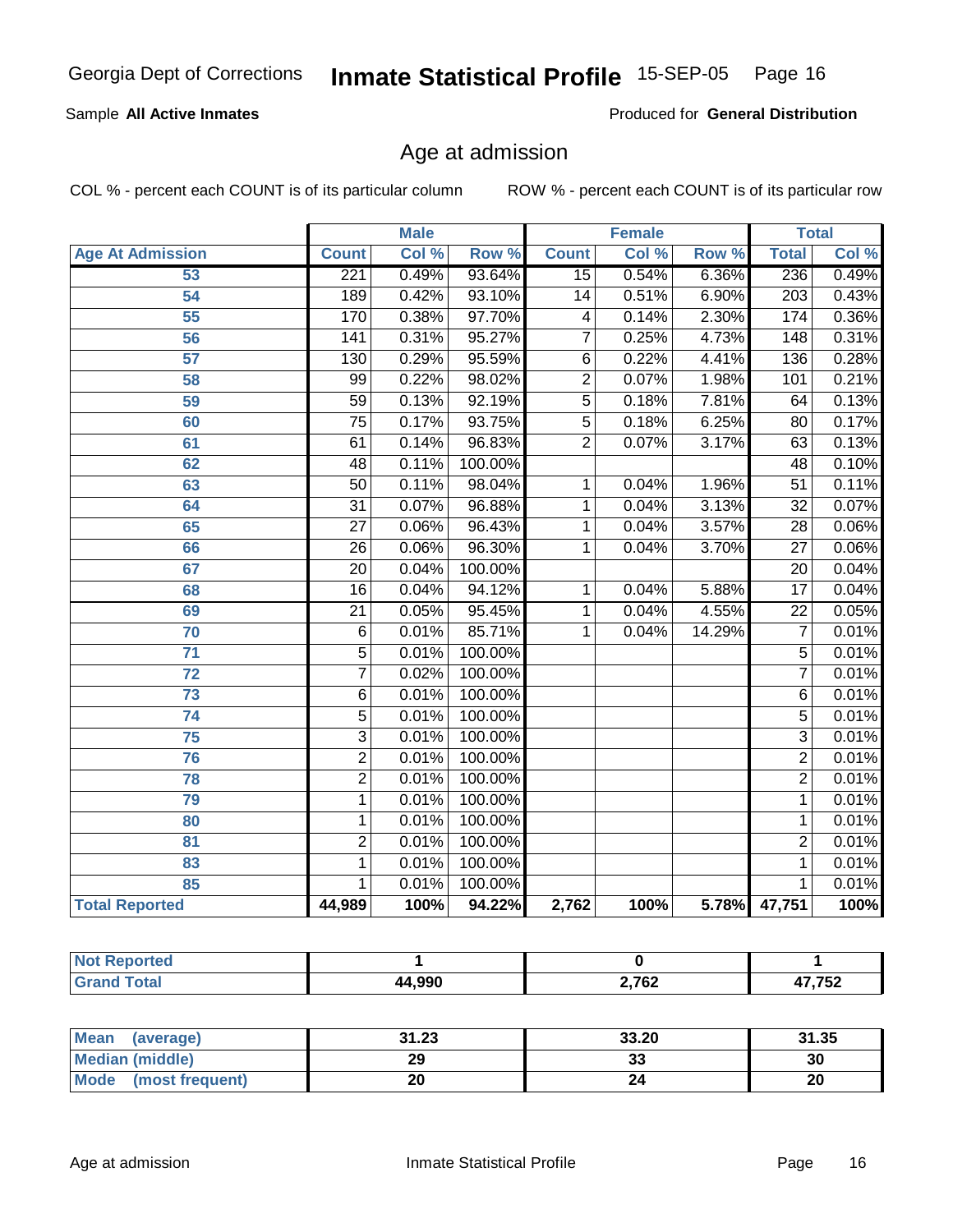**Still Active Not Reported Grand Total**

 **Total Reported**

| <b>Mean</b><br>(average) | N/A | N/A | N/A |
|--------------------------|-----|-----|-----|
| <b>Median (middle)</b>   | N/A | N/A | N/A |
| Mode (most frequent)     | N/A | N/A | N/A |

### Age at release

 **Age At Release Count Col % Row % Count Col % Row % Total Col %** 

**Male**

 **44,990 0 44,990**

COL % - percent each COUNT is of its particular column ROW % - percent each COUNT is of its particular row

 **2,762 0 2,762**

Sample **All Active Inmates**

Produced for **General Distribution**

**Female Total**

 **47,752 0 47,752**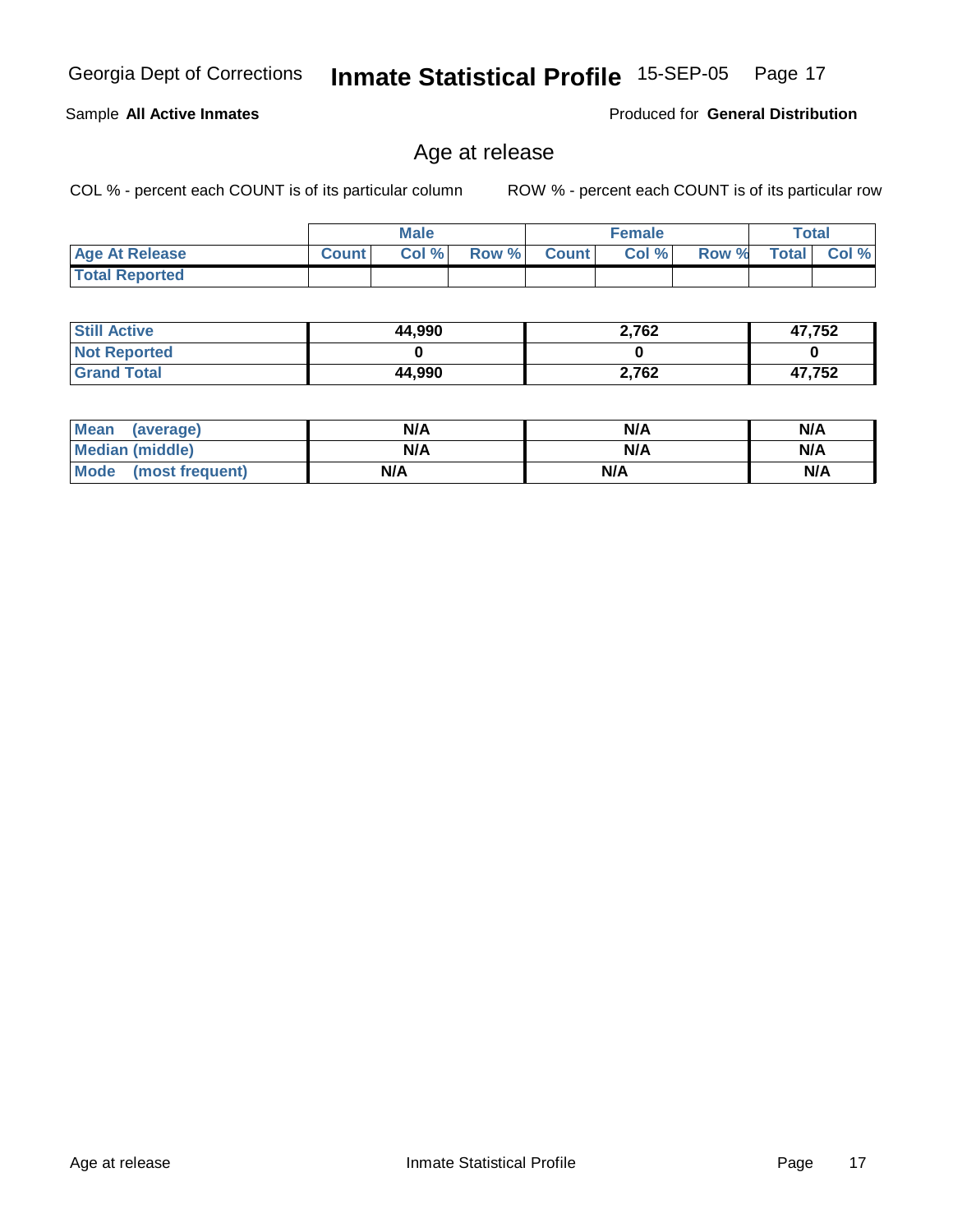#### Sample **All Active Inmates**

#### Produced for **General Distribution**

### Height, measured at entry to prison

|                        |                  | <b>Male</b> |                  |                  | <b>Female</b> |         | <b>Total</b>     |        |
|------------------------|------------------|-------------|------------------|------------------|---------------|---------|------------------|--------|
| <b>Height</b>          | <b>Count</b>     | Col %       | Row <sup>%</sup> | <b>Count</b>     | Col %         | Row %   | <b>Total</b>     | Col %  |
| <b>Under four feet</b> | $\overline{8}$   | 0.02%       | 100.00%          |                  |               |         | $\overline{8}$   | 0.02%  |
| 4'01"                  |                  |             |                  | $\mathbf{1}$     | 0.04%         | 100.00% | 1                | 0.01%  |
| 4'03"                  | $\mathbf 1$      | 0.01%       | 100.00%          |                  |               |         | 1                | 0.01%  |
| 4'05"                  | $\overline{1}$   | 0.01%       | 50.00%           | $\overline{1}$   | 0.04%         | 50.00%  | $\overline{2}$   | 0.01%  |
| 4'06"                  | $\overline{2}$   | 0.01%       | 50.00%           | $\overline{2}$   | 0.08%         | 50.00%  | $\overline{4}$   | 0.01%  |
| 4'07"                  | $\overline{3}$   | 0.01%       | 100.00%          |                  |               |         | $\overline{3}$   | 0.01%  |
| 4'08"                  |                  |             |                  | $\overline{5}$   | 0.19%         | 100.00% | $\overline{5}$   | 0.01%  |
| 4'09"                  | $\mathbf 1$      | 0.01%       | 16.67%           | $\overline{5}$   | 0.19%         | 83.33%  | $\overline{6}$   | 0.01%  |
| 4'10"                  | $\overline{4}$   | 0.01%       | 44.44%           | $\overline{5}$   | 0.19%         | 55.56%  | $\overline{9}$   | 0.02%  |
| 4'11''                 | 6                | 0.01%       | 12.50%           | $\overline{42}$  | 1.58%         | 87.50%  | $\overline{48}$  | 0.10%  |
| 5'00''                 | 96               | 0.22%       | 47.76%           | 105              | 3.96%         | 52.24%  | $\overline{201}$ | 0.43%  |
| 5'01''                 | $\overline{92}$  | 0.21%       | 36.36%           | 161              | 6.07%         | 63.64%  | 253              | 0.54%  |
| 5'02"                  | $\overline{210}$ | 0.48%       | 44.40%           | 263              | 9.92%         | 55.60%  | 473              | 1.01%  |
| 5'03''                 | 319              | 0.72%       | 52.12%           | 293              | 11.05%        | 47.88%  | $\overline{612}$ | 1.31%  |
| 5'04"                  | $\overline{727}$ | 1.65%       | 64.80%           | 395              | 14.89%        | 35.20%  | 1,122            | 2.40%  |
| 5'05"                  | 1,429            | 3.23%       | 80.55%           | $\overline{345}$ | 13.01%        | 19.45%  | 1,774            | 3.79%  |
| 5'06''                 | 2,895            | 6.55%       | 89.63%           | 335              | 12.63%        | 10.37%  | 3,230            | 6.90%  |
| 5'07''                 | 3,795            | 8.59%       | 92.45%           | $\overline{310}$ | 11.69%        | 7.55%   | 4,105            | 8.77%  |
| 5'08''                 | 4,498            | 10.18%      | 96.75%           | 151              | 5.69%         | 3.25%   | 4,649            | 9.93%  |
| 5'09''                 | 5,475            | 12.39%      | 98.01%           | 111              | 4.19%         | 1.99%   | 5,586            | 11.93% |
| 5'10''                 | 5,084            | 11.51%      | 98.81%           | $\overline{61}$  | 2.30%         | 1.19%   | 5,145            | 10.99% |
| 5'11''                 | 5,489            | 12.42%      | 99.33%           | $\overline{37}$  | 1.40%         | 0.67%   | 5,526            | 11.80% |
| 6'00''                 | 5,073            | 11.48%      | 99.82%           | $\overline{9}$   | 0.34%         | 0.18%   | 5,082            | 10.85% |
| 6'01''                 | 3,567            | 8.07%       | 99.80%           | $\overline{7}$   | 0.26%         | 0.20%   | 3,574            | 7.63%  |
| 6'02''                 | 2,490            | 5.64%       | 99.88%           | $\overline{3}$   | 0.11%         | 0.12%   | 2,493            | 5.32%  |
| 6'03''                 | 1,504            | 3.40%       | 99.87%           | $\overline{2}$   | 0.08%         | 0.13%   | 1,506            | 3.22%  |
| 6'04"                  | $\overline{724}$ | 1.64%       | 99.86%           | $\overline{1}$   | 0.04%         | 0.14%   | $\overline{725}$ | 1.55%  |
| 6'05''                 | $\overline{300}$ | 0.68%       | 99.34%           | $\overline{2}$   | 0.08%         | 0.66%   | $\overline{302}$ | 0.64%  |
| 6'06''                 | $\overline{147}$ | 0.33%       | 100.00%          |                  |               |         | 147              | 0.31%  |
| 6'07''                 | 69               | 0.16%       | 100.00%          |                  |               |         | 69               | 0.15%  |
| 6'08''                 | 29               | 0.07%       | 100.00%          |                  |               |         | $\overline{29}$  | 0.06%  |
| 6'09''                 | $\overline{28}$  | 0.06%       | 100.00%          |                  |               |         | $\overline{28}$  | 0.06%  |
| 6'10''                 | $\overline{17}$  | 0.04%       | 100.00%          |                  |               |         | $\overline{17}$  | 0.04%  |
| 6'11''                 | $\overline{30}$  | 0.07%       | 100.00%          |                  |               |         | $\overline{30}$  | 0.06%  |
| Seven feet +           | $\overline{65}$  | 0.15%       | 100.00%          |                  |               |         | $\overline{65}$  | 0.14%  |
| <b>Total Reported</b>  | 44,178           | 100%        | 94.34%           | 2,652            | 100%          | 5.66%   | 46,830           | 100%   |

| orted | 042<br>0 I Z | 10              | 922         |
|-------|--------------|-----------------|-------------|
|       | 44,990       | המד ה<br>4,7 UZ | ה-יי<br>79Z |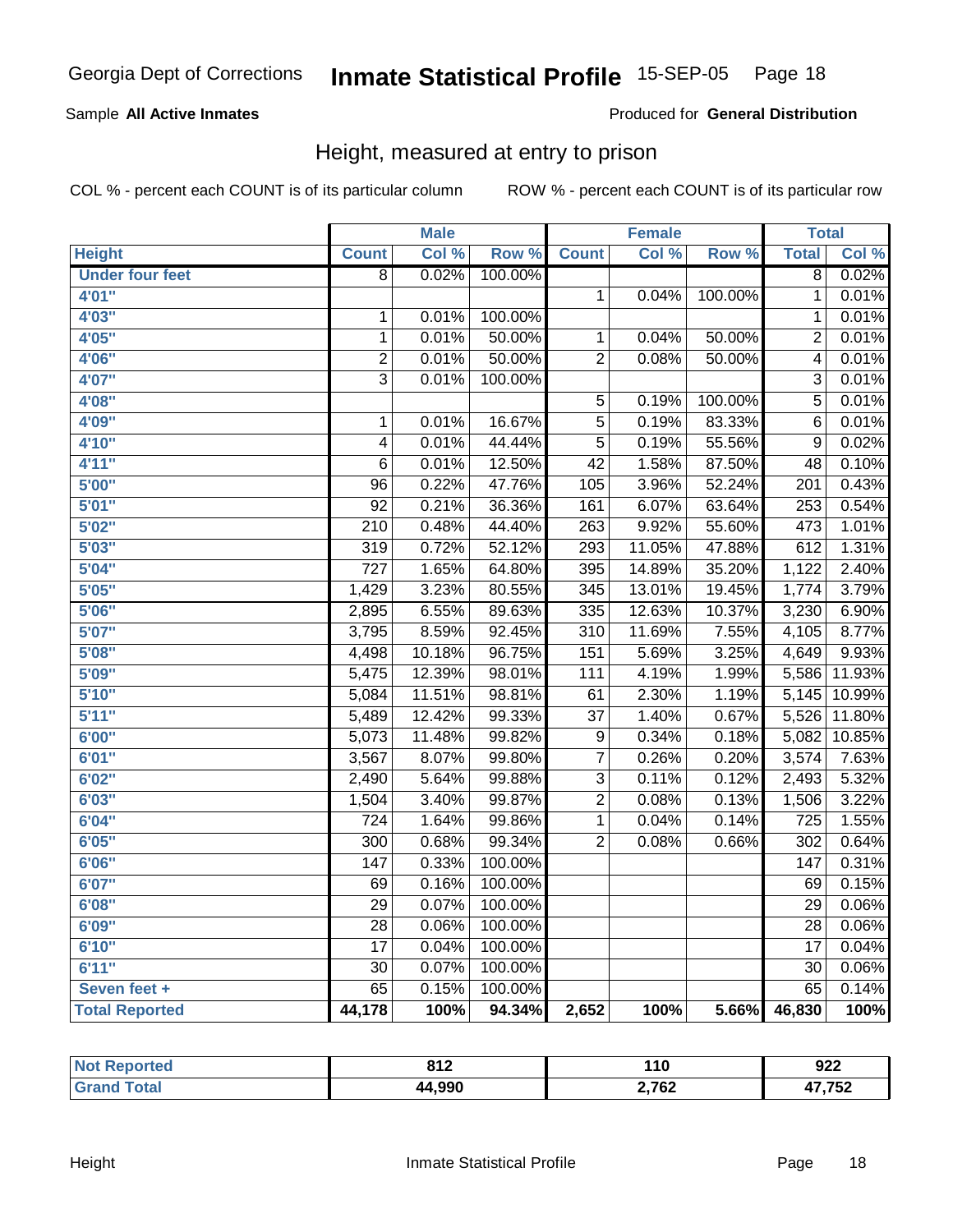#### Sample **All Active Inmates**

Produced for **General Distribution**

### Height, measured at entry to prison

|                        | <b>Male</b> | <b>Female</b> | <b>Total</b> |
|------------------------|-------------|---------------|--------------|
| Mean (average)         | 5'10"       | 5'05"         | 5'10"        |
| <b>Median (middle)</b> | 5'10"       | 5'05"         | 5'10''       |
| Mode (most frequent)   | 5'11"       | 5'04"         | 5'09"        |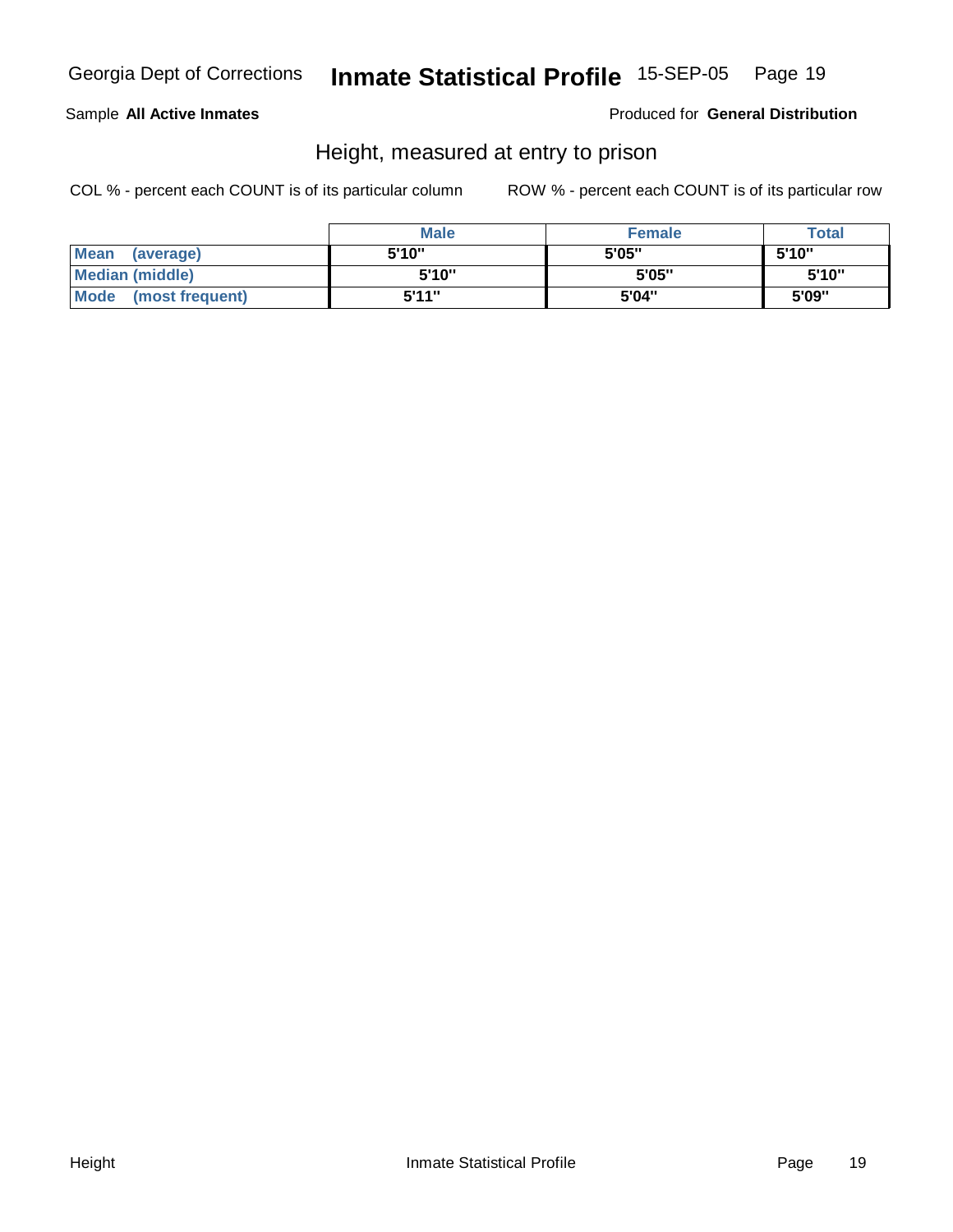#### Sample **All Active Inmates**

#### Produced for **General Distribution**

### Weight, measured at entry to prison

|                        |                  | <b>Male</b> |                  |                  | <b>Female</b> |        | <b>Total</b>     |        |
|------------------------|------------------|-------------|------------------|------------------|---------------|--------|------------------|--------|
| Weight                 | <b>Count</b>     | Col %       | Row <sup>%</sup> | <b>Count</b>     | Col $%$       | Row %  | <b>Total</b>     | Col %  |
| <b>Under 80 pounds</b> | $\overline{4}$   | 0.01%       | 100.00%          |                  |               |        | 4                | 0.01%  |
| 80 - 89 pounds         | $\overline{2}$   | 0.01%       | 100.00%          |                  |               |        | $\overline{2}$   | 0.01%  |
| <b>90 - 99 pounds</b>  | $\overline{6}$   | 0.01%       | 60.00%           | $\overline{4}$   | 0.15%         | 40.00% | $\overline{10}$  | 0.02%  |
| 100 - 109 pounds       | $\overline{32}$  | 0.07%       | 58.18%           | $\overline{23}$  | 0.87%         | 41.82% | $\overline{55}$  | 0.12%  |
| 110 - 119 pounds       | 130              | 0.29%       | 64.04%           | $\overline{73}$  | 2.75%         | 35.96% | $\overline{203}$ | 0.43%  |
| 120 - 129 pounds       | $\overline{537}$ | 1.22%       | 77.38%           | 157              | 5.92%         | 22.62% | 694              | 1.48%  |
| 130 - 139 pounds       | 1,436            | 3.25%       | 86.71%           | $\overline{220}$ | 8.30%         | 13.29% | 1,656            | 3.54%  |
| 140 - 149 pounds       | 2,960            | 6.70%       | 91.50%           | $\overline{275}$ | 10.37%        | 8.50%  | 3,235            | 6.91%  |
| 150 - 159 pounds       | 4,654            | 10.53%      | 93.98%           | 298              | 11.24%        | 6.02%  | 4,952            | 10.57% |
| 160 - 169 pounds       | 5,798            | 13.12%      | 95.11%           | 298              | 11.24%        | 4.89%  | 6,096            | 13.02% |
| 170 - 179 pounds       | 5,797            | 13.12%      | 96.17%           | 231              | 8.71%         | 3.83%  | 6,028            | 12.87% |
| 180 - 189 pounds       | 5,664            | 12.82%      | 96.28%           | $\overline{219}$ | 8.26%         | 3.72%  | 5,883            | 12.56% |
| 190 - 199 pounds       | 4,330            | 9.80%       | 96.14%           | 174              | 6.56%         | 3.86%  | 4,504            | 9.62%  |
| 200 - 209 pounds       | 3,616            | 8.19%       | 95.99%           | 151              | 5.69%         | 4.01%  | 3,767            | 8.04%  |
| 210 - 219 pounds       | 2,577            | 5.83%       | 95.20%           | 130              | 4.90%         | 4.80%  | 2,707            | 5.78%  |
| 220 - 229 pounds       | 2,048            | 4.64%       | 95.66%           | $\overline{93}$  | 3.51%         | 4.34%  | 2,141            | 4.57%  |
| 230 - 239 pounds       | 1,353            | 3.06%       | 94.22%           | 83               | 3.13%         | 5.78%  | 1,436            | 3.07%  |
| 240 - 249 pounds       | 1,038            | 2.35%       | 95.14%           | $\overline{53}$  | 2.00%         | 4.86%  | 1,091            | 2.33%  |
| 250 - 259 pounds       | 657              | 1.49%       | 93.72%           | 44               | 1.66%         | 6.28%  | 701              | 1.50%  |
| 260 - 269 pounds       | 460              | 1.04%       | 92.74%           | $\overline{36}$  | 1.36%         | 7.26%  | 496              | 1.06%  |
| 270 - 279 pounds       | 322              | 0.73%       | 94.99%           | $\overline{17}$  | 0.64%         | 5.01%  | 339              | 0.72%  |
| 280 - 289 pounds       | $\overline{236}$ | 0.53%       | 91.12%           | $\overline{23}$  | 0.87%         | 8.88%  | 259              | 0.55%  |
| 290 - 299 pounds       | 154              | 0.35%       | 90.06%           | $\overline{17}$  | 0.64%         | 9.94%  | 171              | 0.37%  |
| 300 - 309 pounds       | 119              | 0.27%       | 93.70%           | $\overline{8}$   | 0.30%         | 6.30%  | 127              | 0.27%  |
| 310 - 319 pounds       | $\overline{78}$  | 0.18%       | 86.67%           | $\overline{12}$  | 0.45%         | 13.33% | 90               | 0.19%  |
| 320 - 329 pounds       | 44               | 0.10%       | 91.67%           | 4                | 0.15%         | 8.33%  | 48               | 0.10%  |
| 330 - 339 pounds       | 20               | 0.05%       | 80.00%           | $\overline{5}$   | 0.19%         | 20.00% | 25               | 0.05%  |
| 340 - 349 pounds       | 24               | 0.05%       | 96.00%           | 1                | 0.04%         | 4.00%  | 25               | 0.05%  |
| 350 - 359 pounds       | 32               | 0.07%       | 94.12%           | 2                | 0.08%         | 5.88%  | 34               | 0.07%  |
| 360 - 369 pounds       | $\overline{15}$  | 0.03%       | 93.75%           | 1                | 0.04%         | 6.25%  | 16               | 0.03%  |
| 370 - 379 pounds       | $\overline{3}$   | 0.01%       | 100.00%          |                  |               |        | $\overline{3}$   | 0.01%  |
| 380 - 389 pounds       | $\overline{3}$   | 0.01%       | 100.00%          |                  |               |        | $\overline{3}$   | 0.01%  |
| 390 - 399 pounds       | $\overline{3}$   | 0.01%       | 100.00%          |                  |               |        | $\overline{3}$   | 0.01%  |
| 400 pounds and over    | $\overline{26}$  | 0.06%       | 100.00%          |                  |               |        | $\overline{26}$  | 0.06%  |
| <b>Total Reported</b>  | 44,178           | 100%        | 94.34%           | 2,652            | 100%          | 5.66%  | 46,830           | 100%   |

| orted | 04 <sub>0</sub> | 1 A C | ດາາ    |
|-------|-----------------|-------|--------|
| N     | OIZ             | . I V | JLL    |
| . Gr  | 44,990          | 2,762 | 17,752 |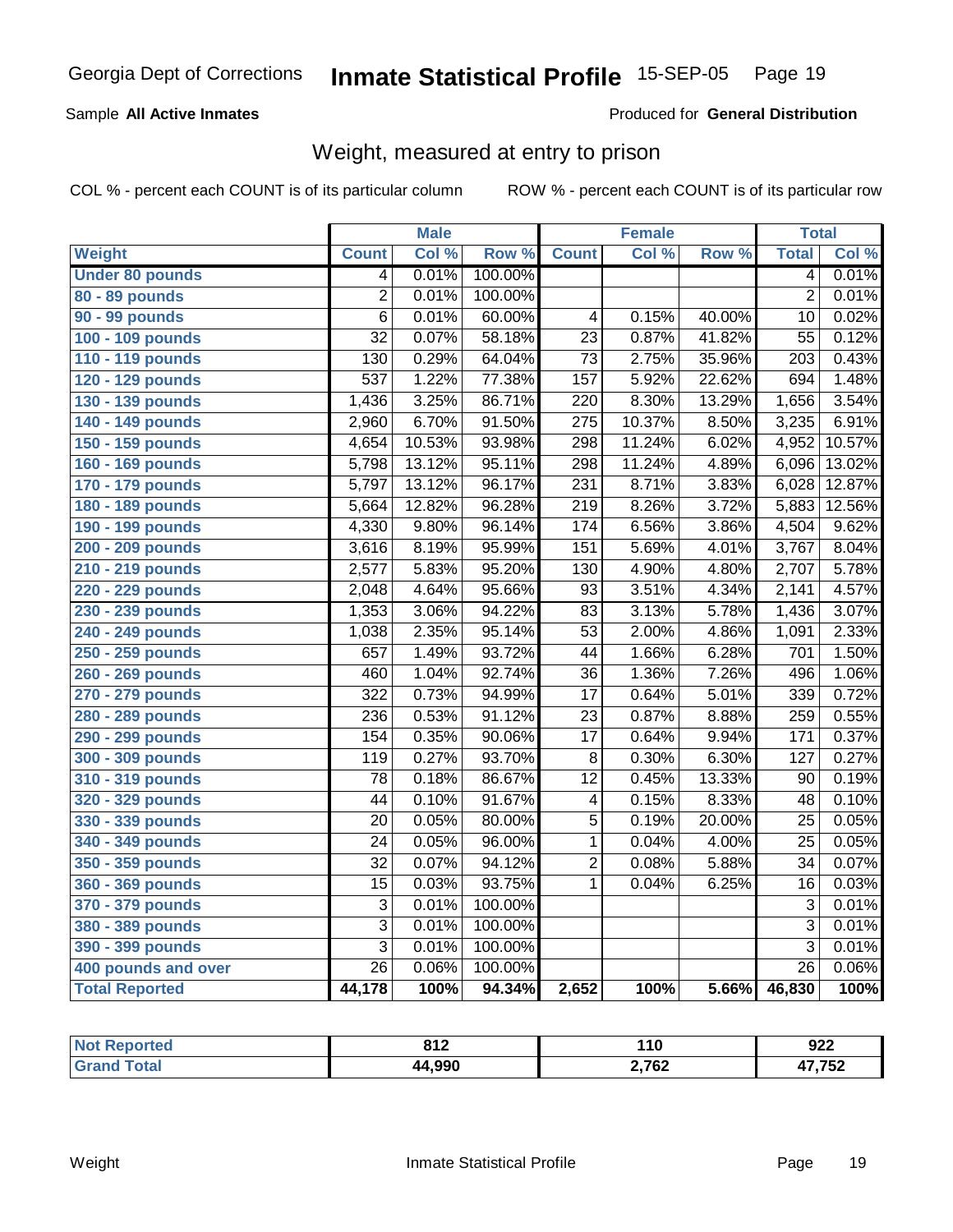#### Sample **All Active Inmates**

Produced for **General Distribution**

### Weight, measured at entry to prison

|                          | <b>Male</b> | <b>Female</b> | <b>Total</b> |
|--------------------------|-------------|---------------|--------------|
| <b>Mean</b><br>(average) | 185         | 176           | 185          |
| Median (middle)          | 180         | 168           | 180          |
| Mode (most frequent)     | 180         | 160           | 180          |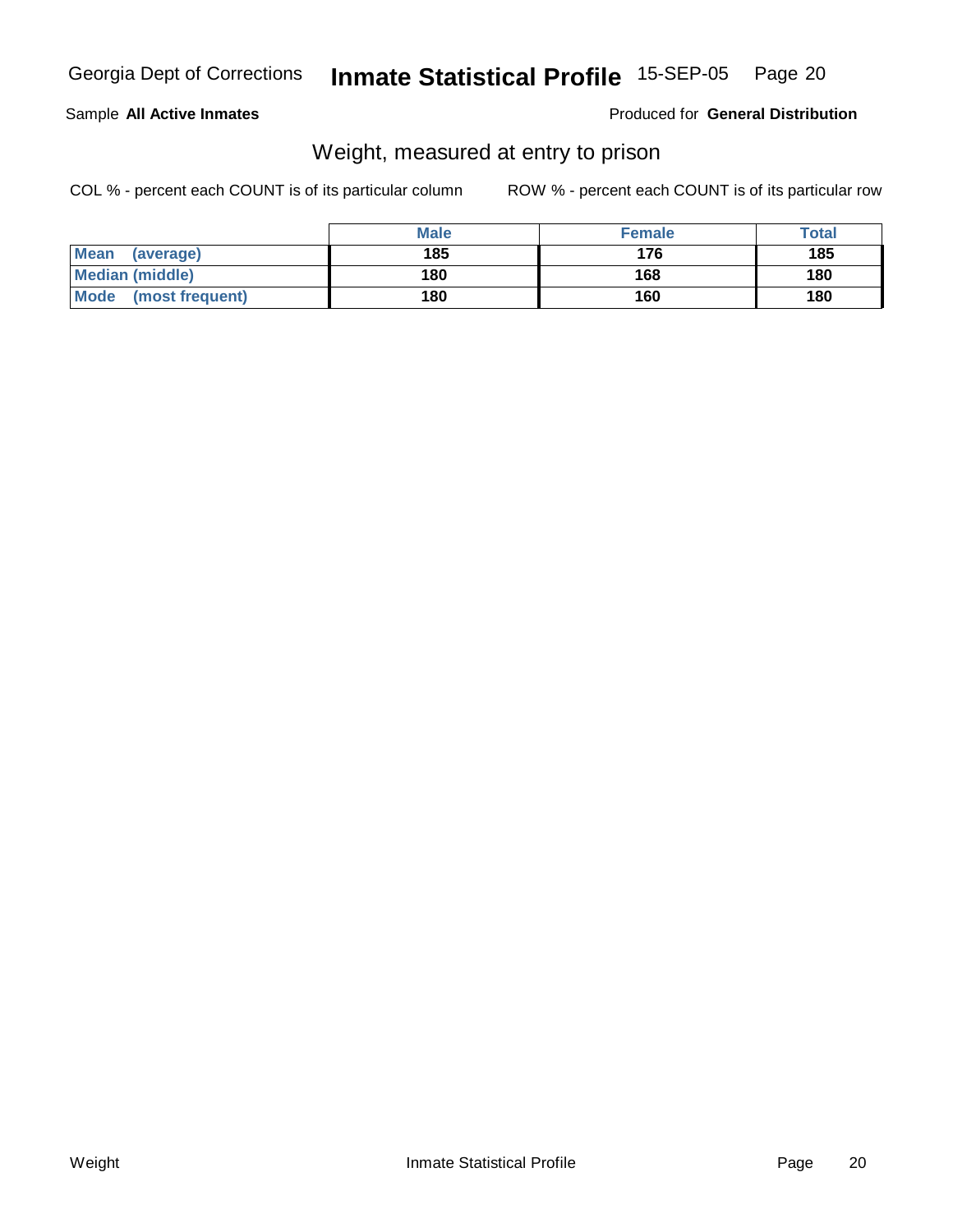Sample **All Active Inmates**

Produced for **General Distribution**

### Type of admission to prison

|              |                             |              | <b>Male</b> |                    |       | <b>Female</b> |       |              | <b>Total</b> |
|--------------|-----------------------------|--------------|-------------|--------------------|-------|---------------|-------|--------------|--------------|
|              | <b>Type of Admission</b>    | <b>Count</b> | Col %       | <b>Row % Count</b> |       | Col %         | Row % | <b>Total</b> | Col %        |
| 1            | <b>Committed From Court</b> | 31,478       | 70.00%      | 94.30%             | 1.904 | 69.09%        | 5.70% | 33,382       | 69.95%       |
| $\mathbf{2}$ | <b>Return Appeal/Bond</b>   | 6            | .01%        | 100.00%            |       |               |       | 6            | .01%         |
| 3            | <b>Parole Rev/New Sent</b>  | 4,733        | 10.53%      | 95.79%             | 208   | 7.55%         | 4.21% | 4,941        | 10.35%       |
| 4            | <b>Par Rev/No New Sent</b>  | 1,428        | 3.18%       | 93.46%             | 100   | 3.63%         | 6.54% | 1,528        | 3.20%        |
| 5            | <b>Prob Viol/Total Rev</b>  |              | .01%        | 100.00%            |       |               |       |              | .01%         |
| 6            | <b>Prob Viol/Partial</b>    | 2,724        | 6.06%       | 91.04%             | 268   | 9.72%         | 8.96% | 2,992        | 6.27%        |
| 7            | <b>Admit Fm Other Cust</b>  | 40           | .09%        | 90.91%             | 4     | .15%          | 9.09% | 44           | .09%         |
| 9            | <b>Prob Rev/Remainder</b>   | 3,664        | 8.15%       | 93.47%             | 256   | 9.29%         | 6.53% | 3,920        | 8.21%        |
| 10           | <b>New Sent/Par Rev Pnd</b> | 40           | .09%        | 100.00%            |       |               |       | 40           | .08%         |
| 11           | <b>Life W/O Parole</b>      | 244          | .54%        | 98.79%             | 3     | .11%          | 1.21% | 247          | .52%         |
| 30           | <b>Par Rev/Rsn Unknown</b>  | 78           | .17%        | 100.00%            |       |               |       | 78           | .16%         |
| 32           | <b>Pb Parole Rescinded</b>  | 13           | .03%        | 100.00%            |       |               |       | 13           | .03%         |
| 33           | <b>Prob Revoc/Spec Cond</b> | 123          | .27%        | 91.11%             | 12    | .44%          | 8.89% | 135          | .28%         |
| 40           | <b>Par Rev/Revoc Center</b> | 324          | .72%        | 99.69%             |       | .04%          | .31%  | 325          | .68%         |
| 44           | <b>Whitworth Detention</b>  | 64           | .14%        | 100.00%            |       |               |       | 64           | .13%         |
| 50           | <b>Dcys At Risk</b>         | 9            | .02%        | 100.00%            |       |               |       | 9            | .02%         |
|              | <b>Total Reported</b>       | 44,969       | 100%        | 94.23% 2,756       |       | 100%          | 5.77% | 47,725       | 100%         |

| rteo       | л.    |       | $\sim$         |
|------------|-------|-------|----------------|
| N          |       |       | --             |
| <b>ota</b> | . aar | 2,762 | ハフ フロヘ<br>∠ט ו |

| <b>Mou</b><br>วmmt<br>freauent)<br>.ourtث<br>$\cdots$ | Cmmt<br>Court - | Cmmu<br>∵יווח… |
|-------------------------------------------------------|-----------------|----------------|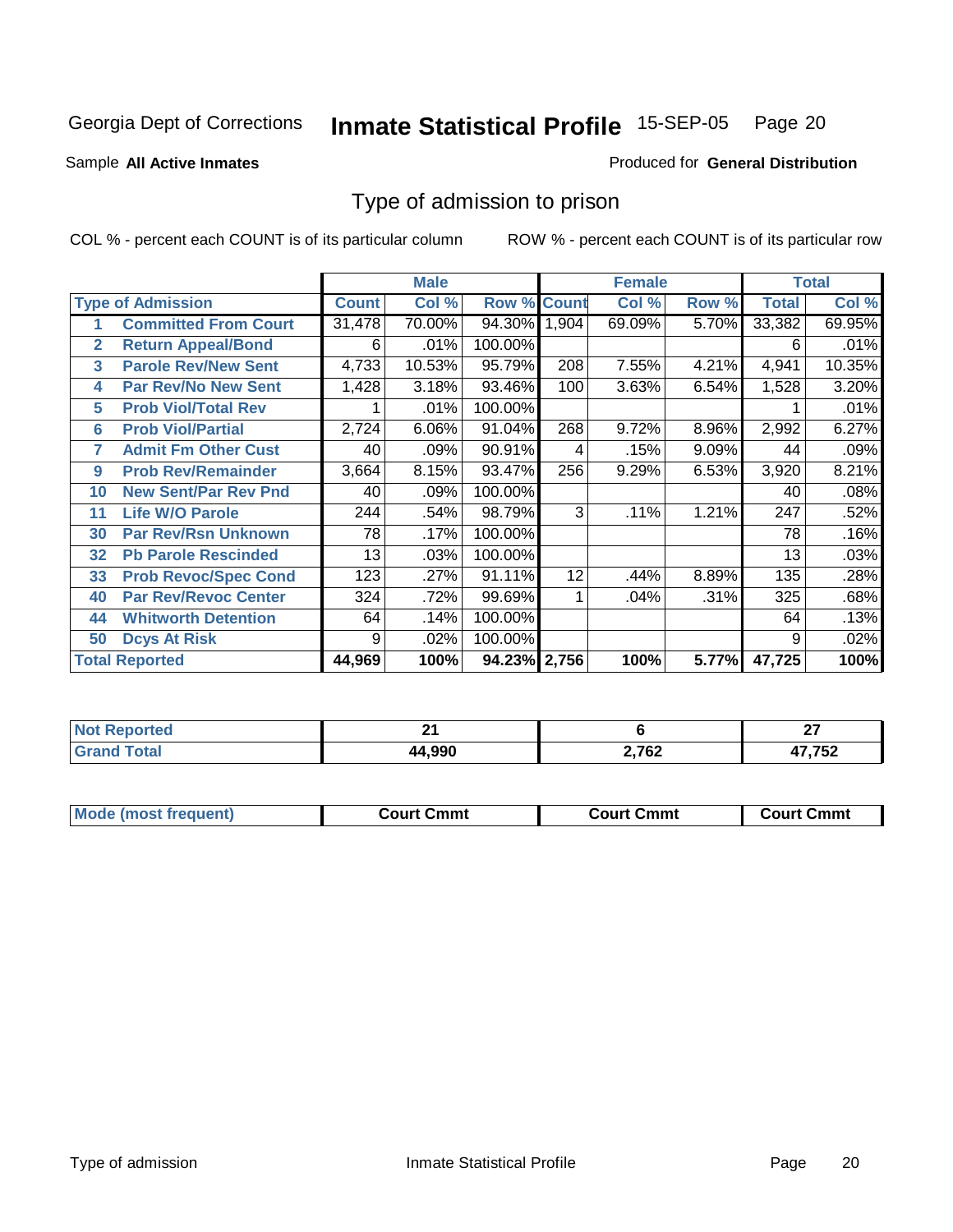Sample **All Active Inmates**

Produced for **General Distribution**

### Current / last security status

|                        |              | <b>Male</b> |             |       | <b>Female</b> |          |              | <b>Total</b> |
|------------------------|--------------|-------------|-------------|-------|---------------|----------|--------------|--------------|
| <b>Security Status</b> | <b>Count</b> | Col %       | Row % Count |       | Col %         | Row %    | <b>Total</b> | Col %        |
| 0 Diag Incom           |              | $.01\%$     | 100.00%     |       | $.00\%$       |          |              | .01%         |
| 1 Wrk Releas           | 299          | .71%        | 100.00%     |       | $.00\%$       |          | 299          | .67%         |
| 2 Trusty               | ,885         | 4.48%       | 94.63%      | 107   | 4.16%         | 5.37%    | 1,992        | 4.46%        |
| 3 Minimum              | 15,336       | 36.45%      | 90.85%      | 1,545 | $60.07\%$     | 9.15%    | 16,881       | 37.81%       |
| 4 Medium               | 17,508       | 41.61%      | 96.27%      | 679   | 26.40%        | $3.73\%$ | 18,187       | 40.73%       |
| 5 Close                | 6,409        | 15.23%      | 96.45%      | 236   | 9.18%         | $3.55\%$ | 6,645        | 14.88%       |
| <b>6 Maximum</b>       | 640          | 1.52%       | 99.22%      | 5     | .19%          | .78%     | 645          | 1.44%        |
| <b>Total Reported</b>  | 42,078       | 100%        | 94.24%      | 2,572 | 100%          | 5.76%    | 44,650       | 100%         |

| <b>Still being diagnosed</b> | 2.909  | 190   | 3,099  |
|------------------------------|--------|-------|--------|
| <b>Not Reported</b>          |        |       |        |
| <b>Grand Total</b>           | 44,990 | 2,762 | 47,752 |

| M <sub>c</sub><br>nn+<br>81 I LA V | <b>Allim</b><br>MA | Mi<br>.<br>чинг | dıum<br>MANI |
|------------------------------------|--------------------|-----------------|--------------|
|                                    |                    |                 |              |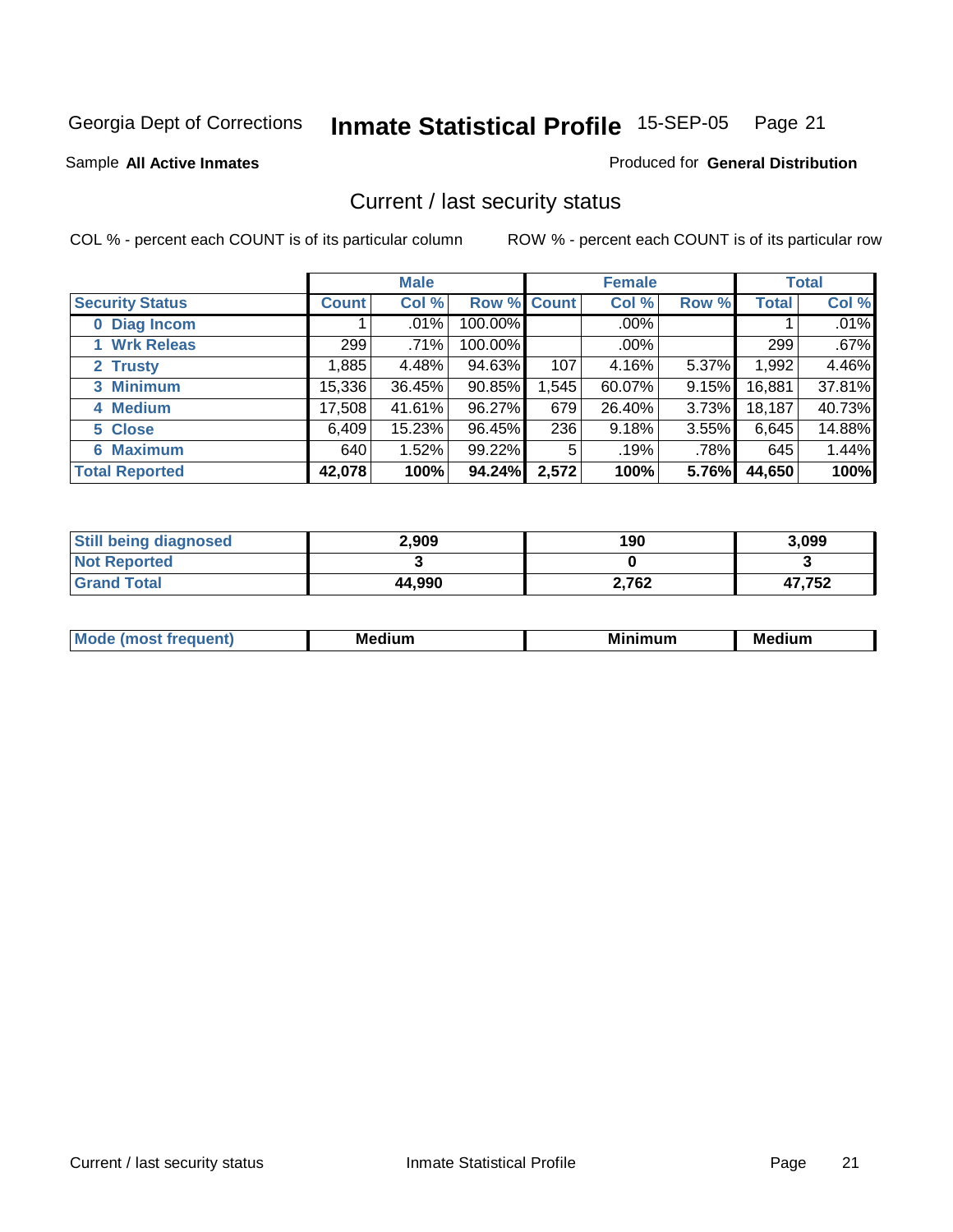Sample **All Active Inmates**

Produced for **General Distribution**

### Current / last type of institution

|                            |              | <b>Male</b> |             |       | <b>Female</b> |        |              | <b>Total</b> |
|----------------------------|--------------|-------------|-------------|-------|---------------|--------|--------------|--------------|
| <b>Type of Institution</b> | <b>Count</b> | Col %       | Row % Count |       | Col %         | Row %  | <b>Total</b> | Col %        |
| <b>Transitional Center</b> | 1.5221       | $3.38\%$    | 86.33%      | 241   | 8.73%         | 13.67% | 1,763        | 3.69%        |
| <b>State Hospital</b>      | 3            | $.01\%$     | 100.00%     |       |               |        | 3            | .01%         |
| <b>County Camp</b>         | 4,986        | 11.08%      | 100.00%     |       |               |        | 4,986        | 10.44%       |
| <b>State Prison</b>        | 32,037       | 71.21%      | 92.71%      | 2,521 | $91.27\%$     | 7.29%  | 34,558       | 72.37%       |
| <b>Private Prison</b>      | 4,604        | 10.23%      | 100.00%     |       |               |        | 4,604        | 9.64%        |
| <b>Prison Annex</b>        | 1,063        | $2.36\%$    | 100.00%     |       |               |        | 1,063        | 2.23%        |
| <b>Inmate Boot Camp</b>    | 775          | 1.72%       | 100.00%     |       |               |        | 775          | 1.62%        |
| <b>Total Rported</b>       | 44,990       | 100%        | 94.22%      | 2,762 | 100%          | 5.78%  | 47,752       | 100%         |

| <b>rteo</b> |              |      |        |
|-------------|--------------|------|--------|
|             | <b>A</b> QQO | ר דר | החד דו |
|             | 4,9JV        | אס י | ے ت    |

| <b>Mode (most frequent)</b> | <b>State Prison</b> | <b>State Prison</b> | <b>State Prison I</b> |
|-----------------------------|---------------------|---------------------|-----------------------|
|                             |                     |                     |                       |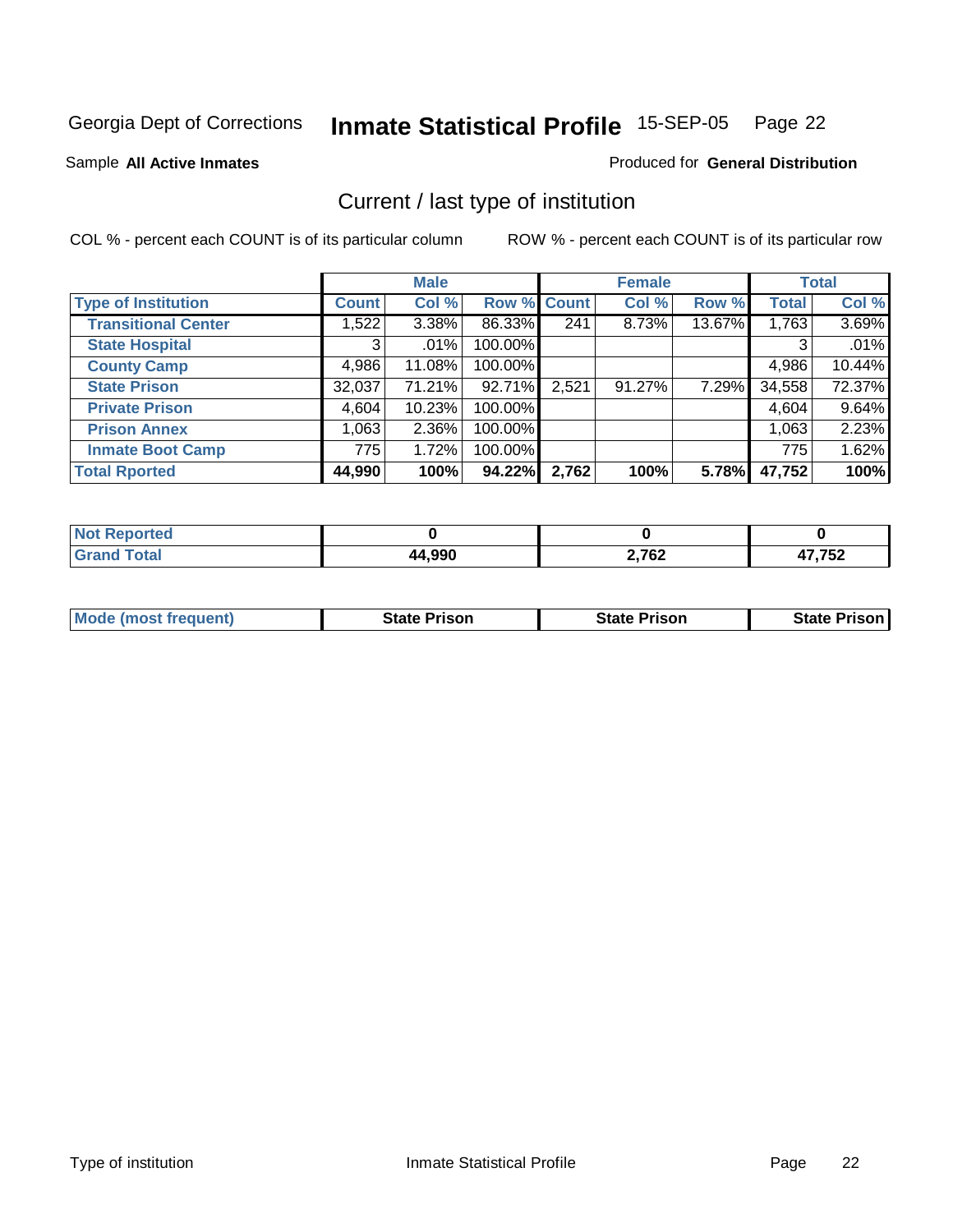Sample **All Active Inmates**

#### Produced for **General Distribution**

### Institution type - transitional centers

|                                          |                                 |              | <b>Male</b> |                    |     | <b>Female</b> |         |              | <b>Total</b> |
|------------------------------------------|---------------------------------|--------------|-------------|--------------------|-----|---------------|---------|--------------|--------------|
| <b>Institution Type - Trans. Centers</b> |                                 | <b>Count</b> | Col %       | <b>Row % Count</b> |     | Col %         | Row %   | <b>Total</b> | Col %        |
| 220                                      | <b>Albany Trans-Ctr</b>         | 153          | 10.05%      | 100.00%            |     |               |         | 153          | 8.68%        |
| 223                                      | <b>Atlanta Male Trans-Ctr</b>   | 243          | 15.97%      | 100.00%            |     |               |         | 243          | 13.78%       |
| 246                                      | <b>Augusta Trans-Ctr</b>        | 207          | 13.60%      | 100.00%            |     |               |         | 207          | 11.74%       |
| 249                                      | <b>Clayton Transitional Ctr</b> | 221          | 14.52%      | 100.00%            |     |               |         | 221          | 12.54%       |
| 247                                      | <b>Coastal Transitional Ctr</b> | 193          | 12.68%      | 100.00%            |     |               |         | 193          | 10.95%       |
| 248                                      | <b>Lagrange Trans Ctr</b>       | 149          | 9.79%       | 100.00%            |     |               |         | 149          | 8.45%        |
| 231                                      | <b>Macon Male Trans-Ctr</b>     | 154          | 10.12%      | 100.00%            |     |               |         | 154          | 8.74%        |
| 235                                      | <b>Metro Womens Trans-Ctr</b>   |              |             |                    | 240 | 99.59%        | 100.00% | 240          | 13.61%       |
| 242                                      | <b>Savannah Mens Trans-Ctr</b>  | 202          | 13.27%      | 100.00%            |     |               |         | 202          | 11.46%       |
| 245                                      | <b>Savannah Womens Trans-</b>   |              |             |                    |     | .41%          | 100.00% |              | $.06\%$      |
|                                          | <b>Ctr</b>                      |              |             |                    |     |               |         |              |              |
|                                          | <b>Total Rported</b>            | 1,522        | 100%        | 86.33%             | 241 | 100%          | 13.67%  | 1,763        | 100%         |

| orted<br>N            |        |              |      |
|-----------------------|--------|--------------|------|
| <b>Coto'</b><br>_____ | 522, ا | ን ለላ<br>$-1$ | ,763 |

| Mode (most frequent) | 223 Atlanta Male Trans-Ctr   235 Metro Womens Trans-   223 Atlanta Male |     |           |
|----------------------|-------------------------------------------------------------------------|-----|-----------|
|                      |                                                                         | Ctı | Trans-Ctr |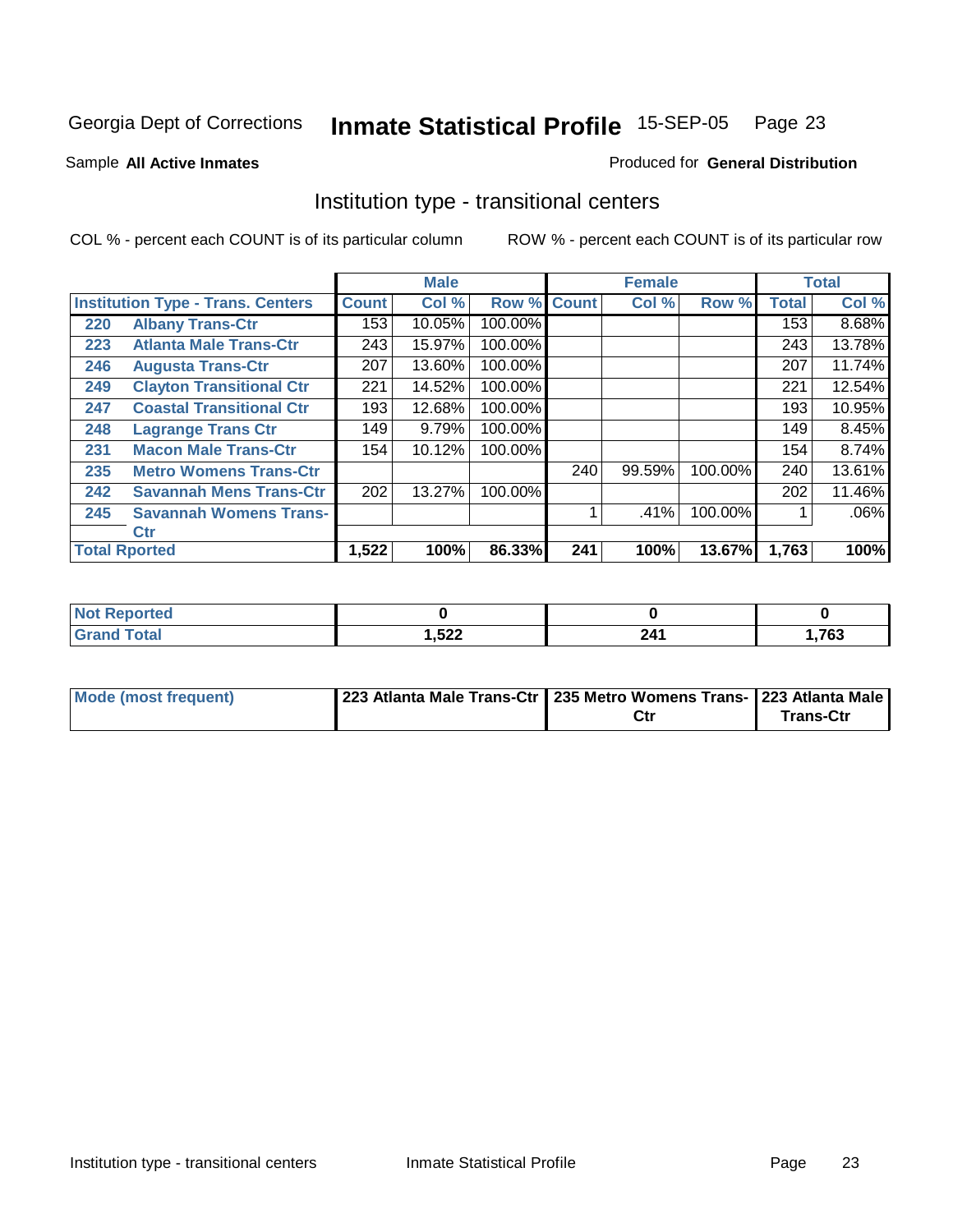Sample **All Active Inmates**

Produced for **General Distribution**

### Institution type - mental hospitals

|                                                  | <b>Male</b> |         |                    | <b>Female</b> | Total              |  |         |
|--------------------------------------------------|-------------|---------|--------------------|---------------|--------------------|--|---------|
| <b>Institution Type - Mental Hospitals Count</b> |             | Col%    | <b>Row % Count</b> | Col%          | <b>Row % Total</b> |  | Col %   |
| <b>302 Central State Hospital</b>                |             | 100.00% | 100.00%            |               |                    |  | 100.00% |
| <b>Total Rported</b>                             |             | $100\%$ | 100%               |               | %                  |  | 100%    |

| <br>. . |  |  |
|---------|--|--|
| _____   |  |  |

| Mode (most frequent) | <b>Null</b><br>302 Central State Hospital | 302 Central<br><b>State Hospital</b> |
|----------------------|-------------------------------------------|--------------------------------------|
|----------------------|-------------------------------------------|--------------------------------------|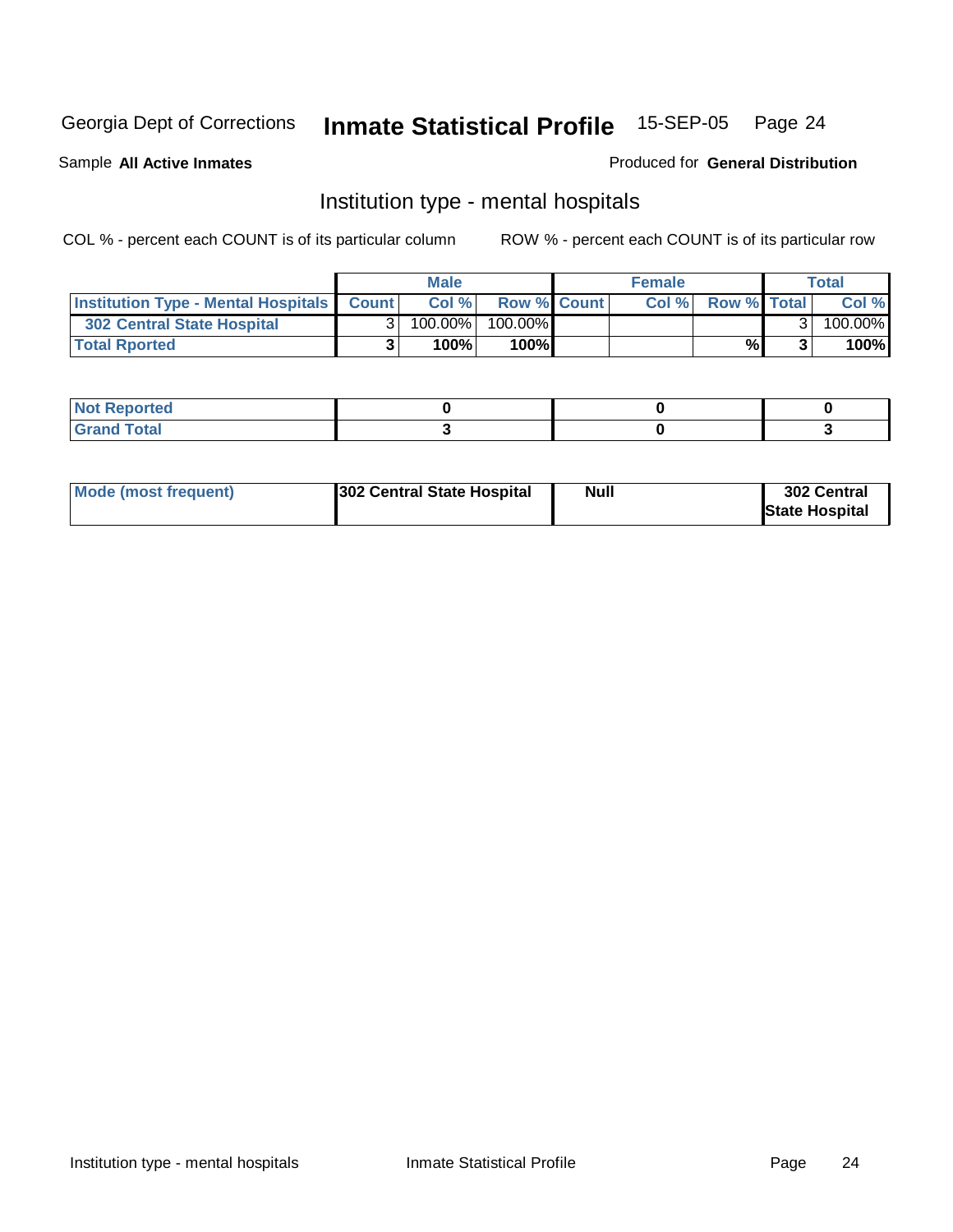Sample **All Active Inmates**

Produced for **General Distribution**

### Institution type - county prisons

|                                          |                   | <b>Male</b> |         |              | <b>Female</b> |                          |                  | <b>Total</b> |
|------------------------------------------|-------------------|-------------|---------|--------------|---------------|--------------------------|------------------|--------------|
| <b>Institution Type - County Prisons</b> | <b>Count</b>      | Col %       | Row %   | <b>Count</b> | Col %         | Row %                    | <b>Total</b>     | Col %        |
| <b>Bulloch County Ci</b><br>402          | 145               | 2.91%       | 100.00% |              |               |                          | 145              | 2.91%        |
| <b>Carroll County Ci</b><br>404          | $\overline{205}$  | 4.11%       | 100.00% |              |               |                          | $\overline{205}$ | 4.11%        |
| <b>Clarke County Ci</b><br>406           | 108               | 2.17%       | 100.00% |              |               |                          | 108              | 2.17%        |
| <b>Clayton County Ci</b><br>456          | 219               | 4.39%       | 100.00% |              |               |                          | $\overline{219}$ | 4.39%        |
| <b>Colquitt County Ci</b><br>407         | $\overline{1}$ 72 | 3.45%       | 100.00% |              |               |                          | 172              | 3.45%        |
| <b>Coweta County Ci</b><br>409           | 196               | 3.93%       | 100.00% |              |               |                          | 196              | 3.93%        |
| <b>Decatur County Ci</b><br>411          | 209               | 4.19%       | 100.00% |              |               |                          | 209              | 4.19%        |
| <b>Effingham County Ci</b><br>413        | 244               | 4.89%       | 100.00% |              |               |                          | 244              | 4.89%        |
| <b>Floyd County Ci</b><br>415            | 336               | 6.74%       | 100.00% |              |               |                          | 336              | 6.74%        |
| <b>Gwinnett County Ci</b><br>419         | 236               | 4.73%       | 100.00% |              |               |                          | 236              | 4.73%        |
| <b>Hall County Ci</b><br>420             | 158               | 3.17%       | 100.00% |              |               |                          | 158              | 3.17%        |
| <b>Harris County Ci</b><br>422           | 108               | 2.17%       | 100.00% |              |               |                          | 108              | 2.17%        |
| <b>Jackson County Ci</b><br>426          | 168               | 3.37%       | 100.00% |              |               |                          | 168              | 3.37%        |
| <b>Jefferson County Ci</b><br>428        | 182               | 3.65%       | 100.00% |              |               |                          | 182              | 3.65%        |
| <b>Mitchell County Ci</b><br>433         | 108               | 2.17%       | 100.00% |              |               |                          | 108              | 2.17%        |
| <b>Muscogee County Ci</b><br>435         | 497               | 9.97%       | 100.00% |              |               |                          | 497              | 9.97%        |
| <b>Richmond County Ci</b><br>439         | 199               | 3.99%       | 100.00% |              |               |                          | 199              | 3.99%        |
| <b>Screven County Ci</b><br>440          | $\overline{145}$  | 2.91%       | 100.00% |              |               |                          | 145              | 2.91%        |
| <b>Spalding County Ci</b><br>441         | $\overline{378}$  | 7.58%       | 100.00% |              |               |                          | $\overline{378}$ | 7.58%        |
| <b>Stewart County Ci</b><br>442          | 93                | 1.87%       | 100.00% |              |               |                          | 93               | 1.87%        |
| <b>Sumter County Ci</b><br>443           | $\overline{326}$  | 6.54%       | 100.00% |              |               |                          | 326              | 6.54%        |
| <b>Terrell County Ci</b><br>444          | $\overline{127}$  | 2.55%       | 100.00% |              |               |                          | $\overline{127}$ | 2.55%        |
| <b>Thomas County Ci</b><br>445           | 156               | 3.13%       | 100.00% |              |               |                          | 156              | 3.13%        |
| <b>Troup County Ci</b><br>447            | 271               | 5.44%       | 100.00% |              |               |                          | $\overline{271}$ | 5.44%        |
| <b>Total Rported</b>                     | 4,986             | 100%        | 100%    |              |               | $\overline{\frac{9}{6}}$ | 4,986            | 100%         |

| _____ | .986 | .986 |
|-------|------|------|

| Mode (most frequent) | 435 Muscogee County Ci | Null | 435 Muscogee     |
|----------------------|------------------------|------|------------------|
|                      |                        |      | <b>County Ci</b> |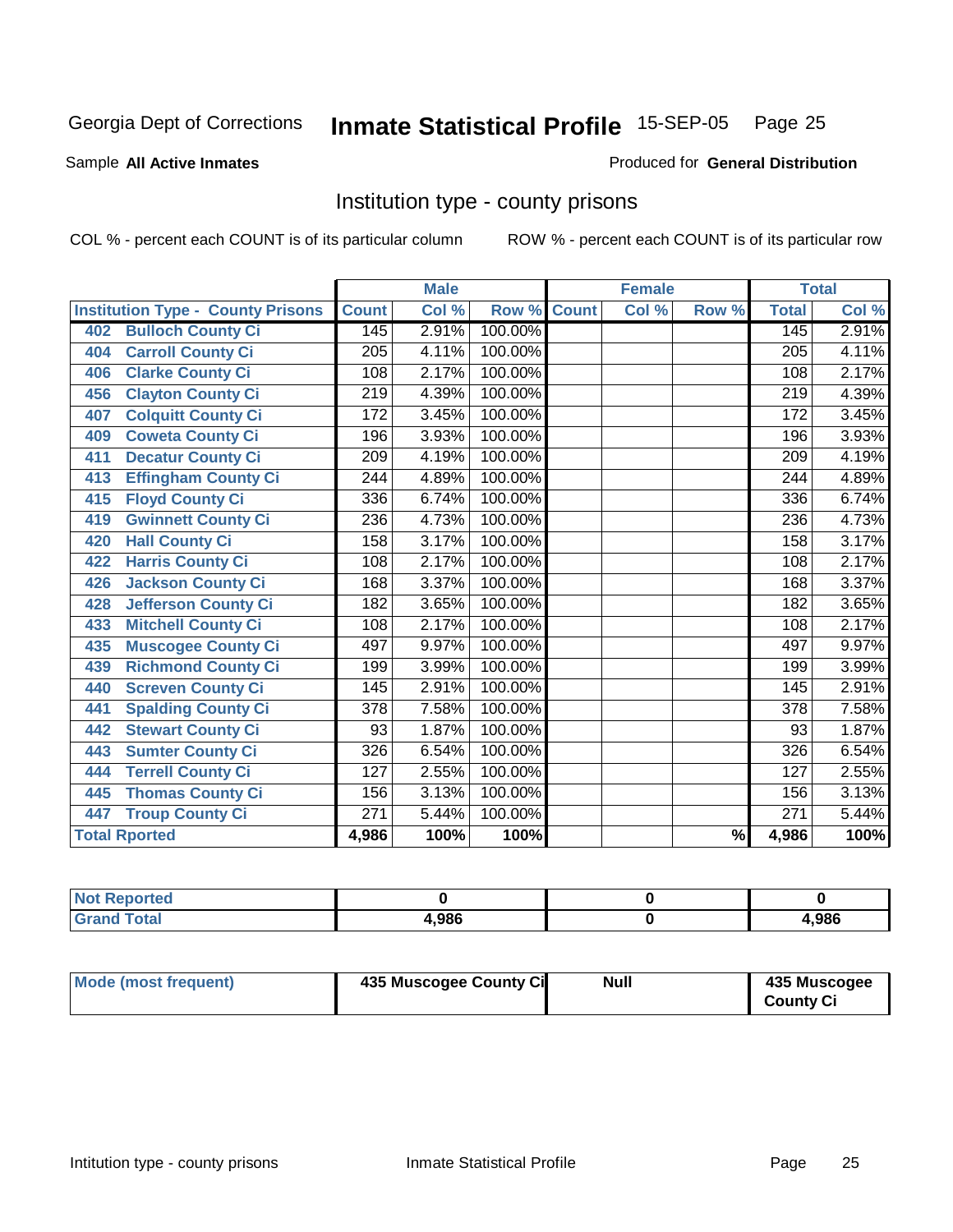Sample **All Active Inmates**

Produced for **General Distribution**

### Institution type - state prisons

|     |                                            |              | <b>Male</b> |         |                | <b>Female</b> |         | <b>Total</b> |       |
|-----|--------------------------------------------|--------------|-------------|---------|----------------|---------------|---------|--------------|-------|
|     | <b>Institution Type - State Prisons</b>    | <b>Count</b> | Col %       | Row %   | <b>Count</b>   | Col %         | Row %   | <b>Total</b> | Col % |
| 508 | <b>Arrendale State Prison</b>              | 159          | .50%        | 18.95%  | 680            | 26.97%        | 81.05%  | 839          | 2.43% |
| 532 | <b>Augusta State Med.</b><br><b>Prison</b> | 1,094        | 3.41%       | 99.82%  | $\overline{2}$ | .08%          | .18%    | 1,096        | 3.17% |
| 559 | <b>Autry Pre-Trans Center</b>              | 194          | .61%        | 100.00% |                |               |         | 194          | .56%  |
| 543 | <b>Autry State Prison</b>                  | 1,323        | 4.13%       | 100.00% |                |               |         | 1,323        | 3.83% |
| 553 | <b>Baldwin State Prison</b>                | 704          | 2.20%       | 100.00% |                |               |         | 704          | 2.04% |
| 536 | <b>Bostick State Prison</b>                | 686          | 2.14%       | 100.00% |                |               |         | 686          | 1.99% |
| 534 | <b>Burrus Corr Trn Cntr</b>                | 298          | .93%        | 100.00% |                |               |         | 298          | .86%  |
| 547 | <b>Calhoun State Prison</b>                | 1,238        | 3.86%       | 100.00% |                |               |         | 1,238        | 3.58% |
| 531 | <b>Central State Prison</b>                | 806          | 2.52%       | 100.00% |                |               |         | 806          | 2.33% |
| 523 | <b>Coastal State Prison</b>                | 1,420        | 4.43%       | 100.00% |                |               |         | 1,420        | 4.11% |
| 503 | <b>Dodge State Prison</b>                  | 1,185        | 3.70%       | 100.00% |                |               |         | 1,185        | 3.43% |
| 548 | <b>Dooly State Prison</b>                  | 1,234        | 3.85%       | 100.00% |                |               |         | 1,234        | 3.57% |
| 521 | <b>Ga Diag &amp; Class Pris</b>            | 1,572        | 4.91%       | 100.00% |                |               |         | 1,572        | 4.55% |
| 522 | <b>Ga Diag &amp; Class Pris-</b>           | 233          | .73%        | 100.00% |                |               |         | 233          | .67%  |
|     | <b>Perm</b>                                |              |             |         |                |               |         |              |       |
| 517 | <b>Ga State Prison</b>                     | 1,178        | 3.68%       | 99.92%  | $\mathbf 1$    | .04%          | .08%    | 1,179        | 3.41% |
| 541 | <b>Hancock State Prison</b>                | 1,215        | 3.79%       | 100.00% |                |               |         | 1,215        | 3.52% |
| 540 | <b>Hays State Prison</b>                   | 805          | 2.51%       | 100.00% |                |               |         | 805          | 2.33% |
| 551 | <b>Homerville State Prison</b>             | 198          | .62%        | 100.00% |                |               |         | 198          | .57%  |
| 545 | <b>Johnson State Prison</b>                | 994          | 3.10%       | 100.00% |                |               |         | 994          | 2.88% |
| 510 | <b>Lee State Prison</b>                    | 723          | 2.26%       | 100.00% |                |               |         | 723          | 2.09% |
| 502 | <b>Lowndes State Prison</b>                | 257          | .80%        | 100.00% |                |               |         | 257          | .74%  |
| 549 | <b>Macon State Prison</b>                  | 1,289        | 4.02%       | 100.00% |                |               |         | 1,289        | 3.73% |
| 519 | <b>Men'S State Prison</b>                  | 665          | 2.08%       | 100.00% |                |               |         | 665          | 1.92% |
| 554 | <b>Metro State Prison (W)</b>              | 1            | .01%        | .12%    | 801            | 31.77%        | 99.88%  | 802          | 2.32% |
| 561 | <b>Milan State Prison</b>                  | 238          | .74%        | 100.00% |                |               |         | 238          | .69%  |
| 509 | <b>Montgomery State</b><br><b>Prison</b>   | 383          | 1.20%       | 100.00% |                |               |         | 383          | 1.11% |
| 505 | <b>Phillips State Prison</b>               | 801          | 2.50%       | 100.00% |                |               |         | 801          | 2.32% |
| 557 | <b>Pulaski State Prison (W)</b>            |              |             |         | 1,037          | 41.13%        | 100.00% | 1,037        | 3.00% |
| 529 | <b>Rivers State Prison</b>                 | 1,097        | $3.42\%$    | 100.00% |                |               |         | 1,097        | 3.17% |
| 533 | <b>Rogers State Prison</b>                 | 1,248        | 3.90%       | 100.00% |                |               |         | 1,248        | 3.61% |
| 530 | <b>Rutledge State Prison</b>               | 574          | 1.79%       | 100.00% |                |               |         | 574          | 1.66% |
| 525 | <b>Scott State Prison</b>                  | 1,209        | 3.77%       | 100.00% |                |               |         | 1,209        | 3.50% |
| 550 | <b>Smith State Prison</b>                  | 1,095        | 3.42%       | 100.00% |                |               |         | 1,095        | 3.17% |
| 542 | <b>Telfair State Prison</b>                | 1,086        | 3.39%       | 100.00% |                |               |         | 1,086        | 3.14% |
| 537 | <b>Valdosta State Prison</b>               | 782          | 2.44%       | 100.00% |                |               |         | 782          | 2.26% |
| 506 | <b>Walker State Prison</b>                 | 597          | 1.86%       | 100.00% |                |               |         | 597          | 1.73% |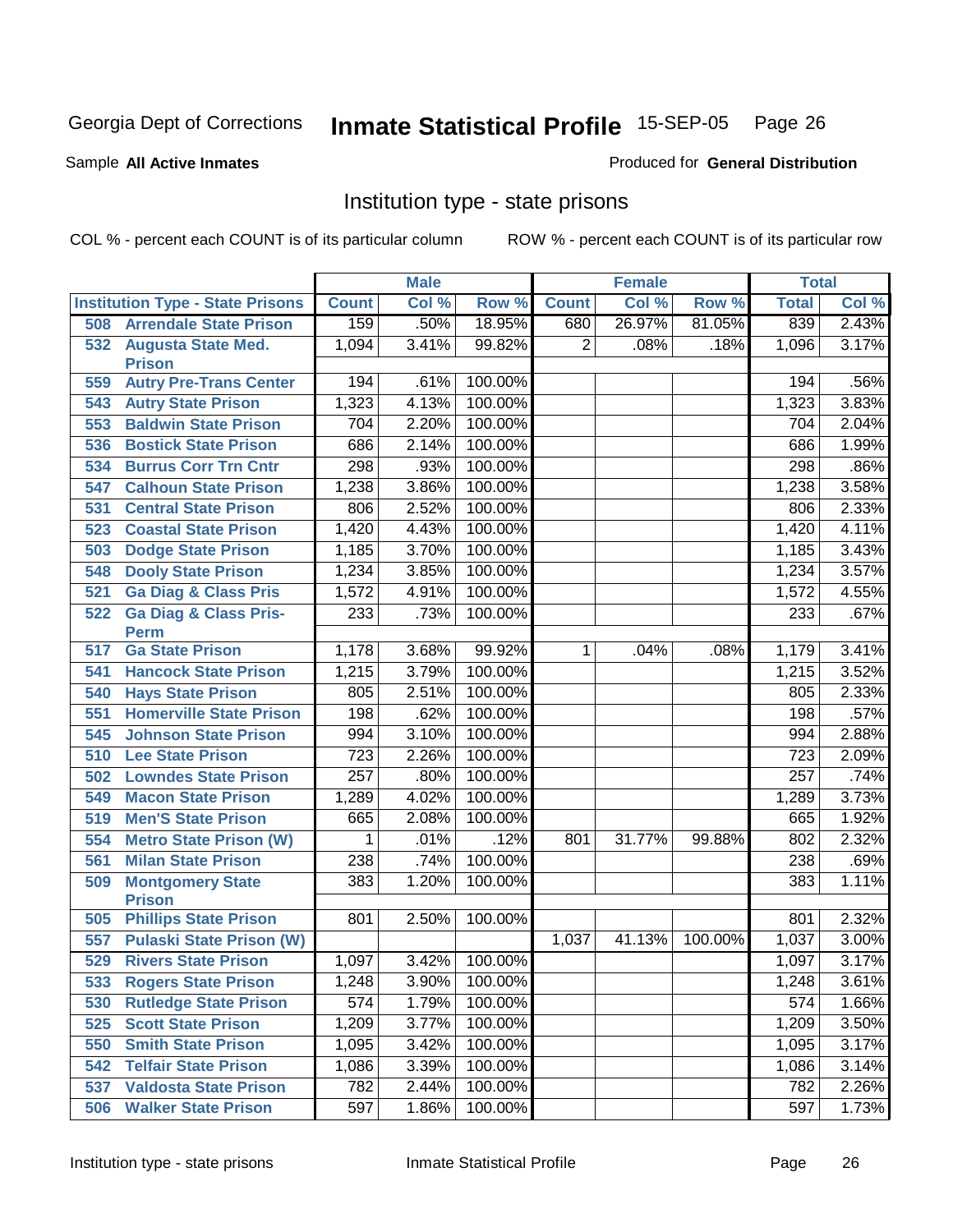Sample **All Active Inmates**

Produced for **General Distribution**

### Institution type - state prisons

|                                         | <b>Male</b>  |          |            |              | <b>Female</b> | <b>Total</b> |              |       |
|-----------------------------------------|--------------|----------|------------|--------------|---------------|--------------|--------------|-------|
| <b>Institution Type - State Prisons</b> | <b>Count</b> | Col %    | Row %      | <b>Count</b> | Col %         | Row %        | <b>Total</b> | Col % |
| <b>Ware State Prison</b><br>501         | 936          | $2.92\%$ | 100.00%    |              |               |              | 936          | 2.71% |
| <b>Washington Sp</b><br>552             | 920          | $2.87\%$ | $100.00\%$ |              |               |              | 920          | 2.66% |
| <b>Wayne State Prison</b><br>507        | 187          | ا 58%.   | $100.00\%$ |              |               |              | 187          | .54%  |
| <b>546 Wilcox State Prison</b>          | .413         | 4.41%    | $100.00\%$ |              |               |              | 1.413        | 4.09% |
| <b>Total Rported</b>                    | 32,037       | 100%     | 92.71%     | 2,521        | 100%          | 7.29%        | 34,558       | 100%  |

| <b>rtea</b> |                  |       |        |
|-------------|------------------|-------|--------|
|             | 22.027<br>32.U31 | 2,521 | 34,558 |

| Mode (most frequent) | 521 Ga Diag & Class Pris | [557 Pulaski State Prison (W) 521 Ga Diag & | <b>Class Pris</b> |
|----------------------|--------------------------|---------------------------------------------|-------------------|
|----------------------|--------------------------|---------------------------------------------|-------------------|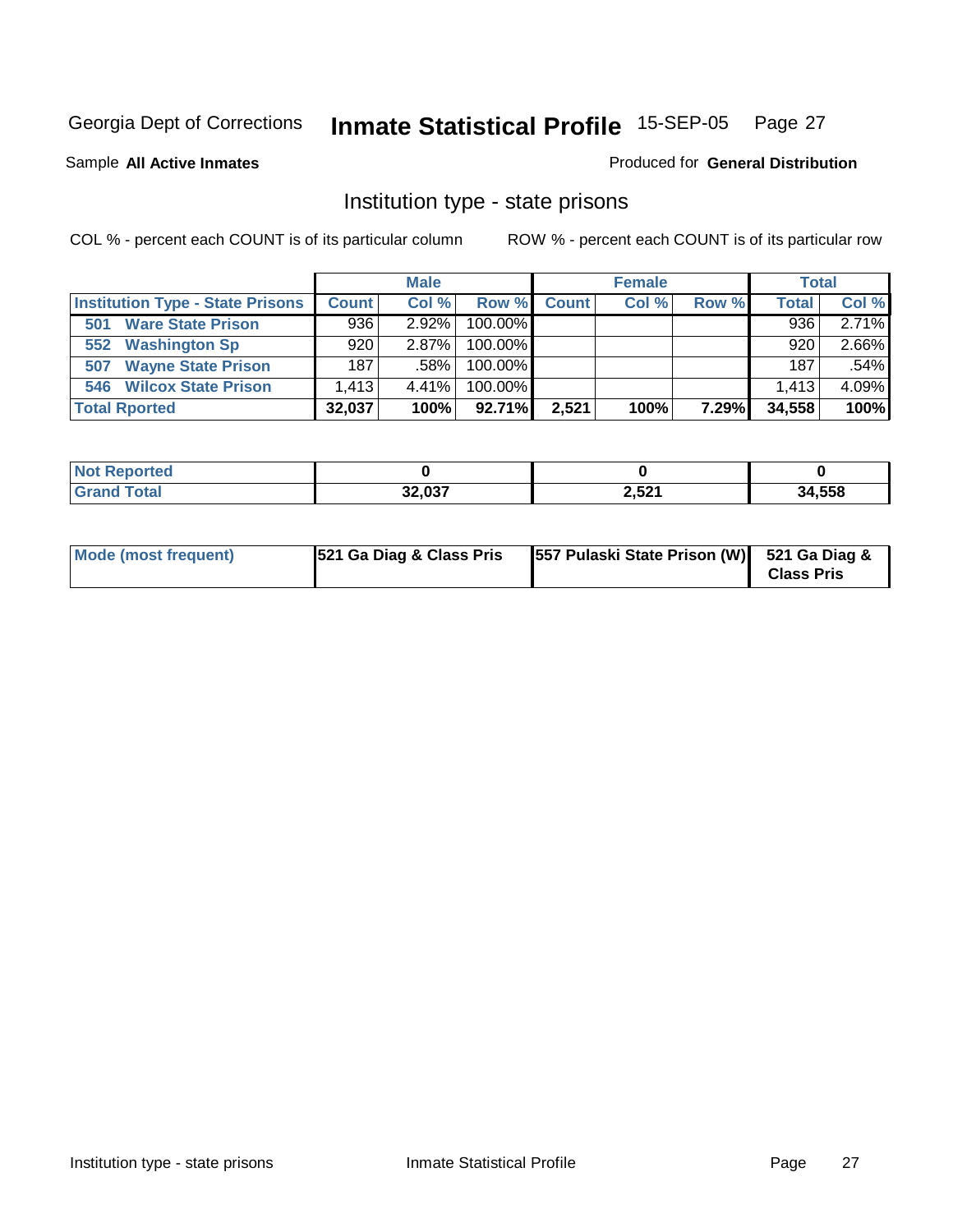Sample **All Active Inmates**

#### Produced for **General Distribution**

### Institution type - private prisons

|                                           | <b>Male</b>  |        |                | <b>Female</b> | <b>Total</b> |              |        |
|-------------------------------------------|--------------|--------|----------------|---------------|--------------|--------------|--------|
| <b>Institution Type - Private Prisons</b> | <b>Count</b> | Col %  | Row % Count    | Col %         | Row %        | <b>Total</b> | Col %  |
| <b>Coffee Corr Facility</b><br>569        | ا 485. ا     |        | 32.25% 100.00% |               |              | 1,485        | 32.25% |
| 567 D Ray James Corr Fac                  | 1.615        | 35.08% | $100.00\%$     |               |              | 1,615        | 35.08% |
| <b>Wheeler Corr Facility</b><br>571       | ا 1.504      | 32.67% | 100.00%        |               |              | $.504+$      | 32.67% |
| <b>Total Rported</b>                      | 4,604        | 100%   | 100%           |               | %।           | 4,604        | 100%   |

| <b>Reported</b><br><b>NOT</b> |      |      |
|-------------------------------|------|------|
| <b>otal</b>                   | ,604 | ,604 |

| Mode (most frequent) | 567 D Ray James Corr Fac | <b>Null</b> | <b>567 D Ray James</b><br><b>Corr Fac</b> |
|----------------------|--------------------------|-------------|-------------------------------------------|
|----------------------|--------------------------|-------------|-------------------------------------------|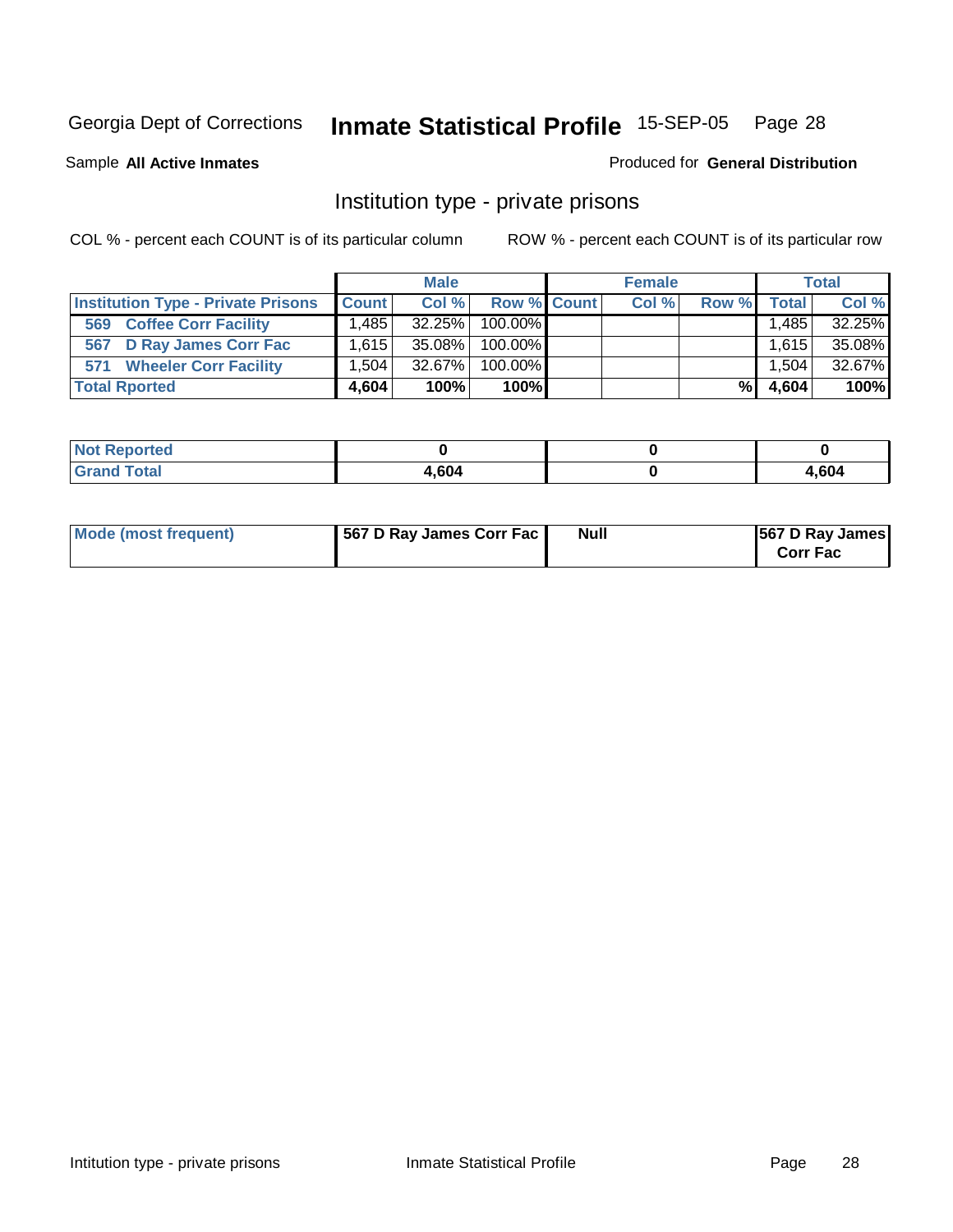Sample **All Active Inmates**

Produced for **General Distribution**

### Institution type - prison annexes

|                                                   |       | <b>Male</b> |            |              | <b>Female</b> |       |              | <b>Total</b> |
|---------------------------------------------------|-------|-------------|------------|--------------|---------------|-------|--------------|--------------|
| <b>Institution Type - Prison Annexe   Count  </b> |       | Col %       | Row %      | <b>Count</b> | Col %         | Row % | <b>Total</b> | Col %        |
| <b>7541 Hancock Annex</b>                         | 191   | 17.97%      | 100.00%    |              |               |       | 191          | 17.97%       |
| 7540 Hays Annex                                   | 365   | $34.34\%$   | 100.00%    |              |               |       | 365          | 34.34%       |
| <b>7505 Phillips Annex</b>                        | 200   | $18.81\%$   | $100.00\%$ |              |               |       | 200          | 18.81%       |
| 7501 Ware Annex                                   | 183   | 17.22%      | $100.00\%$ |              |               |       | 183          | 17.22%       |
| 7552 Washington Sp Annex                          | 124   | $11.67\%$   | 100.00%    |              |               |       | 124          | 11.67%       |
| <b>Total Rported</b>                              | 1,063 | 100%        | 100%       |              |               | %     | 1,063        | 100%         |

| keported             |      |       |
|----------------------|------|-------|
| <b>Total</b><br>Grar | ,063 | 1,063 |

| <b>Mode (most frequent)</b> | 7540 Hays Annex | Null | 7540 Hays Annex |
|-----------------------------|-----------------|------|-----------------|
|                             |                 |      |                 |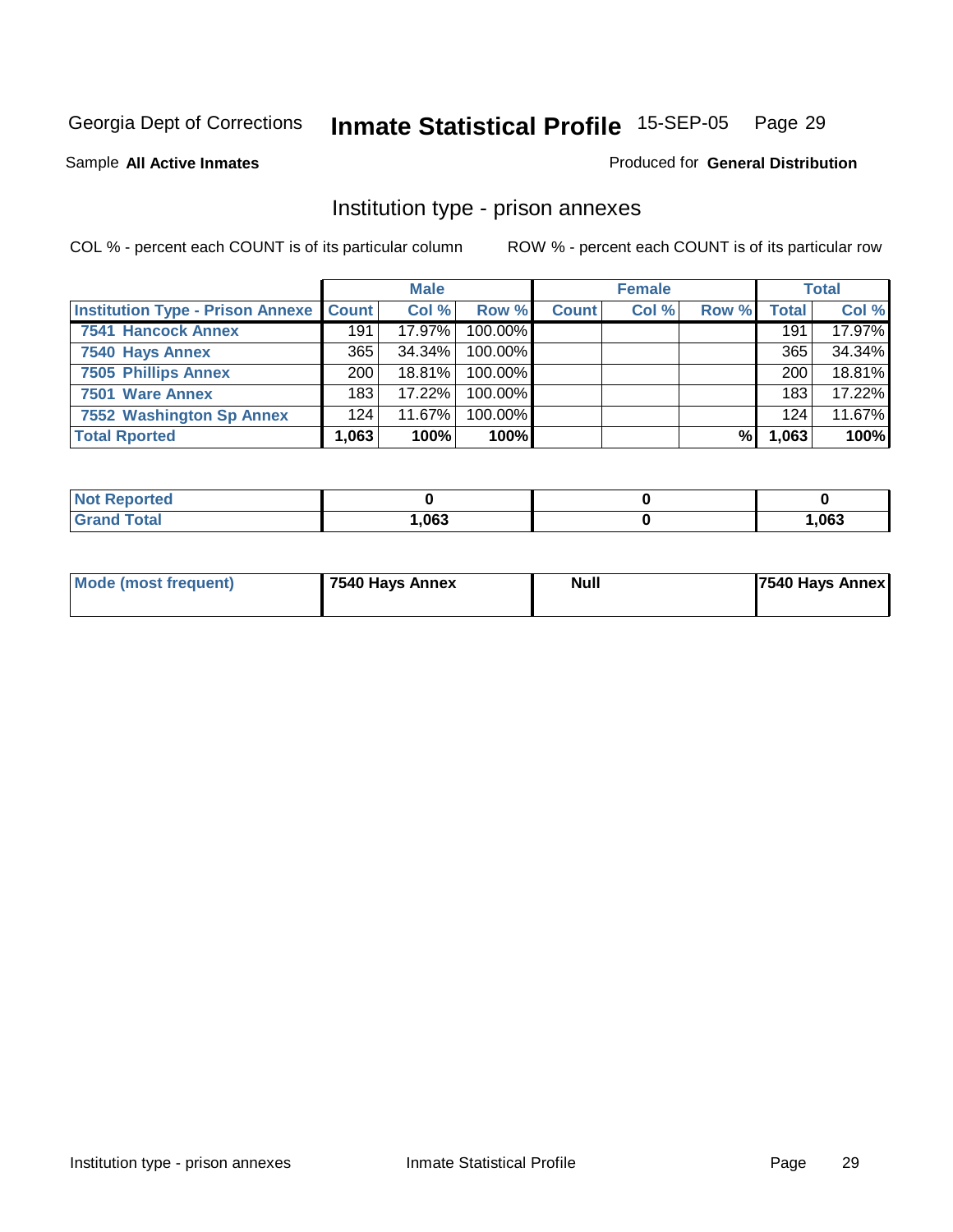Sample **All Active Inmates**

#### Produced for **General Distribution**

# Institution type - inmate boot camp

|                                      |                    | <b>Male</b> |         |              | <b>Female</b> |       |       | <b>Total</b> |
|--------------------------------------|--------------------|-------------|---------|--------------|---------------|-------|-------|--------------|
| <b>Institution Type - Boot Camps</b> | Count <sup>1</sup> | Col %       | Row %   | <b>Count</b> | Col %         | Row % | Total | Col %        |
| 9553 Baldwin Inm Boot Camp           | 180                | 23.23%      | 100.00% |              |               |       | 180   | 23.23%       |
| 9534 Burruss Inm Boot Camp           | 139                | 17.94%      | 100.00% |              |               |       | 139   | 17.94%       |
| 9503 Dodge Boot Camp                 | 74                 | 9.55%       | 100.00% |              |               |       | 74    | 9.55%        |
| 9540 Hays Inm Boot Camp              | 200                | 25.81%      | 100.00% |              |               |       | 200   | 25.81%       |
| 9509 Montgomery Boot Camp            | 55                 | 7.10%       | 100.00% |              |               |       | 55    | 7.10%        |
| 9504 West Georgia Inm                | 127                | 16.39%      | 100.00% |              |               |       | 127   | 16.39%       |
| <b>Bootcamp</b>                      |                    |             |         |              |               |       |       |              |
| <b>Total Rported</b>                 | 775                | 100%        | 100%    |              |               | %     | 775   | 100%         |

| <b>prted</b>             |                      |          |
|--------------------------|----------------------|----------|
| $\sim$ $\sim$<br>u rutar | ララヒ<br>. .<br>$\sim$ | 77<br>__ |

| Mode (most frequent) | 9540 Hays Inm Boot Camp | <b>Null</b> | 9540 Hays Inm<br><b>Boot Camp</b> |
|----------------------|-------------------------|-------------|-----------------------------------|
|----------------------|-------------------------|-------------|-----------------------------------|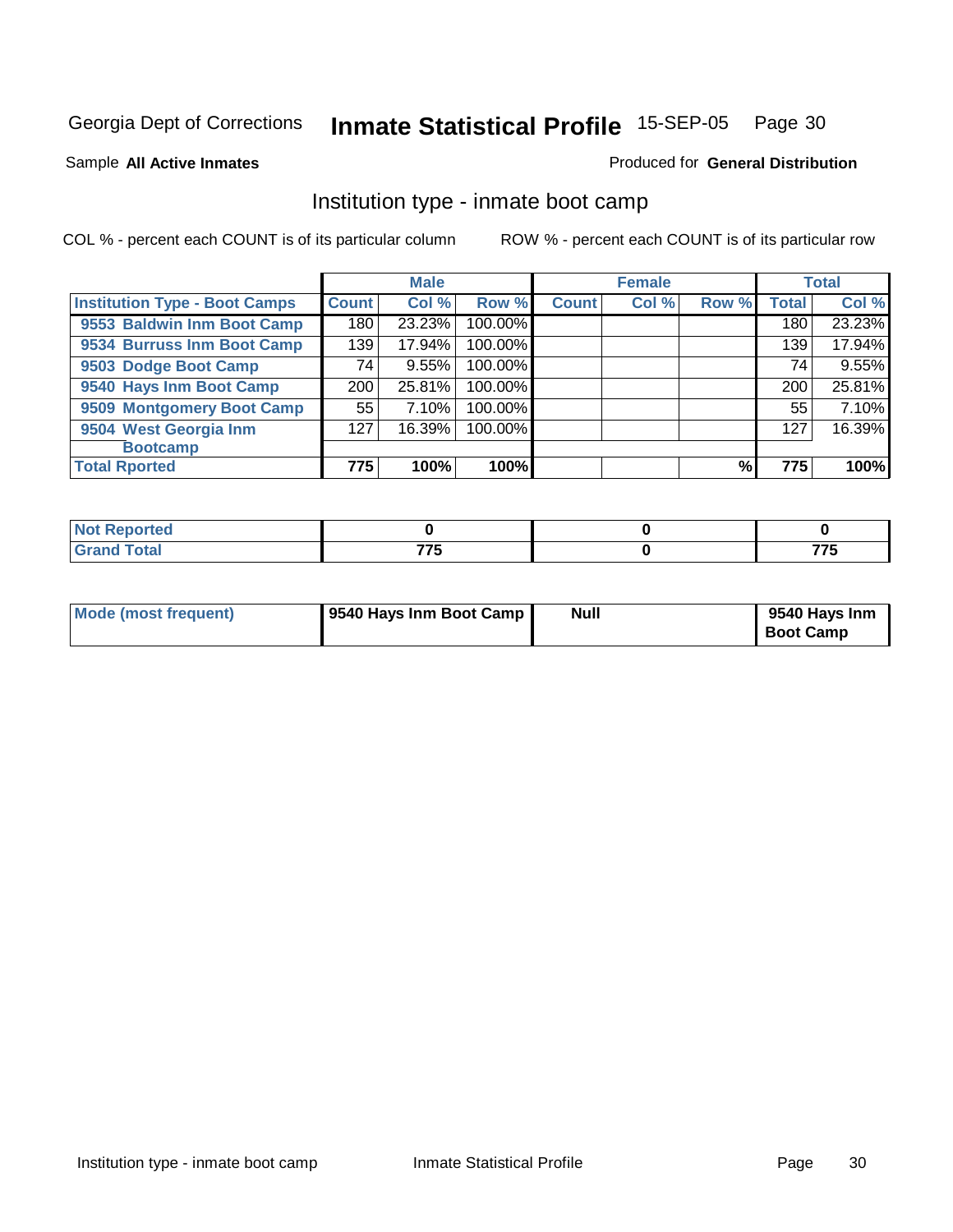Sample **All Active Inmates**

Produced for **General Distribution**

# Number of disciplinary reports

|                                      |        | <b>Male</b> |             |       | <b>Female</b> |          |              | <b>Total</b> |
|--------------------------------------|--------|-------------|-------------|-------|---------------|----------|--------------|--------------|
| <b>Number of Disciplinary Report</b> | Count  | Col %       | Row % Count |       | Col %         | Row %    | <b>Total</b> | Col %        |
|                                      | 17,738 | 39.43%      | 92.27%      | 1,487 | 53.84%        | 7.73%    | 19,225       | 40.26%       |
|                                      | 6,393  | 14.21%      | 94.66%      | 361   | 13.07%        | $5.34\%$ | 6,754        | 14.14%       |
|                                      | 3,689  | 8.20%       | 95.15%      | 188   | 6.81%         | 4.85%    | 3,877        | 8.12%        |
| 3                                    | 2,470  | 5.49%       | 93.81%      | 163   | 5.90%         | 6.19%    | 2,633        | 5.51%        |
| $\boldsymbol{4}$                     | 1,933  | 4.30%       | 95.93%      | 82    | 2.97%         | $4.07\%$ | 2,015        | 4.22%        |
| 5                                    | 1,425  | 3.17%       | 95.83%      | 62    | 2.24%         | 4.17%    | 1,487        | 3.11%        |
| <b>More Than 5</b>                   | 11,342 | 25.21%      | 96.44%      | 419   | 15.17%        | 3.56%    | 11,761       | 24.63%       |
| <b>Total Reported</b>                | 44,990 | 100%        | 94.22%      | 2,762 | 100%          | 5.78%    | 47,752       | 100%         |

| N |     |            |            |
|---|-----|------------|------------|
|   | 000 | 2,762<br>. | - --^<br>₩ |

| Mean (average)       | 5.57 | 3.16 | 5.43 |
|----------------------|------|------|------|
| Median (middle)      |      |      |      |
| Mode (most frequent) |      |      |      |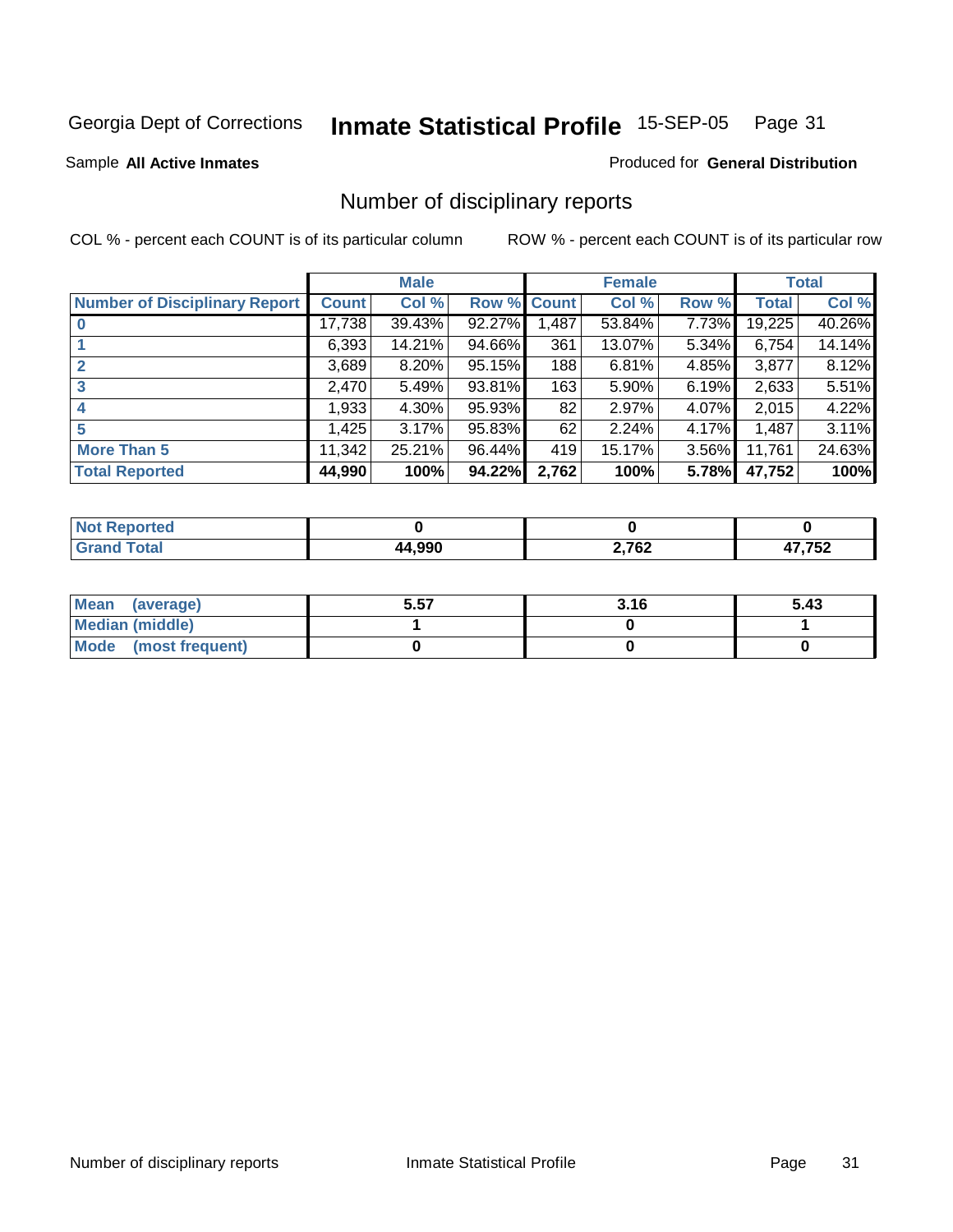Sample **All Active Inmates**

Produced for **General Distribution**

# Number of transfers

|                            |              | <b>Male</b> |             |       | <b>Female</b> |          |              | <b>Total</b> |
|----------------------------|--------------|-------------|-------------|-------|---------------|----------|--------------|--------------|
| <b>Number of Transfers</b> | <b>Count</b> | Col %       | Row % Count |       | Col %         | Row %    | <b>Total</b> | Col %        |
|                            | 3,550        | 7.89%       | 87.31%      | 516   | 18.68%        | 12.69%   | 4,066        | 8.51%        |
|                            | 17,033       | 37.86%      | 94.25%      | 1,040 | 37.65%        | $5.75\%$ | 18,073       | 37.85%       |
|                            | 9,622        | 21.39%      | 92.25%      | 808   | 29.25%        | $7.75\%$ | 10,430       | 21.84%       |
| 3                          | 5,442        | 12.10%      | 95.89%      | 233   | 8.44%         | $4.11\%$ | 5,675        | 11.88%       |
|                            | 3,207        | 7.13%       | 97.71%      | 75    | 2.72%         | $2.29\%$ | 3,282        | 6.87%        |
| 5                          | ,993         | 4.43%       | 98.08%      | 39    | 1.41%         | 1.92%    | 2,032        | 4.26%        |
| <b>More Than 5</b>         | 4,143        | 9.21%       | 98.78%      | 51    | 1.85%         | 1.22%    | 4,194        | 8.78%        |
| <b>Total Reported</b>      | 44,990       | 100%        | 94.22%      | 2,762 | 100%          | 5.78%    | 47,752       | 100%         |

| ______ | റററ | ראד ר<br>2,7 OZ | 750<br>52'<br>. . |
|--------|-----|-----------------|-------------------|

| Mean (average)       | 2.46 | 1.53 | 2.41 |
|----------------------|------|------|------|
| Median (middle)      |      |      |      |
| Mode (most frequent) |      |      |      |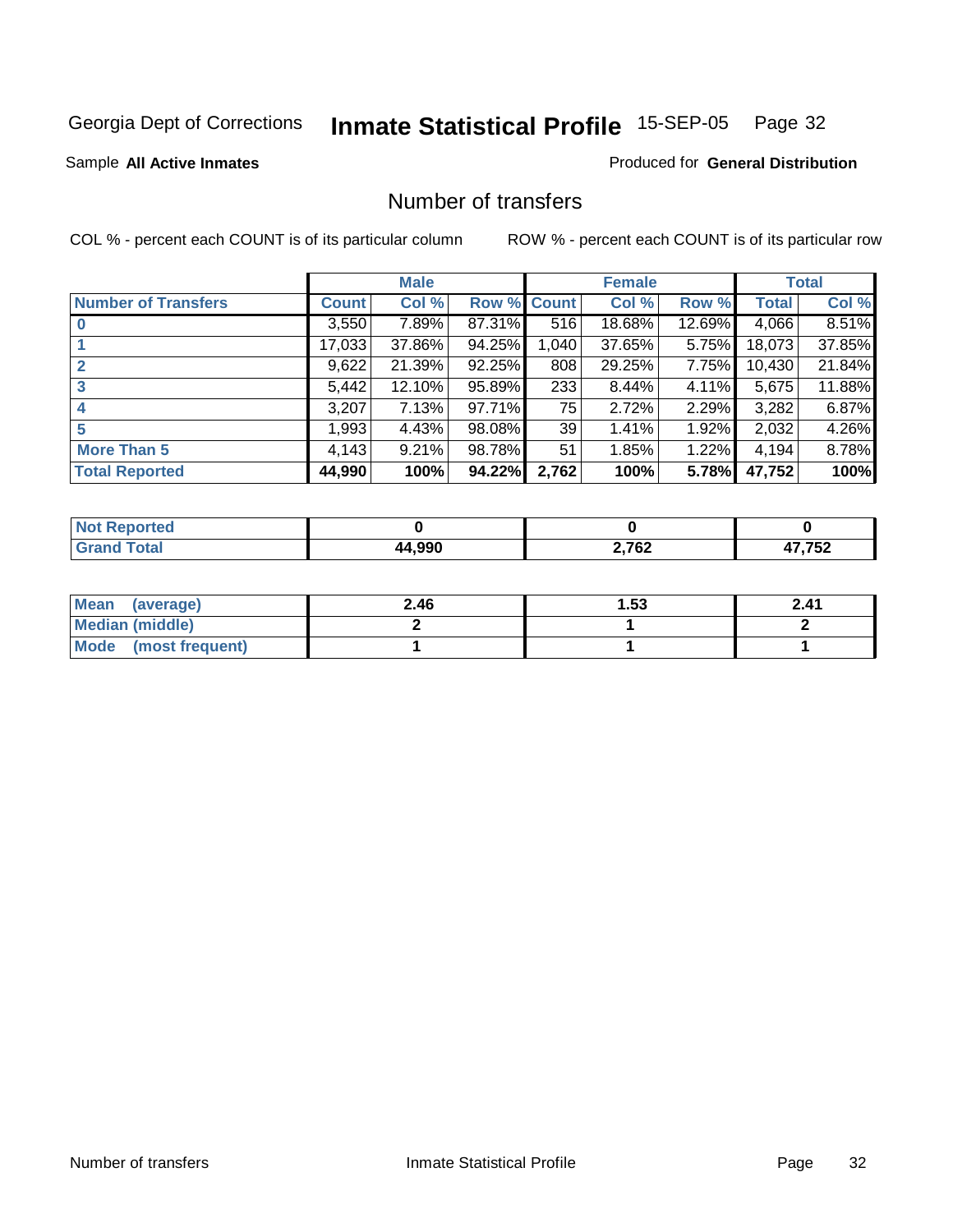Sample **All Active Inmates**

Produced for **General Distribution**

# Number of escapes

|                          |              | <b>Male</b> |                    |       | <b>Female</b> |          |        | <b>Total</b> |
|--------------------------|--------------|-------------|--------------------|-------|---------------|----------|--------|--------------|
| <b>Number of Escapes</b> | <b>Count</b> | Col %       | <b>Row % Count</b> |       | Col %         | Row %    | Total  | Col %        |
|                          | 44,668       | 99.28%      | $94.19\%$          | 2,756 | 99.78%        | $5.81\%$ | 47,424 | 99.31%       |
|                          | 297          | 0.66%       | 98.02%             | 6     | 0.22%         | 1.98%    | 303    | 0.63%        |
|                          | 19           | 0.04%       | 100.00%            |       |               |          | 19     | 0.04%        |
|                          | 5            | 0.01%       | $100.00\%$         |       |               |          | 5      | 0.01%        |
|                          |              | 0.01%       | $100.00\%$         |       |               |          |        | 0.01%        |
| <b>Total Reported</b>    | 44,990       | 100%        | 94.22%             | 2,762 | 100%          | 5.78%    | 47,752 | 100%         |

| prteol |       |       |      |
|--------|-------|-------|------|
|        | 4.990 | 2,762 | ,752 |

| Mean<br>(average)       |  | .01 |
|-------------------------|--|-----|
| Median (middle)         |  |     |
| Mode<br>(most frequent) |  |     |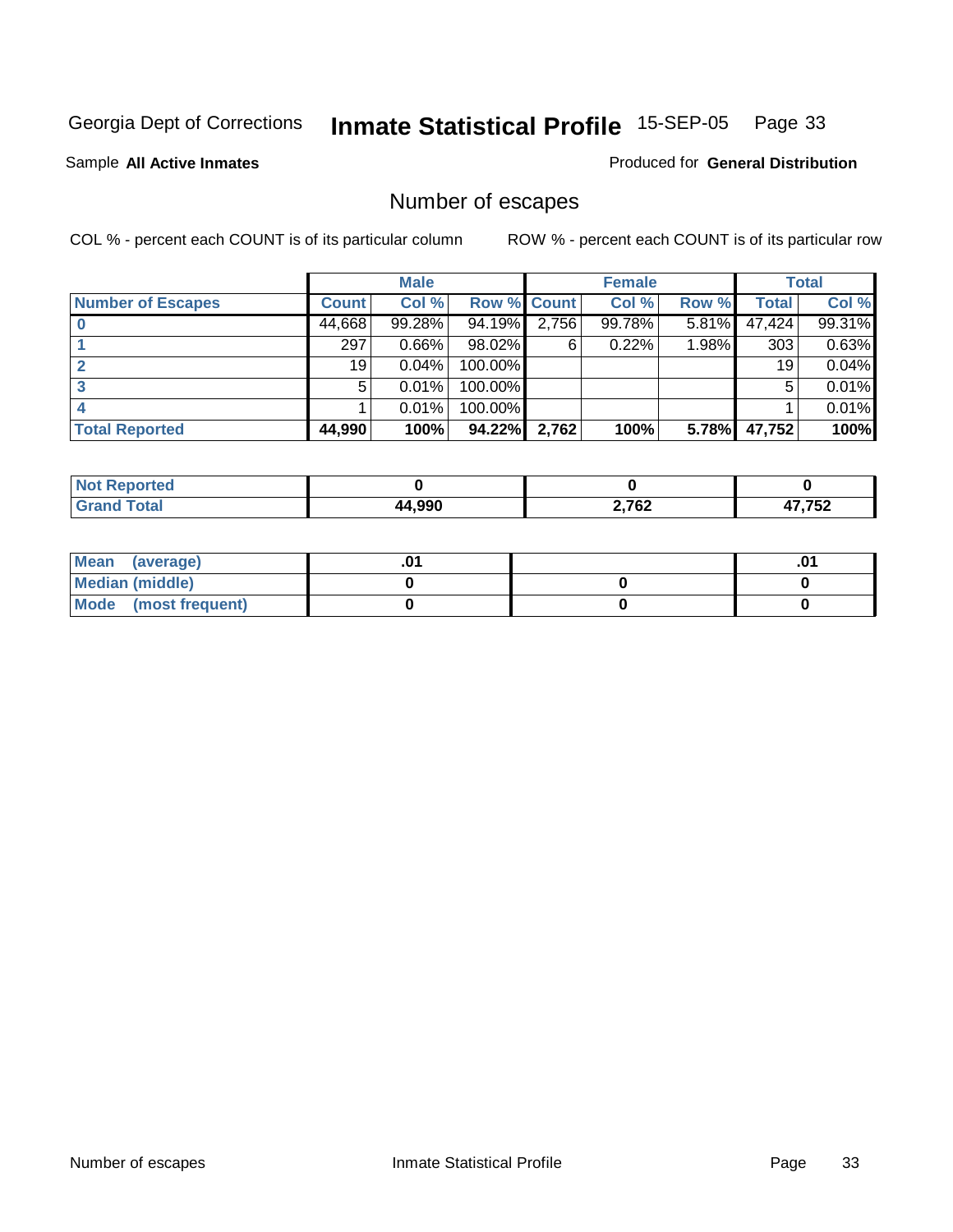Sample **All Active Inmates**

Produced for **General Distribution**

# Probable future release type

|                                        |              | <b>Male</b> |                    |     | <b>Female</b> |          | <b>Total</b> |        |
|----------------------------------------|--------------|-------------|--------------------|-----|---------------|----------|--------------|--------|
| <b>Probable Future Release Type</b>    | <b>Count</b> | Col %       | <b>Row % Count</b> |     | Col %         | Row %    | <b>Total</b> | Col %  |
| Paroled with probation to follow       | 7,154        | 15.90%      | $93.64\%$          | 486 | 17.60%        | $6.36\%$ | 7,640        | 16.00% |
| Paroled w/o probation to follow        | 13.943       | 30.99%      | 94.75%             | 772 | 27.95%        | 5.25%    | 14.715       | 30.82% |
| <b>Maxout with probation to follow</b> | 12,075       | 26.84%      | 93.70%             | 812 | 29.40%        | $6.30\%$ | 12,887       | 26.99% |
| <b>Maxout w/o probation to follow</b>  | 11,790       | 26.21%      | $94.49\%$          | 687 | 24.87%        | $5.51\%$ | 12.477       | 26.13% |
| Life, LWOP or death sentence           | 28 l         | ا %06.      | 84.85%             | 5   | $.18\%$       | 15.15%   | 33           | .07%   |
| <b>Total Reported</b>                  | 44,990       | 100%        | 94.22% 2,762       |     | 100%          | 5.78%    | 47,752       | 100%   |

| sported<br>NO:                   |        |        |        |
|----------------------------------|--------|--------|--------|
| $f \wedge f \wedge f$<br>$C$ ror | 44,990 | 44,990 | 17,752 |

| Mode (most frequent) | <b>PAR w/o PROB follow</b> | Maxout with PROB follow | <b>PAR w/o PROB</b> |
|----------------------|----------------------------|-------------------------|---------------------|
|                      |                            |                         | follow              |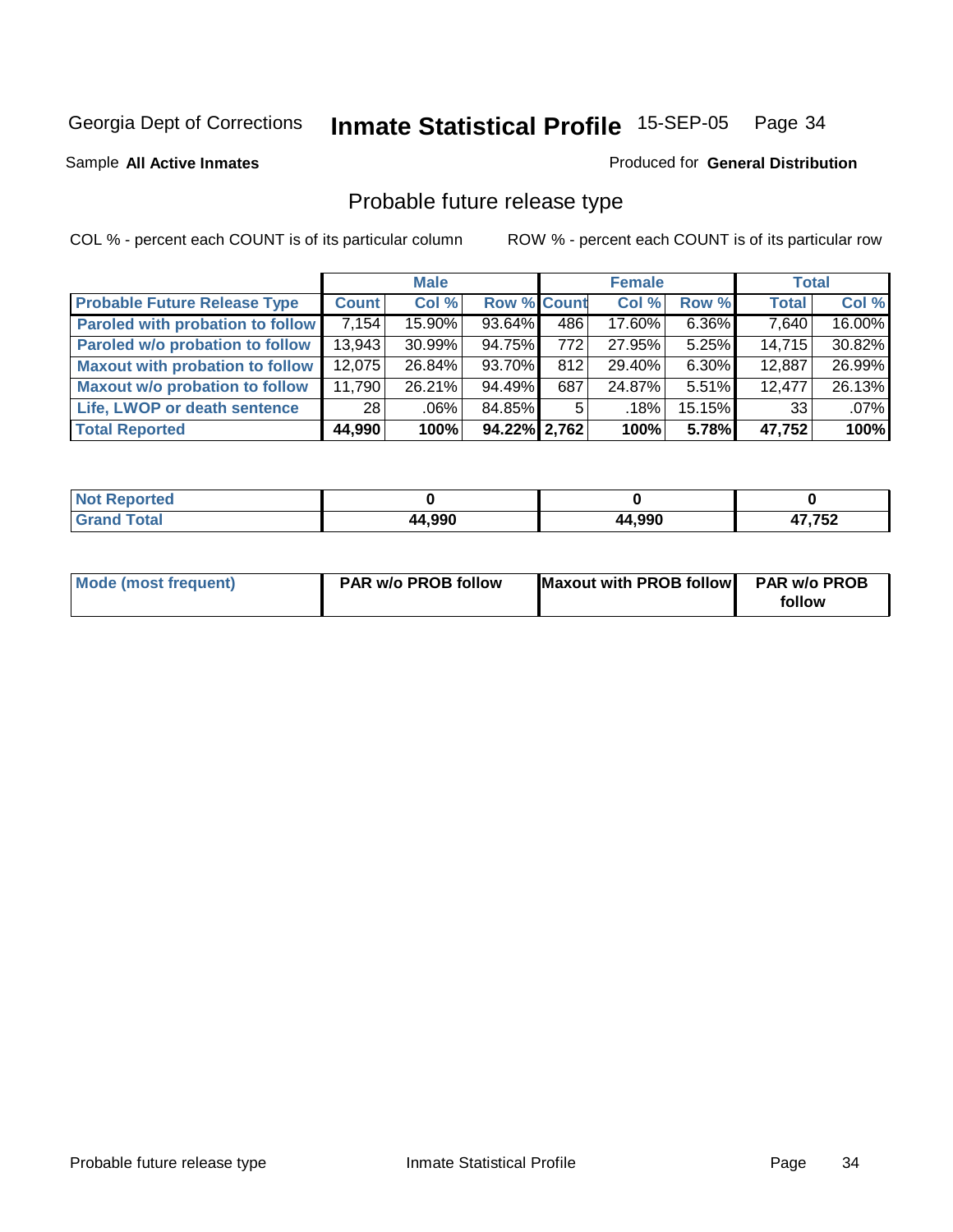Sample **All Active Inmates**

Produced for **General Distribution**

# Actual release type

|                            |              | <b>Male</b> |                    | <b>Female</b> |       |        | $\tau$ otal |
|----------------------------|--------------|-------------|--------------------|---------------|-------|--------|-------------|
| <b>Actual Release Type</b> | <b>Count</b> | Col %       | <b>Row % Count</b> | Col %         | Row % | Total, | Col %       |
| <b>Total Reported</b>      |              | %           | %                  | %             | %     |        | %           |

| <b>Still Active</b> | 44,990 | 2,762 | 47,752 |
|---------------------|--------|-------|--------|
| <b>Not Reported</b> |        |       |        |
| <b>Grand Total</b>  | 44,990 | 2,762 | 47,752 |

| <b>Null</b><br>N<br>uur<br><u></u> | М |  | . .<br>Alul |
|------------------------------------|---|--|-------------|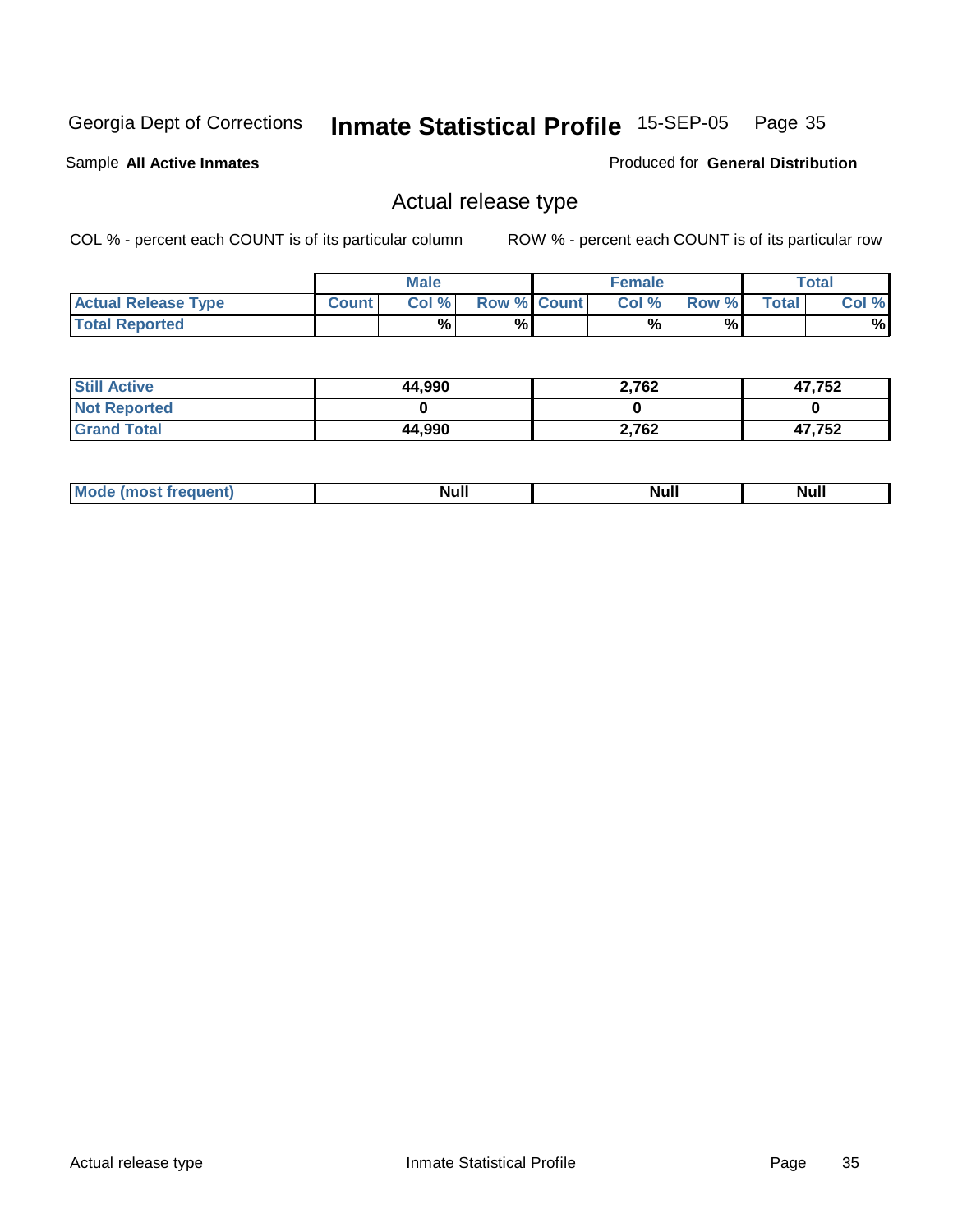## Sample **All Active Inmates**

#### Produced for **General Distribution**

# Time served in current (or last) institution

|                              |              | <b>Male</b> |        |              | <b>Female</b> |        |              | Total  |
|------------------------------|--------------|-------------|--------|--------------|---------------|--------|--------------|--------|
| <b>Time In Institution</b>   | <b>Count</b> | Col %       | Row %  | <b>Count</b> | Col %         | Row %  | <b>Total</b> | Col %  |
| 0 to 3 months                | 10,501       | 23.34%      | 94.64% | 595          | 21.54%        | 5.36%  | 11,096       | 23.24% |
| <b>3.01 to 6 months</b>      | 7,240        | 16.09%      | 89.33% | 865          | 31.32%        | 10.67% | 8,105        | 16.97% |
| 6.01 to 9 months             | 5,229        | 11.62%      | 94.35% | 313          | 11.33%        | 5.65%  | 5,542        | 11.61% |
| 9.01 to 12 months            | 3,289        | 7.31%       | 94.08% | 207          | 7.49%         | 5.92%  | 3,496        | 7.32%  |
| 12.01 to 18 months           | 4,947        | 11.00%      | 95.24% | 247          | 8.94%         | 4.76%  | 5,194        | 10.88% |
| 18.01 to 24 months           | 3,114        | 6.92%       | 96.62% | 109          | 3.95%         | 3.38%  | 3,223        | 6.75%  |
| 2.01 to 3 years              | 3,503        | 7.79%       | 96.58% | 124          | 4.49%         | 3.42%  | 3,627        | 7.60%  |
| 3.01 to 4 years              | 2,162        | 4.81%       | 96.69% | 74           | 2.68%         | 3.31%  | 2,236        | 4.68%  |
| $\overline{4.01}$ to 5 years | 1,419        | 3.15%       | 95.43% | 68           | 2.46%         | 4.57%  | 1,487        | 3.11%  |
| 5.01 to 6 years              | 869          | 1.93%       | 95.08% | 45           | 1.63%         | 4.92%  | 914          | 1.91%  |
| 6.01 to 7 years              | 895          | 1.99%       | 96.86% | 29           | 1.05%         | 3.14%  | 924          | 1.93%  |
| 7.01 to 8 years              | 555          | 1.23%       | 93.75% | 37           | 1.34%         | 6.25%  | 592          | 1.24%  |
| 8.01 to 9 years              | 331          | 0.74%       | 96.22% | 13           | 0.47%         | 3.78%  | 344          | 0.72%  |
| 9.01 to 10 years             | 310          | 0.69%       | 95.68% | 14           | 0.51%         | 4.32%  | 324          | 0.68%  |
| Over 10 years                | 626          | 1.39%       | 96.60% | 22           | 0.80%         | 3.40%  | 648          | 1.36%  |
| <b>Total Reported</b>        | 44,990       | 100%        | 94.22% | 2,762        | 100%          | 5.78%  | 47,752       | 100%   |

| <b>NOT</b><br>eported |        |                      |       |
|-----------------------|--------|----------------------|-------|
|                       | 44,990 | ממד ה<br>$'$ b∠<br>. | 7,752 |

| <b>Mean</b><br>(average) | 19 months | 14 months | 19 months |
|--------------------------|-----------|-----------|-----------|
| Median (middle)          | 9 months  | 5 months  | 8 months  |
| Mode (most frequent)     | 0 months  | ' months  | 1 months  |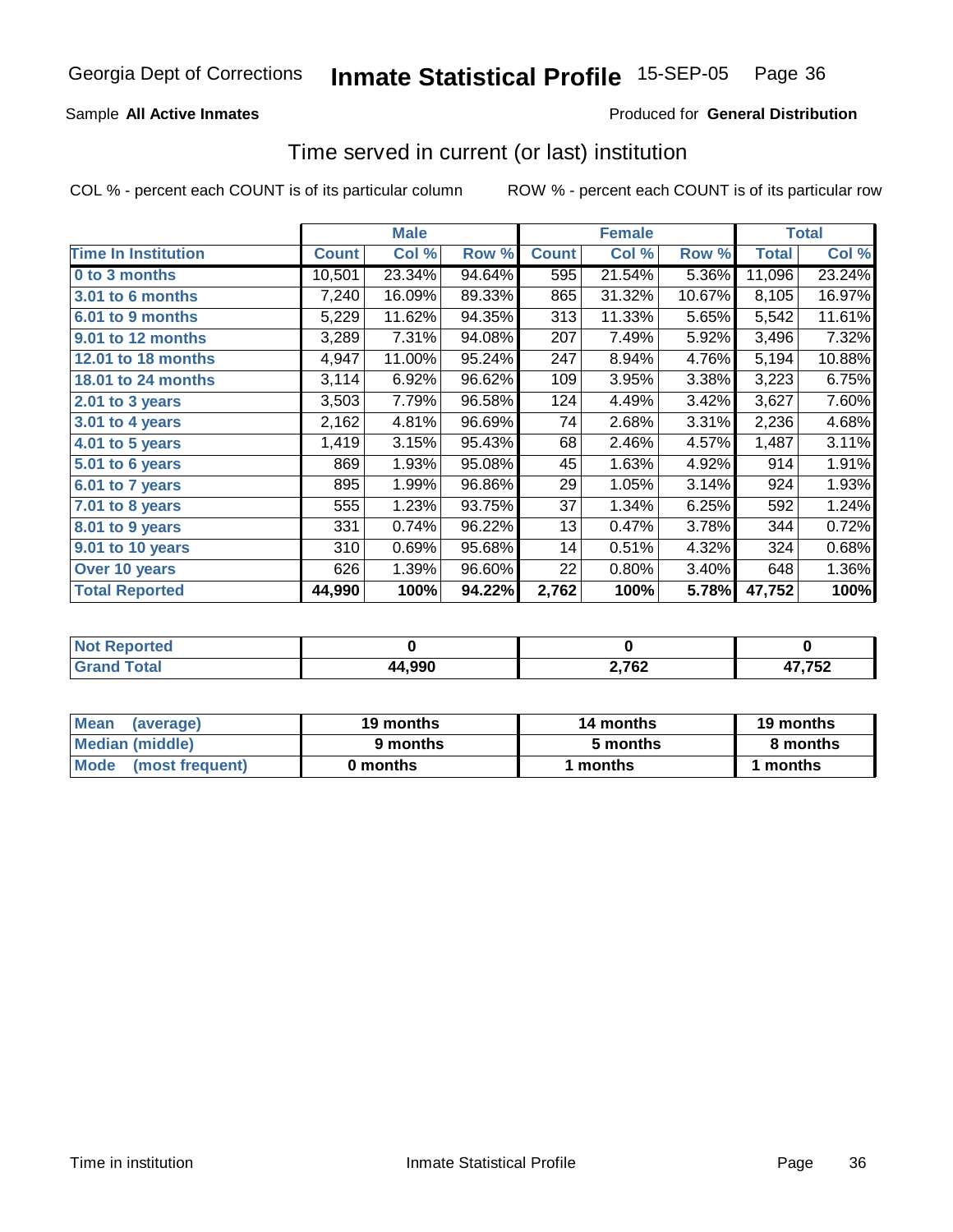Sample **All Active Inmates**

#### Produced for **General Distribution**

# Highest grade level attained

|                              |                | <b>Male</b> |         |                  | <b>Female</b> |        |                  | <b>Total</b> |
|------------------------------|----------------|-------------|---------|------------------|---------------|--------|------------------|--------------|
| <b>Grade Level</b>           | <b>Count</b>   | Col %       | Row %   | <b>Count</b>     | Col %         | Row %  | <b>Total</b>     | Col %        |
| No school at all             | 43             | 0.10%       | 97.73%  | 1                | 0.04%         | 2.27%  | 44               | 0.10%        |
| <b>Grade 1</b>               | 49             | 0.11%       | 100.00% |                  |               |        | 49               | 0.11%        |
| <b>Grade 2</b>               | 62             | 0.14%       | 98.41%  | 1                | 0.04%         | 1.59%  | 63               | 0.14%        |
| <b>Grade 3</b>               | 139            | 0.32%       | 96.53%  | 5                | 0.19%         | 3.47%  | 144              | 0.31%        |
| Grade 4                      | 125            | 0.29%       | 97.66%  | $\overline{3}$   | 0.11%         | 2.34%  | 128              | 0.28%        |
| Grade 5                      | 235            | 0.54%       | 96.71%  | $\overline{8}$   | 0.30%         | 3.29%  | $\overline{243}$ | 0.53%        |
| Grade 6                      | 759            | 1.74%       | 94.88%  | 41               | 1.56%         | 5.13%  | 800              | 1.73%        |
| <b>Grade 7</b>               | 1,182          | 2.71%       | 94.48%  | 69               | 2.62%         | 5.52%  | 1,251            | 2.70%        |
| <b>Grade 8</b>               | 4,066          | 9.32%       | 94.65%  | 230              | 8.73%         | 5.35%  | 4,296            | 9.28%        |
| <b>Grade 9</b>               | 6,997          | 16.03%      | 95.46%  | $\overline{333}$ | 12.64%        | 4.54%  | 7,330            | 15.84%       |
| Grade 10                     | 8,924          | 20.45%      | 95.83%  | 388              | 14.73%        | 4.17%  | 9,312            | 20.12%       |
| Grade 11                     | 7,945          | 18.21%      | 95.71%  | 356              | 13.52%        | 4.29%  | 8,301            | 17.94%       |
| <b>Grade 12 or GED</b>       | 8,393          | 19.23%      | 95.06%  | 436              | 16.55%        | 4.94%  | 8,829            | 19.08%       |
| Some tech school             | 375            | 0.86%       | 71.84%  | 147              | 5.58%         | 28.16% | 522              | 1.13%        |
| <b>Completed tech school</b> | 794            | 1.82%       | 75.33%  | 260              | 9.87%         | 24.67% | 1,054            | 2.28%        |
| College, 1 year              | 1,077          | 2.47%       | 91.35%  | 102              | 3.87%         | 8.65%  | 1,179            | 2.55%        |
| College, 2 year              | 1,425          | 3.27%       | 91.40%  | 134              | 5.09%         | 8.60%  | 1,559            | 3.37%        |
| College, 3 year              | 418            | 0.96%       | 88.37%  | $\overline{55}$  | 2.09%         | 11.63% | 473              | 1.02%        |
| <b>Bachelor's degree</b>     | 492            | 1.13%       | 90.44%  | 52               | 1.97%         | 9.56%  | 544              | 1.18%        |
| <b>Master's degree</b>       | 65             | 0.15%       | 94.20%  | 4                | 0.15%         | 5.80%  | 69               | 0.15%        |
| Ph.D. degree                 | 40             | 0.09%       | 85.11%  | 7                | 0.27%         | 14.89% | $\overline{47}$  | 0.10%        |
| Law degree                   | 17             | 0.04%       | 89.47%  | $\overline{2}$   | 0.08%         | 10.53% | 19               | 0.04%        |
| <b>Some medical school</b>   | 9              | 0.02%       | 100.00% |                  |               |        | 9                | 0.02%        |
| <b>Medical degree</b>        | $\overline{9}$ | 0.02%       | 100.00% |                  |               |        | $\overline{9}$   | 0.02%        |
| <b>Total Reported</b>        | 43,640         | 100%        | 94.31%  | 2,634            | 100%          | 5.69%  | 46,274           | 100.0%       |

| 1,350 | 1 7 9<br>170          | ,478     |
|-------|-----------------------|----------|
| റററ   | 2,762<br>z., <i>i</i> | 750<br>v |

| Mean<br>(average)       | 10.42    | 11.13           | 10.46    |
|-------------------------|----------|-----------------|----------|
| Median (middle)         | Grade 10 | Grade 11        | Grade 10 |
| Mode<br>(most frequent) | Grade 10 | Grade 12 or GED | Grade 10 |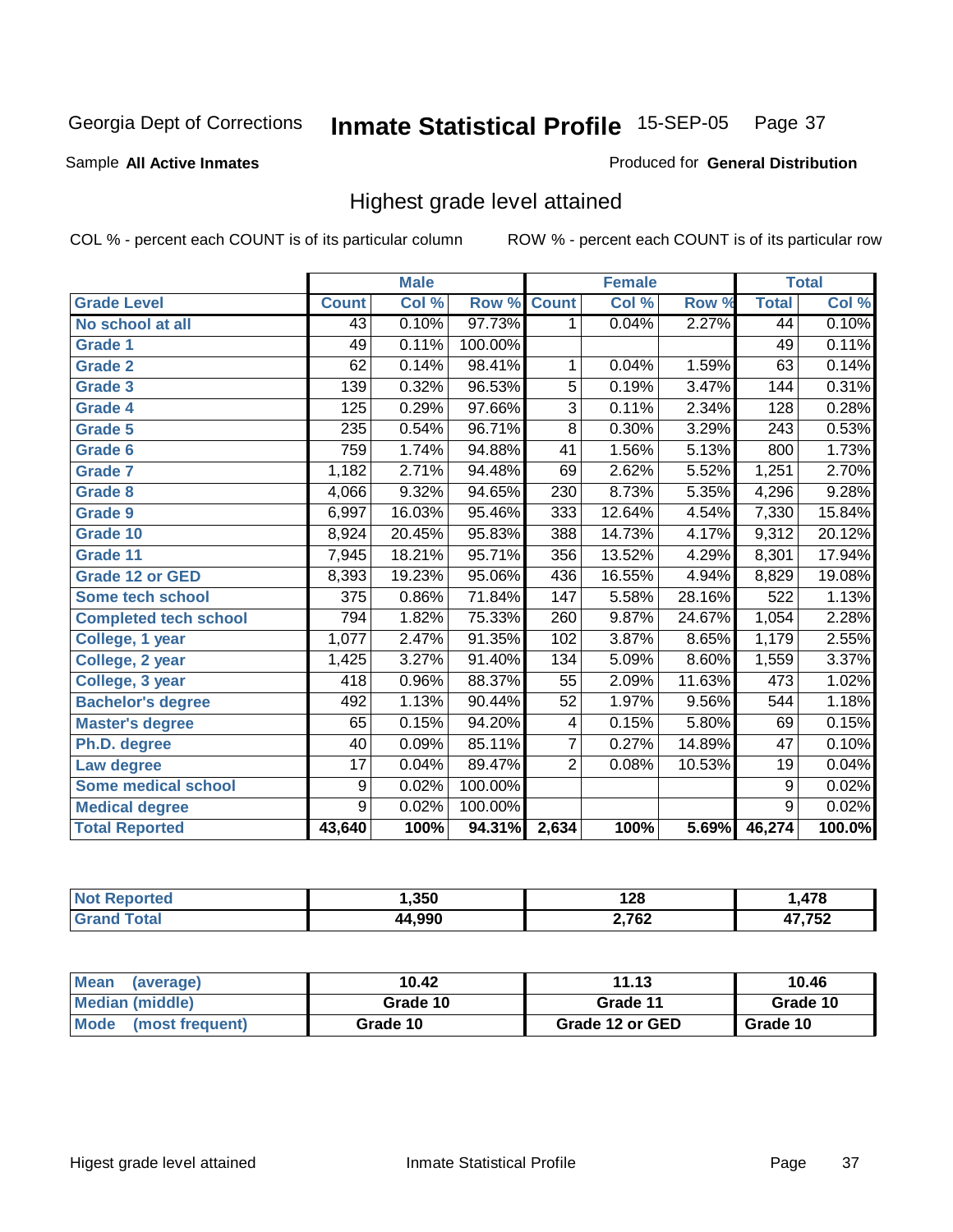Sample **All Active Inmates**

Produced for **General Distribution**

# Culture fair IQ scores

|                       |              | <b>Male</b> |             |       | <b>Female</b> |          |              | <b>Total</b> |
|-----------------------|--------------|-------------|-------------|-------|---------------|----------|--------------|--------------|
| <b>IQ Scores</b>      | <b>Count</b> | Col %       | Row % Count |       | Col %         | Row %    | <b>Total</b> | Col %        |
| $60 - 69$             | 1,314        | 3.16%       | 95.63%      | 60    | 2.61%         | 4.37%    | 1,374        | 3.13%        |
| $70 - 79$             | 3,359        | 8.09%       | 94.67%      | 189   | 8.22%         | 5.33%    | 3,548        | 8.09%        |
| $80 - 89$             | 5,859        | 14.10%      | 92.09%      | 503   | 21.89%        | 7.91%    | 6,362        | 14.51%       |
| $90 - 99$             | 9,860        | 23.73%      | 93.15%      | 725   | 31.55%        | 6.85%    | 10,585       | 24.14%       |
| $100 - 109$           | 10,850       | 26.12%      | 96.80%      | 359   | 15.62%        | $3.20\%$ | 11,209       | 25.57%       |
| $110 - 119$           | 8,031        | 19.33%      | 97.46%      | 209   | 9.09%         | 2.54%    | 8,240        | 18.79%       |
| $120 - 129$           | 2,159        | 5.20%       | 93.83%      | 142   | 6.18%         | 6.17%    | 2,301        | 5.25%        |
| $130 - 139$           | 87           | 0.21%       | 54.72%      | 72    | 3.13%         | 45.28%   | 159          | $0.36\%$     |
| 140 & Up              | 26           | 0.06%       | 40.00%      | 39    | 1.70%         | 60.00%   | 65           | 0.15%        |
| <b>Total Reported</b> | 41,545       | 100%        | 94.76%      | 2,298 | 100%          | 5.24%    | 43,843       | 100%         |

| <b>Not Reported</b>  | 2,918  | 188   | 3,106  |
|----------------------|--------|-------|--------|
| Not Valid (under 60) | 527    | 276   | 803    |
| <b>Grand Total</b>   | 44,990 | 2,762 | 47,752 |

| Mean<br>(average)       | 99  | 98 | 99  |
|-------------------------|-----|----|-----|
| Median (middle)         | 101 | 96 | 100 |
| Mode<br>(most frequent) | 103 | 99 | 99  |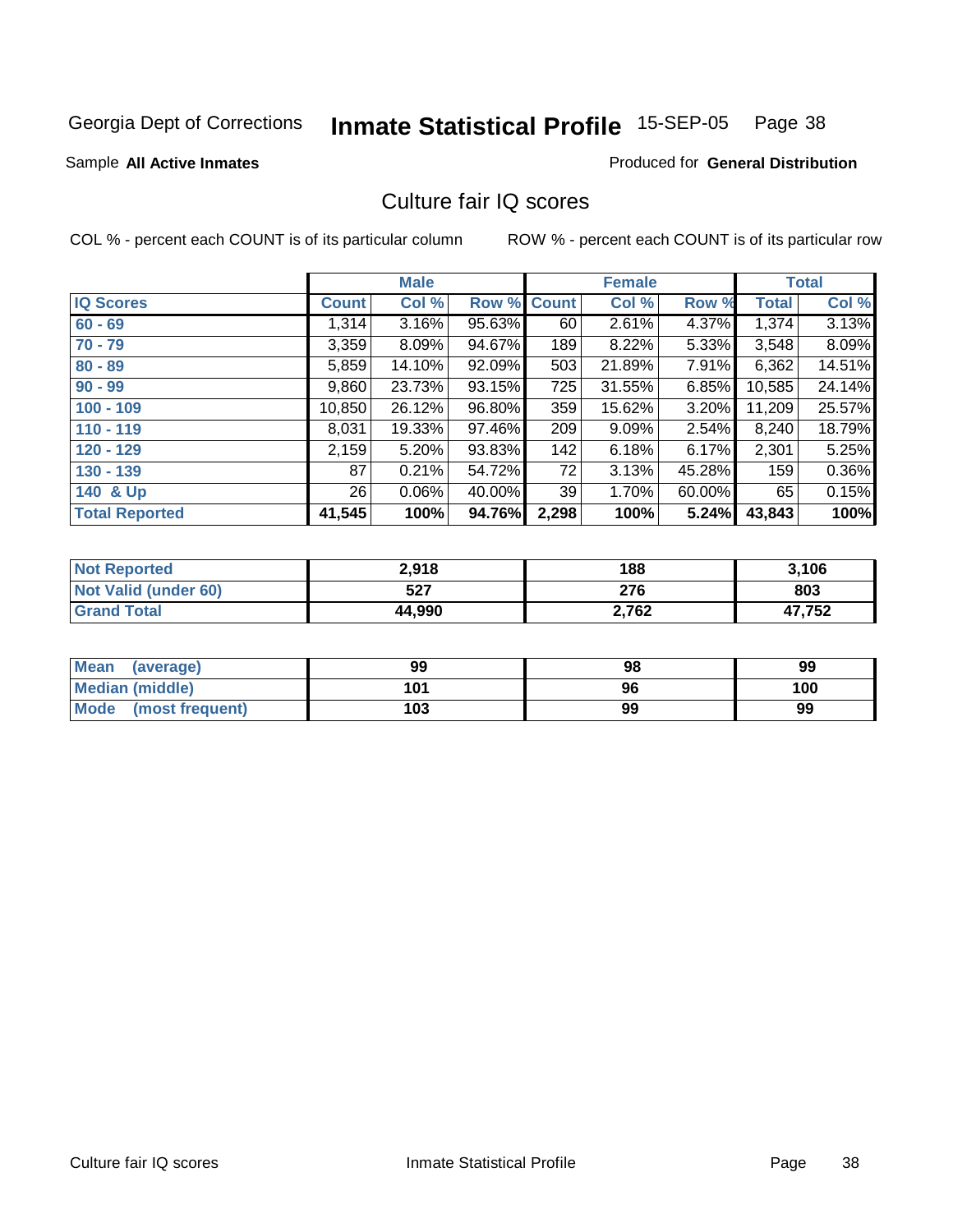Sample **All Active Inmates**

#### Produced for **General Distribution**

# Wide Range Achievement Test (WRAT) reading score

|                           |                  | <b>Male</b> |        |              | <b>Female</b> |        |        | <b>Total</b> |
|---------------------------|------------------|-------------|--------|--------------|---------------|--------|--------|--------------|
| <b>WRAT Reading Score</b> | <b>Count</b>     | Col %       | Row %  | <b>Count</b> | Col %         | Row %  | Total  | Col %        |
| Less than 1               | $\overline{771}$ | 1.82%       | 99.10% | 7            | 0.27%         | 0.90%  | 778    | 1.73%        |
| 1.1 to 1.9                | 1,126            | 2.66%       | 97.32% | 31           | 1.20%         | 2.68%  | 1,157  | 2.58%        |
| 2.1 to 2.9                | 2,285            | 5.40%       | 95.13% | 117          | 4.54%         | 4.87%  | 2,402  | 5.35%        |
| 3.1 to 3.9                | 3,360            | 7.94%       | 96.72% | 114          | 4.43%         | 3.28%  | 3,474  | 7.74%        |
| 4.1 to 4.9                | 3,922            | 9.27%       | 95.64% | 179          | 6.95%         | 4.36%  | 4,101  | 9.14%        |
| 5.1 to 5.9                | 3,487            | 8.24%       | 94.91% | 187          | 7.26%         | 5.09%  | 3,674  | 8.19%        |
| 6.1 to 6.9                | 3,461            | 8.18%       | 94.77% | 191          | 7.42%         | 5.23%  | 3,652  | 8.14%        |
| 7.1 to 7.9                | 1,804            | 4.26%       | 94.95% | 96           | 3.73%         | 5.05%  | 1,900  | 4.23%        |
| 8.1 to 8.9                | 3,845            | 9.09%       | 94.96% | 204          | 7.92%         | 5.04%  | 4,049  | 9.02%        |
| 9.1 to 9.9                | 3,664            | 8.66%       | 94.75% | 203          | 7.88%         | 5.25%  | 3,867  | 8.62%        |
| 10.1 to 10.9              | 1,915            | 4.53%       | 94.43% | 113          | 4.39%         | 5.57%  | 2,028  | 4.52%        |
| 11.1 to 11.9              | 1,917            | 4.53%       | 95.23% | 96           | 3.73%         | 4.77%  | 2,013  | 4.49%        |
| 12.1 to 12.9              | 7,102            | 16.79%      | 96.81% | 234          | 9.09%         | 3.19%  | 7,336  | 16.35%       |
| 13                        | 3,647            | 8.62%       | 81.96% | 803          | 31.18%        | 18.04% | 4,450  | 9.92%        |
| <b>Total Reported</b>     | 42,306           | 100%        | 94.26% | 2,575        | 100%          | 5.74%  | 44,881 | 100.0%       |

| \ 684 | 187             | 074<br>-.o'        |
|-------|-----------------|--------------------|
| 000   | 2,762<br>$\sim$ | 750<br>,,,<br>ـە - |

| Mean<br>(average)       | 7.98       | 9.21    | 8.05       |
|-------------------------|------------|---------|------------|
| Median (middle)         | י ס<br>o.z | $9.5\,$ | ດ -<br>U.Z |
| Mode<br>(most frequent) | 12.8       | ט ו     | 12.8       |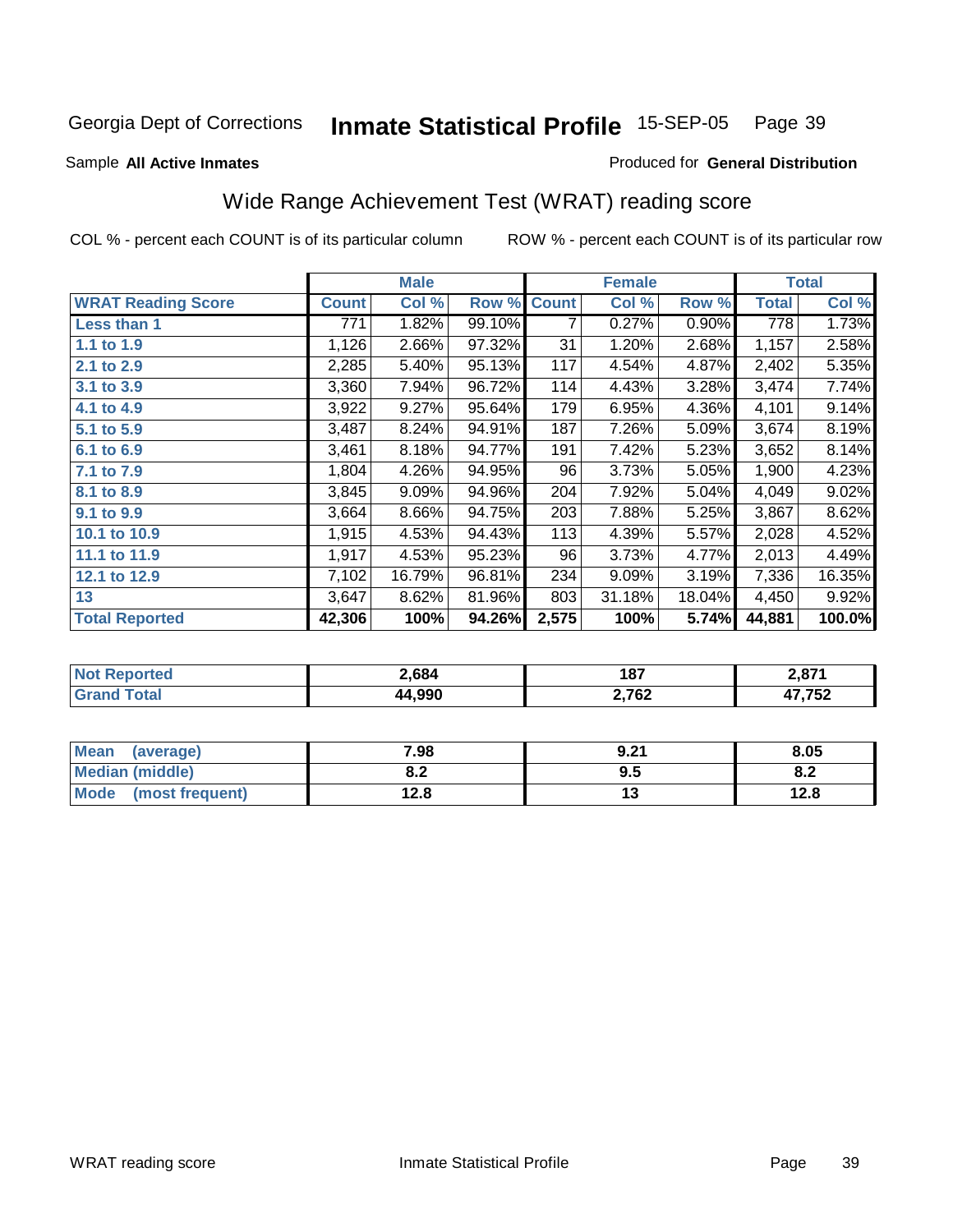Produced for **General Distribution**

#### Sample **All Active Inmates**

# Wide Range Achievement Test (WRAT) math score

|                              |              | <b>Male</b> |         |              | <b>Female</b> |        |              | <b>Total</b> |
|------------------------------|--------------|-------------|---------|--------------|---------------|--------|--------------|--------------|
| <b>WRAT Mathematic Score</b> | <b>Count</b> | Col %       | Row %   | <b>Count</b> | Col %         | Row %  | <b>Total</b> | Col %        |
| <b>Less than 1</b>           | 61           | 0.14%       | 100.00% |              |               |        | 61           | 0.14%        |
| 1.1 to 1.9                   | 224          | 0.53%       | 94.92%  | 12           | 0.47%         | 5.08%  | 236          | 0.53%        |
| 2.1 to 2.9                   | 1,138        | 2.69%       | 93.43%  | 80           | 3.11%         | 6.57%  | 1,218        | 2.71%        |
| 3.1 to 3.9                   | 2,726        | 6.44%       | 95.68%  | 123          | 4.78%         | 4.32%  | 2,849        | 6.35%        |
| 4.1 to 4.9                   | 4,425        | 10.46%      | 95.51%  | 208          | 8.08%         | 4.49%  | 4,633        | 10.32%       |
| 5.1 to 5.9                   | 5,540        | 13.09%      | 95.34%  | 271          | 10.53%        | 4.66%  | 5,811        | 12.95%       |
| 6.1 to 6.9                   | 10,149       | 23.99%      | 95.08%  | 525          | 20.40%        | 4.92%  | 10,674       | 23.78%       |
| 7.1 to 7.9                   | 6,519        | 15.41%      | 93.81%  | 430          | 16.71%        | 6.19%  | 6,949        | 15.48%       |
| 8.1 to 8.9                   | 2,723        | 6.44%       | 93.38%  | 193          | 7.50%         | 6.62%  | 2,916        | 6.50%        |
| 9.1 to 9.9                   | 3,713        | 8.78%       | 92.52%  | 300          | 11.66%        | 7.48%  | 4,013        | 8.94%        |
| 10.1 to 10.9                 | 2,394        | 5.66%       | 92.83%  | 185          | 7.19%         | 7.17%  | 2,579        | 5.75%        |
| 11 to 11.9                   | 1,398        | 3.30%       | 92.03%  | 121          | 4.70%         | 7.97%  | 1,519        | 3.38%        |
| 12 to 12.9                   | 923          | 2.18%       | 95.55%  | 43           | 1.67%         | 4.45%  | 966          | 2.15%        |
| 13                           | 378          | 0.89%       | 82.00%  | 83           | 3.22%         | 18.00% | 461          | 1.03%        |
| <b>Total Reported</b>        | 42,311       | 100%        | 94.27%  | 2,574        | 100.0%        | 5.73%  | 44,885       | 100.0%       |

| מדה ה<br>67 V<br>. . | ' oc<br>100      | 2,867     |
|----------------------|------------------|-----------|
| .990                 | 762 י<br>4, I V4 | $-$<br>JZ |

| <b>Mean</b><br>(average) | 6.98 | 7.45 | 7.00 |
|--------------------------|------|------|------|
| <b>Median (middle)</b>   | 6.9  |      | 6.9  |
| Mode<br>(most frequent)  | 6.9  | , o  | 6.9  |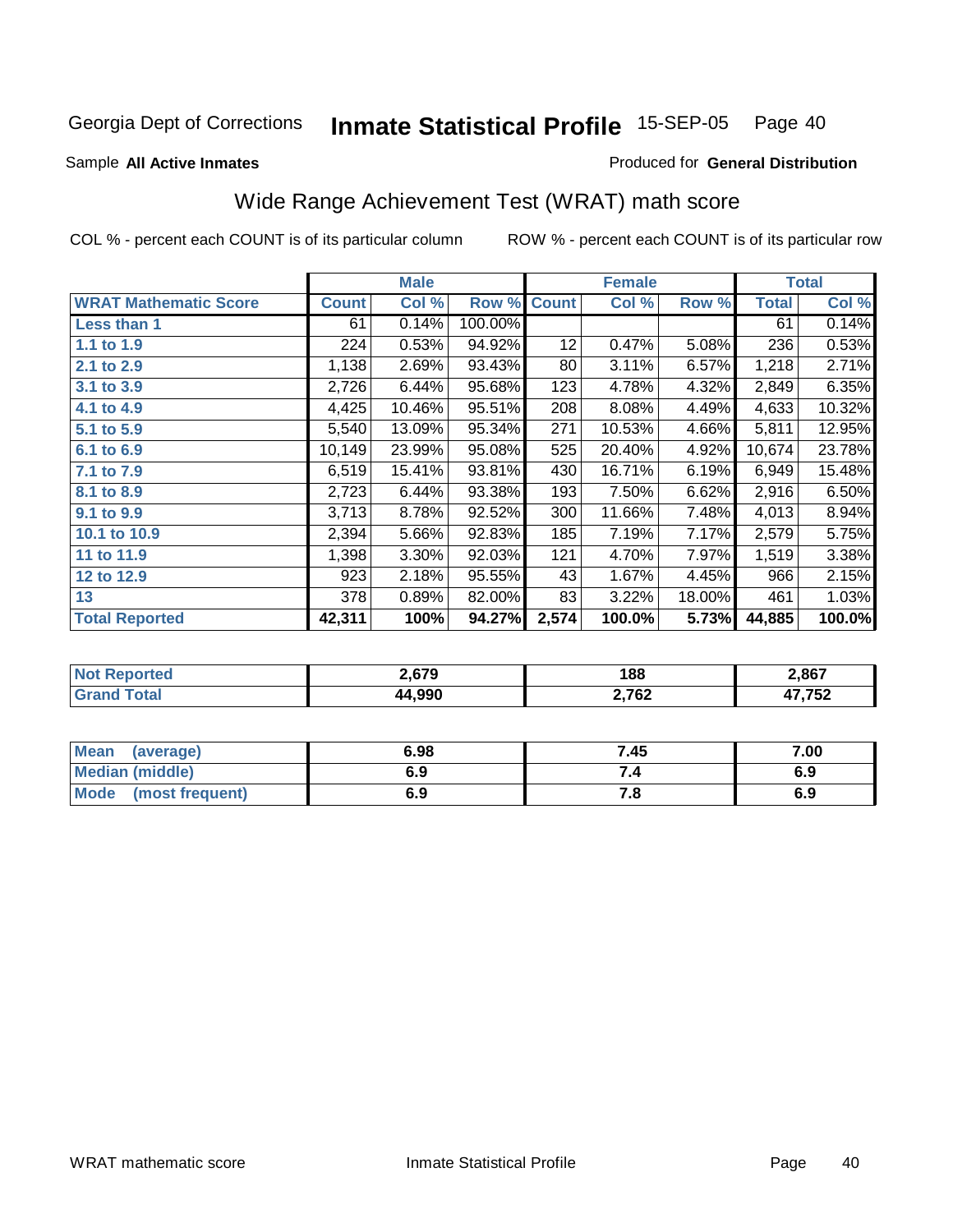#### Sample **All Active Inmates**

#### Produced for **General Distribution**

# Wide Range Achievement Test (WRAT) spelling score

|                            |              | <b>Male</b> |        |              | <b>Female</b> |        |              | <b>Total</b> |
|----------------------------|--------------|-------------|--------|--------------|---------------|--------|--------------|--------------|
| <b>WRAT Spelling Score</b> | <b>Count</b> | Col %       | Row %  | <b>Count</b> | Col %         | Row %  | <b>Total</b> | Col %        |
| Less than 1                | 714          | 1.69%       | 98.62% | 10           | 0.39%         | 1.38%  | 724          | 1.61%        |
| 1.1 to 1.9                 | 2,021        | 4.78%       | 98.01% | 41           | 1.59%         | 1.99%  | 2,062        | 4.59%        |
| 2.1 to 2.9                 | 3,212        | 7.59%       | 97.72% | 75           | 2.91%         | 2.28%  | 3,287        | 7.32%        |
| 3.1 to 3.9                 | 3,323        | 7.86%       | 97.74% | 77           | 2.99%         | 2.26%  | 3,400        | 7.58%        |
| 4.1 to 4.9                 | 4,144        | 9.80%       | 96.57% | 147          | 5.71%         | 3.43%  | 4,291        | 9.56%        |
| 5.1 to 5.9                 | 4,995        | 11.81%      | 95.71% | 224          | 8.70%         | 4.29%  | 5,219        | 11.63%       |
| 6.1 to 6.9                 | 5,348        | 12.64%      | 94.67% | 301          | 11.68%        | 5.33%  | 5,649        | 12.59%       |
| 7.1 to 7.9                 | 3,432        | 8.11%       | 93.01% | 258          | 10.02%        | 6.99%  | 3,690        | 8.22%        |
| 8.1 to 8.9                 | 3,252        | 7.69%       | 92.89% | 249          | 9.67%         | 7.11%  | 3,501        | 7.80%        |
| 9.1 to 9.9                 | 3,061        | 7.24%       | 92.31% | 255          | 9.90%         | 7.69%  | 3,316        | 7.39%        |
| 10.1 to 10.9               | 2,955        | 6.99%       | 92.23% | 249          | 9.67%         | 7.77%  | 3,204        | 7.14%        |
| 11.1 to 11.9               | 1,525        | 3.61%       | 91.15% | 148          | 5.75%         | 8.85%  | 1,673        | 3.73%        |
| 12.1 to 12.9               | 2,909        | 6.88%       | 95.91% | 124          | 4.81%         | 4.09%  | 3,033        | 6.76%        |
| 13                         | 1,409        | 3.33%       | 77.12% | 418          | 16.23%        | 22.88% | 1,827        | 4.07%        |
| <b>Total Reported</b>      | 42,300       | 100%        | 94.26% | 2,576        | 100.0%        | 5.74%  | 44,876       | 100%         |

| orted<br>NO.    | 2,690 | 186   | 2,876 |
|-----------------|-------|-------|-------|
| $\sim$ 4 $\sim$ | .990  | 2,762 | 752   |

| Mean<br>(average)      | 6.82 | 8.55 | 6.92       |
|------------------------|------|------|------------|
| <b>Median (middle)</b> | U.Z  | 8.5  | r n<br>0.Z |
| Mode (most frequent)   | υ.Ζ  | ט ו  | 6.2        |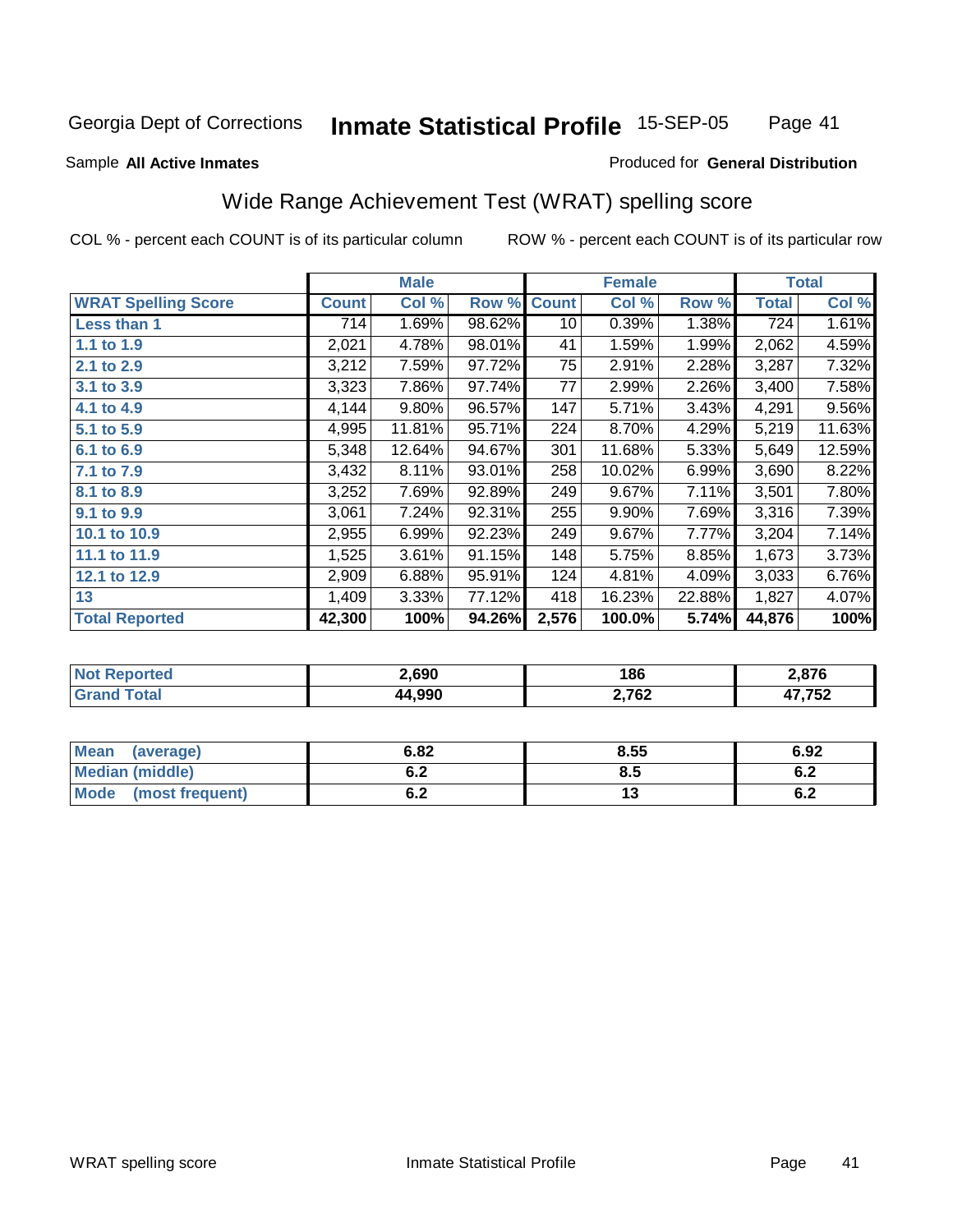## Sample **All Active Inmates**

#### Produced for **General Distribution**

## Scope of substance abuse - detail

|                                      |              | <b>Male</b> |         |              | <b>Female</b> |        |              | <b>Total</b> |
|--------------------------------------|--------------|-------------|---------|--------------|---------------|--------|--------------|--------------|
| <b>Substance Abuse</b>               | <b>Count</b> | Col %       | Row %   | <b>Count</b> | Col %         | Row %  | <b>Total</b> | Col %        |
| No drug or alcohol problems          | 11,291       | 25.10%      | 92.81%  | 875          | 31.68%        | 7.19%  | 12,166       | 25.48%       |
| Drug addiction but no alcohol        | 398          | 0.88%       | 90.45%  | 42           | 1.52%         | 9.55%  | 440          | 0.92%        |
| <b>Drug addiction and alcohol</b>    | 284          | 0.63%       | 100.00% |              |               |        | 284          | 0.59%        |
| abuse                                |              |             |         |              |               |        |              |              |
| <b>Drug addiction and alcoholism</b> | 111          | 0.25%       | 94.87%  | 6            | 0.22%         | 5.13%  | 117          | 0.25%        |
| No drug problem but alcohol          | 2,589        | 5.75%       | 98.03%  | 52           | $1.88\%$      | 1.97%  | 2,641        | 5.53%        |
| abuse                                |              |             |         |              |               |        |              |              |
| No drug problem but                  | 615          | 1.37%       | 93.32%  | 44           | 1.59%         | 6.68%  | 659          | 1.38%        |
| alcoholism                           |              |             |         |              |               |        |              |              |
| Drug experiment but no alcohol       | 9,501        | 21.12%      | 96.46%  | 349          | 12.64%        | 3.54%  | 9,850        | 20.63%       |
| <b>Drug experiment &amp; alcohol</b> | 2,291        | 5.09%       | 98.71%  | 30           | 1.09%         | 1.29%  | 2,321        | 4.86%        |
| abuse                                |              |             |         |              |               |        |              |              |
| Drug experiment & alcoholism         | 628          | 1.40%       | 97.21%  | 18           | 0.65%         | 2.79%  | 646          | 1.35%        |
| Drug abuse but no alcohol            | 8,134        | 18.08%      | 88.94%  | 1,011        | 36.60%        | 11.06% | 9,145        | 19.15%       |
| Drug abuse and alcohol abuse         | 7,109        | 15.80%      | 98.16%  | 133          | 4.82%         | 1.84%  | 7,242        | 15.17%       |
| <b>Drug abuse and alcoholism</b>     | 966          | 2.15%       | 85.34%  | 166          | 6.01%         | 14.66% | 1,132        | 2.37%        |
|                                      | 1,073        | 2.38%       | 96.75%  | 36           | 1.30%         | 3.25%  | 1,109        | 2.32%        |
| <b>Total Reported</b>                | 44,990       | 100%        | 94.22%  | 2,762        | 100%          | 5.78%  | 47,752       | 100%         |

| 070<br>.U73 | 36    | ,109   |
|-------------|-------|--------|
| 46.063      | 2,798 | 48.861 |

| Mode (most frequent) | No drug or alcohol problems Drug abuse but no alcohol | No drug or       |
|----------------------|-------------------------------------------------------|------------------|
|                      |                                                       | alcohol problems |
|                      |                                                       |                  |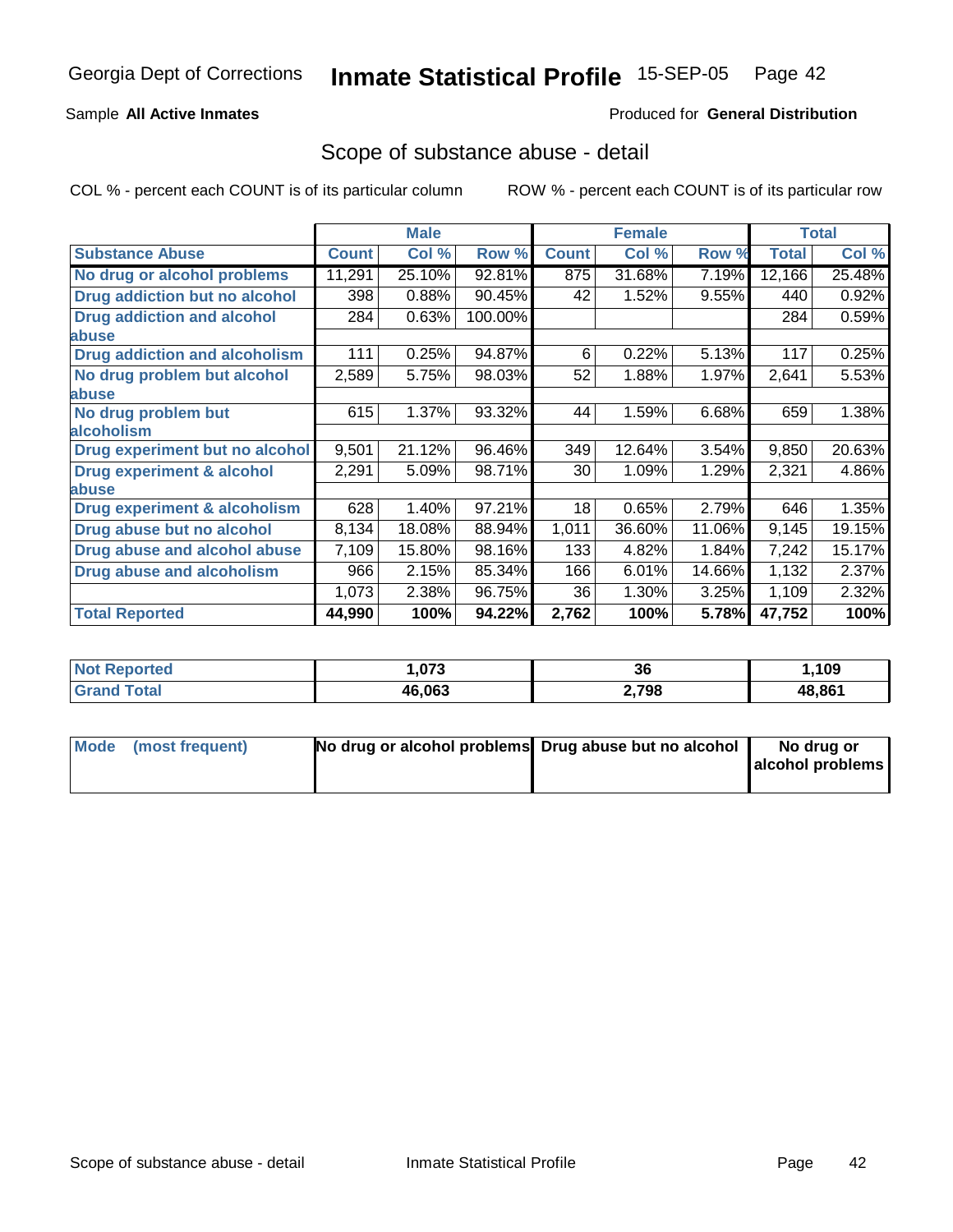Sample **All Active Inmates**

#### Produced for **General Distribution**

# Current / last mental health treatment level

|                                    |              | <b>Male</b> |         |              | <b>Female</b> |          |              | <b>Total</b> |
|------------------------------------|--------------|-------------|---------|--------------|---------------|----------|--------------|--------------|
| <b>Mental Health Treatment Lev</b> | <b>Count</b> | Col%        | Row %   | <b>Count</b> | Col %         | Row %    | <b>Total</b> | Col %        |
| 1 No problem at current time       | 5,466        | 46.10%      | 93.36%  | 389          | 22.00%        | 6.64%    | 5,855        | 42.98%       |
| <b>2 Receiving outpatient</b>      | 4,553        | 38.40%      | 77.87%  | 1,294        | 73.19%        | 22.13%   | 5,847        | 42.92%       |
| treatment                          |              |             |         |              |               |          |              |              |
| 3 Inpatient, moderate              | 1,510        | 12.74%      | 96.18%  | 60           | 3.39%         | $3.82\%$ | 1,570        | 11.52%       |
| treatment                          |              |             |         |              |               |          |              |              |
| 4 Inpatient, intensive             | 310          | 2.61%       | 93.09%  | 23           | 1.30%         | 6.91%    | 333          | 2.44%        |
| treatment                          |              |             |         |              |               |          |              |              |
| <b>5 Undergoing crisis</b>         | 6            | 0.05%       | 100.00% |              |               |          | 6            | 0.04%        |
| stabilization                      |              |             |         |              |               |          |              |              |
| <b>6 Hospital for criminally</b>   | 11           | 0.09%       | 84.62%  | 2            | 0.11%         | 15.38%   | 13           | 0.10%        |
| insane                             |              |             |         |              |               |          |              |              |
| <b>Total Evaluated</b>             | 11,856       | 100%        | 87.02%  | 1,768        | 100%          | 12.98%   | 13,624       | 100%         |

| Never had MH evaluation | 33,134 | 994   | 34,128 |
|-------------------------|--------|-------|--------|
| Grand<br>Total          | 44,990 | 2,762 | 17,752 |

| <b>Median (middle)</b> | <b>Receiving outpatient</b><br>treatment | <b>Receiving outpatient</b><br>treatment | Receiving<br>outpatient<br>treatment |
|------------------------|------------------------------------------|------------------------------------------|--------------------------------------|
| <b>Mode</b>            | No problem at current time               | <b>Receiving outpatient</b>              | No problem at                        |
| (most frequent)        |                                          | treatment                                | current time                         |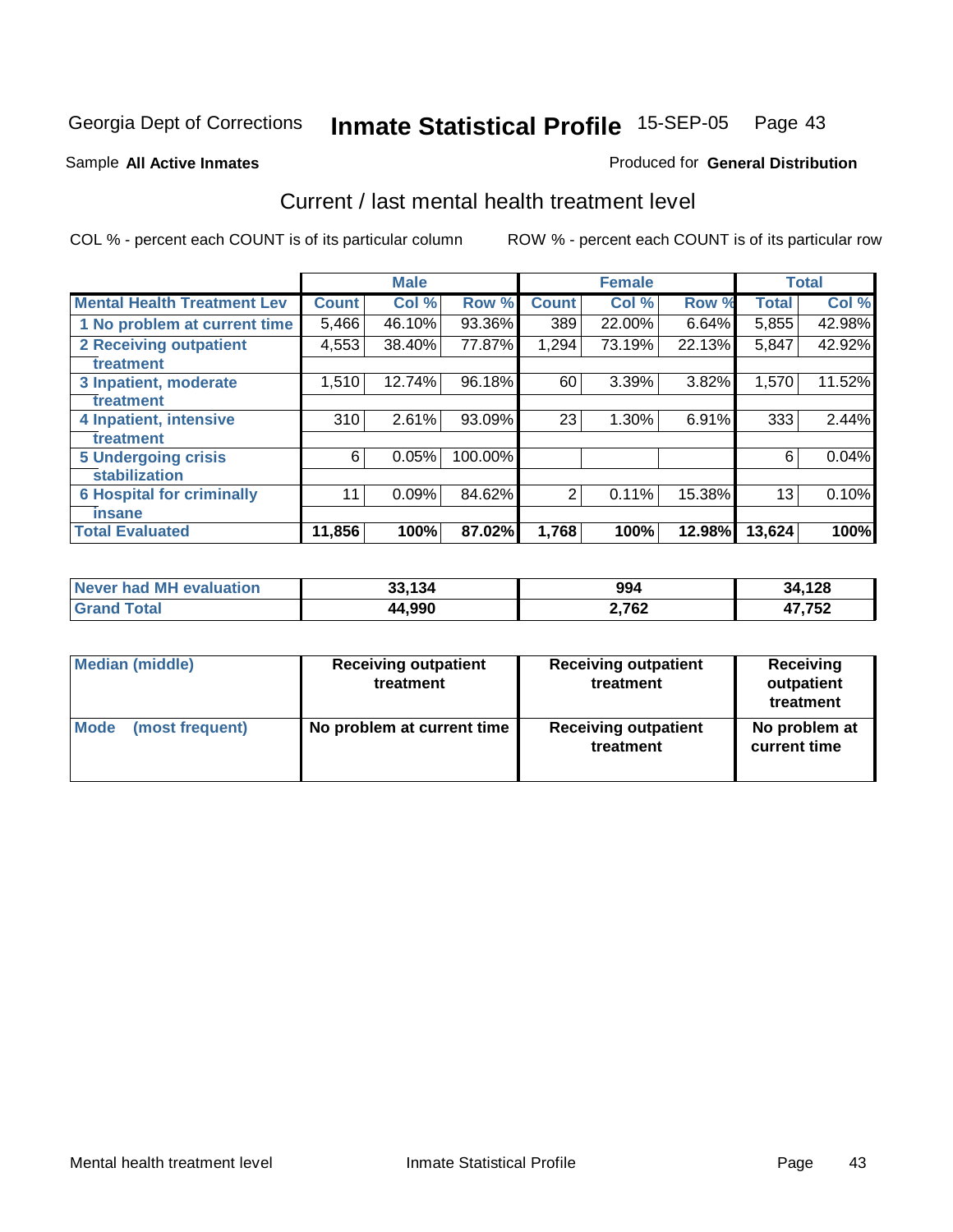## Sample **All Active Inmates**

## Produced for **General Distribution**

# PULHESDWIT medical scale - 'P' overall condition ('P'hysical)

|                                |              | <b>Male</b> |             |       | <b>Female</b> |         |              | <b>Total</b> |
|--------------------------------|--------------|-------------|-------------|-------|---------------|---------|--------------|--------------|
| 'P' Overall Condition          | <b>Count</b> | Col %       | Row % Count |       | Col %         | Row %   | <b>Total</b> | Col %        |
| 1 No medical illness           | 33,201       | 75.67%      | 95.61%      | .524  | 57.92%        | 4.39%   | 34,725       | 74.67%       |
| 2 Well-controlled chronic      | 7,149        | 16.29%      | 88.80%      | 902   | 34.28%        | 11.20%  | 8,051        | 17.31%       |
| <b>illness</b>                 |              |             |             |       |               |         |              |              |
| 3 Poorly-controlled chronic    | 3,423        | $7.80\%$    | 96.18%      | 136   | 5.17%         | 3.82%   | 3,559        | 7.65%        |
| <b>illness</b>                 |              |             |             |       |               |         |              |              |
| <b>4 Significant problems</b>  | 97           | 0.22%       | 96.04%      | 4     | 0.15%         | 3.96%   | 101          | 0.22%        |
| requiring special housing      |              |             |             |       |               |         |              |              |
| 5 Terminal illness, < 6 months | 6            | $0.01\%$    | 75.00%      | 2     | 0.08%         | 25.00%  | 8            | 0.02%        |
| to live                        |              |             |             |       |               |         |              |              |
| 6 Inmate is pregnant           |              |             |             | 63    | 2.39%         | 100.00% | 63           | 0.14%        |
| <b>Total Reported</b>          | 43,876       | 100%        | 94.34%      | 2,631 | 100%          | 5.66%   | 46,507       | 100.0%       |

| orted<br><b>NOT</b>    | .114        | 494<br>. . | ,245   |
|------------------------|-------------|------------|--------|
| <b>Total</b><br>'Grano | 4,990<br>аа | 2,762      | 47,752 |

| <b>Mode</b> | (most frequent) | 1 No medical illness | 1 No medical illness | 1 No medical<br>illness |
|-------------|-----------------|----------------------|----------------------|-------------------------|
|-------------|-----------------|----------------------|----------------------|-------------------------|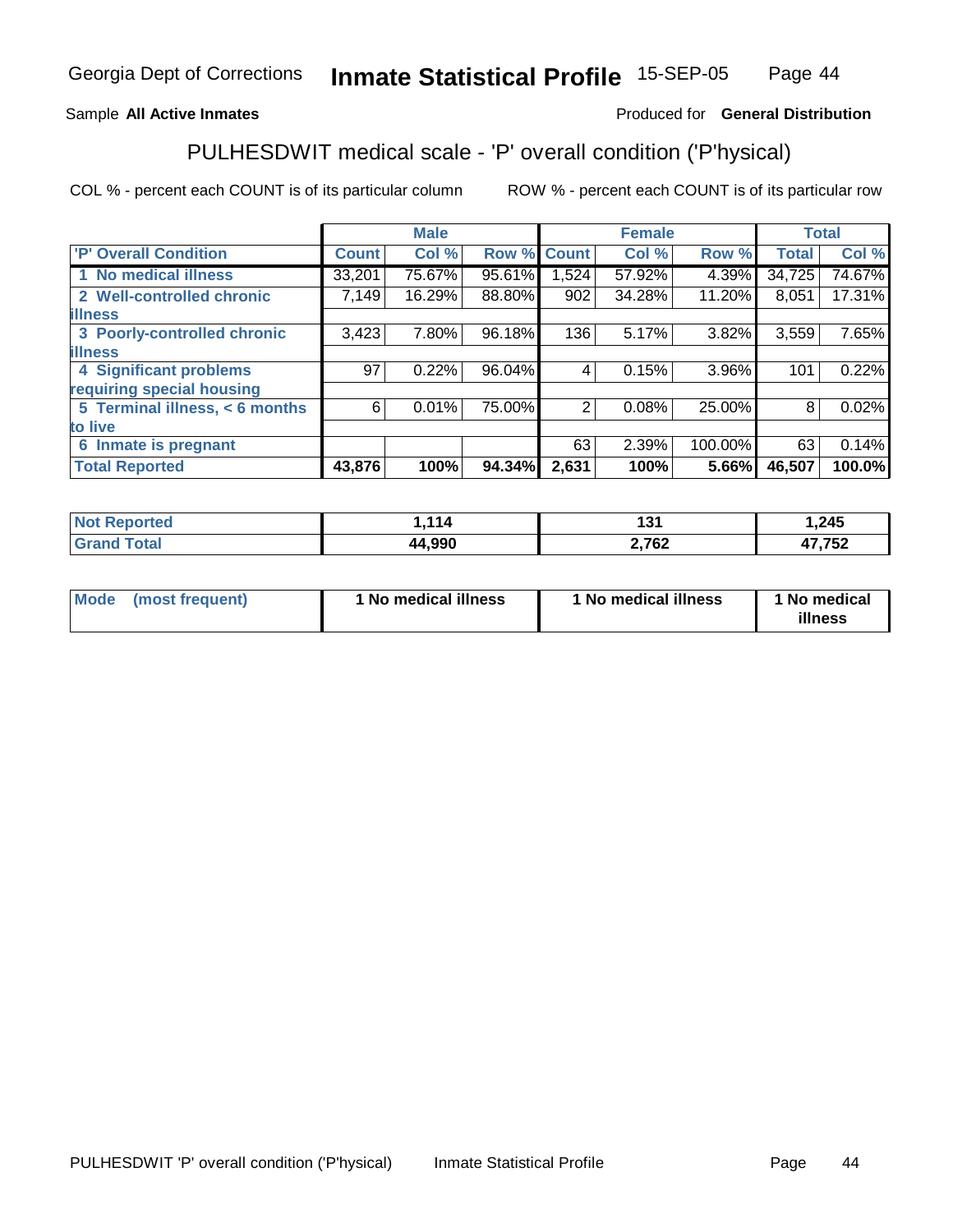#### Sample **All Active Inmates**

### Produced for **General Distribution**

# PULHESDWIT medical scale - 'U' upper body

|                              |              | <b>Male</b> |         |              | <b>Female</b> |       |              | <b>Total</b> |
|------------------------------|--------------|-------------|---------|--------------|---------------|-------|--------------|--------------|
| <b>U' Upper Body</b>         | <b>Count</b> | Col %       | Row %   | <b>Count</b> | Col %         | Row % | <b>Total</b> | Col %        |
| 1 Upper bones, joints,       | 42,296       | 96.40%      | 94.37%  | 2,522        | 95.86%        | 5.63% | 44,818       | 96.37%       |
| muscles all OK               |              |             |         |              |               |       |              |              |
| 2 One or both arms minimally | 1,313        | 2.99%       | 92.92%  | 100          | 3.80%         | 7.08% | 1,413        | 3.04%        |
| limited                      |              |             |         |              |               |       |              |              |
| 3 One or both arms           | 218          | 0.50%       | 96.46%  | 8            | 0.30%         | 3.54% | 226          | 0.49%        |
| moderately limited           |              |             |         |              |               |       |              |              |
| 4 One arm disabled,          | 46           | 0.10%       | 97.87%  |              | 0.04%         | 2.13% | 47           | 0.10%        |
| paralyzed, or amputated      |              |             |         |              |               |       |              |              |
| 5 Both arms disabled,        | 3            | 0.01%       | 100.00% |              |               |       | 3            | 0.01%        |
| paralyzed, or amputated      |              |             |         |              |               |       |              |              |
| <b>Total Reported</b>        | 43,876       | 100%        | 94.34%  | 2,631        | 100%          | 5.66% | 46,507       | 100.0%       |

| <b>Not Reported</b> | 114    | ≀ פי<br>וטו | .245  |
|---------------------|--------|-------------|-------|
| Total<br>Grar       | 44,990 | 2,762       | 7,752 |

| <b>Mode</b> | (most frequent) | 1 Upper bones, joints,<br>muscles all OK | 1 Upper bones, joints,<br>muscles all OK | 1 Upper bones,<br>joints, muscles all<br>ΟK |
|-------------|-----------------|------------------------------------------|------------------------------------------|---------------------------------------------|
|-------------|-----------------|------------------------------------------|------------------------------------------|---------------------------------------------|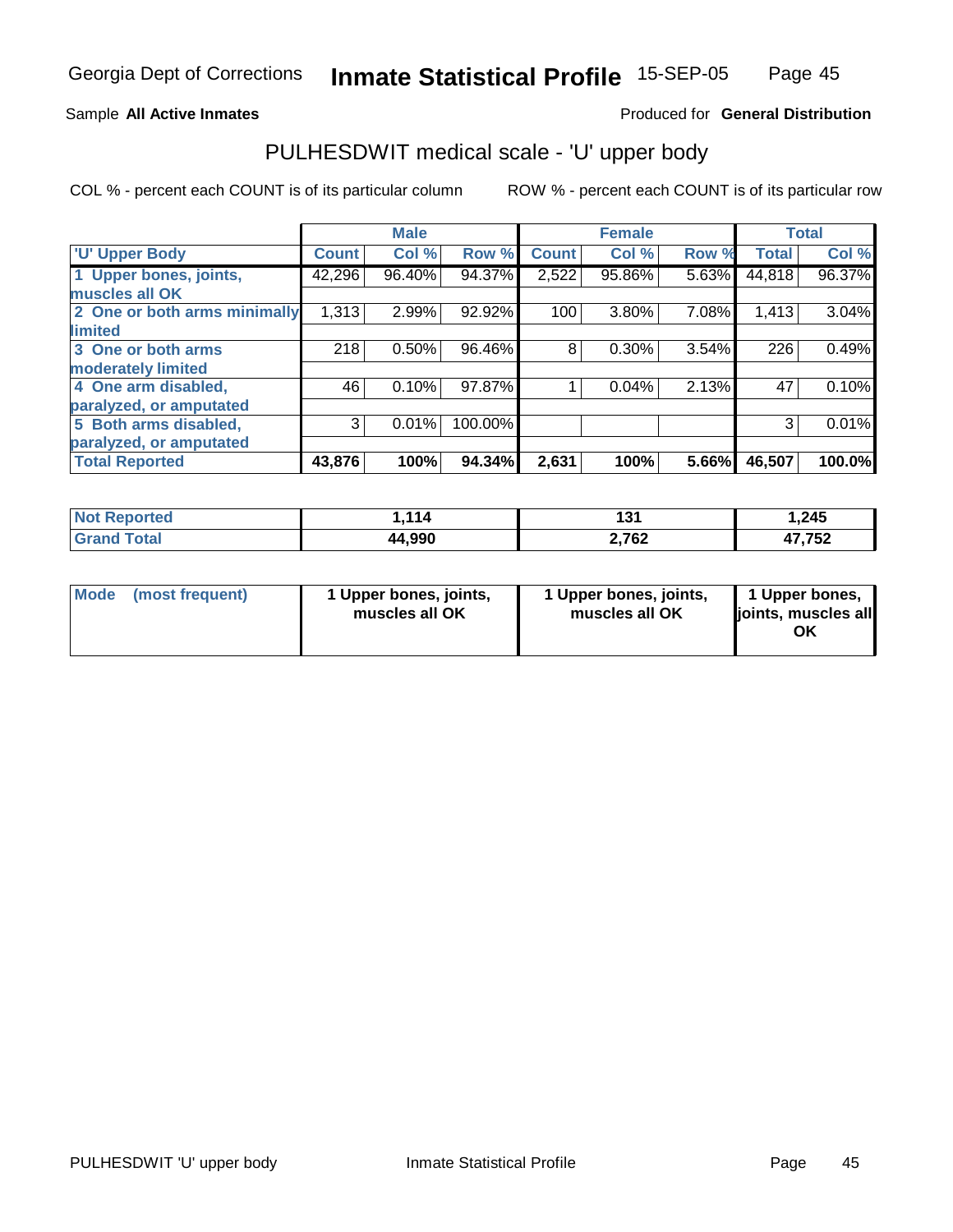#### Sample **All Active Inmates**

#### Produced for **General Distribution**

# PULHESDWIT medical scale - 'L' lower body

|                              |              | <b>Male</b> |         |                | <b>Female</b> |       |              | <b>Total</b> |
|------------------------------|--------------|-------------|---------|----------------|---------------|-------|--------------|--------------|
| 'L' Lower Body               | <b>Count</b> | Col %       | Row %   | <b>Count</b>   | Col %         | Row % | <b>Total</b> | Col %        |
| 1 Lower bones, joints,       | 40,478       | 92.26%      | 94.46%  | 2,374          | 90.23%        | 5.54% | 42,852       | 92.14%       |
| muscles all OK               |              |             |         |                |               |       |              |              |
| 2 One or both legs minimally | 2,754        | 6.28%       | 92.05%  | 238            | 9.05%         | 7.95% | 2,992        | 6.43%        |
| limited                      |              |             |         |                |               |       |              |              |
| 3 One or both legs           | 528          | 1.20%       | 96.88%  | 17             | 0.65%         | 3.12% | 545          | 1.17%        |
| moderately limited           |              |             |         |                |               |       |              |              |
| 4 One leg disabled,          | 93           | 0.21%       | 97.89%  | $\overline{2}$ | 0.08%         | 2.11% | 95           | 0.20%        |
| paralyzed, or amputated      |              |             |         |                |               |       |              |              |
| 5 Both legs disabled,        | 23           | 0.05%       | 100.00% |                |               |       | 23           | 0.05%        |
| paralyzed, or amputated      |              |             |         |                |               |       |              |              |
| <b>Total Reported</b>        | 43,876       | 100%        | 94.34%  | 2,631          | 100%          | 5.66% | 46,507       | 100%         |

| <b>Not Reported</b>   | ,114   | ≀ פ<br>וטו | 245. ا |
|-----------------------|--------|------------|--------|
| Total<br><b>Grand</b> | 44,990 | 2,762      | 47,752 |

| <b>Mode</b><br>(most frequent)<br>1 Lower bones, joints,<br>muscles all OK | 1 Lower bones, joints,<br>muscles all OK | 1 Lower bones,<br>joints, muscles all<br>ΟK |
|----------------------------------------------------------------------------|------------------------------------------|---------------------------------------------|
|----------------------------------------------------------------------------|------------------------------------------|---------------------------------------------|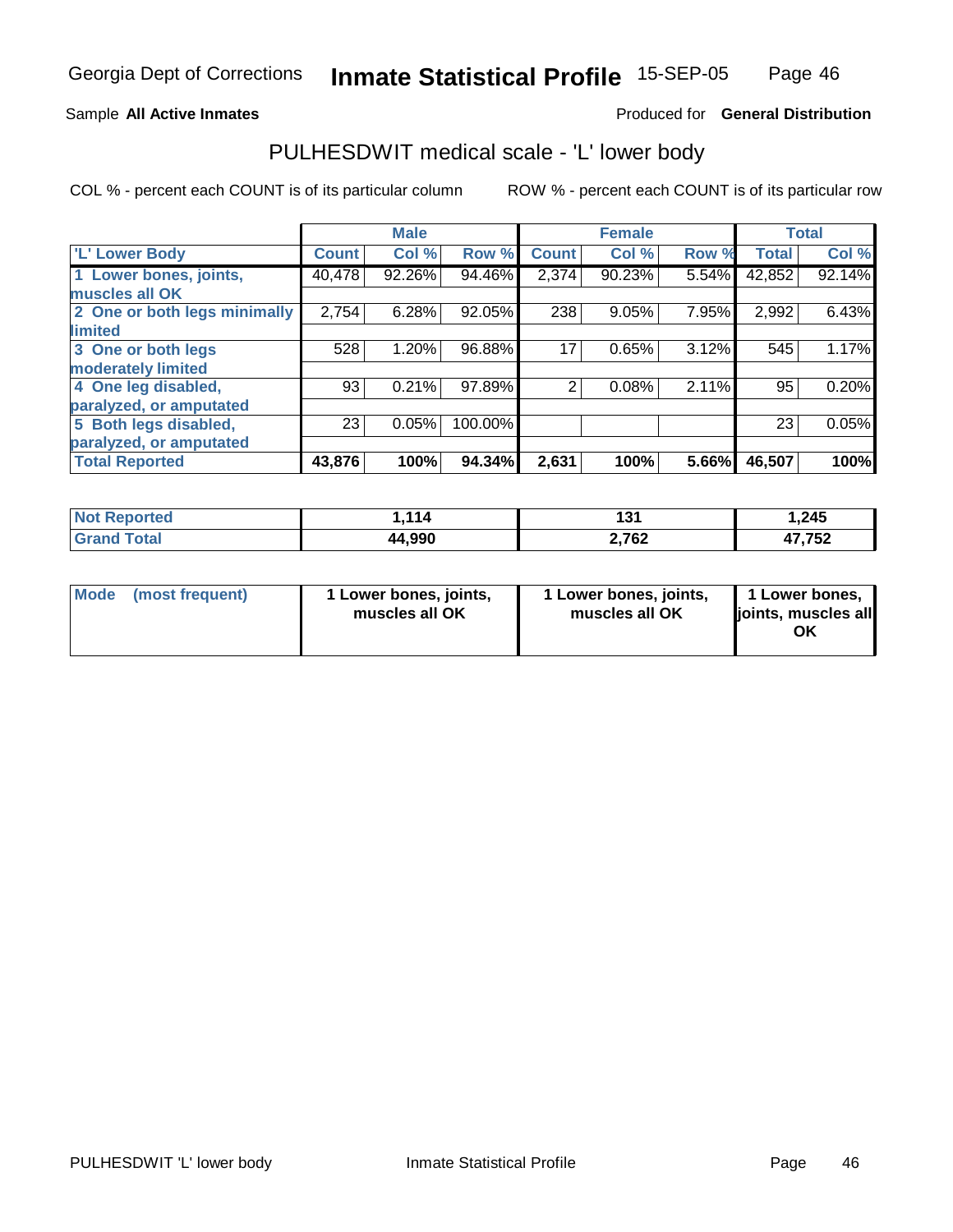#### Sample **All Active Inmates**

### Produced for **General Distribution**

# PULHESDWIT medical scale - 'H' hearing

|                                |              | <b>Male</b> |                    |       | <b>Female</b> |          | <b>Total</b> |        |
|--------------------------------|--------------|-------------|--------------------|-------|---------------|----------|--------------|--------|
| <b>H'</b> Hearing              | <b>Count</b> | Col %       | <b>Row % Count</b> |       | Col %         | Row %    | <b>Total</b> | Col %  |
| 1 Normal hearing both ears     | 43,474       | 99.08%      | 94.33%             | 2,611 | 99.24%        | $5.67\%$ | 46,085       | 99.09% |
| 2 Some loss in one ear with    | 310          | 0.71%       | 95.09%             | 16    | 0.61%         | 4.91%    | 326          | 0.70%  |
| other OK, or mild loss in both |              |             |                    |       |               |          |              |        |
| 3 Total loss in one ear with   | 66           | 0.15%       | 95.65%             | 3     | 0.11%         | 4.35%    | 69           | 0.15%  |
| mild loss in other             |              |             |                    |       |               |          |              |        |
| 4 Severe loss in both ears     | 14           | 0.03%       | 100.00%            |       |               |          | 14           | 0.03%  |
| 5 Total loss in both ears,     | 12           | 0.03%       | 92.31%             |       | 0.04%         | 7.69%    | 13           | 0.03%  |
| requiring special housing      |              |             |                    |       |               |          |              |        |
| <b>Total Reported</b>          | 43,876       | 100%        | 94.34%             | 2,631 | 100%          | 5.66%    | 46,507       | 100%   |

|       | . пл<br>. | . .<br>.<br>. | 245,       |
|-------|-----------|---------------|------------|
| _____ | 44.990    | 2,762         | 17,752<br> |

| Mode (most frequent) | 1 Normal hearing both ears 1 Normal hearing both ears 1 Normal hearing |           |
|----------------------|------------------------------------------------------------------------|-----------|
|                      |                                                                        | both ears |
|                      |                                                                        |           |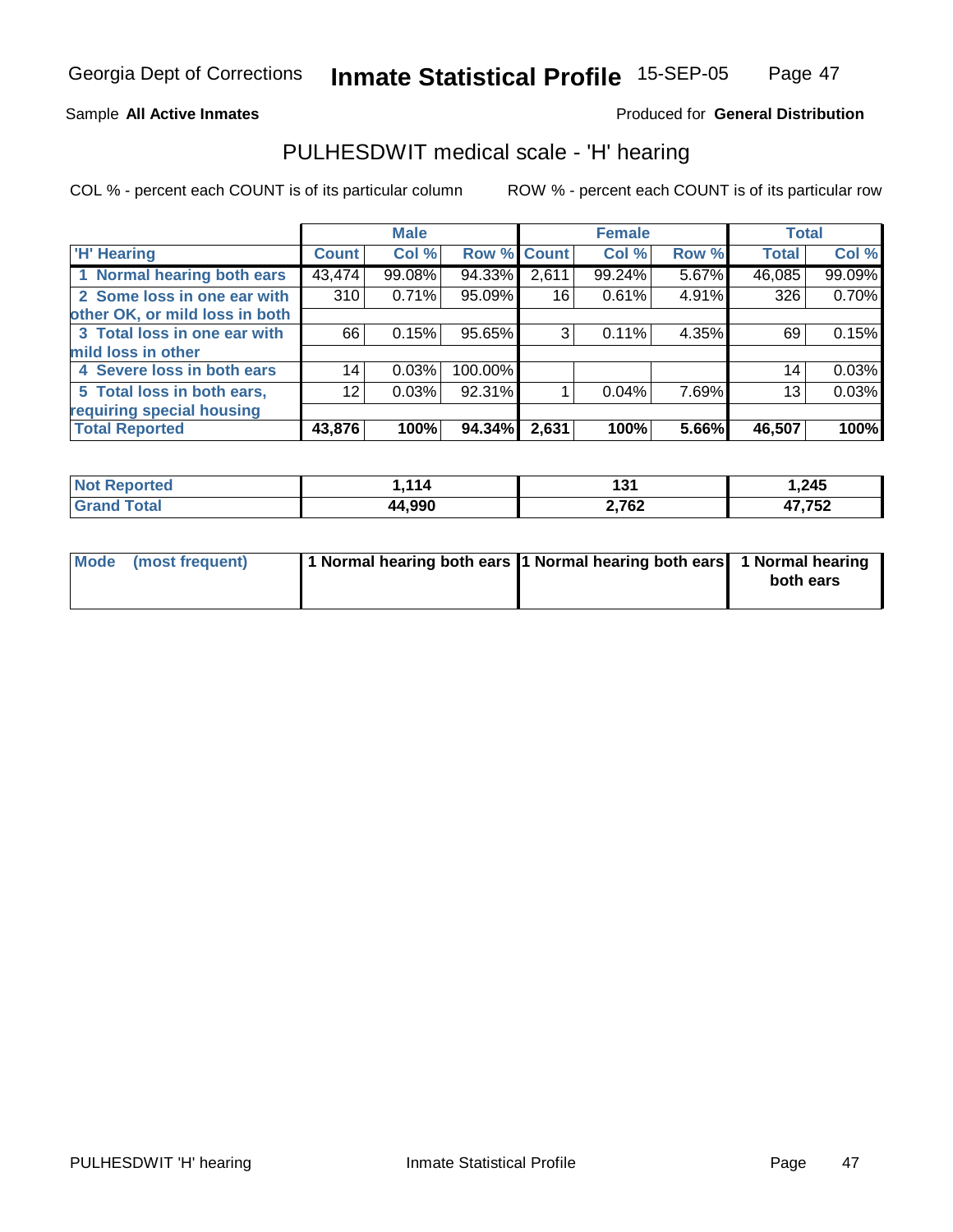#### Sample **All Active Inmates**

## Produced for **General Distribution**

# PULHESDWIT medical scale - 'E' vision

|                                 |              | <b>Male</b> |                    |       | <b>Female</b> |        |              | <b>Total</b> |
|---------------------------------|--------------|-------------|--------------------|-------|---------------|--------|--------------|--------------|
| <b>E' Vision</b>                | <b>Count</b> | Col %       | <b>Row % Count</b> |       | Col %         | Row %  | <b>Total</b> | Col %        |
| 1 Correctable to 20/40 in both  | 38,054       | 86.73%      | 95.54%             | 1,778 | 67.58%        | 4.46%  | 39,832       | 85.65%       |
| eyes                            |              |             |                    |       |               |        |              |              |
| 2 Correctable to 20/70 in one   | 5,067        | 11.55%      | 86.54%             | 788   | 29.95%        | 13.46% | 5,855        | 12.59%       |
| eye, may be blind in other      |              |             |                    |       |               |        |              |              |
| 3 Correctable to 20/200 in one  | 635          | 1.45%       | 91.24%             | 61    | 2.32%         | 8.76%  | 696          | 1.50%        |
| eye, may be blind in other      |              |             |                    |       |               |        |              |              |
| 4 One eye not correctable to    | 106          | 0.24%       | 96.36%             | 4     | 0.15%         | 3.64%  | 110          | 0.24%        |
| 20/200, other may be blind      |              |             |                    |       |               |        |              |              |
| 5 Blind in both eyes, requiring | 14           | 0.03%       | 100.00%            |       |               |        | 14           | 0.03%        |
| special housing                 |              |             |                    |       |               |        |              |              |
| <b>Total Reported</b>           | 43,876       | 100%        | 94.34%             | 2,631 | 100%          | 5.66%  | 46,507       | 100.0%       |

| <b>orted</b><br>NO<br>. | 114    | פו<br>וטו | 245. ا            |
|-------------------------|--------|-----------|-------------------|
| Ental<br>Cron           | 44,990 | 2,762     | 17 759<br>. I J J |

| Mode (most frequent) | 1 Correctable to 20/40 in<br>both eyes | 1 Correctable to 20/40 in   1 Correctable to<br>both eves | 20/40 in both eyes |
|----------------------|----------------------------------------|-----------------------------------------------------------|--------------------|
|----------------------|----------------------------------------|-----------------------------------------------------------|--------------------|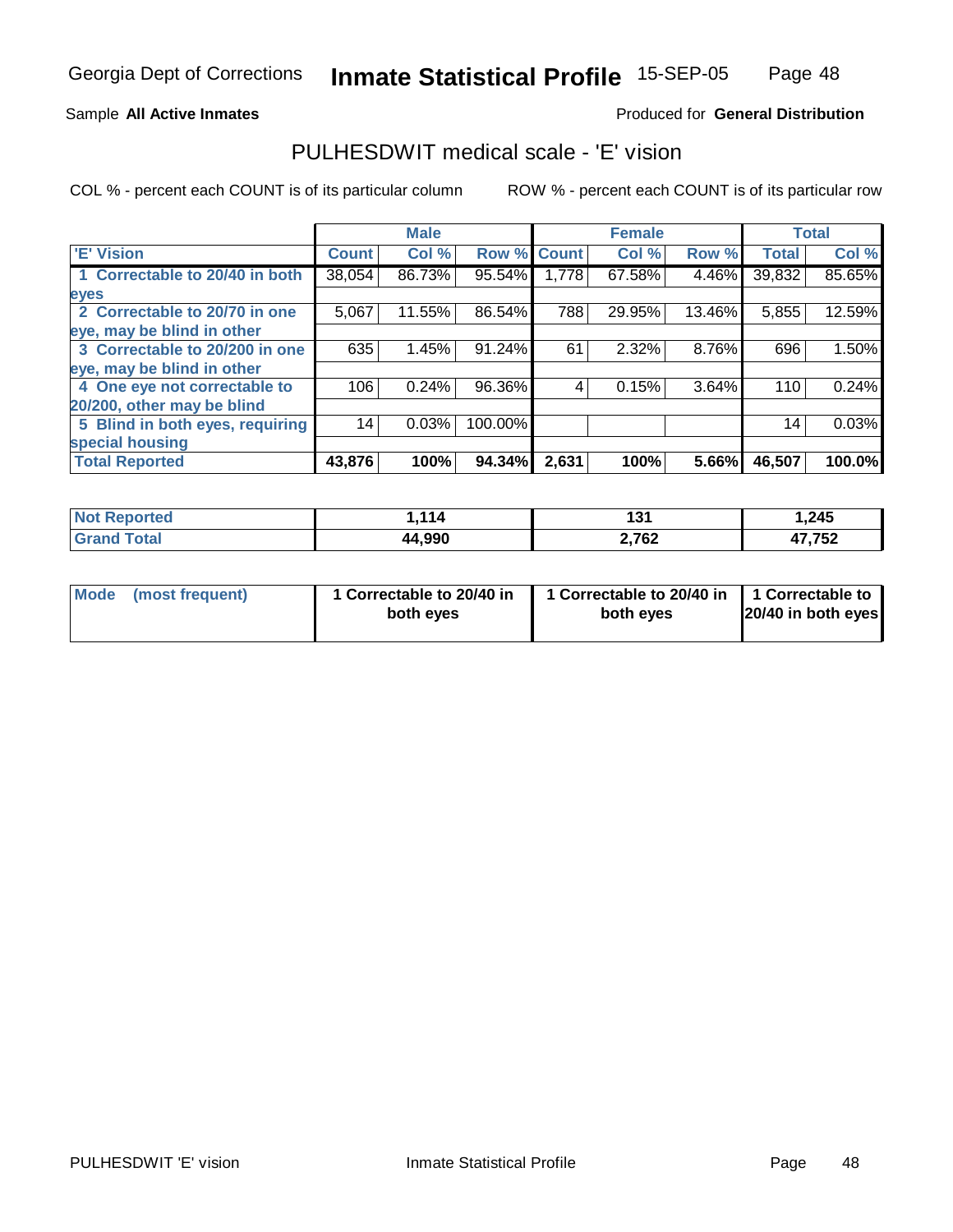#### Sample **All Active Inmates**

#### Produced for **General Distribution**

# PULHESDWIT medical scale - 'S' pSychiatric

|                                        |              | <b>Male</b> |        |              | <b>Female</b> |          |              | Total  |
|----------------------------------------|--------------|-------------|--------|--------------|---------------|----------|--------------|--------|
| 'S' pSychiatric                        | <b>Count</b> | Col %       | Row %  | <b>Count</b> | Col %         | Row %    | <b>Total</b> | Col %  |
| 1 No impairment or disorders           | 38,227       | 88.70%      | 95.76% | 1,692        | 64.48%        | $4.24\%$ | 39,919       | 87.31% |
| 2 Stable, or in remission, or          | 3,782        | 8.78%       | 81.70% | 847          | 32.28%        | 18.30%   | 4,629        | 10.12% |
| mild impairment or retardation         |              |             |        |              |               |          |              |        |
| 3 Requires moderate inpatient          | 1,012        | 2.35%       | 93.53% | 70           | 2.67%         | 6.47%    | 1,082        | 2.37%  |
| treatment                              |              |             |        |              |               |          |              |        |
| 4 Requires intensive inpatient         | 68           | 0.16%       | 82.93% | 14           | 0.53%         | 17.07%   | 82           | 0.18%  |
| treatment                              |              |             |        |              |               |          |              |        |
| <b>5 Requires Crisis Stabilization</b> | 8            | 0.02%       | 88.89% |              | 0.04%         | 11.11%   | 9            | 0.02%  |
| Unit (CSU) inpatient care              |              |             |        |              |               |          |              |        |
| <b>Total Reported</b>                  | 43,097       | 100%        | 94.26% | 2,624        | 100%          | 5.74%    | 45,721       | 100%   |

| <b>orted</b> | .893   | 138   | 2,031        |
|--------------|--------|-------|--------------|
| int          | 44,990 | 2,762 | 47,752<br>-- |

| <b>Mode</b> | (most frequent) | 1 No impairment or<br>disorders | 1 No impairment or<br>disorders | 1 No impairment or<br>disorders |
|-------------|-----------------|---------------------------------|---------------------------------|---------------------------------|
|-------------|-----------------|---------------------------------|---------------------------------|---------------------------------|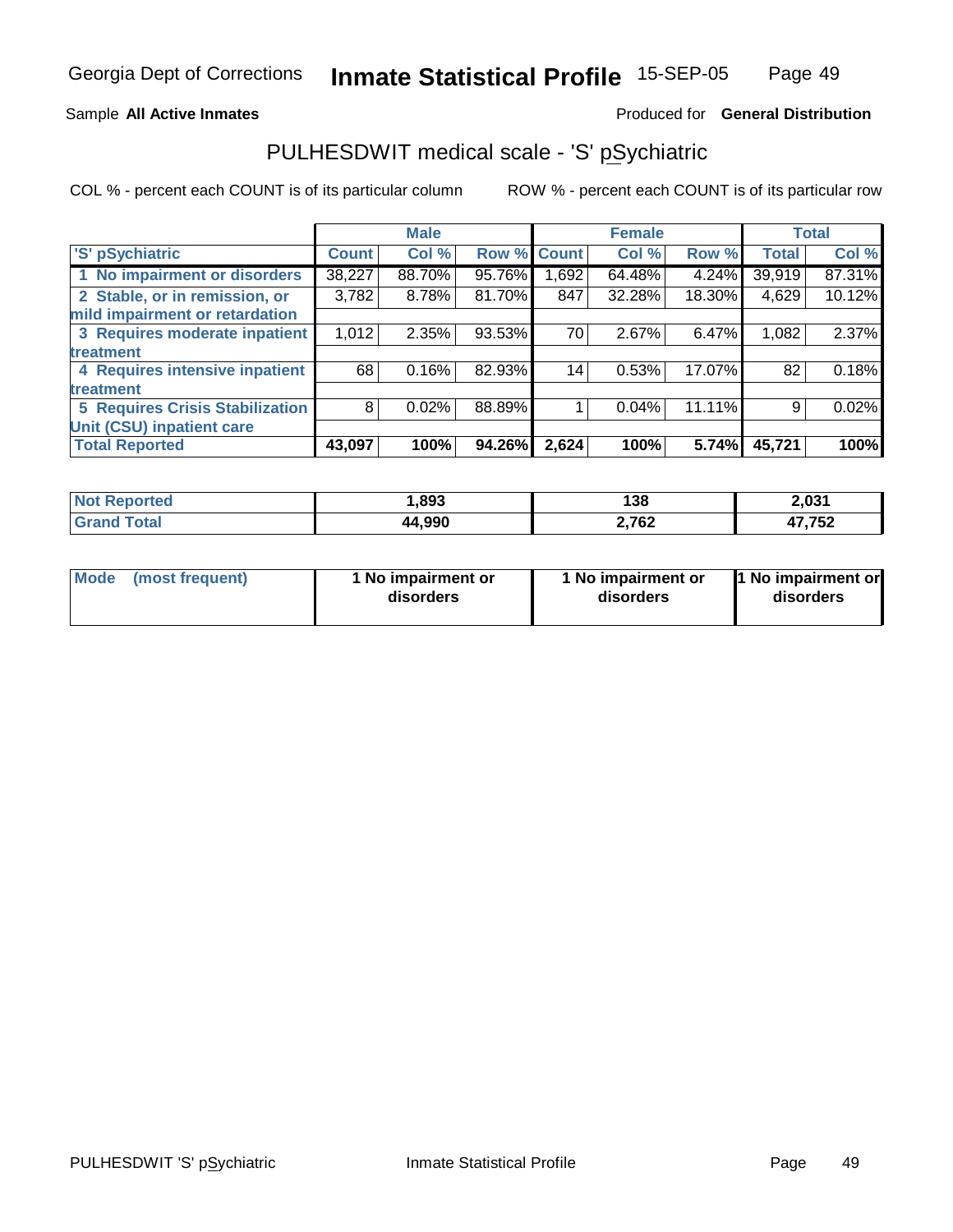### Sample **All Active Inmates**

## Produced for **General Distribution**

# PULHESDWIT medical scale - 'D' dental

|                                 |              | <b>Male</b> |                    |       | <b>Female</b> |         |              | <b>Total</b> |
|---------------------------------|--------------|-------------|--------------------|-------|---------------|---------|--------------|--------------|
| 'D' Dental                      | <b>Count</b> | Col %       | <b>Row % Count</b> |       | Col %         | Row %   | <b>Total</b> | Col %        |
| 1 Minimal routine dental health | 18,192       | 42.54%      | 90.06%             | 2,007 | 76.46%        | 9.94%   | 20,199       | 44.50%       |
| <b>needs</b>                    |              |             |                    |       |               |         |              |              |
| 2 Moderate cavities and/or      | 20,154       | 47.13%      | 97.93%             | 426   | 16.23%        | 2.07%   | 20,580       | 45.34%       |
| gum disease                     |              |             |                    |       |               |         |              |              |
| 3 Extensive gum disease         | 4,408        | 10.31%      | 95.85%             | 191   | 7.28%         | 4.15%   | 4,599        | 10.13%       |
| and/or widespread decay         |              |             |                    |       |               |         |              |              |
| 4 Urgent need for dental        |              | 0.02%       | 100.00%            |       |               |         |              | 0.02%        |
| <b>services</b>                 |              |             |                    |       |               |         |              |              |
| 5 Life-threatening disease or   |              |             |                    |       | $0.04\%$      | 100.00% |              | 0.01%        |
| extreme pain or infection       |              |             |                    |       |               |         |              |              |
| <b>Total Reported</b>           | 42,761       | 100%        | 94.22%             | 2,625 | 100%          | 5.78%   | 45,386       | 100%         |

| orted<br><b>NO</b> | 2,229 | .<br>וטו | 2,366  |
|--------------------|-------|----------|--------|
| <b>Tota</b>        | 4.990 | 2,762    | 17 759 |
| . Gr $\epsilon$    | 44    |          | ے تי   |

| Mode | (most frequent) | 2 Moderate cavities and/or  <br>gum disease | 1 Minimal routine dental<br>health needs | 2 Moderate<br>cavities and/or |
|------|-----------------|---------------------------------------------|------------------------------------------|-------------------------------|
|      |                 |                                             |                                          | gum disease                   |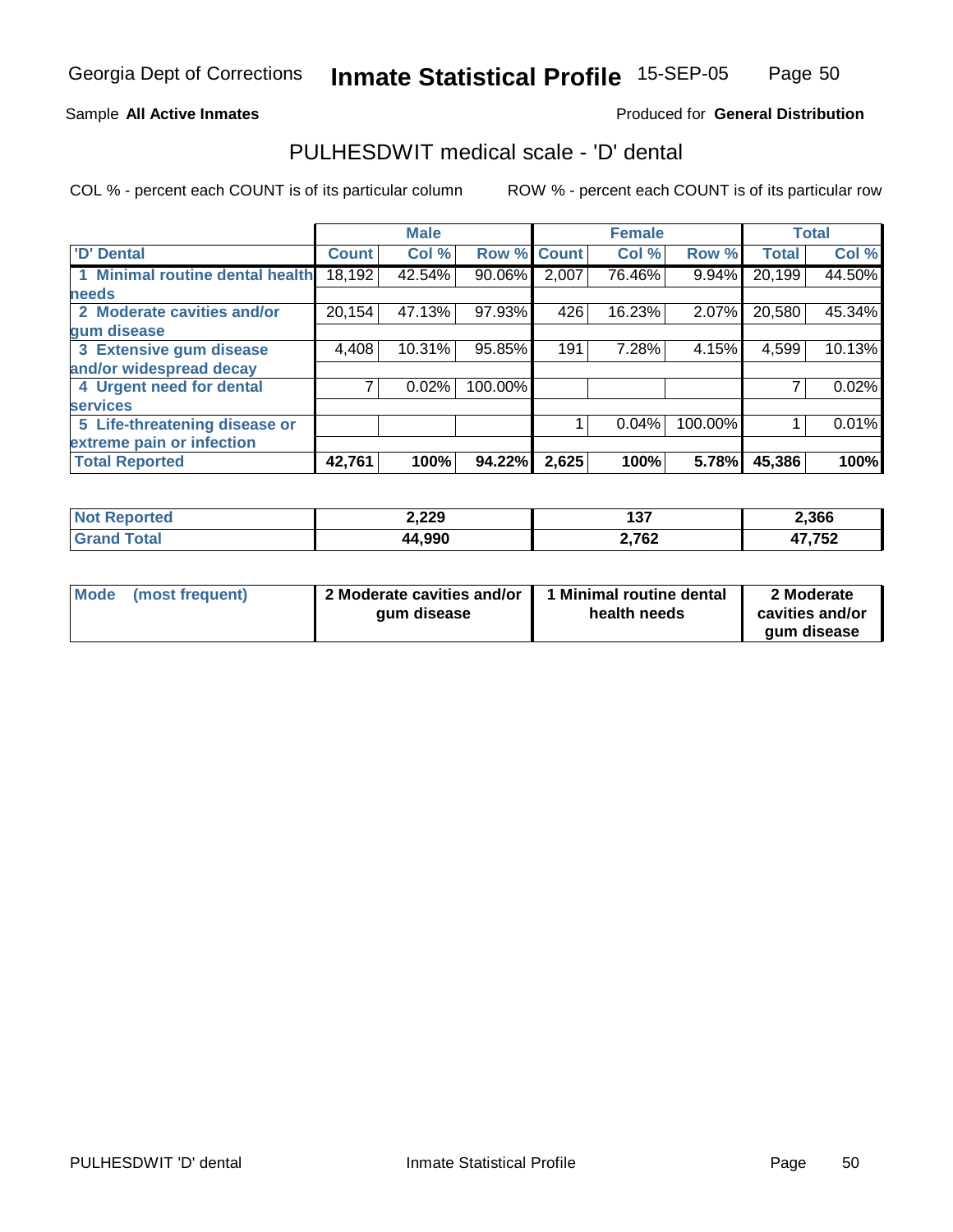#### Sample **All Active Inmates**

#### Produced for **General Distribution**

# PULHESDWIT medical scale - 'W' work ability

|                                 |              | <b>Male</b> |                    |       | <b>Female</b> |        |              | <b>Total</b> |
|---------------------------------|--------------|-------------|--------------------|-------|---------------|--------|--------------|--------------|
| <b>W' work ability</b>          | <b>Count</b> | Col %       | <b>Row % Count</b> |       | Col %         | Row %  | <b>Total</b> | Col %        |
| 1 Unrestricted work or activity | 37,392       | 85.22%      | 94.31%             | 2,256 | 85.75%        | 5.69%  | 39,648       | 85.25%       |
| 2 Minor restrictions on type of | 4,900        | 11.17%      | 94.63%             | 278   | 10.57%        | 5.37%  | 5,178        | 11.13%       |
| <b>work</b>                     |              |             |                    |       |               |        |              |              |
| 3 Moderate restrictions on      | 1,221        | 2.78%       | 97.52%             | 31    | 1.18%         | 2.48%  | 1,252        | 2.69%        |
| type of work                    |              |             |                    |       |               |        |              |              |
| 4 Major restrictions on type of | 298          | 0.68%       | 84.42%             | 55    | 2.09%         | 15.58% | 353          | 0.76%        |
| <b>work</b>                     |              |             |                    |       |               |        |              |              |
| 5 Cannot work under any         | 65           | 0.15%       | 85.53%             | 11    | 0.42%         | 14.47% | 76           | 0.16%        |
| <b>circumstances</b>            |              |             |                    |       |               |        |              |              |
| <b>Total Reported</b>           | 43,876       | 100%        | 94.34%             | 2,631 | 100%          | 5.66%  | 46,507       | 100%         |

| <b>Not Reported</b> | .114   | 12.5<br>ו ט ו | .245   |
|---------------------|--------|---------------|--------|
| Total<br>Gran       | 44,990 | 2,762         | 47,752 |

| Mode | (most frequent) | 1 Unrestricted work or<br>activity | 1 Unrestricted work or<br>activity | 1 Unrestricted<br>work or activity |
|------|-----------------|------------------------------------|------------------------------------|------------------------------------|
|------|-----------------|------------------------------------|------------------------------------|------------------------------------|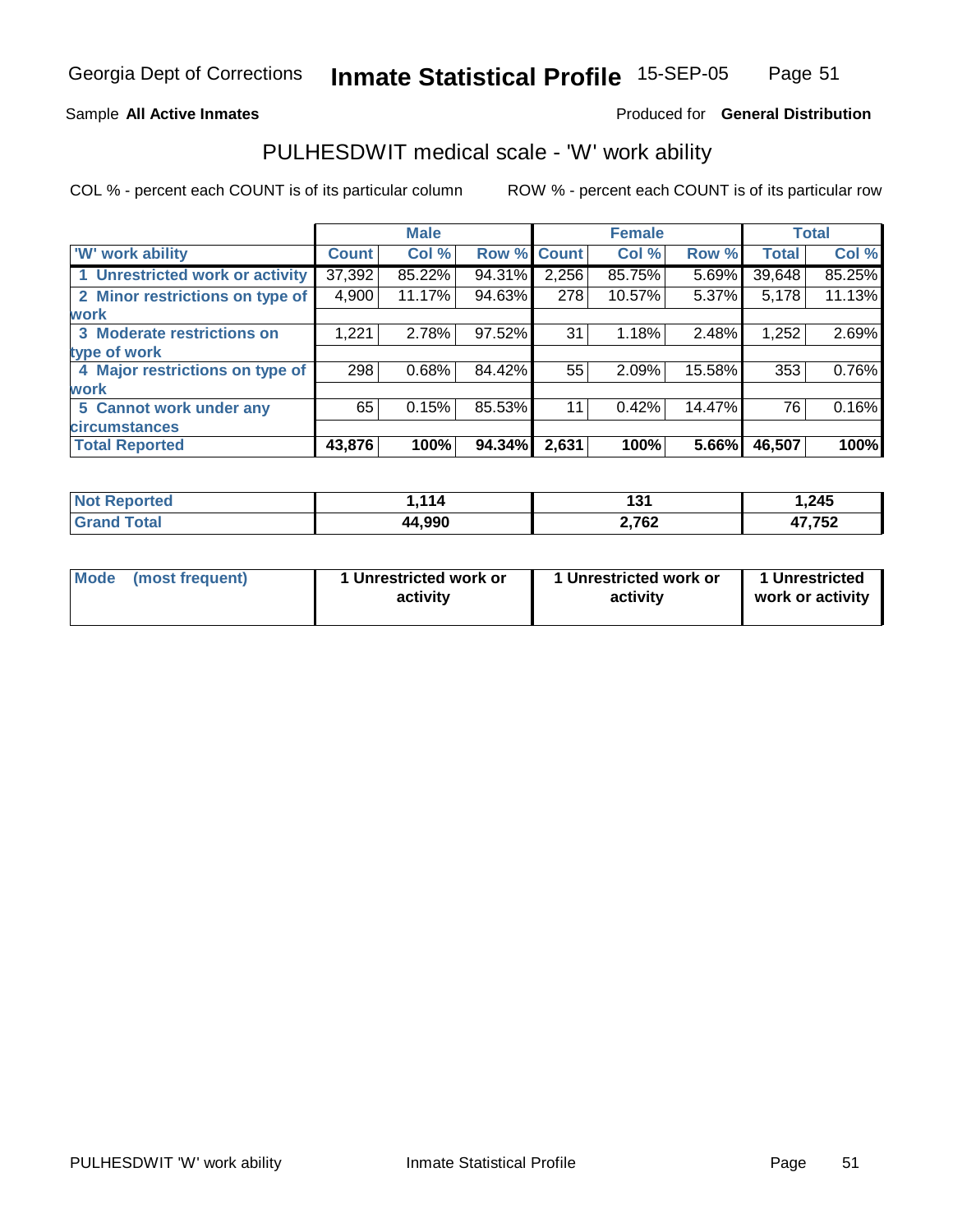Sample **All Active Inmates**

## Produced for **General Distribution**

# PULHESDWIT medical scale - 'I' impairment

|                                   |              | <b>Male</b> |         |              | <b>Female</b> |       | <b>Total</b> |        |
|-----------------------------------|--------------|-------------|---------|--------------|---------------|-------|--------------|--------|
| <b>T' Impairment</b>              | <b>Count</b> | Col %       | Row %   | <b>Count</b> | Col %         | Row % | <b>Total</b> | Col %  |
| 1 No impairments or               | 43,520       | 99.19%      | 94.31%  | 2,628        | 99.89%        | 5.69% | 46,148       | 99.23% |
| disabilities                      |              |             |         |              |               |       |              |        |
| 2 Wheelchair-bound but            | 49           | 0.11%       | 100.00% |              |               |       | 49           | 0.11%  |
| otherwise OK                      |              |             |         |              |               |       |              |        |
| <b>3 Needs low-level Assisted</b> | 22           | 0.05%       | 95.65%  |              | 0.04%         | 4.35% | 23           | 0.05%  |
| Living (level I)                  |              |             |         |              |               |       |              |        |
| 4 Needs moderate Assisted         | 10           | 0.02%       | 100.00% |              |               |       | 10           | 0.02%  |
| Living (level II)                 |              |             |         |              |               |       |              |        |
| <b>5 Needs maximal Assisted</b>   | 275          | 0.63%       | 99.28%  | 2            | 0.08%         | 0.72% | 277          | 0.60%  |
| Living (level III)                |              |             |         |              |               |       |              |        |
| <b>Total Reported</b>             | 43,876       | 100%        | 94.34%  | 2,631        | 100%          | 5.66% | 46,507       | 100.0% |

| <b>Not</b><br><b>ported</b> | .114   | 194<br>1 J I | 1,245         |
|-----------------------------|--------|--------------|---------------|
| Total<br>⊪Grar              | 44,990 | 2,762        | 47,752<br>- 1 |

|  | Mode (most frequent) | 1 No impairments or<br>disabilities | 1 No impairments or<br>disabilities | 1 No impairments  <br>or disabilities |
|--|----------------------|-------------------------------------|-------------------------------------|---------------------------------------|
|--|----------------------|-------------------------------------|-------------------------------------|---------------------------------------|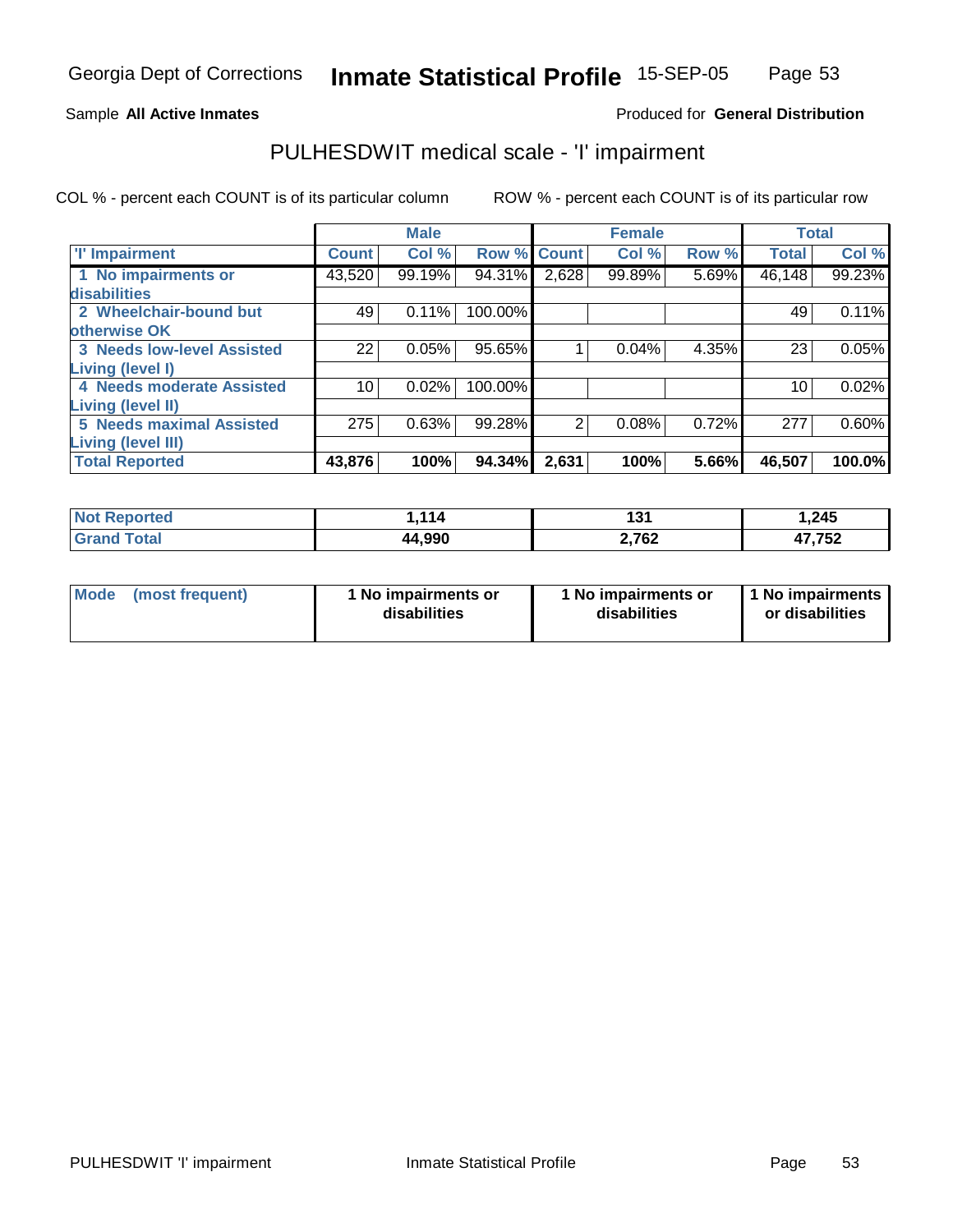#### **Inmate Statistical Profile** 15-SEP-05 Page Page 54

#### Sample All Active Inmates **All Active Inmates Produced fo General Distribution**

# PULHESDWIT medical scale - 'T' transportability

|                              |              | <b>Male</b> |         |              | <b>Female</b> |       | <b>Total</b> |        |
|------------------------------|--------------|-------------|---------|--------------|---------------|-------|--------------|--------|
| <b>T' Transportability</b>   | <b>Count</b> | Col %       | Row %   | <b>Count</b> | Col %         | Row % | <b>Total</b> | Col %  |
| 1 Can be transported in any  | 43,781       | 99.78%      | 94.33%  | 2,630        | 99.96%        | 5.67% | 46,411       | 99.79% |
| ordinary approved vehicle    |              |             |         |              |               |       |              |        |
| 2 Wheelchair-bound, not      | 25           | 0.06%       | 96.15%  |              | 0.04%         | 3.85% | 26           | 0.06%  |
| needing special vehicle      |              |             |         |              |               |       |              |        |
| 3 Wheelchair-bound, requires | 18           | 0.04%       | 100.00% |              |               |       | 18           | 0.04%  |
| special vehicle              |              |             |         |              |               |       |              |        |
| 4 Needs specially-equipped   | 4            | 0.01%       | 100.00% |              |               |       |              | 0.01%  |
| medical vehicle              |              |             |         |              |               |       |              |        |
| 5 Requires ambulance         | 48           | 0.11%       | 100.00% |              |               |       | 48           | 0.10%  |
| transport                    |              |             |         |              |               |       |              |        |
| <b>Total Reported</b>        | 43,876       | 100%        | 94.34%  | 2,631        | 100%          | 5.66% | 46,507       | 100%   |

| <b>Not</b><br><b>Reported</b> | ,114   | 494<br>1 J I<br>$-$ | 1,245  |
|-------------------------------|--------|---------------------|--------|
| int<br>'Grano                 | 44,990 | 2,762               | 47,752 |

| Mode (most frequent) | 1 Can be transported in any 1 Can be transported in any<br>ordinary approved vehicle   ordinary approved vehicle   transported in any | 1 Can be<br>ordinary approved<br>vehicle |
|----------------------|---------------------------------------------------------------------------------------------------------------------------------------|------------------------------------------|
|                      |                                                                                                                                       |                                          |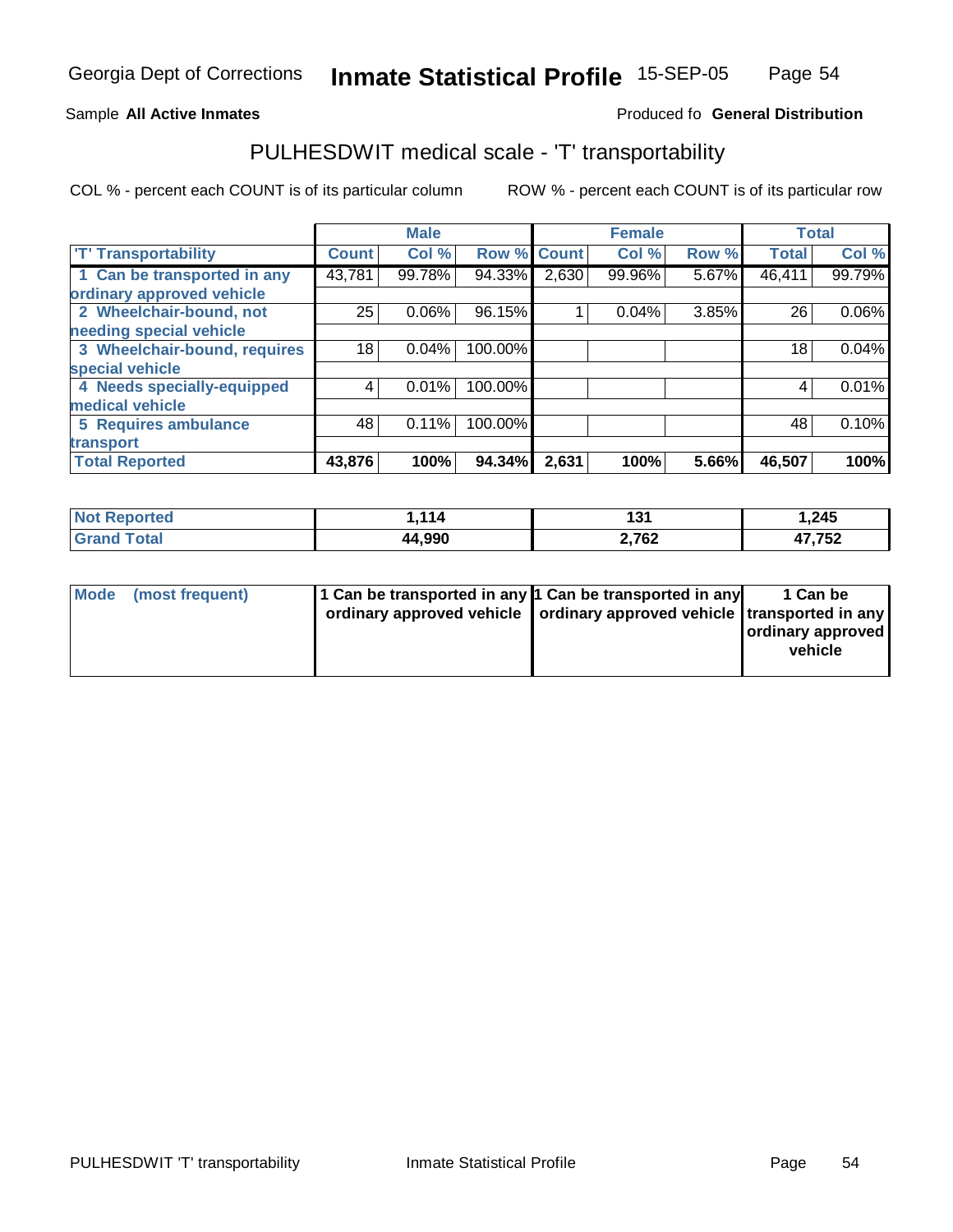## Sample **All Active Inmates**

### Produced for **General Distribution**

# Criminality in family, self-reported

|                              |              | <b>Male</b> |         |             | <b>Female</b> |       |              | Total  |
|------------------------------|--------------|-------------|---------|-------------|---------------|-------|--------------|--------|
| <b>Criminality In Family</b> | <b>Count</b> | Col %       |         | Row % Count | Col %         | Row % | Total i      | Col %  |
| Yes, criminality in family   | 12,807       | 29.16%      | 92.95%  | 971         | $35.62\%$     |       | 7.05% 13,778 | 29.54% |
| No criminality in family     | 31,107       | 70.84%      | 94.66%I | 1,755       | 64.38%        |       | 5.34% 32,862 | 70.46% |
| <b>Total Reported</b>        | 43,914       | 100%        | 94.16%  | 2.726       | 100%          |       | 5.84% 46,640 | 100%   |

| <b>Not Reported</b>          | 07C      | $\sim$ | $-112$ |
|------------------------------|----------|--------|--------|
|                              | 7. U I U | კხ     | .      |
| <b>Cotal</b><br><b>Grand</b> | 44,990   | 2,762  | 17,752 |

| Mode (most frequent) | No criminality in family | No criminality in family | No criminality in<br>family |
|----------------------|--------------------------|--------------------------|-----------------------------|
|----------------------|--------------------------|--------------------------|-----------------------------|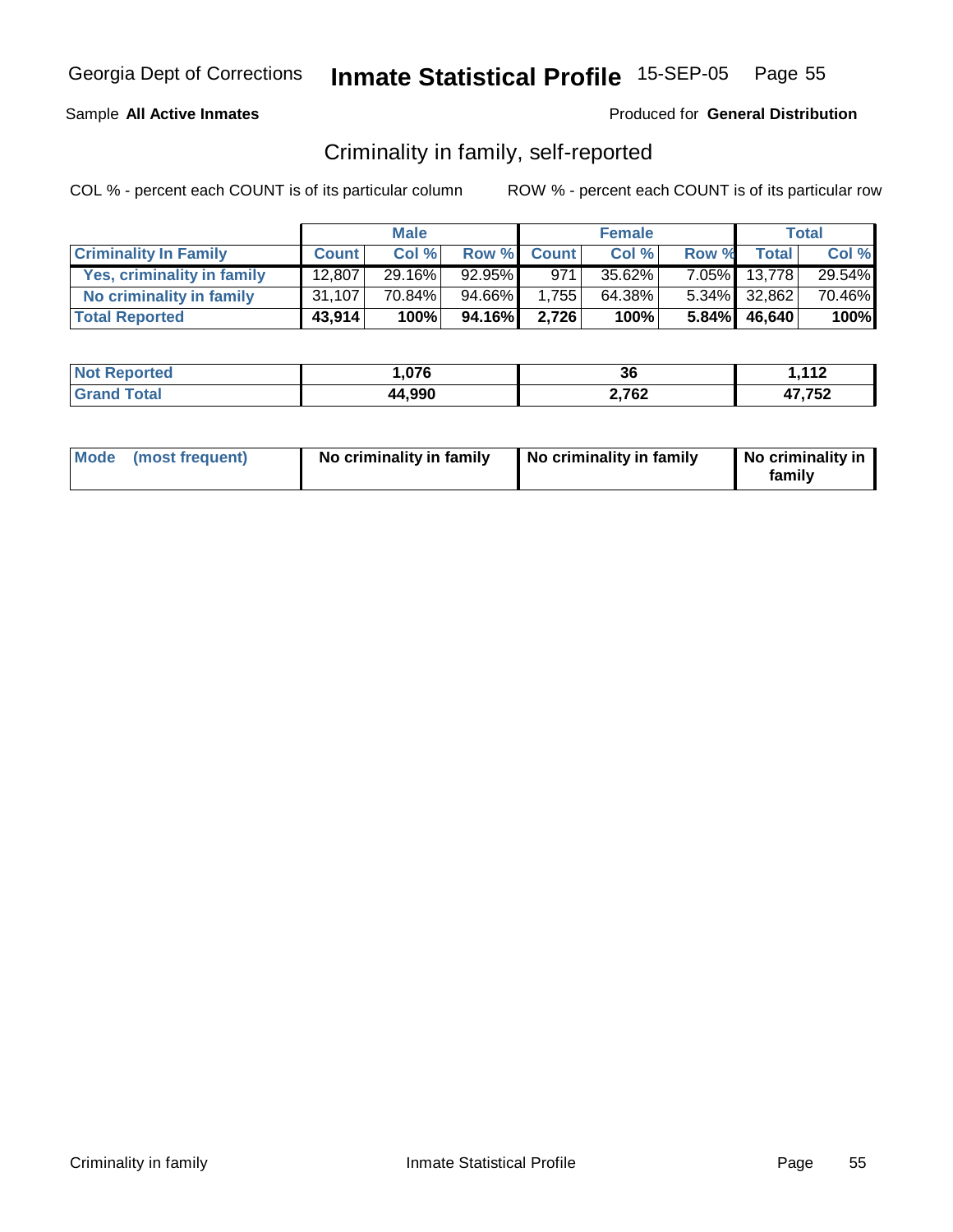## Sample **All Active Inmates**

#### Produced for **General Distribution**

# Alcoholism in family, self-reported

|                             |              | <b>Male</b> |           |             | <b>Female</b> |          |                 | <b>Total</b> |
|-----------------------------|--------------|-------------|-----------|-------------|---------------|----------|-----------------|--------------|
| <b>Alcoholism In Family</b> | <b>Count</b> | Col %       |           | Row % Count | Col %         | Row %    | <b>Total</b>    | Col %        |
| Yes, alcoholism in family   | 8,340        | $18.99\%$   | $92.44\%$ | 682         | $25.02\%$     | $7.56\%$ | 9.022           | 19.34%       |
| No alcoholism in family     | 35,574       | $81.01\%$   | 94.57%    | 2,044       | 74.98%        |          | 5.43% 37,618    | 80.66%       |
| <b>Total Reported</b>       | 43,914       | 100%        | 94.16%    | 2.726       | 100%          |          | $5.84\%$ 46,640 | 100%         |

| <b>Not</b>        | በ7ፎ    | 36           | 440          |
|-------------------|--------|--------------|--------------|
| Reported          | u.v    |              | . . <i>.</i> |
| Coto <sup>r</sup> | 44,990 | 700<br>2,702 | 17,752       |

| Mode (most frequent)<br>No alcoholism in family | <b>No alcoholism in family</b> | No alcoholism in<br>familv |
|-------------------------------------------------|--------------------------------|----------------------------|
|-------------------------------------------------|--------------------------------|----------------------------|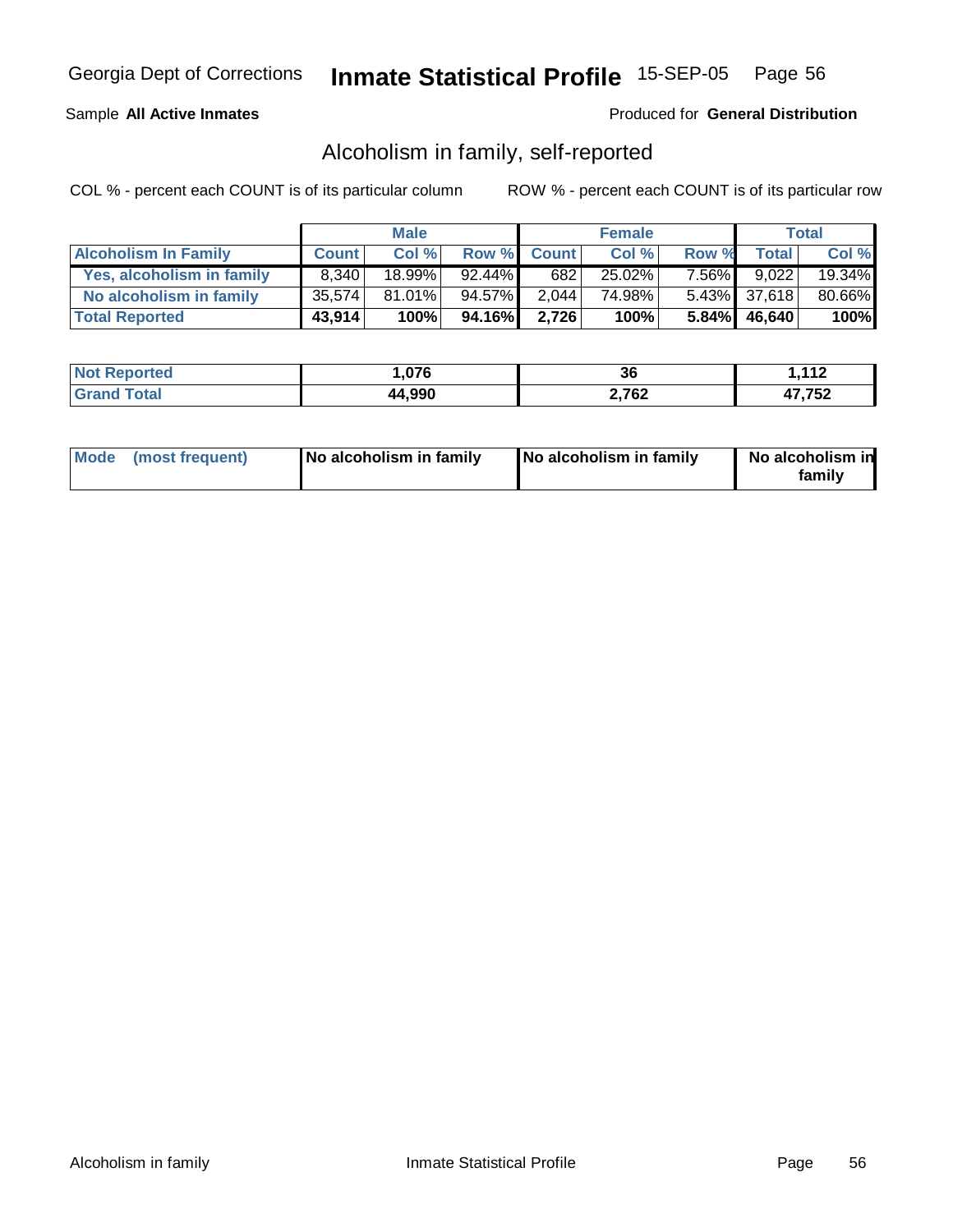Sample **All Active Inmates**

Produced for **General Distribution**

# Drug abuse in family, self-reported

|                           |              | <b>Male</b> |           |             | <b>Female</b> |          |                 | Total  |
|---------------------------|--------------|-------------|-----------|-------------|---------------|----------|-----------------|--------|
| Drug Abuse In Family      | <b>Count</b> | Col %       |           | Row % Count | Col %         | Row %    | <b>Total</b>    | Col %  |
| Yes, drug abuse in family | 4,720        | $10.75\%$   | $90.40\%$ | 501         | 18.38%        | $9.60\%$ | 5,221           | 11.19% |
| No drug abuse in family   | 39,194       | 89.25%      | 94.63%    | 2.225       | 81.62%        |          | $5.37\%$ 41,419 | 88.81% |
| <b>Total Reported</b>     | 43,914       | 100%        | 94.16%    | 2.726       | 100%          |          | $5.84\%$ 46,640 | 100%   |

| Reported    | .076   | ^^    | 112    |
|-------------|--------|-------|--------|
| <b>NO</b>   |        | 36    | 11Z    |
| <b>Tota</b> | 44,990 | 2,762 | 17,752 |

|  | Mode (most frequent) | No drug abuse in family | No drug abuse in family | No drug abuse in<br>family |
|--|----------------------|-------------------------|-------------------------|----------------------------|
|--|----------------------|-------------------------|-------------------------|----------------------------|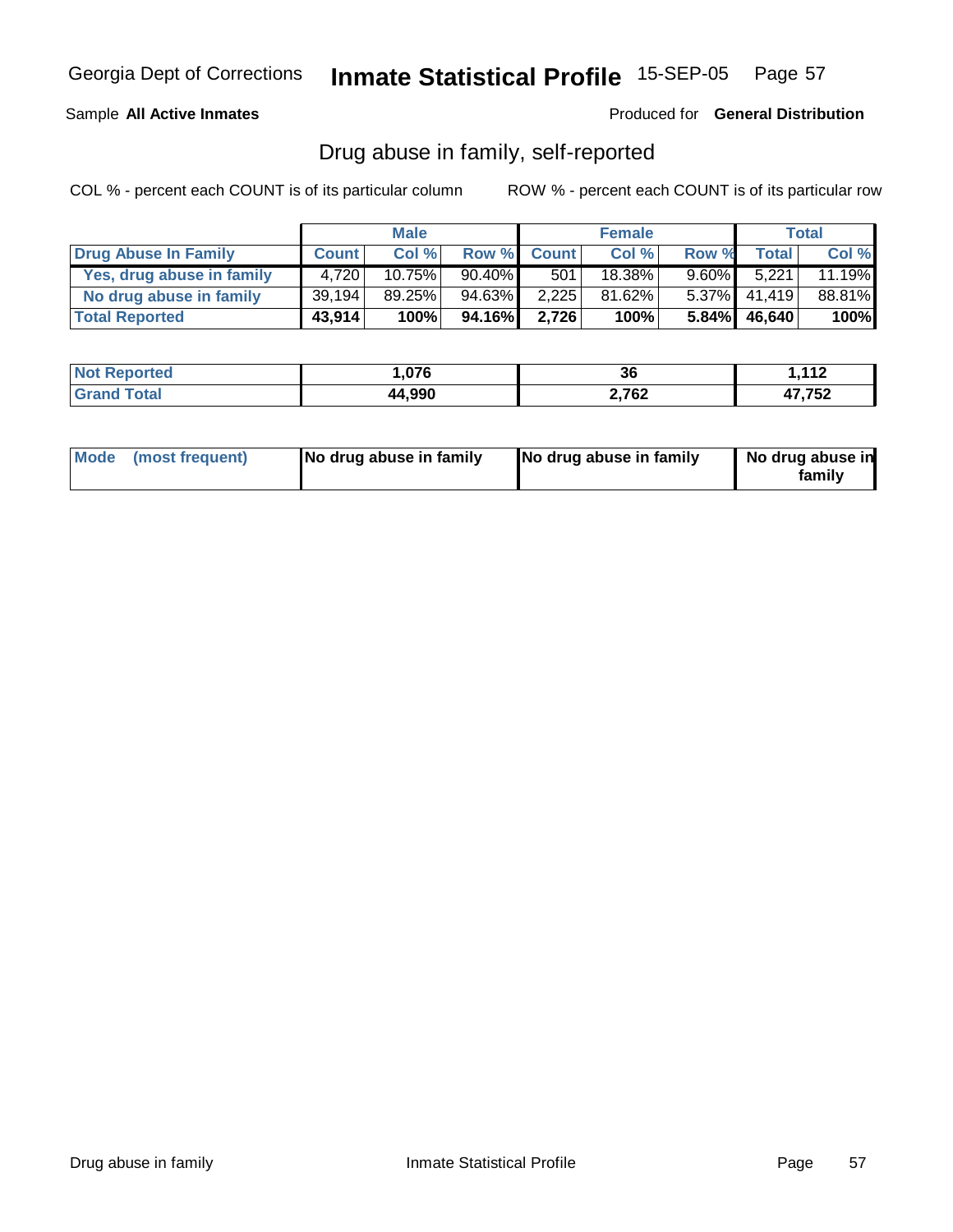## Sample **All Active Inmates**

#### Produced for **General Distribution**

# Subjected to frequent beatings, self-reported

|                                   |                     | <b>Male</b> |        |              | <b>Female</b> |        |        | <b>Total</b> |
|-----------------------------------|---------------------|-------------|--------|--------------|---------------|--------|--------|--------------|
| <b>Frequent beatings</b>          | <b>Count</b>        | Col %       | Row %  | <b>Count</b> | Col%          | Row %  | Total  | Col %        |
| <b>Yes, subjected to frequent</b> | $,760$ <sup>1</sup> | $4.01\%$    | 80.04% | 439          | 16.10%        | 19.96% | 2,199  | 4.71%        |
| <b>beatings</b>                   |                     |             |        |              |               |        |        |              |
| Not subjected to frequent         | 42.154              | 95.99%      | 94.85% | 2,287        | 83.90%        | 5.15%  | 44.441 | 95.29%       |
| beatings                          |                     |             |        |              |               |        |        |              |
| <b>Total Reported</b>             | 43,914              | 100%        | 94.16% | 2,726        | 100%          | 5.84%  | 46,640 | 100%         |

| <b>Not Reported</b>         | 1,076  | 36    | 1412<br>. . <i>.</i> |
|-----------------------------|--------|-------|----------------------|
| <b>Total</b><br><b>Gran</b> | 44,990 | 2,762 | 47,752               |

| Mode | (most frequent) | Not subjected to frequent<br>beatings | Not subjected to frequent   Not subjected to  <br>beatings | <b>frequent beatings</b> |
|------|-----------------|---------------------------------------|------------------------------------------------------------|--------------------------|
|      |                 |                                       |                                                            |                          |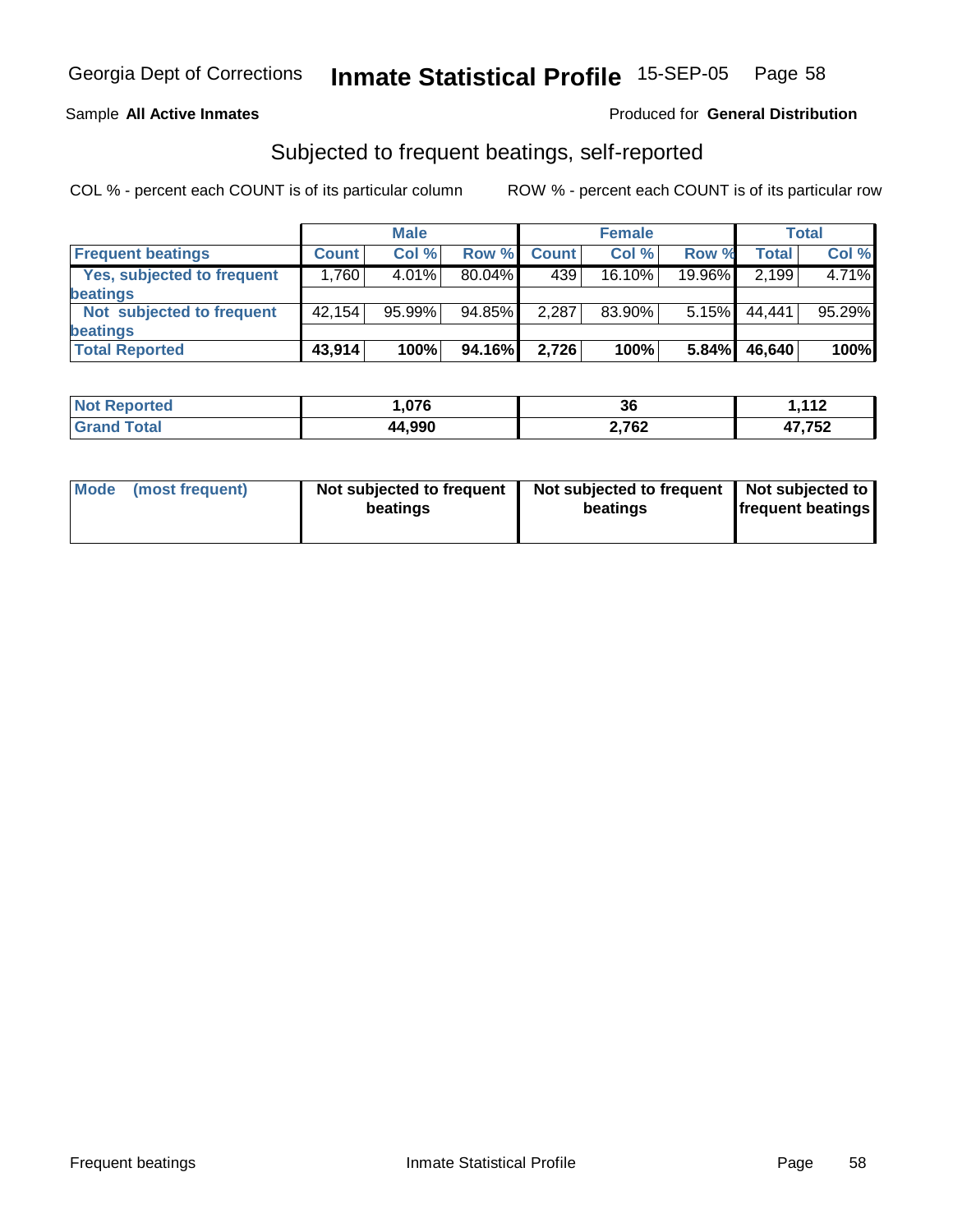#### Sample **All Active Inmates**

## Produced for **General Distribution**

# Father absent during inmate's childhood

|                           |              | <b>Male</b> |           |             | <b>Female</b> |       |                 | <b>Total</b> |
|---------------------------|--------------|-------------|-----------|-------------|---------------|-------|-----------------|--------------|
| <b>Father Absent</b>      | <b>Count</b> | Col %       |           | Row % Count | Col %         | Row % | Total           | Col %        |
| Yes, father was absent    | 22,175       | $50.50\%$   | $95.32\%$ | 1.088       | $39.91\%$     |       | 4.68% 23,263    | 49.88%       |
| No, father was not absent | 21,739       | 49.50%      | 92.99%    | 1,638       | 60.09%        |       | 7.01% 23,377    | 50.12%       |
| <b>Total Reported</b>     | 43,914       | 100%        | 94.16%    | 2.726       | 100%          |       | $5.84\%$ 46,640 | 100%         |

| <b>Not Reported</b>          | $\sim$ | ^^    | 110    |
|------------------------------|--------|-------|--------|
|                              | ט וע.  | კხ    | - 14   |
| <b>Cotal</b><br><b>Grand</b> | 44,990 | 2,762 | $-752$ |

| Mode (most frequent)<br>Yes, father was absent | No, father was not absent | No, father was<br>not absent |
|------------------------------------------------|---------------------------|------------------------------|
|------------------------------------------------|---------------------------|------------------------------|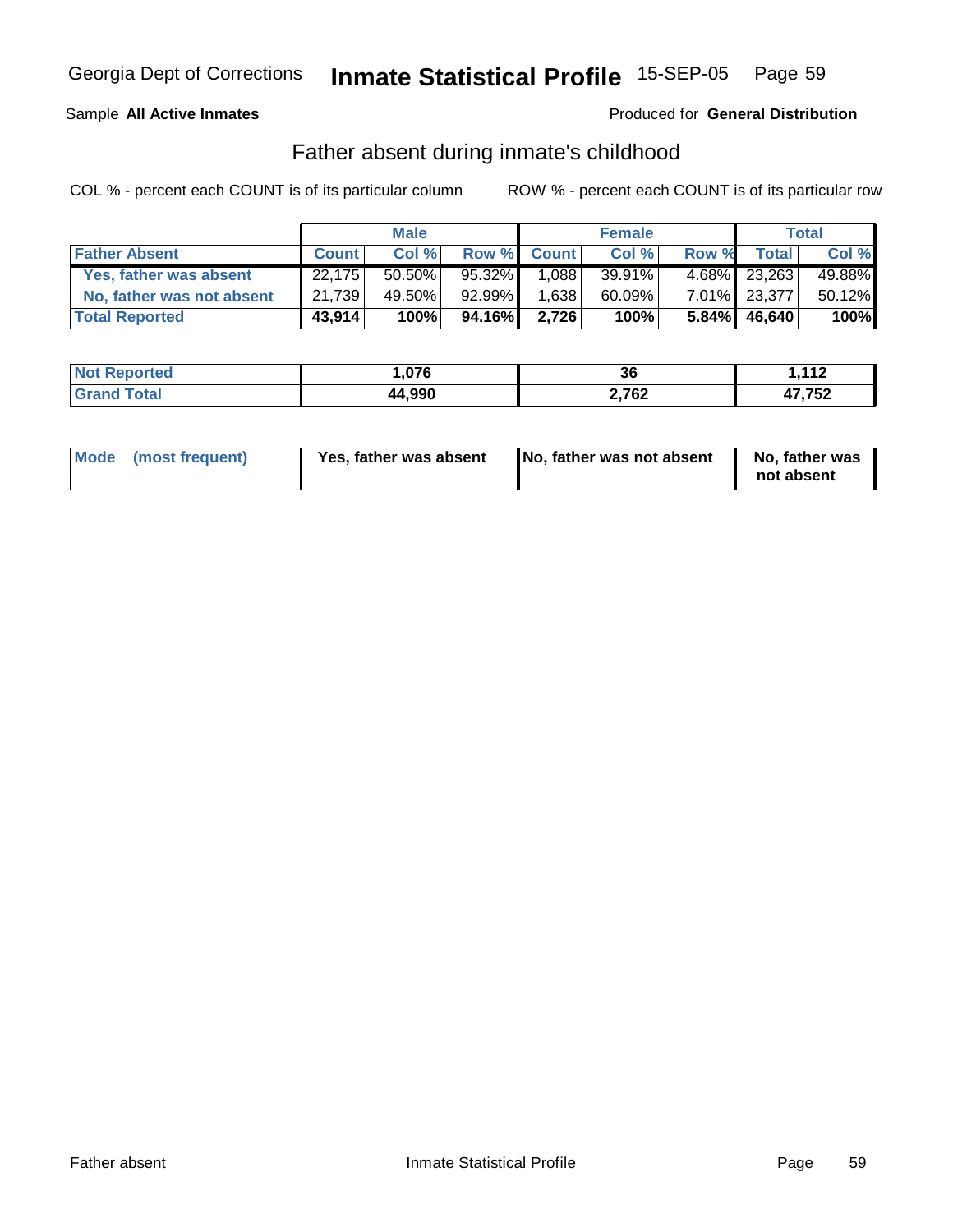#### Sample **All Active Inmates**

#### Produced for **General Distribution**

# Mother absent during inmate's childhood

|                           |              | <b>Male</b> |           |             | <b>Female</b> |          |                 | <b>Total</b>    |
|---------------------------|--------------|-------------|-----------|-------------|---------------|----------|-----------------|-----------------|
| <b>Mother Absent</b>      | <b>Count</b> | Col %       |           | Row % Count | Col %         | Row %    | <b>Total</b>    | Col %           |
| Yes, mother was absent    | 5.834        | 13.29%      | $94.42\%$ | 345         | 12.66%        | $5.58\%$ | 6,179           | 13.25% <b>I</b> |
| No, mother was not absent | 38,080       | 86.71%      | 94.12%    | 2,381       | 87.34%        | $5.88\%$ | 40.461          | 86.75%          |
| <b>Total Reported</b>     | 43,914       | 100%        | 94.16%    | 2.726       | 100%          |          | $5.84\%$ 46,640 | 100%            |

| <b>Not Reported</b>          | 07C      | $\sim$ | $-112$ |
|------------------------------|----------|--------|--------|
|                              | 7. U I U | კხ     | .      |
| <b>Cotal</b><br><b>Grand</b> | 44,990   | 2,762  | 17,752 |

| Mode (most frequent) | No, mother was not absent   No, mother was not absent   No, mother was |            |
|----------------------|------------------------------------------------------------------------|------------|
|                      |                                                                        | not absent |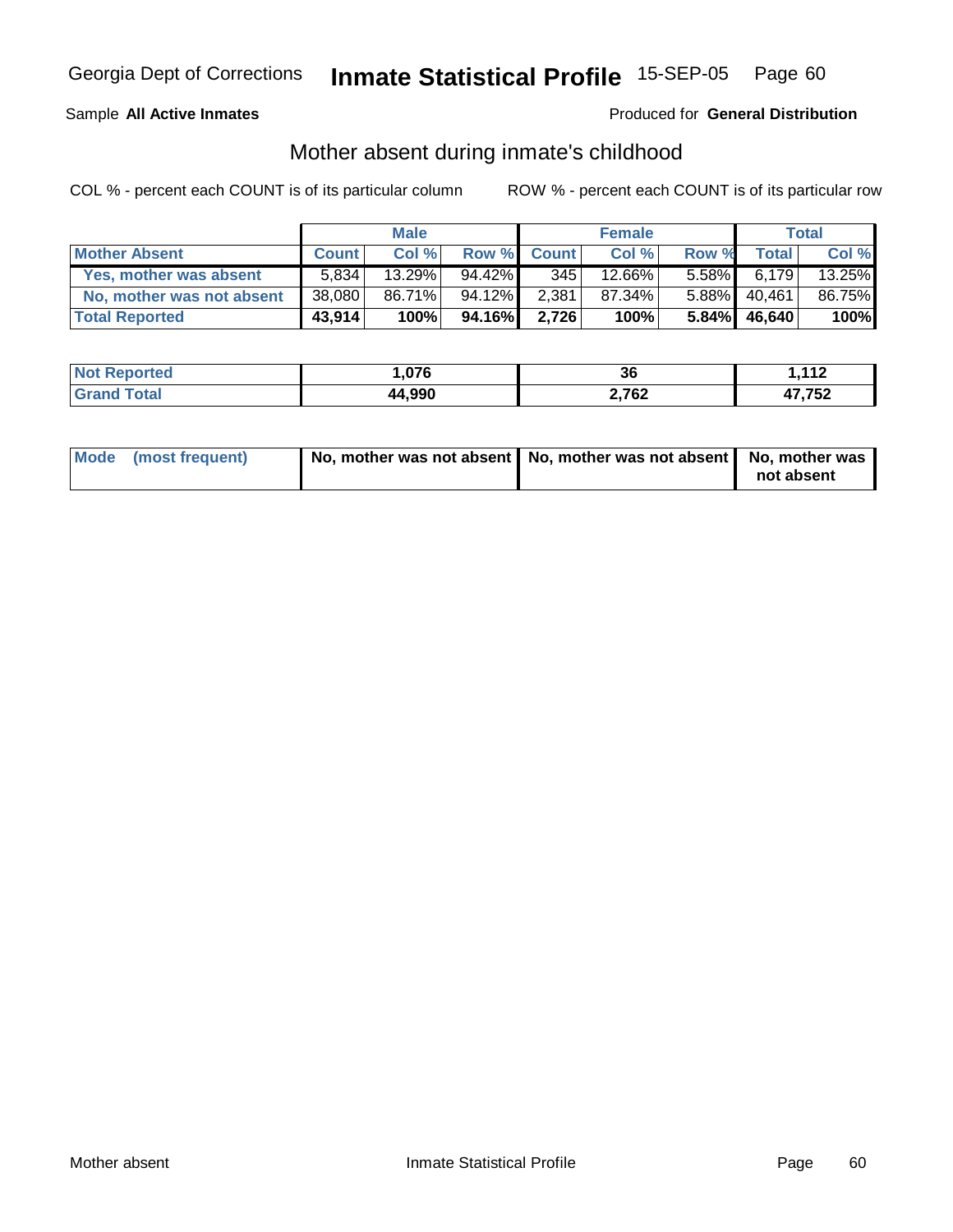#### Sample **All Active Inmates**

#### Produced for **General Distribution**

# Inmate diagnosed as manipulative

|                       |              | <b>Male</b> |           |             | <b>Female</b> |          |        | Total  |
|-----------------------|--------------|-------------|-----------|-------------|---------------|----------|--------|--------|
| <b>Manipulative</b>   | <b>Count</b> | Col %       |           | Row % Count | Col %         | Row %    | Total  | Col %  |
| Yes, manipulative     | 11,637       | $26.50\%$   | $99.42\%$ | 68 '        | 2.49%         | $0.58\%$ | 11.705 | 25.10% |
| No, not manipulative  | 32,279       | 73.50%      | 92.39%    | 2,658       | 97.51%        | $7.61\%$ | 34.937 | 74.90% |
| <b>Total Reported</b> | 43,916       | 100%        | 94.16%    | 2.726       | 100%          | $5.84\%$ | 46,642 | 100%   |

| <b>Not Reported</b>           | $\sim$ | 36    | .110         |
|-------------------------------|--------|-------|--------------|
| <i>i</i> otal<br><b>Grand</b> | 44,990 | 2,762 | 17,752<br>71 |

| Mode | (most frequent) | No. not manipulative | <b>I</b> No. not manipulative | not<br>No<br><b>Imanipulative</b> |
|------|-----------------|----------------------|-------------------------------|-----------------------------------|
|------|-----------------|----------------------|-------------------------------|-----------------------------------|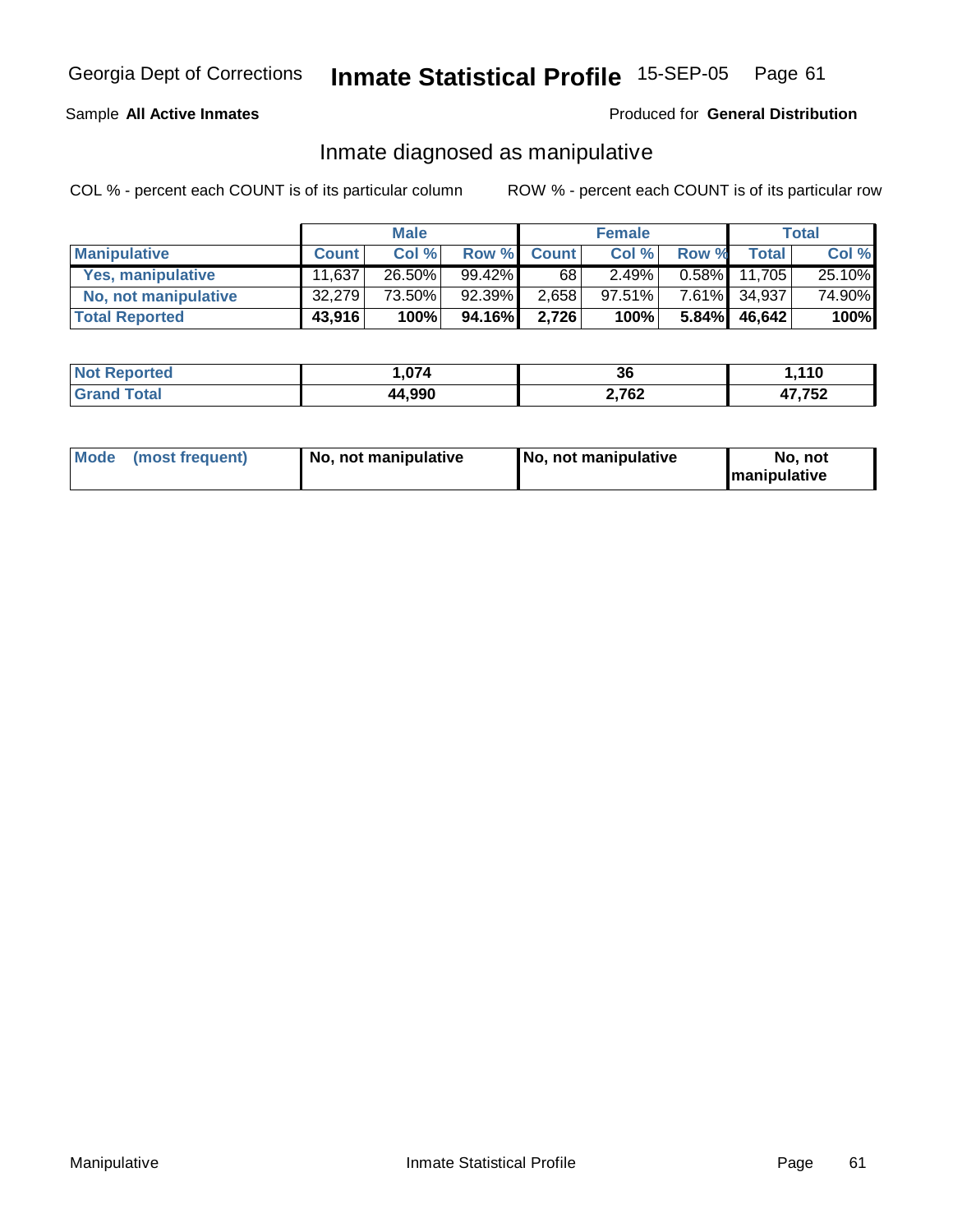Sample **All Active Inmates**

Produced for **General Distribution**

# Inmate diagnosed as assaultive

|                       |              | <b>Male</b> |        |             | <b>Female</b> |          |                 | Total  |
|-----------------------|--------------|-------------|--------|-------------|---------------|----------|-----------------|--------|
| <b>Assaultive</b>     | <b>Count</b> | Col %       |        | Row % Count | Col %         | Row %    | Total           | Col %  |
| Yes, assaultive       | 19,509       | 44.42%      | 95.02% | 1,023       | 37.53%        |          | 4.98% 20,532    | 44.02% |
| No, not assaultive    | 24.407       | 55.58%      | 93.48% | 1.703       | 62.47%        |          | $6.52\%$ 26,110 | 55.98% |
| <b>Total Reported</b> | 43,916       | 100%        | 94.16% | 2,726       | 100%          | $5.84\%$ | 46,642          | 100%   |

| <b>Not Reported</b>   | 07A<br>. . U / 4 | $\sim$<br>კხ | ,110   |
|-----------------------|------------------|--------------|--------|
| <b>Cotal</b><br>Grand | 44,990           | 2,762        | 17,752 |

| Mode (most frequent)<br>No, not assaultive | No, not assaultive | No, not assaultive |
|--------------------------------------------|--------------------|--------------------|
|--------------------------------------------|--------------------|--------------------|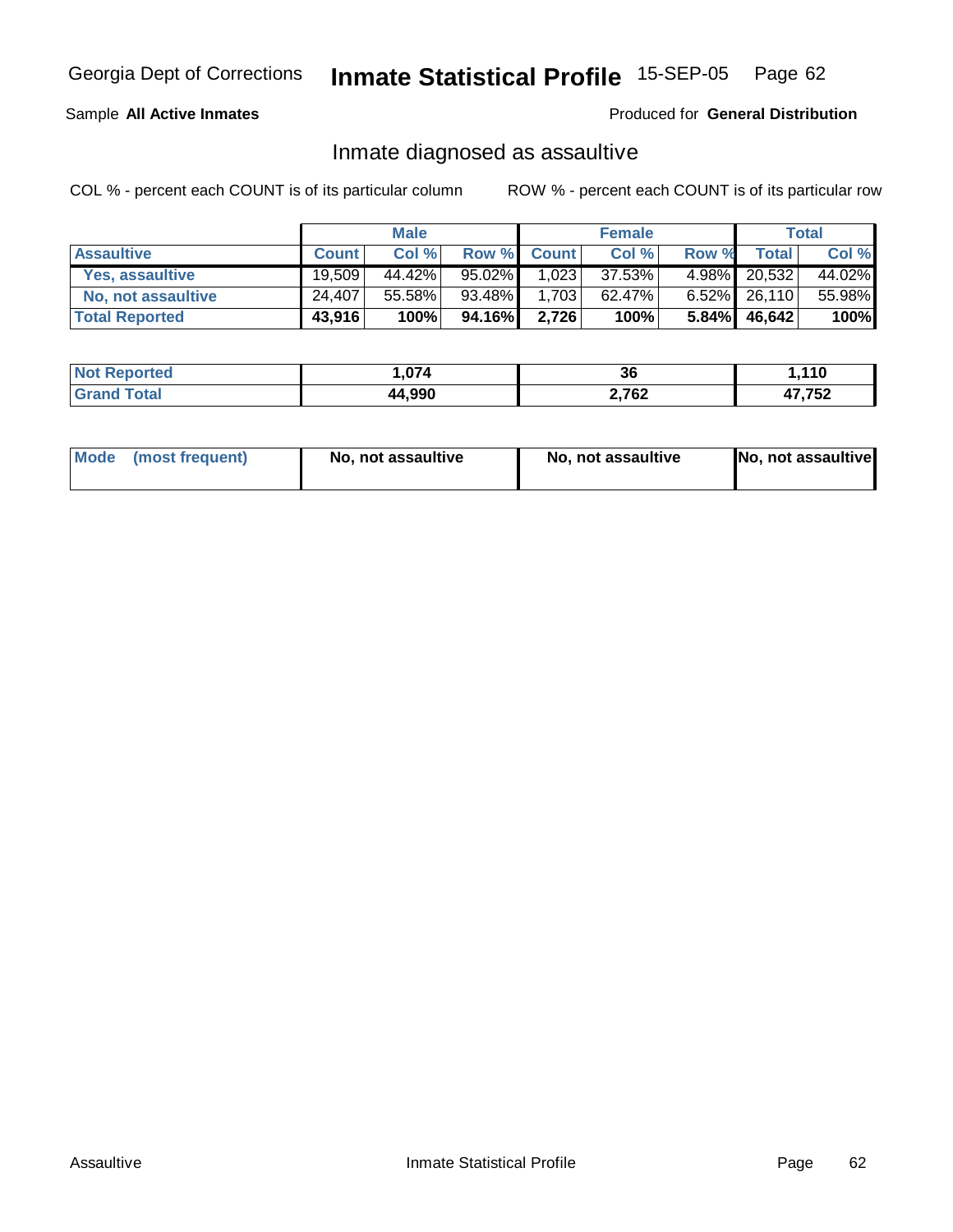Sample **All Active Inmates**

## Produced for **General Distribution**

# Number of prior Georgia incarcerations

|                                       |              | <b>Male</b> |                    |       | <b>Female</b> |          |        | <b>Total</b> |
|---------------------------------------|--------------|-------------|--------------------|-------|---------------|----------|--------|--------------|
| <b>Num of Prior GA Incarcerations</b> | <b>Count</b> | Col %       | <b>Row % Count</b> |       | Col %         | Row %    | Total  | Col %        |
|                                       | 25,830       | 57.41%      | 93.23%             | .877  | 67.96%        | 6.77%    | 27,707 | 58.02%       |
|                                       | 7,938        | 17.64%      | 95.39%             | 384   | 13.90%        | 4.61%    | 8,322  | 17.43%       |
|                                       | 4,503        | 10.01%      | 95.46%             | 214   | 7.75%         | 4.54%    | 4,717  | 9.88%        |
| 3                                     | 2,812        | 6.25%       | 95.45%             | 134   | 4.85%         | 4.55%    | 2,946  | 6.17%        |
| $\boldsymbol{4}$                      | 1,710        | 3.80%       | 95.69%             | 77    | 2.79%         | 4.31%    | 1,787  | 3.74%        |
| 5                                     | 982          | 2.18%       | 96.94%             | 31    | 1.12%         | $3.06\%$ | 1,013  | 2.12%        |
| <b>More Than 5</b>                    | 1,215        | 2.70%       | 96.43%             | 45    | 1.63%         | $3.57\%$ | 1,260  | 2.64%        |
| <b>Total Reported</b>                 | 44,990       | 100%        | 94.22%             | 2,762 | 100%          | 5.78%    | 47,752 | 100%         |

| orted<br><b>NOT</b> |               |       |        |
|---------------------|---------------|-------|--------|
| <b>Total</b>        | 4.990<br>40 I | 2,762 | 17,752 |

| Mean (average)       | 1.01 | .99 |
|----------------------|------|-----|
| Median (middle)      |      |     |
| Mode (most frequent) |      |     |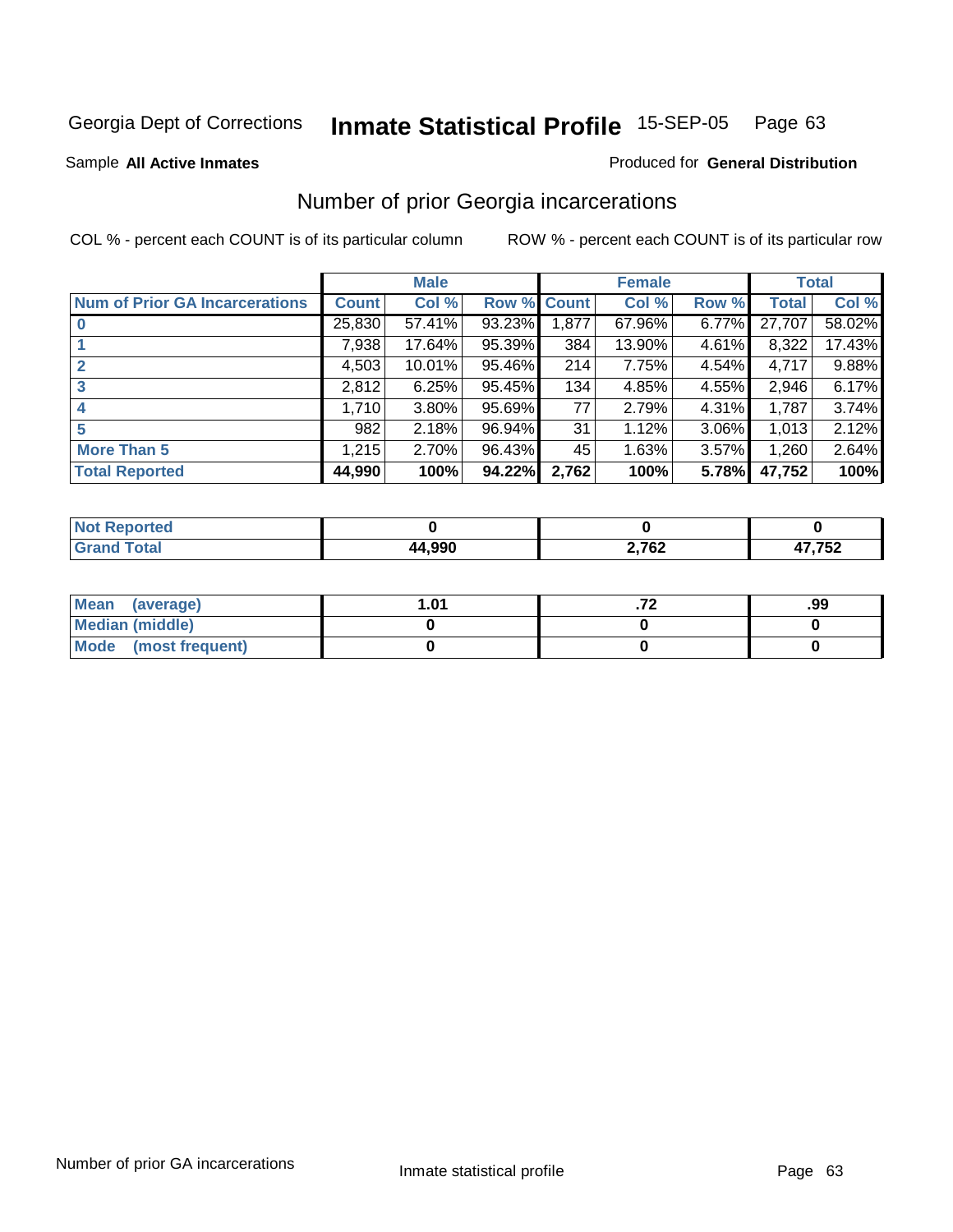Sample **All Active Inmates**

Produced for **General Distribution**

# Prison sentence in years

|                                 |              | <b>Male</b> |         |              | <b>Female</b> |       |              | <b>Total</b> |
|---------------------------------|--------------|-------------|---------|--------------|---------------|-------|--------------|--------------|
| <b>Prison Sentence In Years</b> | <b>Count</b> | Col %       | Row %   | <b>Count</b> | Col %         | Row % | <b>Total</b> | Col %        |
| $0 - 1$                         | 1,050        | 2.33%       | 92.51%  | 85           | 3.08%         | 7.49% | 1,135        | 2.38%        |
| $1.1 - 2$                       | 3,303        | 7.34%       | 90.87%  | 332          | 12.02%        | 9.13% | 3,635        | 7.61%        |
| $2.1 - 3$                       | 3,340        | 7.42%       | 90.61%  | 346          | 12.53%        | 9.39% | 3,686        | 7.72%        |
| $3.1 - 4$                       | 2,555        | 5.68%       | 91.74%  | 230          | 8.33%         | 8.26% | 2,785        | 5.83%        |
| $4.1 - 5$                       | 4,461        | 9.92%       | 92.55%  | 359          | 13.00%        | 7.45% | 4,820        | 10.09%       |
| $5.1 - 6$                       | 1,936        | 4.30%       | 93.44%  | 136          | 4.92%         | 6.56% | 2,072        | 4.34%        |
| $6.1 - 7$                       | 1,870        | 4.16%       | 94.49%  | 109          | 3.95%         | 5.51% | 1,979        | 4.14%        |
| $7.1 - 8$                       | 1,773        | 3.94%       | 94.26%  | 108          | 3.91%         | 5.74% | 1,881        | 3.94%        |
| $8.1 - 9$                       | 748          | 1.66%       | 95.17%  | 38           | 1.38%         | 4.83% | 786          | 1.65%        |
| $9.1 - 10$                      | 5,856        | 13.02%      | 95.23%  | 293          | 10.61%        | 4.77% | 6,149        | 12.88%       |
| $10.1 - 12$                     | 2,230        | 4.96%       | 94.89%  | 120          | 4.34%         | 5.11% | 2,350        | 4.92%        |
| $12.1 - 15$                     | 3,372        | 7.49%       | 96.01%  | 140          | 5.07%         | 3.99% | 3,512        | 7.35%        |
| $15.1 - 20$                     | 3,379        | 7.51%       | 96.35%  | 128          | 4.63%         | 3.65% | 3,507        | 7.34%        |
| 20.1 - Over                     | 2,608        | 5.80%       | 97.60%  | 64           | 2.32%         | 2.40% | 2,672        | 5.60%        |
| <b>Life</b>                     | 6,015        | 13.37%      | 95.75%  | 267          | 9.67%         | 4.25% | 6,282        | 13.16%       |
| <b>Life Without Parole</b>      | 387          | 0.86%       | 98.47%  | 6            | 0.22%         | 1.53% | 393          | 0.82%        |
| <b>Death</b>                    | 103          | 0.23%       | 99.04%  | 1            | 0.04%         | 0.96% | 104          | 0.22%        |
| <b>Youthful Offenders</b>       | 3            | 0.01%       | 100.00% |              |               |       | 3            | 0.01%        |
|                                 | 1            | 0.01%       | 100.00% |              |               |       | 1            | 0.01%        |
| <b>Total Reported</b>           | 44,990       | 100%        | 94.22%  | 2,762        | 100.0%        | 5.78% | 47,752       | 100.0%       |

| тео   |        |       |                       |
|-------|--------|-------|-----------------------|
| 'otal | 44,990 | 2,762 | ハフ フロつ<br>ے ر∙<br>- 1 |

| Mean<br>(average)      | 9.66 | 7.04 | 9.50 |
|------------------------|------|------|------|
| <b>Median (middle)</b> |      |      | 7.54 |
| Mode (most frequent)   |      |      |      |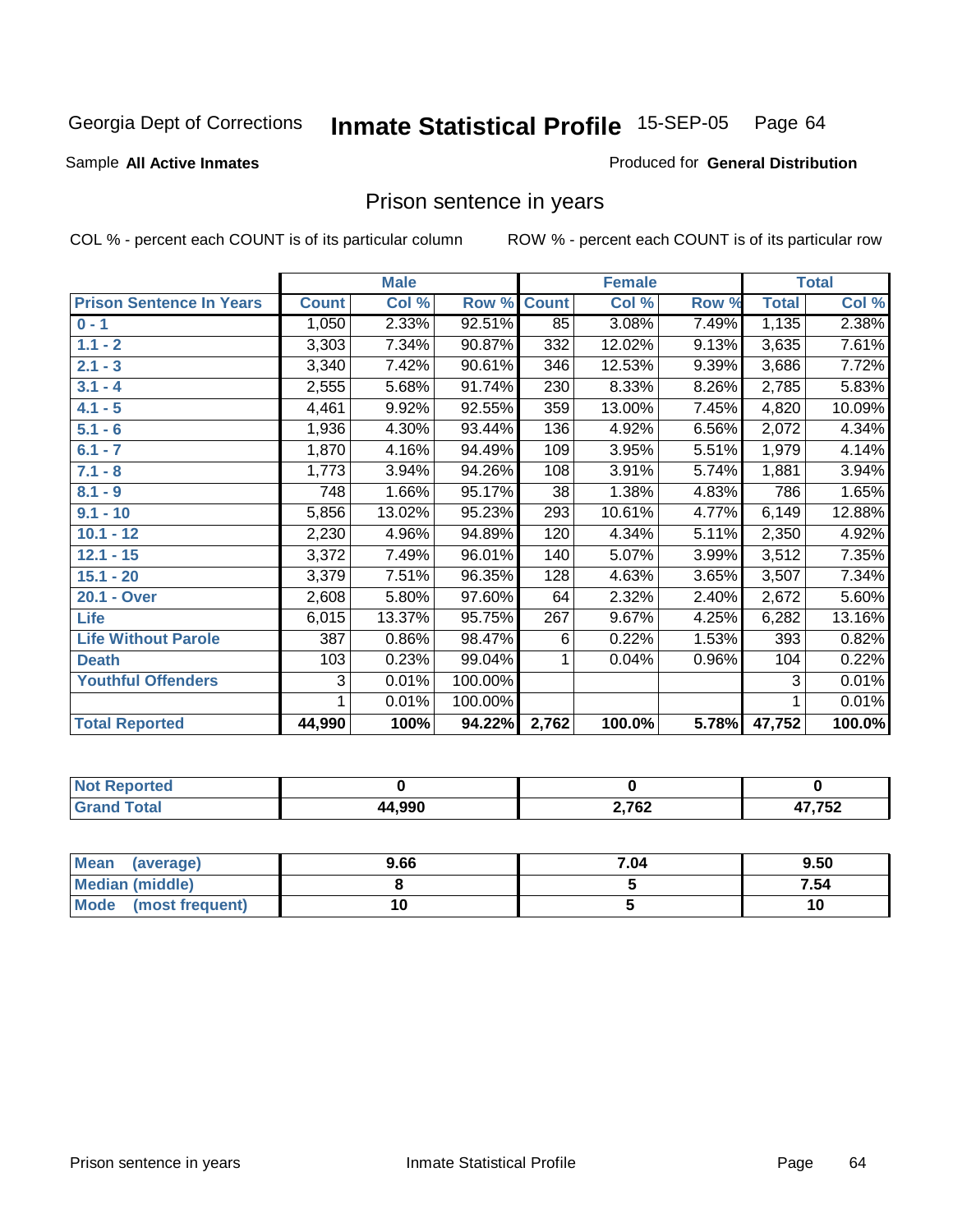Sample **All Active Inmates**

## Produced for **General Distribution**

# Primary offense, broken out into felonies vs misdemeanors

|                                  |              | <b>Male</b> |                    |       | <b>Female</b> |          | <b>Total</b> |         |
|----------------------------------|--------------|-------------|--------------------|-------|---------------|----------|--------------|---------|
| <b>Felonies and Misdemeanors</b> | <b>Count</b> | Col %       | <b>Row % Count</b> |       | Col %         | Row %    | Total        | Col %   |
| <b>Felonies</b>                  | 44.912       | 99.98%      | 94.23%             | 2.750 | 99.96%        | $5.77\%$ | 47,662       | 99.98%  |
| <b>Misdemeanors</b>              |              | .02%        | 88.89%             |       | .04%          | 11.11%   |              | $.02\%$ |
| <b>Total Reported</b>            | 44,920       | 100%        | 94.23%             | 2,751 | 100%          | 5.77%    | 47.671       | 100%    |

| <b>Not</b><br>eported | $\mathbf{z}$ |        | O4         |
|-----------------------|--------------|--------|------------|
| <b>c</b> otal<br>Grar | 44 gar       | 44.931 | A7 752<br> |

| Mode (most frequent) | าทเคร | lonies | elonies |
|----------------------|-------|--------|---------|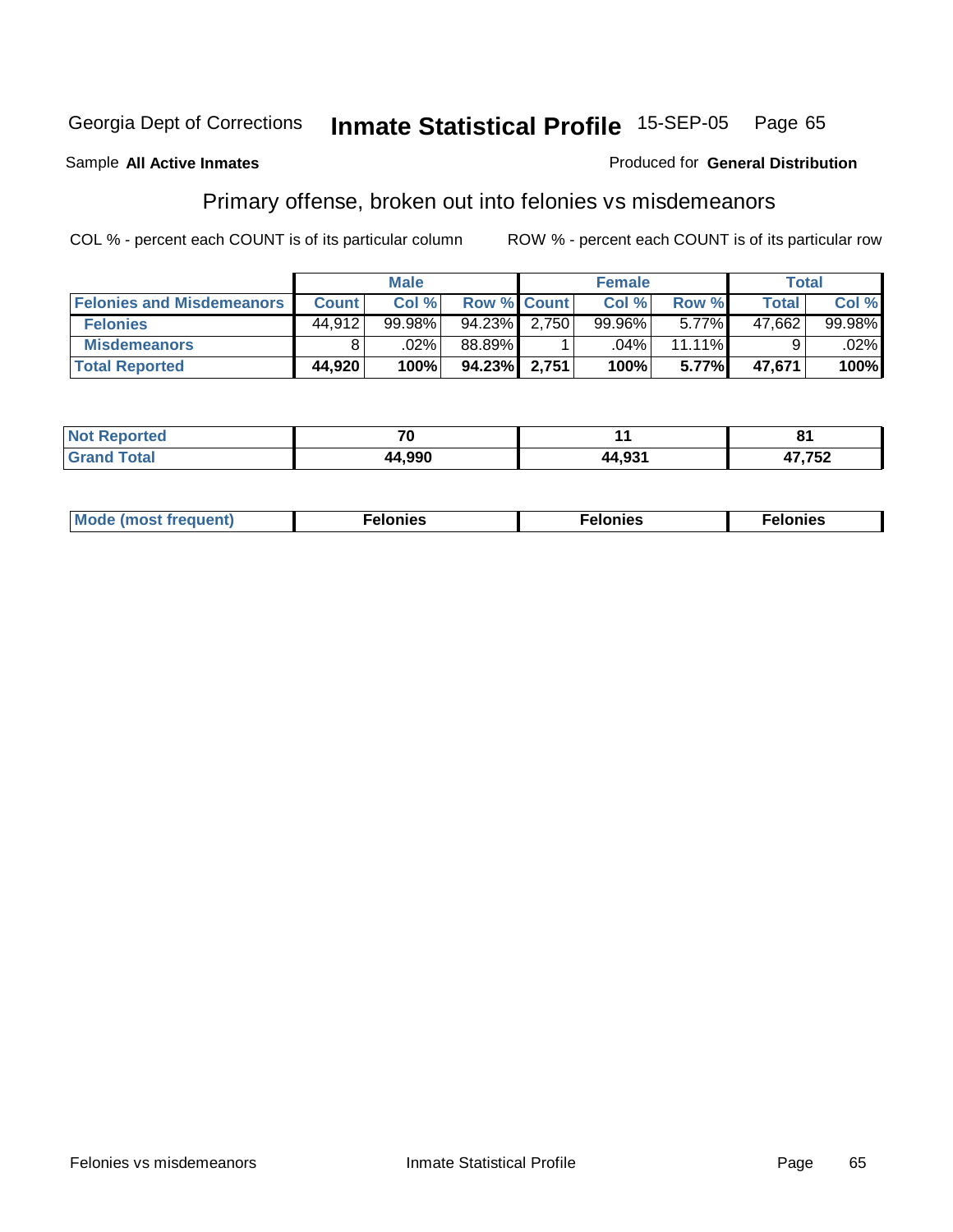Sample **All Active Inmates**

#### Produced for **General Distribution**

# Primary offense, broken out into four broad crime categories

|   |                         |              | <b>Male</b> |           |                    | <b>Female</b> |          |              | <b>Total</b> |
|---|-------------------------|--------------|-------------|-----------|--------------------|---------------|----------|--------------|--------------|
|   | <b>Crime Categories</b> | <b>Count</b> | Col %       |           | <b>Row % Count</b> | Col %         | Row %    | <b>Total</b> | Col %        |
|   | <b>Violent/Sex</b>      | 27,457       | 61.12%      | 95.59%    | 1,267              | 46.06%        | $4.41\%$ | 28,724       | 60.25%       |
|   | <b>Property</b>         | 8,733        | 19.44%      | $90.96\%$ | 868                | 31.55%        | $9.04\%$ | 9.601        | 20.14%       |
| 3 | <b>Drug</b>             | 6,561        | 14.61%      | 92.85%    | 505                | 18.36%        | 7.15%    | 7,066        | $14.82\%$    |
| 4 | <b>Other</b>            | 2,169        | 4.83%       | 95.13%    | 111                | 4.03%         | 4.87%    | 2,280        | 4.78%        |
|   | <b>Total Reported</b>   | 44,920       | 100%        | 94.23%    | 2,751              | 100%          | 5.77%    | 47,671       | 100%         |

| тес<br>NI. |                     |       | .          |
|------------|---------------------|-------|------------|
|            | രമറ<br>44<br>14.YYU | 2,762 | 750<br>'ວ∠ |

|  | <b>Mode</b><br>≀ (most frequent) | Violent/Sex | iolent/Sex | <b>Violent/Sex</b> |
|--|----------------------------------|-------------|------------|--------------------|
|--|----------------------------------|-------------|------------|--------------------|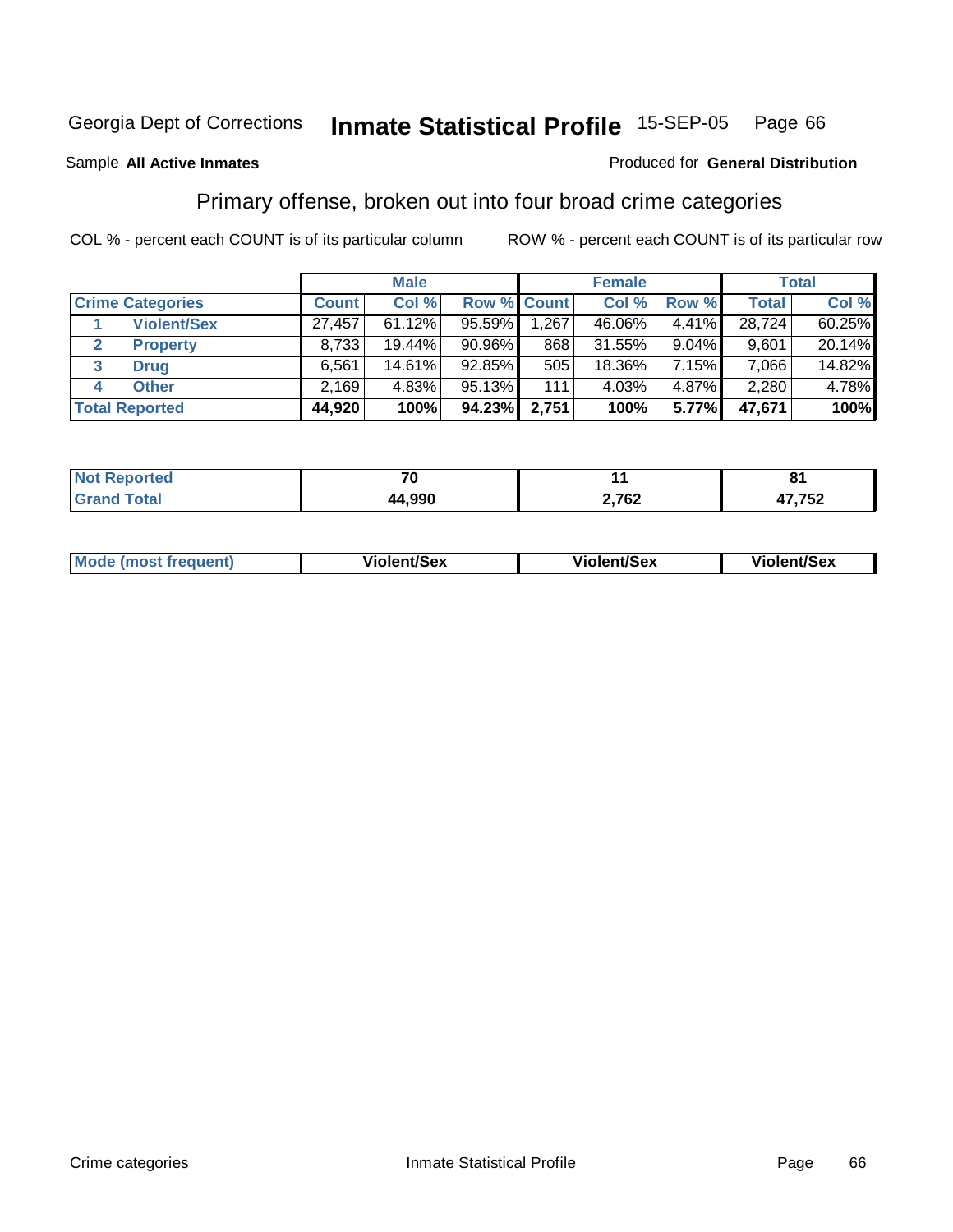Sample **All Active Inmates**

#### Produced for **General Distribution**

# Primary offense, detailed offense code

|      |                                           | <b>Male</b>             |       |         |                 | <b>Female</b> |         |                         | <b>Total</b> |
|------|-------------------------------------------|-------------------------|-------|---------|-----------------|---------------|---------|-------------------------|--------------|
|      | <b>Primary Offense</b>                    | <b>Count</b>            | Col % | Row %   | <b>Count</b>    | Col %         | Row %   | <b>Total</b>            | Col %        |
| 25   | <b>Simple Battery</b>                     | 1                       | .01%  | 100.00% |                 |               |         | 1.                      | .01%         |
| 33   | <b>Reckless Conduct</b>                   | 1                       | .01%  | 50.00%  | 1               | .04%          | 50.00%  | $\overline{2}$          | .01%         |
|      | <b>C/Harm</b>                             |                         |       |         |                 |               |         |                         |              |
| 70   | <b>Poss Of Marijuana</b>                  | $\overline{2}$          | .01%  | 100.00% |                 |               |         | 2                       | .01%         |
| 71   | <b>Viol Motor Veh Law</b>                 | $\overline{2}$          | .01%  | 100.00% |                 |               |         | $\overline{2}$          | .01%         |
| 72   | Dui                                       | $\overline{1}$          | .01%  | 100.00% |                 |               |         | $\mathbf{1}$            | .01%         |
| 99   | <b>Other Misdemeanor</b>                  | 1                       | .01%  | 100.00% |                 |               |         | 1                       | .01%         |
| 1100 | <b>Misc Homicide Offense</b>              | 16                      | .04%  | 84.21%  | $\overline{3}$  | .11%          | 15.79%  | $\overline{19}$         | .04%         |
| 1101 | <b>Murder</b>                             | 4,378                   | 9.75% | 94.52%  | 254             | 9.23%         | 5.48%   | 4,632                   | 9.72%        |
| 1102 | <b>Voluntary Manslaughter</b>             | 1,079                   | 2.40% | 88.01%  | 147             | 5.34%         | 11.99%  | 1,226                   | 2.57%        |
| 1103 | <b>Involuntary</b>                        | 126                     | .28%  | 89.36%  | $\overline{15}$ | .55%          | 10.64%  | 141                     | .30%         |
|      | <b>Manslaughter</b>                       |                         |       |         |                 |               |         |                         |              |
| 1120 | <b>Reckless Abandonment</b>               |                         |       |         | $\mathbf 1$     | .04%          | 100.00% | 1                       | .01%         |
| 1121 | <b>Feticide</b>                           | $\overline{2}$          | .01%  | 100.00% |                 |               |         | $\overline{2}$          | .01%         |
| 1123 | <b>Vehicular Homicide</b>                 | 332                     | .74%  | 91.97%  | 29              | 1.05%         | 8.03%   | 361                     | .76%         |
| 1125 | <b>Conceal Death Of</b>                   | $\overline{13}$         | .03%  | 86.67%  | $\overline{2}$  | .07%          | 13.33%  | $\overline{15}$         | .03%         |
|      | <b>Another</b>                            |                         |       |         |                 |               |         |                         |              |
| 1190 | <b>Atmpt Murder</b>                       | 4                       | .01%  | 66.67%  | $\overline{2}$  | .07%          | 33.33%  | 6                       | .01%         |
| 1300 | <b>Misc Assault/Battery</b>               | $\overline{37}$         | .08%  | 92.50%  | $\overline{3}$  | .11%          | 7.50%   | 40                      | .08%         |
| 1301 | <b>Family Violence Battery</b>            | $\overline{72}$         | .16%  | 100.00% |                 |               |         | $\overline{72}$         | .15%         |
| 1302 | <b>Aggrav Assault</b>                     | 4,347                   | 9.68% | 94.81%  | 238             | 8.65%         | 5.19%   | 4,585                   | 9.62%        |
| 1303 | <b>Atmpt Aggrav Assault</b>               | 3                       | .01%  | 75.00%  | 1               | .04%          | 25.00%  | 4                       | .01%         |
| 1305 | <b>Aggrav Battery</b>                     | 671                     | 1.49% | 93.45%  | $\overline{47}$ | 1.71%         | 6.55%   | $\overline{718}$        | 1.51%        |
| 1307 | <b>Terrorist Threats &amp; Acts</b>       | $\overline{318}$        | .71%  | 95.50%  | $\overline{15}$ | .55%          | 4.50%   | 333                     | .70%         |
| 1308 | <b>False Imprisonment</b>                 | 133                     | .30%  | 97.08%  | $\overline{4}$  | .15%          | 2.92%   | 137                     | .29%         |
| 1311 | <b>Kidnapping</b>                         | 1,312                   | 2.92% | 97.40%  | $\overline{35}$ | 1.27%         | 2.60%   | 1,347                   | 2.83%        |
| 1312 | <b>Interference With</b>                  | 1                       | .01%  | 100.00% |                 |               |         | 1                       | .01%         |
|      | <b>Custody</b>                            |                         |       |         |                 |               |         |                         |              |
| 1314 | <b>Aggrav Assault Peace</b>               | 298                     | .66%  | 94.90%  | $\overline{16}$ | .58%          | 5.10%   | 314                     | .66%         |
|      | <b>Ofcr</b>                               |                         |       |         |                 |               |         |                         |              |
| 1315 | <b>Aggrav Battery Peace</b>               | 15                      | .03%  | 100.00% |                 |               |         | 15                      | .03%         |
|      | <b>Ofcr</b>                               |                         |       |         |                 |               |         |                         | .01%         |
| 1316 | <b>Simple Battery</b>                     | $\overline{5}$          | .01%  | 100.00% |                 |               |         | $\overline{5}$          |              |
| 1317 | <b>Reck Cond By Hiv+</b>                  | $\overline{6}$          | .01%  | 75.00%  | $\overline{2}$  | .07%          | 25.00%  | $\overline{8}$          | .02%         |
| 1318 | <b>Person</b><br><b>Injury By Vehicle</b> | 40                      | .09%  | 88.89%  | $5\overline{)}$ | .18%          | 11.11%  | 45                      | .09%         |
| 1320 | <b>Stalking</b>                           | 4                       | .01%  | 100.00% |                 |               |         | $\overline{\mathbf{4}}$ | .01%         |
| 1321 | <b>Aggrav Stalking</b>                    | 215                     | .48%  | 96.85%  | $\overline{7}$  | .25%          | 3.15%   | 222                     | .47%         |
|      | <b>Atmpt Kidnap</b>                       |                         |       |         |                 |               |         |                         |              |
| 1390 |                                           | $\overline{\mathbf{4}}$ | .01%  | 100.00% |                 |               |         | 4                       | .01%         |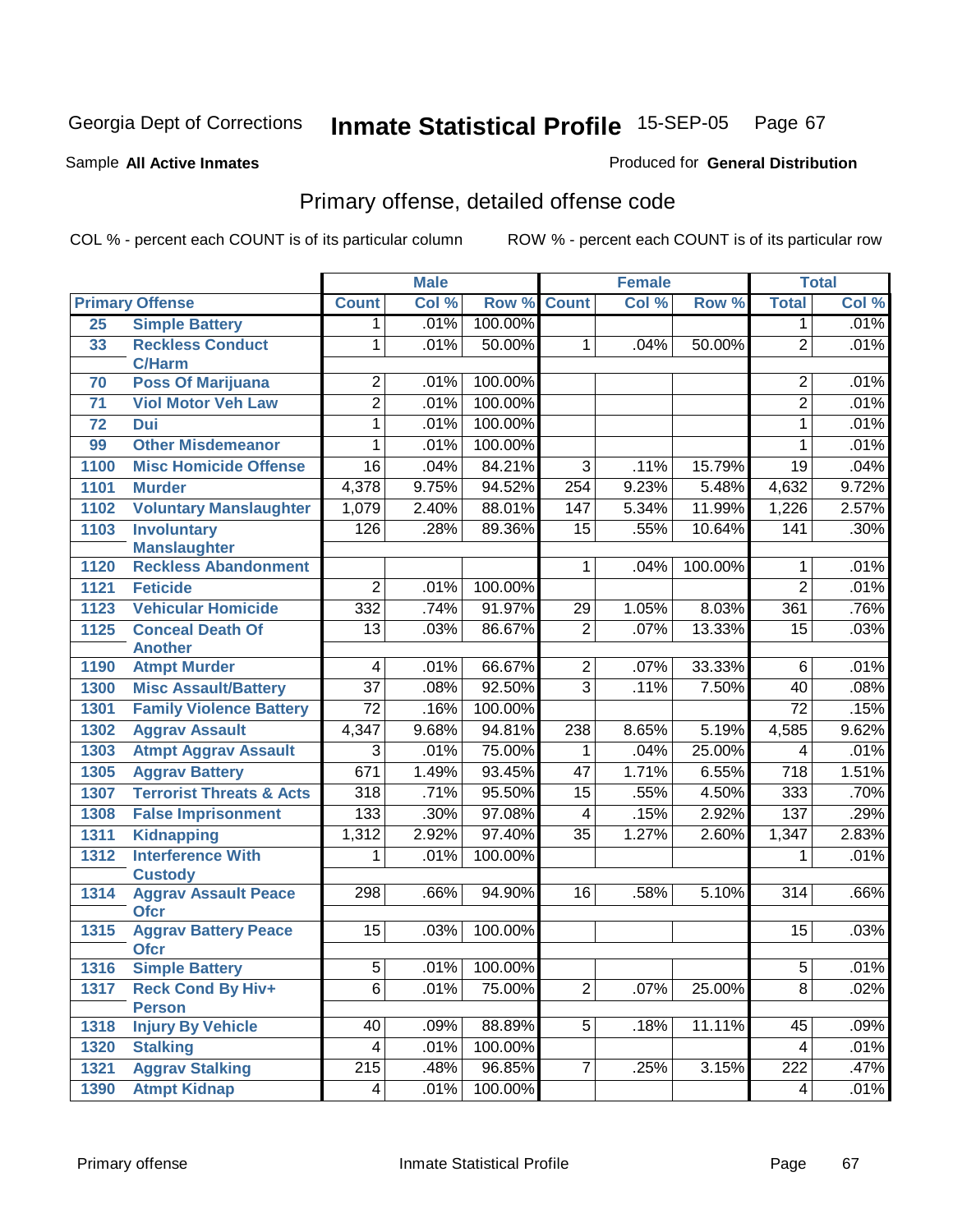Sample **All Active Inmates**

#### Produced for **General Distribution**

# Primary offense, detailed offense code

|      |                                            | <b>Male</b>             |        |         |                  | <b>Female</b> |          |                 | <b>Total</b><br>Col %<br>.01%<br>.21%<br>.02% |  |
|------|--------------------------------------------|-------------------------|--------|---------|------------------|---------------|----------|-----------------|-----------------------------------------------|--|
|      | <b>Primary Offense</b>                     | <b>Count</b>            | Col %  | Row %   | <b>Count</b>     | Col %         | Row %    | <b>Total</b>    |                                               |  |
| 1400 | <b>Arson Misc</b>                          | 1                       | .01%   | 100.00% |                  |               |          | 1               |                                               |  |
| 1401 | <b>Arson 1st Degree</b>                    | 85                      | .19%   | 85.86%  | 14               | .51%          | 14.14%   | 99              |                                               |  |
| 1402 | <b>Arson 2nd Degree</b>                    | $\overline{7}$          | .02%   | 87.50%  | 1                | .04%          | 12.50%   | $\overline{8}$  |                                               |  |
| 1403 | <b>Arson 3rd Degree</b>                    | 1                       | .01%   | 100.00% |                  |               |          | 1               | .01%                                          |  |
| 1500 | <b>Misc Criminal Damage</b>                | 1                       | .01%   | 100.00% |                  |               |          | $\mathbf{1}$    | .01%                                          |  |
| 1501 | <b>Crmnl Damage 1st</b>                    | $\overline{30}$         | .07%   | 100.00% |                  |               |          | $\overline{30}$ | .06%                                          |  |
|      | <b>Degree</b>                              |                         |        |         |                  |               |          |                 |                                               |  |
| 1502 | <b>Crmnl Damage 2nd</b><br><b>Degree</b>   | $\overline{74}$         | .16%   | 90.24%  | $\overline{8}$   | .29%          | 9.76%    | 82              | .17%                                          |  |
| 1506 | <b>Alter Id</b>                            | 10                      | .02%   | 100.00% |                  |               |          | 10              | .02%                                          |  |
| 1601 | <b>Burglary</b>                            | 4,754                   | 10.58% | 96.80%  | 157              | 5.71%         | 3.20%    | 4,911           | 10.30%                                        |  |
| 1602 | <b>Poss Burglar Tools</b>                  | 42                      | .09%   | 95.45%  | $\overline{2}$   | .07%          | 4.55%    | 44              | .09%                                          |  |
| 1690 | <b>Atmpt Burglary</b>                      | $\overline{31}$         | .07%   | 100.00% |                  |               |          | $\overline{31}$ | .07%                                          |  |
| 1700 | <b>Misc Forgery</b>                        | $\overline{6}$          | .01%   | 100.00% |                  |               |          | $\,6$           | .01%                                          |  |
| 1701 | <b>Forgery 1st Degree</b>                  | 998                     | 2.22%  | 74.31%  | $\overline{345}$ | 12.54%        | 25.69%   | 1,343           | 2.82%                                         |  |
| 1702 | <b>Forgery 2nd Degree</b>                  | $\overline{30}$         | .07%   | 78.95%  | 8                | .29%          | 21.05%   | $\overline{38}$ | .08%                                          |  |
| 1704 | <b>Bad Checks</b>                          | $\overline{16}$         | .04%   | 84.21%  | $\overline{3}$   | .11%          | 15.79%   | $\overline{19}$ | .04%                                          |  |
| 1751 | <b>Theft Credit Card</b>                   | $\overline{18}$         | .04%   | 81.82%  | $\overline{4}$   | .15%          | 18.18%   | $\overline{22}$ | .05%                                          |  |
| 1753 | <b>Fraudulent Credit Card</b>              | $\overline{55}$         | .12%   | 73.33%  | $\overline{20}$  | .73%          | 26.67%   | $\overline{75}$ | .16%                                          |  |
| 1756 | <b>Financial Identity Fraud</b>            | $\overline{18}$         | .04%   | 75.00%  | 6                | .22%          | 25.00%   | 24              | .05%                                          |  |
| 1759 | <b>Telecommunications</b><br><b>Fraud</b>  | 1                       | .01%   | 100.00% |                  |               |          | $\mathbf{1}$    | .01%                                          |  |
| 1761 | <b>Computer Theft</b>                      | $\overline{3}$          | .01%   | 75.00%  | 1                | .04%          | 25.00%   | 4               | .01%                                          |  |
| 1790 | <b>Atmpt Forgery</b>                       | $\overline{1}$          | .01%   | 100.00% |                  |               |          | $\mathbf{1}$    | .01%                                          |  |
| 1796 | <b>Fraudulent Access</b>                   | $\overline{2}$          | .01%   | 100.00% |                  |               |          | $\overline{2}$  | .01%                                          |  |
|      | <b>Compute</b>                             |                         |        |         |                  |               |          |                 |                                               |  |
| 1799 | <b>Misc Fraud</b>                          | 18                      | .04%   | 81.82%  | 4                | .15%          | 18.18%   | 22              | .05%                                          |  |
| 1802 | <b>Theft By Taking</b>                     | 778                     | 1.73%  | 89.02%  | 96               | 3.49%         | 10.98%   | 874             | 1.83%                                         |  |
| 1803 | <b>Theft By Deception</b>                  | $\overline{36}$         | .08%   | 81.82%  | $\overline{8}$   | .29%          | 18.18%   | 44              | .09%                                          |  |
| 1805 | <b>Theft Of Lost Property</b>              |                         |        |         | 1                | .04%          | 100.00%  | 1               | .01%                                          |  |
| 1806 | <b>Theft By Rec Stolen Prop</b>            | 864                     | 1.92%  | 95.79%  | $\overline{38}$  | 1.38%         | 4.21%    | 902             | 1.89%                                         |  |
| 1807 | <b>Theft Of Services</b>                   | $\overline{\mathbf{4}}$ | .01%   | 80.00%  | 1                | .04%          | 20.00%   | 5               | .01%                                          |  |
| 1808 | <b>Theft By Conversion</b>                 | 30                      | .07%   | 90.91%  | 3 <sup>1</sup>   | .11%          | $9.09\%$ | $\overline{33}$ | .07%                                          |  |
| 1812 | <b>Atmpt Theft By Taking</b>               | $\overline{7}$          | .02%   | 100.00% |                  |               |          | $\overline{7}$  | .01%                                          |  |
| 1813 | <b>Theft Motorveh Or Part</b>              | 158                     | .35%   | 94.05%  | 10               | .36%          | 5.95%    | 168             | .35%                                          |  |
| 1815 | <b>Theft Bring Prop In State</b>           | $\overline{9}$          | .02%   | 100.00% |                  |               |          | 9               | .02%                                          |  |
| 1816 | <b>Theft Recv Prop Out</b><br><b>State</b> | $\overline{3}$          | .01%   | 100.00% |                  |               |          | $\overline{3}$  | .01%                                          |  |
| 1817 | <b>Livestock Theft</b>                     | $1\vert$                | .01%   | 100.00% |                  |               |          | $\mathbf{1}$    | .01%                                          |  |
|      |                                            |                         |        |         |                  |               |          |                 |                                               |  |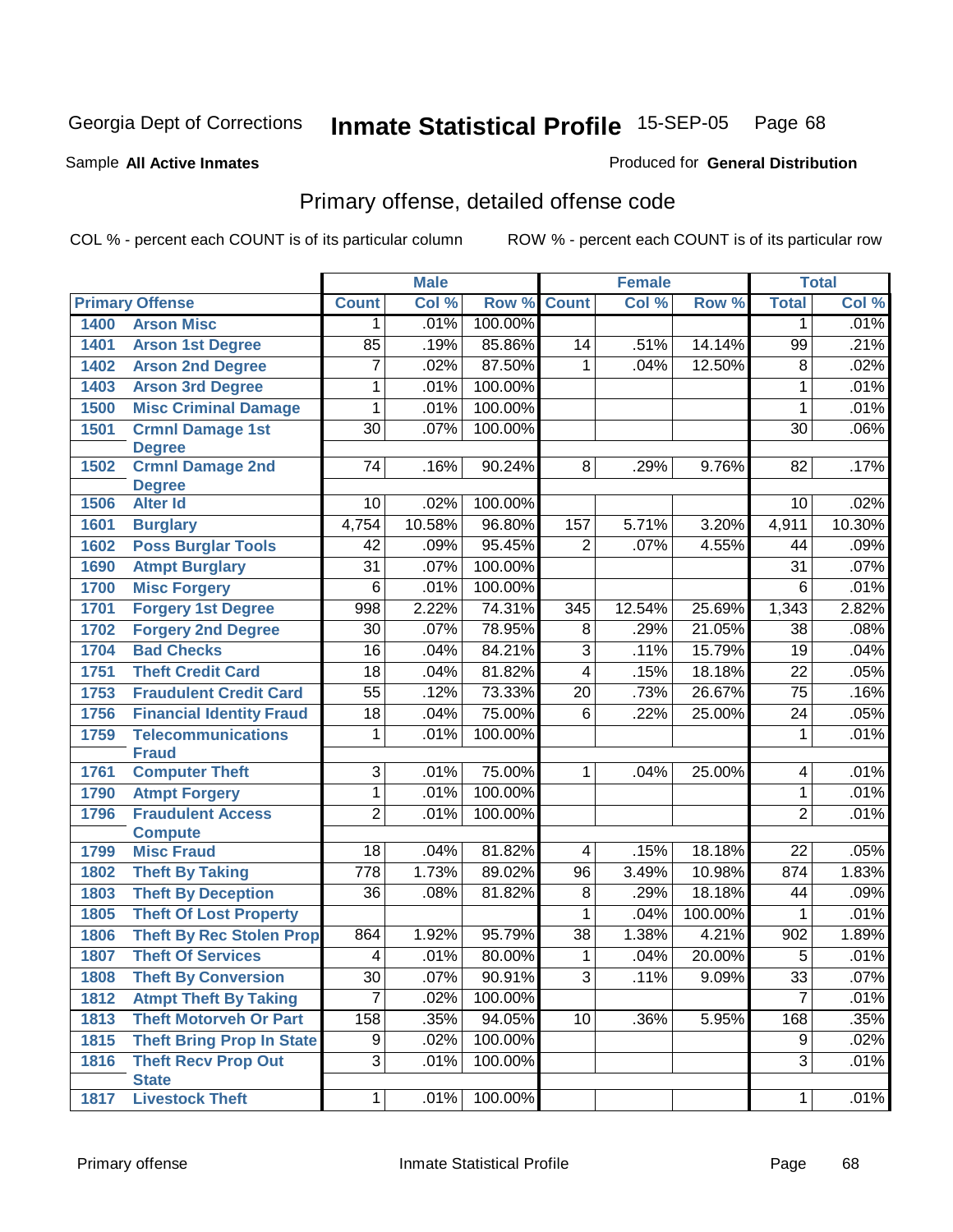Produced for **General Distribution**

#### Sample **All Active Inmates**

# Primary offense, detailed offense code

|      |                                            | <b>Male</b>      |         |         | <b>Female</b>   |       | <b>Total</b> |                 |       |
|------|--------------------------------------------|------------------|---------|---------|-----------------|-------|--------------|-----------------|-------|
|      | <b>Primary Offense</b>                     | <b>Count</b>     | Col %   | Row %   | <b>Count</b>    | Col % | Row %        | <b>Total</b>    | Col % |
| 1821 | <b>Theft By Shoplifting</b>                | $\overline{415}$ | .92%    | 79.05%  | 110             | 4.00% | 20.95%       | 525             | 1.10% |
| 1880 | <b>Entering Vehicle</b>                    | 151              | .34%    | 96.79%  | 5               | .18%  | 3.21%        | 156             | .33%  |
| 1901 | <b>Robbery</b>                             | 1,910            | 4.25%   | 93.72%  | 128             | 4.65% | 6.28%        | 2,038           | 4.28% |
| 1902 | <b>Armed Robbery</b>                       | 4,543            | 10.11%  | 97.49%  | 117             | 4.25% | 2.51%        | 4,660           | 9.78% |
| 1903 | <b>Robbery By Force</b>                    | $\overline{141}$ | .31%    | 93.38%  | $\overline{10}$ | .36%  | 6.62%        | 151             | .32%  |
| 1904 | <b>Robbery By Intimidation</b>             | $\overline{201}$ | .45%    | 93.93%  | $\overline{13}$ | .47%  | 6.07%        | 214             | .45%  |
| 1905 | <b>Robbery By Sudden</b><br><b>Snatch</b>  | 110              | .24%    | 95.65%  | $\overline{5}$  | .18%  | 4.35%        | 115             | .24%  |
| 1911 | <b>Hijacking Motor Vehicle</b>             | $\overline{32}$  | .07%    | 94.12%  | 2               | .07%  | 5.88%        | $\overline{34}$ | .07%  |
| 1991 | <b>Atmpt Robbery</b>                       | $\overline{32}$  | .07%    | 96.97%  | 1               | .04%  | 3.03%        | $\overline{33}$ | .07%  |
| 1992 | <b>Atmpt Armed Robbery</b>                 | $\overline{76}$  | .17%    | 95.00%  | 4               | .15%  | 5.00%        | 80              | .17%  |
| 2000 | <b>Misc Sexual Offense</b>                 | $\overline{36}$  | .08%    | 100.00% |                 |       |              | $\overline{36}$ | .08%  |
| 2001 | <b>Rape</b>                                | 1,764            | 3.93%   | 99.77%  | 4               | .15%  | .23%         | 1,768           | 3.71% |
| 2002 | <b>Sodomy</b>                              | $\overline{22}$  | .05%    | 95.65%  | 1               | .04%  | 4.35%        | 23              | .05%  |
| 2003 | <b>Aggrav Sodomy</b>                       | 236              | .53%    | 98.74%  | 3               | .11%  | 1.26%        | 239             | .50%  |
| 2006 | <b>Incest</b>                              | 156              | .35%    | 96.89%  | $\overline{5}$  | .18%  | 3.11%        | 161             | .34%  |
| 2007 | <b>Bigamy</b>                              | 3                | .01%    | 100.00% |                 |       |              | 3               | .01%  |
| 2009 | <b>Aggrav Sexual Battery</b>               | 114              | .25%    | 98.28%  | 2               | .07%  | 1.72%        | 116             | .24%  |
| 2016 | <b>Pimping A Minor Under</b>               | 5                | .01%    | 83.33%  | 1               | .04%  | 16.67%       | 6               | .01%  |
|      | 18                                         |                  |         |         |                 |       |              |                 |       |
| 2018 | <b>Statutory Rape</b>                      | $\overline{725}$ | 1.61%   | 99.32%  | 5               | .18%  | .68%         | 730             | 1.53% |
| 2019 | <b>Child Molestation</b>                   | 2,206            | 4.91%   | 98.18%  | 41              | 1.49% | 1.82%        | 2,247           | 4.71% |
| 2020 | <b>Enticing Child-Indec</b><br><b>Purp</b> | 81               | .18%    | 96.43%  | 3               | .11%  | 3.57%        | 84              | .18%  |
| 2021 | <b>Aggrav Child</b><br><b>Molestation</b>  | 1,235            | 2.75%   | 98.25%  | 22              | .80%  | 1.75%        | 1,257           | 2.64% |
| 2023 | Sexl/AssIt/Agn/Pers/Cstd                   | $\overline{2}$   | .01%    | 100.00% |                 |       |              | $\overline{2}$  | .01%  |
| 2025 | <b>Solicit Sodomy From</b><br><b>Minor</b> | 1                | .01%    | 100.00% |                 |       |              | 1               | .01%  |
| 2026 | <b>Sex Offender Fail Registr</b>           | 30               | .07%    | 100.00% |                 |       |              | 30              | .06%  |
| 2090 | <b>Entice Child, Attempted</b>             | 1                | .01%    | 100.00% |                 |       |              | 1               | .01%  |
| 2091 | <b>Atmpt Rape</b>                          | $\overline{25}$  | $.06\%$ | 100.00% |                 |       |              | $\overline{25}$ | .05%  |
| 2093 | <b>Atmpt Aggrav Sodomy</b>                 | 6                | .01%    | 100.00% |                 |       |              | 6               | .01%  |
| 2094 | <b>Atmpt Child Molestation</b>             | 6                | .01%    | 100.00% |                 |       |              | 6               | .01%  |
| 2095 | <b>Agg Aslt W Atmpt To</b>                 | $\overline{15}$  | .03%    | 100.00% |                 |       |              | 15              | .03%  |
|      | <b>Rape</b>                                |                  |         |         |                 |       |              |                 |       |
| 2097 | <b>Statutory Rape, Atmpt</b>               | 1                | .01%    | 100.00% |                 |       |              | 1               | .01%  |
| 2099 | <b>Agg Sex Battery Atmpt</b>               | 1                | .01%    | 100.00% |                 |       |              | $\mathbf{1}$    | .01%  |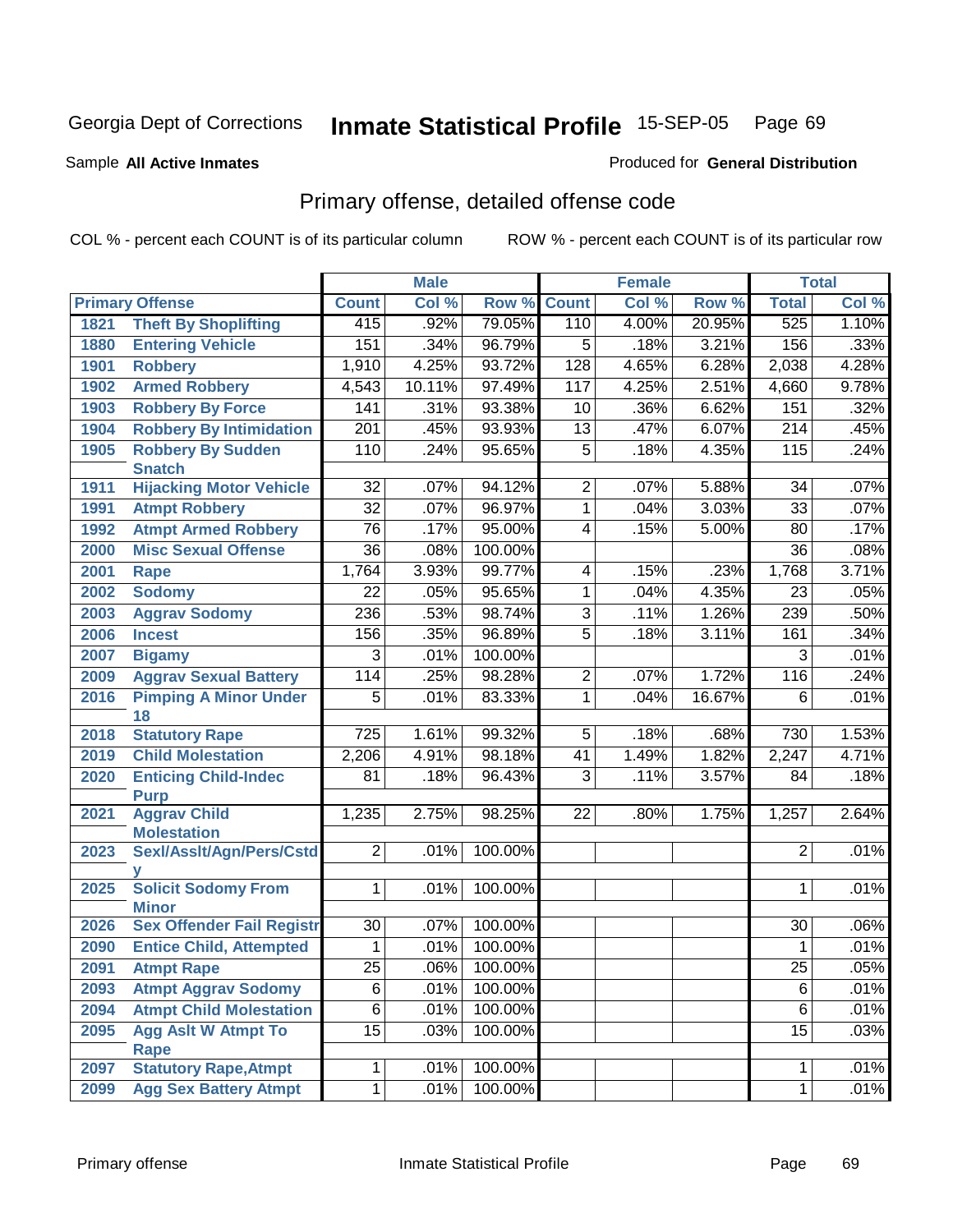Sample **All Active Inmates**

#### Produced for **General Distribution**

# Primary offense, detailed offense code

|      |                                            |                 | <b>Male</b> |         |                | Female |         |                 | <b>Total</b> |
|------|--------------------------------------------|-----------------|-------------|---------|----------------|--------|---------|-----------------|--------------|
|      | <b>Primary Offense</b>                     | <b>Count</b>    | Col %       | Row %   | <b>Count</b>   | Col %  | Row %   | <b>Total</b>    | Col %        |
| 2100 | <b>Misc Obscenity</b>                      | $\overline{3}$  | .01%        | 100.00% |                |        |         | $\overline{3}$  | .01%         |
| 2200 | <b>Misc Public Order</b>                   | 1               | .01%        | 100.00% |                |        |         | 1               | .01%         |
| 2205 | <b>False Swearng Writtn</b>                | 1               | .01%        | 50.00%  | $\mathbf{1}$   | .04%   | 50.00%  | 2               | .01%         |
|      | <b>Stmt</b>                                |                 |             |         |                |        |         |                 |              |
| 2301 | <b>Bribery Govt Officer</b>                | $\overline{3}$  | .01%        | 100.00% |                |        |         | $\overline{3}$  | .01%         |
| 2304 | <b>Influence Legislative Act</b>           | 1               | .01%        | 100.00% |                |        |         | 1               | .01%         |
| 2307 | <b>Defrauding State</b>                    |                 |             |         | $\overline{2}$ | .07%   | 100.00% | $\overline{2}$  | .01%         |
| 2313 | <b>Influencing Witness</b>                 | $\overline{2}$  | .01%        | 66.67%  | 1              | .04%   | 33.33%  | $\overline{3}$  | .01%         |
| 2314 | <b>Obstr Of Law Enf Officer</b>            | 609             | 1.36%       | 92.98%  | 46             | 1.67%  | 7.02%   | 655             | 1.37%        |
| 2315 | <b>Tampering With</b>                      | $\overline{3}$  | .01%        | 100.00% |                |        |         | $\overline{3}$  | .01%         |
|      | <b>Evidence</b>                            |                 |             |         |                |        |         |                 |              |
| 2316 | <b>Fleeing / Eluding Police</b>            | 25              | .06%        | 100.00% |                |        |         | 25              | .05%         |
| 2400 | <b>Misc Judicial Proceeding</b>            | 1               | .01%        | 100.00% |                |        |         | 1               | .01%         |
| 2401 | <b>Perjury</b>                             | $\overline{2}$  | .01%        | 66.67%  | $\mathbf{1}$   | .04%   | 33.33%  | 3               | .01%         |
| 2405 | <b>Impersonating Officer</b>               | $\overline{2}$  | .01%        | 100.00% |                |        |         | $\overline{2}$  | .01%         |
| 2407 | <b>Embracery</b>                           | 1               | .01%        | 100.00% |                |        |         | 1               | .01%         |
| 2408 | <b>False Statements Govt</b>               | $\overline{21}$ | .05%        | 80.77%  | $\overline{5}$ | .18%   | 19.23%  | $\overline{26}$ | .05%         |
| 2411 | <b>Impersntng In Legal</b>                 | $\overline{2}$  | .01%        | 100.00% |                |        |         | $\overline{2}$  | .01%         |
|      | <b>Procd</b>                               |                 |             |         |                |        |         |                 |              |
| 2501 | <b>Escape</b>                              | 94              | .21%        | 96.91%  | $\overline{3}$ | .11%   | 3.09%   | 97              | .20%         |
| 2502 | <b>Aiding Escape</b>                       | $\overline{2}$  | .01%        | 66.67%  | $\overline{1}$ | .04%   | 33.33%  | $\overline{3}$  | .01%         |
| 2503 | <b>Hindering Appreh Or</b>                 | $\overline{5}$  | .01%        | 71.43%  | $\overline{2}$ | .07%   | 28.57%  | $\overline{7}$  | .01%         |
| 2507 | Pun<br><b>Mutiny In Penal Inst</b>         | $\overline{2}$  | .01%        | 100.00% |                |        |         | 2               | .01%         |
| 2511 | <b>Bail Jumping</b>                        | $\overline{9}$  | .02%        | 100.00% |                |        |         | $\overline{9}$  | .02%         |
|      |                                            |                 |             |         |                |        |         |                 |              |
| 2613 | <b>Crmnl Interfere Govt</b><br><b>Prop</b> | $\overline{34}$ | .08%        | 97.14%  | $\mathbf{1}$   | .04%   | 2.86%   | $\overline{35}$ | .07%         |
| 2718 | <b>Dogfighting</b>                         | $\overline{2}$  | .01%        | 100.00% |                |        |         | 2               | .01%         |
| 2730 | <b>Lottery Violation</b>                   | $\mathbf{1}$    | .01%        | 100.00% |                |        |         | $\mathbf{1}$    | .01%         |
| 2761 | <b>Removal Baggage, Cargo</b>              | 4               | .01%        | 100.00% |                |        |         | 4               | .01%         |
|      | <b>Etc</b>                                 |                 |             |         |                |        |         |                 |              |
| 2801 | <b>Cruelty To Children</b>                 | 242             | .54%        | 77.07%  | 72             | 2.62%  | 22.93%  | 314             | .66%         |
| 2811 | <b>Cruelty To Elder Person</b>             | $\overline{2}$  | .01%        | 100.00% |                |        |         | $\overline{2}$  | .01%         |
| 2843 | <b>Sex Exploitation Child</b>              | 29              | .06%        | 96.67%  | $\mathbf{1}$   | .04%   | 3.33%   | $\overline{30}$ | .06%         |
| 2852 | <b>Abandonment Of Child</b>                |                 |             |         | $\mathbf{1}$   | .04%   | 100.00% | 1               | .01%         |
| 2854 | <b>Cntrbtng Delingency</b>                 | $\mathbf{1}$    | .01%        | 50.00%  | $\mathbf{1}$   | .04%   | 50.00%  | $\overline{2}$  | .01%         |
|      | <b>Minor</b>                               |                 |             |         |                |        |         |                 |              |
| 2900 | <b>Misc Weapon/Explosive</b>               | $6 \mid$        | .01%        | 100.00% |                |        |         | 6               | .01%         |
|      | <b>Off</b>                                 |                 |             |         |                |        |         |                 |              |
| 2901 | <b>Carry Concealed</b>                     | 4               | .01%        | 80.00%  | 1              | .04%   | 20.00%  | $\sqrt{5}$      | .01%         |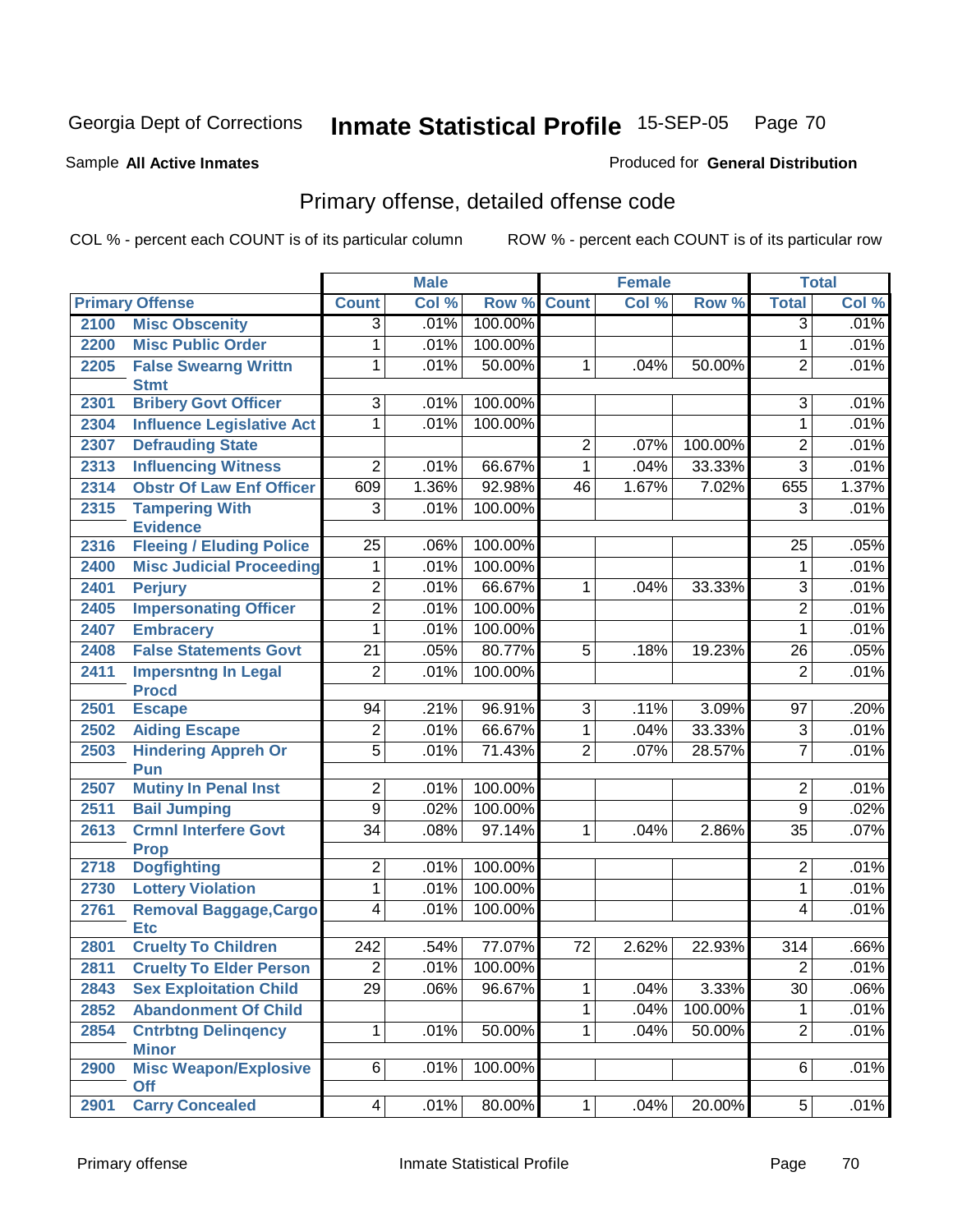Sample **All Active Inmates**

#### Produced for **General Distribution**

# Primary offense, detailed offense code

|      |                                               |                 | <b>Male</b> |                    |                | <b>Female</b> |        |                 | <b>Total</b> |
|------|-----------------------------------------------|-----------------|-------------|--------------------|----------------|---------------|--------|-----------------|--------------|
|      | <b>Primary Offense</b>                        | <b>Count</b>    | Col %       | <b>Row % Count</b> |                | Col %         | Row %  | <b>Total</b>    | Col %        |
|      | <b>Weapon</b>                                 |                 |             |                    |                |               |        |                 |              |
| 2910 | <b>Poss Of Firearm Dur</b>                    | 203             | .45%        | 97.60%             | 5              | .18%          | 2.40%  | 208             | .44%         |
|      | <b>Crime</b>                                  |                 |             |                    |                |               |        |                 |              |
| 2911 | <b>Poss Knife During Crime</b>                | 1               | .01%        | 100.00%            |                |               |        | 1               | .01%         |
| 2912 | <b>Poss Of Certain</b>                        | $\overline{30}$ | .07%        | 96.77%             | 1              | .04%          | 3.23%  | $\overline{31}$ | .07%         |
|      | <b>Weapons</b>                                |                 |             |                    |                |               |        |                 |              |
| 2913 | <b>Poss Firearm 1st</b>                       | $\overline{19}$ | .04%        | 100.00%            |                |               |        | 19              | .04%         |
| 2914 | <b>Offender</b><br><b>Poss Firearm Convct</b> | 722             | 1.61%       | 97.04%             | 22             | .80%          | 2.96%  | 744             | 1.56%        |
|      | <b>Felon</b>                                  |                 |             |                    |                |               |        |                 |              |
| 2915 | <b>Carry Weapon At School</b>                 | 14              | .03%        | 100.00%            |                |               |        | 14              | .03%         |
| 2965 | <b>Poss Weapon By</b>                         | 4               | .01%        | 100.00%            |                |               |        | 4               | .01%         |
|      | <b>Prisoner</b>                               |                 |             |                    |                |               |        |                 |              |
| 2967 | <b>Destroy/Injur Police Dog</b>               | 1               | .01%        | 100.00%            |                |               |        | 1               | .01%         |
| 2971 | <b>Cruelty To Animals</b>                     | $\overline{5}$  | .01%        | 100.00%            |                |               |        | $\overline{5}$  | .01%         |
| 2972 | <b>Aggrav Cruelty To</b>                      | $\overline{2}$  | .01%        | 66.67%             | 1              | .04%          | 33.33% | 3               | .01%         |
|      | <b>Animals</b>                                |                 |             |                    |                |               |        |                 |              |
| 3001 | <b>Eavesdrop &amp;</b>                        | 1               | .01%        | 100.00%            |                |               |        | 1               | .01%         |
|      | <b>Surveillance</b>                           |                 |             |                    |                |               |        |                 |              |
| 3002 | <b>Peeping Tom</b>                            | 25              | .06%        | 100.00%            |                |               |        | 25              | .05%         |
| 3404 | <b>Racketeering</b>                           | 63              | .14%        | 75.00%             | 21             | .76%          | 25.00% | 84              | .18%         |
| 4001 | <b>S/D Narcotics Opiates</b>                  | 70              | .16%        | 94.59%             | 4              | .15%          | 5.41%  | 74              | .16%         |
| 4002 | <b>S/D Dep Stim Cntrf</b>                     | 142             | .32%        | 88.20%             | 19             | .69%          | 11.80% | 161             | .34%         |
| 4003 | <b>Drugs</b><br><b>S/D Of Lsd</b>             | 3               | .01%        | 100.00%            |                |               |        | 3               | .01%         |
| 4004 | <b>S/D Of Marijuana</b>                       | 260             | .58%        | 97.01%             | $\bf 8$        | .29%          | 2.99%  | 268             | .56%         |
| 4006 | <b>Poss Narcotics Opiates</b>                 | 134             |             | 87.01%             | 20             | .73%          | 12.99% | 154             |              |
|      |                                               | 353             | .30%        |                    |                |               |        |                 | .32%         |
| 4007 | <b>Poss Dep Stim Cntrf</b><br><b>Drugs</b>    |                 | .79%        | 86.95%             | 53             | 1.93%         | 13.05% | 406             | .85%         |
| 4008 | <b>Poss Of Lsd</b>                            | 6               | .01%        | 100.00%            |                |               |        | 6               | .01%         |
| 4009 | <b>Poss Of Marijuana</b>                      | 263             | .59%        | 94.27%             | 16             | .58%          | 5.73%  | 279             | .59%         |
| 4011 | <b>Illegal Attm To Obt</b>                    | 12              | .03%        | 75.00%             | 4              | .15%          | 25.00% | 16              | .03%         |
|      | <b>Drugs</b>                                  |                 |             |                    |                |               |        |                 |              |
| 4012 | <b>Viol Ga Cntrl Sbst Act</b>                 | 30              | .07%        | 93.75%             | $\overline{2}$ | .07%          | 6.25%  | $\overline{32}$ | .07%         |
| 4013 | <b>Viol Dngrous Drgs Act</b>                  | 1               | .01%        | 100.00%            |                |               |        | $\mathbf{1}$    | .01%         |
| 4014 | <b>Uniwfl Mfg/Del/Dist N-C</b>                | 19              | .04%        | 100.00%            |                |               |        | 19              | .04%         |
|      | S                                             |                 |             |                    |                |               |        |                 |              |
| 4016 | <b>Poss Drug Related Matri</b>                | $\overline{2}$  | .01%        | 100.00%            |                |               |        | $\overline{2}$  | .01%         |
| 4017 | <b>S/D Cont Sub Public</b>                    | $\overline{93}$ | .21%        | 95.88%             | 4              | .15%          | 4.12%  | 97              | .20%         |
| 4018 | <b>S/D Cont Sub School</b>                    | 49              | .11%        | 94.23%             | $\overline{3}$ | .11%          | 5.77%  | 52              | .11%         |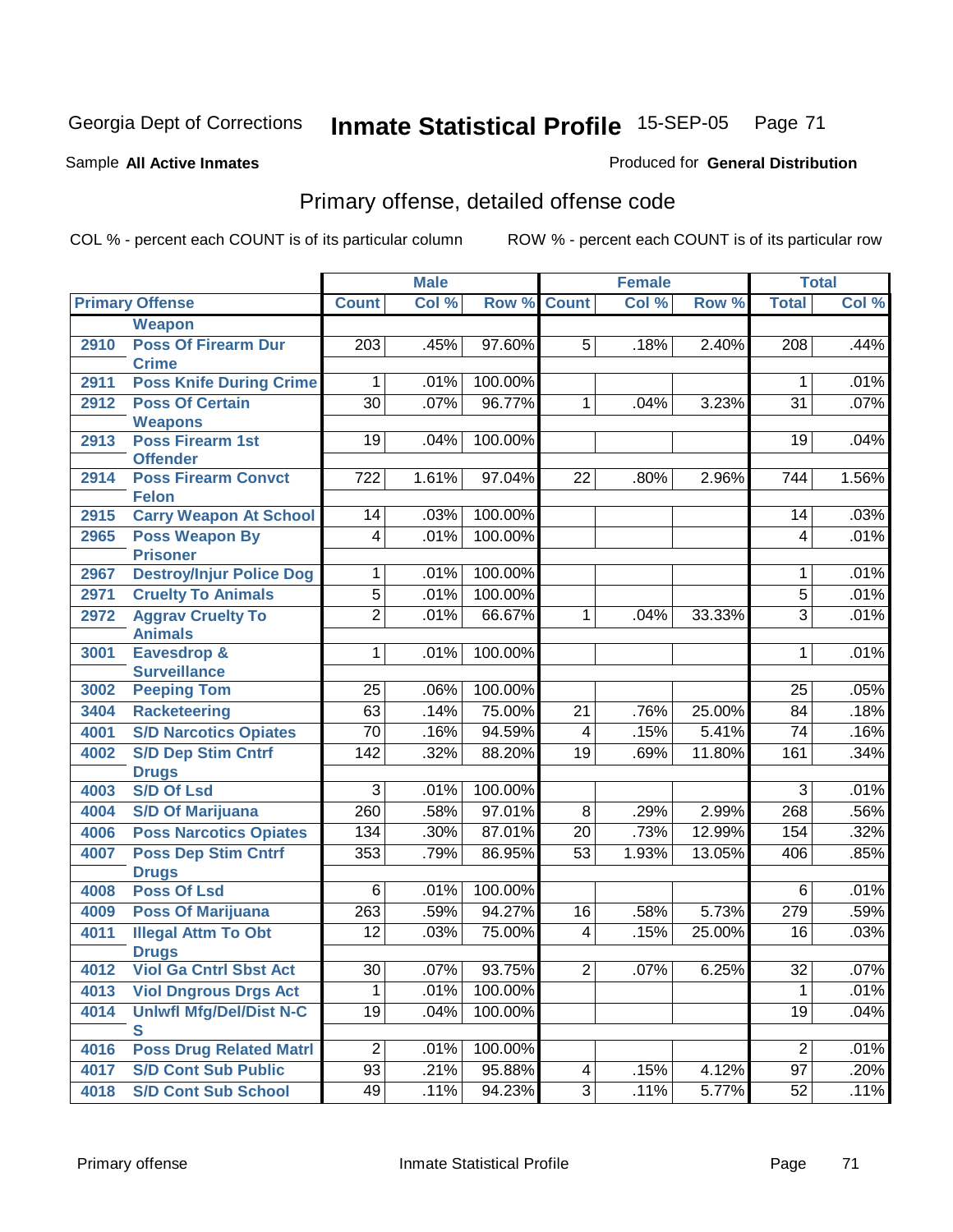#### Sample **All Active Inmates**

#### Produced for **General Distribution**

# Primary offense, detailed offense code

|      |                                     | <b>Male</b>     |       |         |                         | <b>Female</b> |        |                  | <b>Total</b> |
|------|-------------------------------------|-----------------|-------|---------|-------------------------|---------------|--------|------------------|--------------|
|      | <b>Primary Offense</b>              | <b>Count</b>    | Col % | Row %   | <b>Count</b>            | Col %         | Row %  | <b>Total</b>     | Col %        |
| 4021 | <b>S/D Cocaine</b>                  | 1,432           | 3.19% | 95.21%  | $\overline{72}$         | 2.62%         | 4.79%  | 1,504            | 3.15%        |
| 4022 | <b>Poss Of Cocaine</b>              | 2,027           | 4.51% | 92.47%  | 165                     | 6.00%         | 7.53%  | 2,192            | 4.60%        |
| 4030 | <b>Poss Ephedrine</b>               | 4               | .01%  | 100.00% |                         |               |        | 4                | .01%         |
| 4031 | <b>Poss Methamphetamine</b>         | 230             | .51%  | 92.74%  | 18                      | .65%          | 7.26%  | $\overline{248}$ | .52%         |
| 4032 | <b>Sale Methamphetamine</b>         | $\overline{33}$ | .07%  | 82.50%  | $\overline{7}$          | .25%          | 17.50% | 40               | .08%         |
| 4090 | <b>Atmpt Viol Substance</b>         | 40              | .09%  | 90.91%  | $\overline{\mathbf{4}}$ | .15%          | 9.09%  | 44               | .09%         |
|      | <b>Act</b>                          |                 |       |         |                         |               |        |                  |              |
| 4100 | <b>Misc Drugs Trafficking</b>       | 463             | 1.03% | 92.05%  | 40                      | 1.45%         | 7.95%  | 503              | 1.06%        |
| 4101 | <b>Traf Cocaine Less 200</b>        | 436             | .97%  | 95.40%  | $\overline{21}$         | .76%          | 4.60%  | 457              | .96%         |
|      | Gm                                  |                 |       |         |                         |               |        |                  |              |
| 4102 | Traf Cocaine 201-400 Gm             | $\overline{88}$ | .20%  | 90.72%  | $\overline{9}$          | .33%          | 9.28%  | 97               | .20%         |
| 4103 | <b>Traf Cocaine 401+ Gm</b>         | 124             | .28%  | 93.23%  | $\overline{9}$          | .33%          | 6.77%  | 133              | .28%         |
| 4111 | <b>Traf Narcotic Less 14 Gm</b>     | 7               | .02%  | 87.50%  | 1                       | .04%          | 12.50% | 8                | .02%         |
| 4112 | <b>Traf Narcotic 15-28 Gm</b>       | $\overline{2}$  | .01%  | 100.00% |                         |               |        | $\overline{2}$   | .01%         |
| 4113 | <b>Traf Narcotic 29+ Gm</b>         | $\overline{9}$  | .02%  | 90.00%  | 1                       | .04%          | 10.00% | $\overline{10}$  | .02%         |
| 4121 | Traf Marijna 101-2000 Lb            | $\overline{30}$ | .07%  | 93.75%  | $\overline{2}$          | .07%          | 6.25%  | $\overline{32}$  | .07%         |
| 4122 | Traf Marijna 2001-10k Lb            | $\overline{2}$  | .01%  | 100.00% |                         |               |        | $\overline{2}$   | .01%         |
| 4126 | <b>Traf Amphtmine 28-199</b>        | 40              | .09%  | 86.96%  | $\overline{6}$          | .22%          | 13.04% | 46               | .10%         |
| 4127 | Gm<br><b>Traf Amphtmine 200-399</b> | $\overline{6}$  | .01%  | 75.00%  | $\overline{2}$          | .07%          | 25.00% | 8                | .02%         |
|      | Gm                                  |                 |       |         |                         |               |        |                  |              |
| 4128 | <b>Traf Amphtmine 400+</b>          | $\overline{13}$ | .03%  | 92.86%  | 1.                      | .04%          | 7.14%  | 14               | .03%         |
|      | Gm                                  |                 |       |         |                         |               |        |                  |              |
| 4130 | <b>Cnspire Traffic Cntrl Sub</b>    | $\overline{6}$  | .01%  | 100.00% |                         |               |        | 6                | .01%         |
| 4131 | <b>Transactions Drug</b>            | 1               | .01%  | 100.00% |                         |               |        | 1                | .01%         |
|      | <b>Objects</b>                      |                 |       |         |                         |               |        |                  |              |
| 4133 | <b>Use Comm Facity Vio C</b>        | $\overline{2}$  | .01%  | 66.67%  | 1                       | .04%          | 33.33% | $\overline{3}$   | .01%         |
|      | <b>Sub</b>                          |                 |       |         |                         |               |        |                  |              |
| 4134 | <b>Att/Consprcy Commt</b><br>C/S/Of | 24              | .05%  | 85.71%  | $\overline{4}$          | .15%          | 14.29% | 28               | .06%         |
| 4140 | <b>Traf Methamph 28-199</b>         | 44              | .10%  | 95.65%  | $\overline{2}$          | .07%          | 4.35%  | 46               | .10%         |
|      | Gm                                  |                 |       |         |                         |               |        |                  |              |
| 4141 | Traf Methamph 200-399               | $\overline{7}$  | .02%  | 100.00% |                         |               |        | $\overline{7}$   | .01%         |
|      | Gm                                  |                 |       |         |                         |               |        |                  |              |
| 4142 | Traf Methamph 400+ Gm               | 11              | .02%  | 84.62%  | $\overline{2}$          | .07%          | 15.38% | 13               | .03%         |
| 4143 | <b>Manf Methamph 28-199</b>         | 20              | .04%  | 90.91%  | $\overline{2}$          | .07%          | 9.09%  | 22               | .05%         |
|      | Gm                                  |                 |       |         |                         |               |        |                  |              |
| 4144 | <b>Manf Methamph 200-399</b>        | $\mathbf{1}$    | .01%  | 100.00% |                         |               |        | 1                | .01%         |
|      | Gm                                  |                 |       |         |                         |               |        |                  |              |
| 4147 | <b>Manf Methamph Unspec</b>         | 20              | .04%  | 86.96%  | 3                       | .11%          | 13.04% | 23               | .05%         |
|      | Amt                                 |                 |       |         |                         |               |        |                  |              |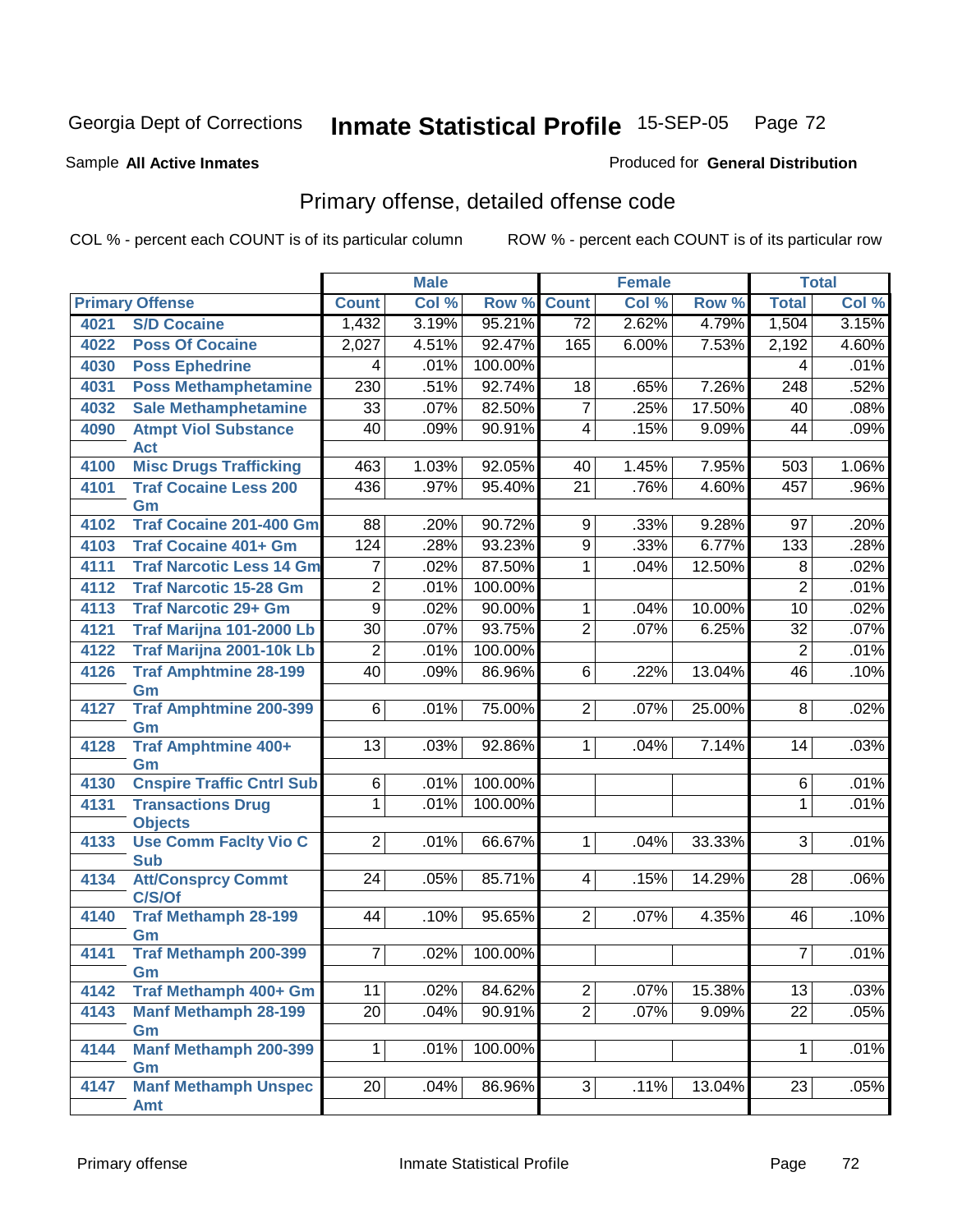Sample **All Active Inmates**

#### Produced for **General Distribution**

# Primary offense, detailed offense code

|      |                                  |                | <b>Male</b> |         |              | <b>Female</b> |          |              | <b>Total</b> |
|------|----------------------------------|----------------|-------------|---------|--------------|---------------|----------|--------------|--------------|
|      | <b>Primary Offense</b>           | <b>Count</b>   | Col %       | Row %   | <b>Count</b> | Col %         | Row %    | <b>Total</b> | Col %        |
| 5001 | <b>Viol Motor Vehicle Laws</b>   | 50             | .11%        | 94.34%  | 3            | .11%          | $5.66\%$ | 53           | .11%         |
| 5003 | <b>Chop Shop Violation</b>       | 3              | .01%        | 100.00% |              |               |          | 3            | .01%         |
| 5004 | <b>Drvng Habtl Violator</b>      | 163            | .36%        | 97.60%  | 4            | .15%          | 2.40%    | 167          | .35%         |
| 5005 | <b>Habit Traf Voil/Impaired</b>  |                | $.02\%$     | 100.00% |              |               |          |              | .01%         |
| 6000 | <b>Misc Mrals/Pblic H/Safty</b>  | 18             | .04%        | 90.00%  | 2            | .07%          | 10.00%   | 20           | .04%         |
| 6200 | <b>Misc CorrectionI Inst Off</b> | 14             | .03%        | 100.00% |              |               |          | 14           | .03%         |
| 9901 | <b>Conspiracy</b>                | 56             | .12%        | 88.89%  | 7            | .25%          | 11.11%   | 63           | .13%         |
| 9905 | <b>Crmnl Atmpt</b>               | 20             | .04%        | 95.24%  |              | .04%          | 4.76%    | 21           | .04%         |
| 9906 | <b>Aircraft Hijacking</b>        |                | .01%        | 100.00% |              |               |          |              | .01%         |
| 9907 | <b>Unauth Dist Recrd</b>         | $\overline{2}$ | .01%        | 100.00% |              |               |          | 2            | .01%         |
|      | <b>Devices</b>                   |                |             |         |              |               |          |              |              |
| 9910 | <b>Crmnl Solicitation</b>        | 5              | .01%        | 83.33%  |              | .04%          | 16.67%   | 6            | .01%         |
| 9911 | <b>Party To A Crime</b>          | 5.             | .01%        | 100.00% |              |               |          | 5            | .01%         |
|      | <b>Total Rported</b>             | 44,920         | 100%        | 94.23%  | 2,751        | 100%          | 5.77%    | 47,671       | 100%         |

| <b>eported</b><br><b>NOT</b>   | $\mathbf{a}$ |       | о.<br>ີ       |
|--------------------------------|--------------|-------|---------------|
| <b>Total</b><br>C <sub>r</sub> | 44.990       | 2,762 | ハフ フロヘ<br>73Z |

|  | Mode (most frequent) | 1601 Burglary | 1701 Forgery 1st Degree | 1601 Burglary |
|--|----------------------|---------------|-------------------------|---------------|
|--|----------------------|---------------|-------------------------|---------------|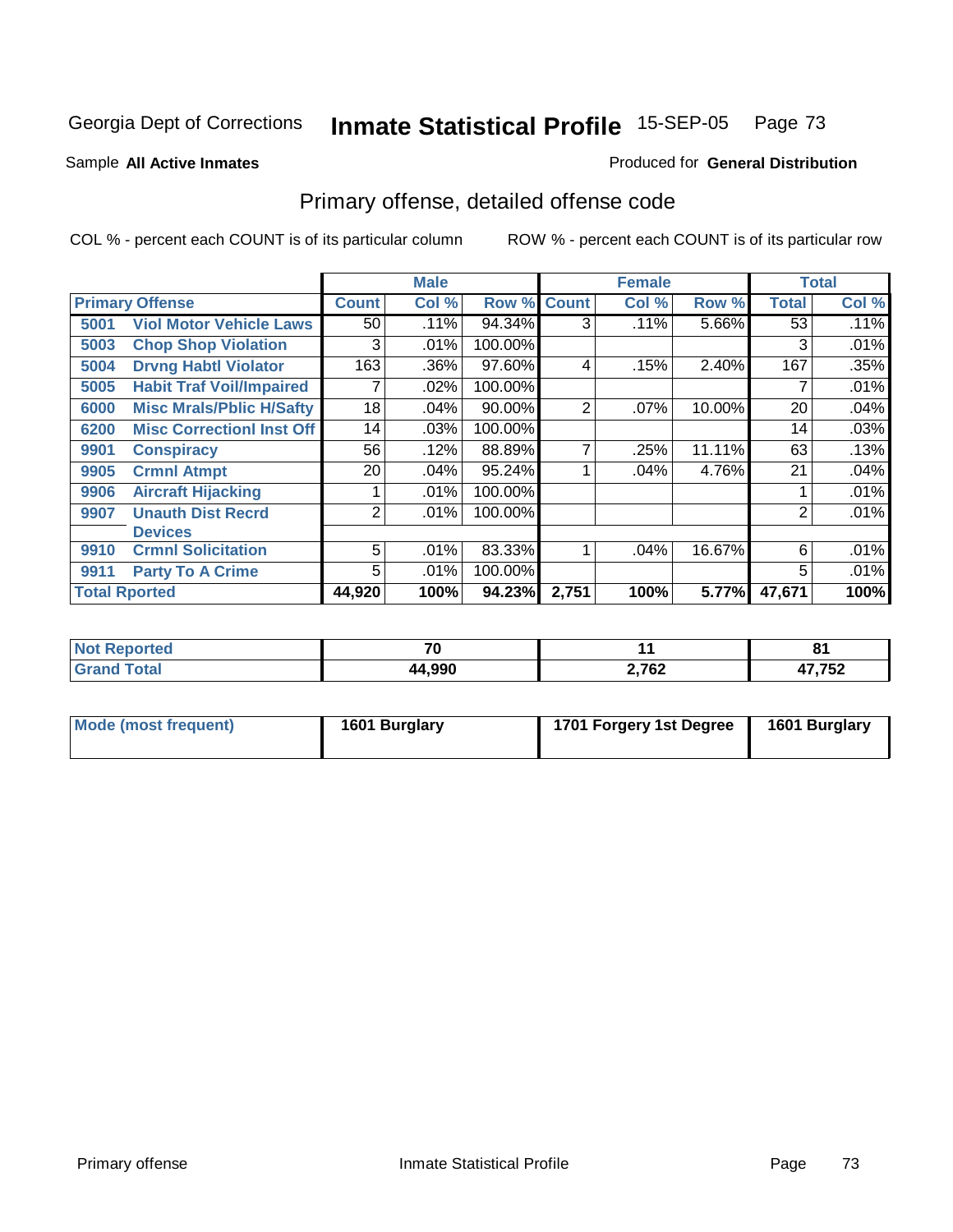Sample **All Active Inmates**

#### Produced for **General Distribution**

# County of conviction of primary offense

|                |                             |                  | <b>Male</b> |         |                 | <b>Female</b> |        |                  | <b>Total</b> |
|----------------|-----------------------------|------------------|-------------|---------|-----------------|---------------|--------|------------------|--------------|
|                | <b>County of Conviction</b> | <b>Count</b>     | Col %       | Row %   | <b>Count</b>    | Col %         | Row %  | <b>Total</b>     | Col %        |
| 1              | <b>Appling</b>              | $\overline{74}$  | .16%        | 96.10%  | $\overline{3}$  | .11%          | 3.90%  | $\overline{77}$  | .16%         |
| $\overline{2}$ | <b>Atkinson</b>             | $\overline{39}$  | .09%        | 95.12%  | $\overline{2}$  | .07%          | 4.88%  | 41               | .09%         |
| 3              | <b>Bacon</b>                | $\overline{48}$  | .11%        | 97.96%  | 1               | .04%          | 2.04%  | 49               | .10%         |
| 4              | <b>Baker</b>                | $\overline{18}$  | .04%        | 94.74%  | 1               | .04%          | 5.26%  | $\overline{19}$  | .04%         |
| 5              | <b>Baldwin</b>              | 333              | .74%        | 93.80%  | $\overline{22}$ | .80%          | 6.20%  | 355              | .74%         |
| 6              | <b>Banks</b>                | 66               | .15%        | 92.96%  | $\overline{5}$  | .18%          | 7.04%  | $\overline{71}$  | .15%         |
| 7              | <b>Barrow</b>               | $\overline{207}$ | .46%        | 95.83%  | $\overline{9}$  | .33%          | 4.17%  | $\overline{216}$ | .45%         |
| 8              | <b>Bartow</b>               | 460              | 1.02%       | 89.84%  | $\overline{52}$ | 1.89%         | 10.16% | $\overline{512}$ | 1.07%        |
| 9              | <b>Ben Hill</b>             | $\overline{210}$ | .47%        | 91.30%  | $\overline{20}$ | .73%          | 8.70%  | 230              | .48%         |
| 10             | <b>Berrien</b>              | $\overline{82}$  | .18%        | 90.11%  | $9\,$           | .33%          | 9.89%  | $\overline{91}$  | .19%         |
| 11             | <b>Bibb</b>                 | 971              | 2.16%       | 95.10%  | $\overline{50}$ | 1.82%         | 4.90%  | 1,021            | 2.14%        |
| 12             | <b>Bleckley</b>             | 100              | .22%        | 90.91%  | $\overline{10}$ | .36%          | 9.09%  | $\overline{110}$ | .23%         |
| 13             | <b>Brantley</b>             | $\overline{54}$  | .12%        | 93.10%  | 4               | .15%          | 6.90%  | $\overline{58}$  | .12%         |
| 14             | <b>Brooks</b>               | $\overline{71}$  | .16%        | 100.00% |                 |               |        | $\overline{71}$  | .15%         |
| 15             | <b>Bryan</b>                | $\overline{95}$  | .21%        | 95.96%  | 4               | .15%          | 4.04%  | $\overline{99}$  | .21%         |
| 16             | <b>Bulloch</b>              | 404              | .90%        | 94.39%  | 24              | .87%          | 5.61%  | 428              | .90%         |
| 17             | <b>Burke</b>                | 182              | .41%        | 97.33%  | $\overline{5}$  | .18%          | 2.67%  | 187              | .39%         |
| 18             | <b>Butts</b>                | 116              | .26%        | 95.87%  | $\overline{5}$  | .18%          | 4.13%  | 121              | .25%         |
| 19             | <b>Calhoun</b>              | $\overline{33}$  | .07%        | 91.67%  | $\overline{3}$  | .11%          | 8.33%  | $\overline{36}$  | .08%         |
| 20             | <b>Camden</b>               | 103              | .23%        | 98.10%  | $\overline{2}$  | .07%          | 1.90%  | 105              | .22%         |
| 21             | <b>Candler</b>              | $\overline{68}$  | .15%        | 98.55%  | $\mathbf{1}$    | .04%          | 1.45%  | 69               | .14%         |
| 22             | <b>Carroll</b>              | 463              | 1.03%       | 92.42%  | $\overline{38}$ | 1.38%         | 7.58%  | 501              | 1.05%        |
| 23             | <b>Catoosa</b>              | 231              | .51%        | 89.88%  | $\overline{26}$ | .95%          | 10.12% | $\overline{257}$ | .54%         |
| 24             | <b>Charlton</b>             | 62               | .14%        | 93.94%  | $\overline{4}$  | .15%          | 6.06%  | 66               | .14%         |
| 25             | <b>Chatham</b>              | 2,280            | 5.08%       | 95.00%  | 120             | 4.36%         | 5.00%  | 2,400            | 5.03%        |
| 26             | <b>Chattahoochee</b>        | $\overline{27}$  | .06%        | 93.10%  | $\overline{2}$  | .07%          | 6.90%  | $\overline{29}$  | .06%         |
| 27             | <b>Chattooga</b>            | $\overline{217}$ | .48%        | 89.67%  | $\overline{25}$ | .91%          | 10.33% | $\overline{242}$ | .51%         |
| 28             | <b>Cherokee</b>             | $\overline{544}$ | 1.21%       | 91.12%  | $\overline{53}$ | 1.93%         | 8.88%  | 597              | 1.25%        |
| 29             | <b>Clarke</b>               | 461              | 1.03%       | 94.27%  | $\overline{28}$ | 1.02%         | 5.73%  | 489              | 1.03%        |
| 30             | <b>Clay</b>                 | $\overline{28}$  | .06%        | 96.55%  | 1               | .04%          | 3.45%  | $\overline{29}$  | .06%         |
| 31             | <b>Clayton</b>              | 1,593            | 3.55%       | 94.43%  | $\overline{94}$ | 3.42%         | 5.57%  | 1,687            | 3.54%        |
| 32             | <b>Clinch</b>               | 47               | .10%        | 94.00%  | 3               | .11%          | 6.00%  | 50               | .10%         |
| 33             | <b>Cobb</b>                 | 2,276            | 5.07%       | 93.70%  | 153             | 5.56%         | 6.30%  | 2,429            | 5.10%        |
| 34             | <b>Coffee</b>               | 213              | .47%        | 90.25%  | 23              | .84%          | 9.75%  | 236              | .50%         |
| 35             | <b>Colquitt</b>             | $\overline{269}$ | .60%        | 96.42%  | 10              | .36%          | 3.58%  | 279              | .59%         |
| 36             | <b>Columbia</b>             | $\overline{261}$ | .58%        | 91.90%  | 23              | .84%          | 8.10%  | 284              | .60%         |
| 37             | <b>Cook</b>                 | 130              | .29%        | 95.59%  | 6               | .22%          | 4.41%  | 136              | .29%         |
| 38             | <b>Coweta</b>               | 443              | .99%        | 94.86%  | $\overline{24}$ | .87%          | 5.14%  | 467              | .98%         |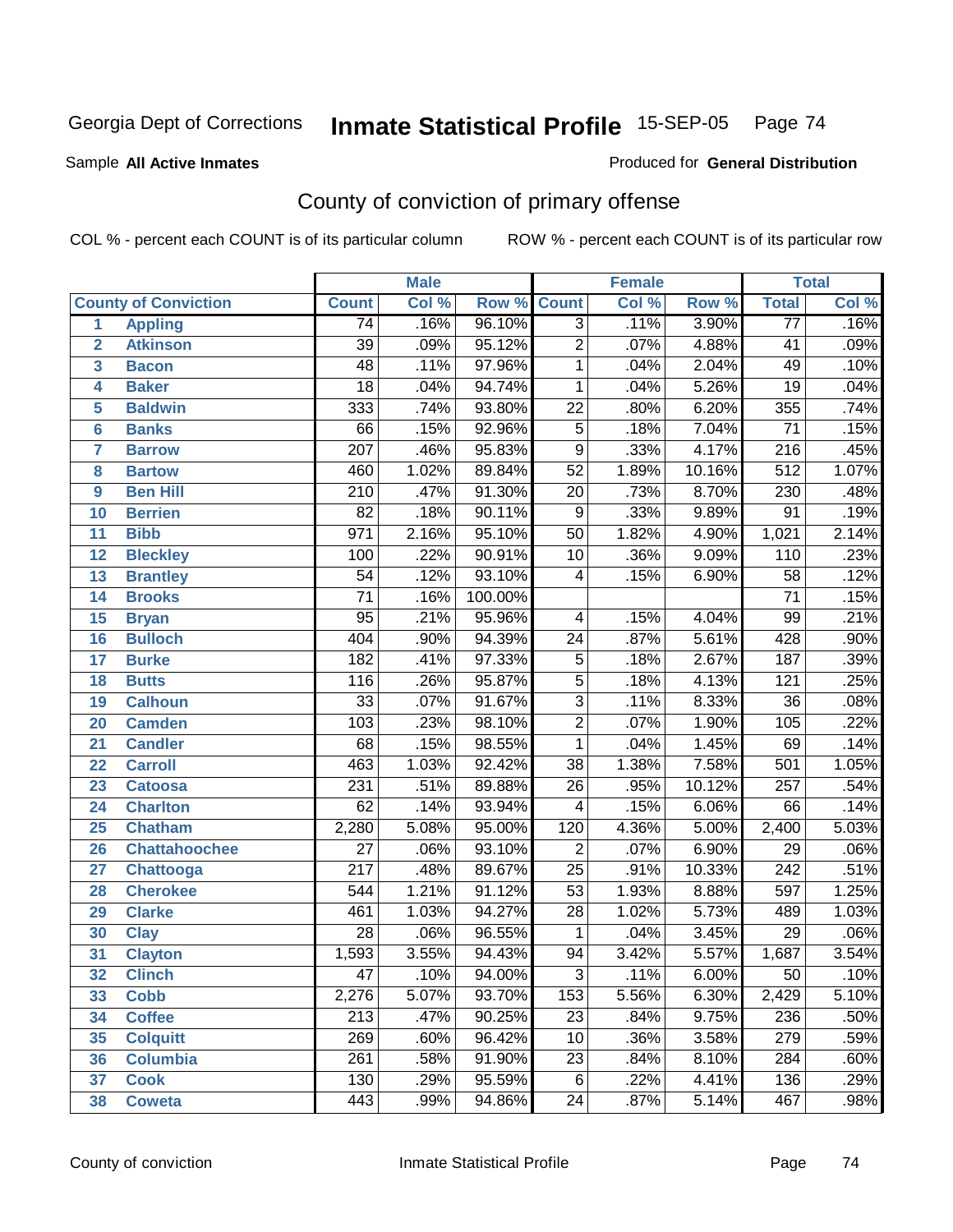Sample **All Active Inmates**

Produced for **General Distribution**

# County of conviction of primary offense

|    |                             |                  | <b>Male</b> |         |                         | <b>Female</b> |        |                  | <b>Total</b> |
|----|-----------------------------|------------------|-------------|---------|-------------------------|---------------|--------|------------------|--------------|
|    | <b>County of Conviction</b> | <b>Count</b>     | Col %       | Row %   | <b>Count</b>            | Col %         | Row %  | <b>Total</b>     | Col %        |
| 39 | <b>Crawford</b>             | $\overline{17}$  | .04%        | 85.00%  | $\overline{3}$          | .11%          | 15.00% | $\overline{20}$  | .04%         |
| 40 | <b>Crisp</b>                | 279              | .62%        | 94.26%  | $\overline{17}$         | .62%          | 5.74%  | 296              | .62%         |
| 41 | <b>Dade</b>                 | 124              | .28%        | 93.94%  | 8                       | .29%          | 6.06%  | $\overline{132}$ | .28%         |
| 42 | <b>Dawson</b>               | 81               | .18%        | 96.43%  | $\overline{3}$          | .11%          | 3.57%  | 84               | .18%         |
| 43 | <b>Decatur</b>              | 257              | .57%        | 93.80%  | $\overline{17}$         | .62%          | 6.20%  | $\overline{274}$ | .57%         |
| 44 | <b>Dekalb</b>               | 3,014            | 6.71%       | 95.47%  | 143                     | 5.20%         | 4.53%  | 3,157            | 6.62%        |
| 45 | <b>Dodge</b>                | 170              | .38%        | 91.89%  | $\overline{15}$         | .55%          | 8.11%  | 185              | .39%         |
| 46 | <b>Dooly</b>                | 107              | .24%        | 93.86%  | $\overline{7}$          | .25%          | 6.14%  | 114              | .24%         |
| 47 | <b>Dougherty</b>            | 964              | 2.15%       | 94.88%  | $\overline{52}$         | 1.89%         | 5.12%  | 1,016            | 2.13%        |
| 48 | <b>Douglas</b>              | 918              | 2.04%       | 91.62%  | 84                      | 3.05%         | 8.38%  | 1,002            | 2.10%        |
| 49 | <b>Early</b>                | 70               | .16%        | 97.22%  | $\overline{2}$          | .07%          | 2.78%  | $\overline{72}$  | .15%         |
| 50 | <b>Echols</b>               | 9                | .02%        | 100.00% |                         |               |        | 9                | .02%         |
| 51 | <b>Effingham</b>            | 156              | .35%        | 93.41%  | $\overline{11}$         | .40%          | 6.59%  | 167              | .35%         |
| 52 | <b>Elbert</b>               | 144              | .32%        | 92.31%  | $\overline{12}$         | .44%          | 7.69%  | 156              | .33%         |
| 53 | <b>Emanuel</b>              | 171              | .38%        | 96.61%  | $\overline{6}$          | .22%          | 3.39%  | 177              | .37%         |
| 54 | <b>Evans</b>                | $\overline{75}$  | .17%        | 94.94%  | 4                       | .15%          | 5.06%  | 79               | .17%         |
| 55 | <b>Fannin</b>               | 107              | .24%        | 89.92%  | $\overline{12}$         | .44%          | 10.08% | $\overline{119}$ | .25%         |
| 56 | <b>Fayette</b>              | 267              | .59%        | 93.68%  | 18                      | .65%          | 6.32%  | 285              | .60%         |
| 57 | <b>Floyd</b>                | 687              | 1.53%       | 91.60%  | 63                      | 2.29%         | 8.40%  | 750              | 1.57%        |
| 58 | <b>Forsyth</b>              | 201              | .45%        | 91.78%  | 18                      | .65%          | 8.22%  | $\overline{219}$ | .46%         |
| 59 | <b>Franklin</b>             | 131              | .29%        | 94.93%  | $\overline{7}$          | .25%          | 5.07%  | 138              | .29%         |
| 60 | <b>Fulton</b>               | 4,340            | 9.66%       | 96.29%  | 167                     | 6.07%         | 3.71%  | 4,507            | 9.45%        |
| 61 | <b>Gilmer</b>               | 124              | .28%        | 95.38%  | 6                       | .22%          | 4.62%  | 130              | .27%         |
| 62 | <b>Glascock</b>             | 7                | .02%        | 87.50%  | 1                       | .04%          | 12.50% | 8                | .02%         |
| 63 | <b>Glynn</b>                | 453              | 1.01%       | 96.38%  | $\overline{17}$         | .62%          | 3.62%  | 470              | .99%         |
| 64 | <b>Gordon</b>               | 241              | .54%        | 86.69%  | $\overline{37}$         | 1.34%         | 13.31% | $\overline{278}$ | .58%         |
| 65 | <b>Grady</b>                | $\overline{210}$ | .47%        | 95.02%  | 11                      | .40%          | 4.98%  | $\overline{221}$ | .46%         |
| 66 | <b>Greene</b>               | $\overline{108}$ | .24%        | 96.43%  | 4                       | .15%          | 3.57%  | 112              | .23%         |
| 67 | <b>Gwinnett</b>             | 1,379            | 3.07%       | 94.00%  | $\overline{88}$         | 3.20%         | 6.00%  | 1,467            | 3.08%        |
| 68 | <b>Habersham</b>            | 117              | .26%        | 92.13%  | 10                      | .36%          | 7.87%  | 127              | .27%         |
| 69 | <b>Hall</b>                 | 652              | 1.45%       | 93.95%  | $\overline{42}$         | 1.53%         | 6.05%  | 694              | 1.46%        |
| 70 | <b>Hancock</b>              | 34               | .08%        | 97.14%  | 1                       | .04%          | 2.86%  | 35               | .07%         |
| 71 | <b>Haralson</b>             | $\overline{73}$  | .16%        | 97.33%  | $\overline{2}$          | .07%          | 2.67%  | $\overline{75}$  | .16%         |
| 72 | <b>Harris</b>               | $\overline{87}$  | .19%        | 95.60%  | $\overline{\mathbf{4}}$ | .15%          | 4.40%  | 91               | .19%         |
| 73 | <b>Hart</b>                 | $\overline{89}$  | .20%        | 90.82%  | $\overline{9}$          | .33%          | 9.18%  | 98               | .21%         |
| 74 | <b>Heard</b>                | 52               | .12%        | 94.55%  | 3                       | .11%          | 5.45%  | 55               | .12%         |
| 75 | <b>Henry</b>                | 396              | .88%        | 90.41%  | 42                      | 1.53%         | 9.59%  | 438              | .92%         |
| 76 | <b>Houston</b>              | 529              | 1.18%       | 94.13%  | $\overline{33}$         | 1.20%         | 5.87%  | 562              | 1.18%        |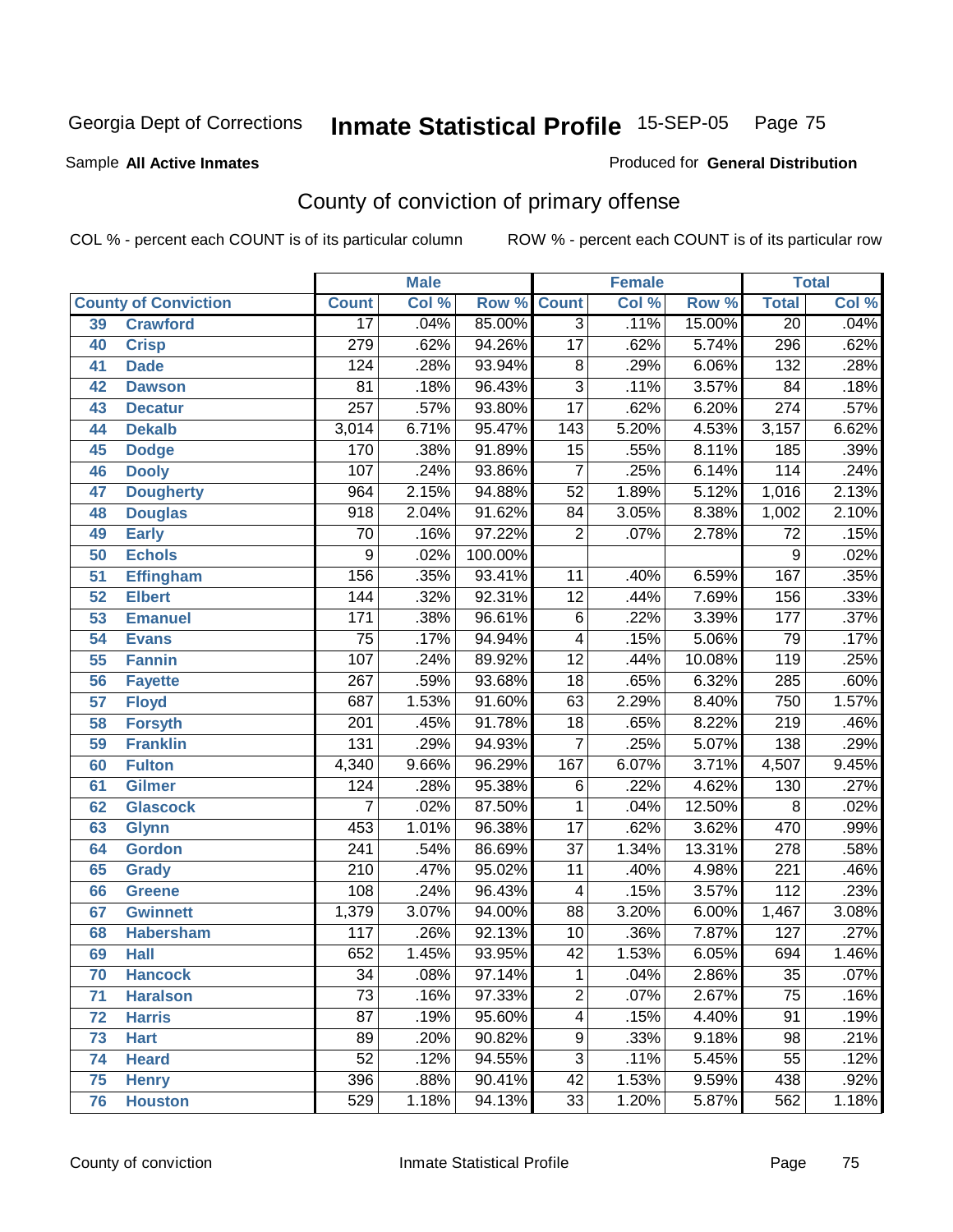Sample **All Active Inmates**

#### Produced for **General Distribution**

# County of conviction of primary offense

|                 |                             |                  | <b>Male</b> |        |                         | <b>Female</b> |        |                  | <b>Total</b> |
|-----------------|-----------------------------|------------------|-------------|--------|-------------------------|---------------|--------|------------------|--------------|
|                 | <b>County of Conviction</b> | <b>Count</b>     | Col %       | Row %  | <b>Count</b>            | Col %         | Row %  | <b>Total</b>     | Col %        |
| $\overline{77}$ | <b>Irwin</b>                | 64               | .14%        | 96.97% | $\overline{2}$          | $.07\%$       | 3.03%  | 66               | .14%         |
| 78              | <b>Jackson</b>              | $\overline{215}$ | .48%        | 91.88% | $\overline{19}$         | .69%          | 8.12%  | 234              | .49%         |
| 79              | <b>Jasper</b>               | $\overline{56}$  | .12%        | 96.55% | $\overline{2}$          | .07%          | 3.45%  | $\overline{58}$  | .12%         |
| 80              | <b>Jeff Davis</b>           | $\overline{54}$  | .12%        | 90.00% | $\overline{6}$          | .22%          | 10.00% | 60               | .13%         |
| 81              | <b>Jefferson</b>            | 100              | .22%        | 98.04% | $\overline{2}$          | .07%          | 1.96%  | 102              | .21%         |
| 82              | <b>Jenkins</b>              | 68               | .15%        | 90.67% | $\overline{7}$          | .25%          | 9.33%  | $\overline{75}$  | .16%         |
| 83              | <b>Johnson</b>              | $\overline{51}$  | .11%        | 98.08% | 1                       | .04%          | 1.92%  | $\overline{52}$  | .11%         |
| 84              | <b>Jones</b>                | 111              | .25%        | 94.07% | 7                       | .25%          | 5.93%  | $\overline{118}$ | .25%         |
| 85              | <b>Lamar</b>                | $\overline{80}$  | .18%        | 95.24% | 4                       | .15%          | 4.76%  | $\overline{84}$  | .18%         |
| 86              | <b>Lanier</b>               | 40               | .09%        | 95.24% | $\overline{2}$          | .07%          | 4.76%  | 42               | .09%         |
| 87              | <b>Laurens</b>              | $\overline{242}$ | .54%        | 93.08% | $\overline{18}$         | .65%          | 6.92%  | 260              | .55%         |
| 88              | Lee                         | 47               | .10%        | 95.92% | $\overline{2}$          | .07%          | 4.08%  | 49               | .10%         |
| 89              | <b>Liberty</b>              | 239              | .53%        | 95.22% | $\overline{12}$         | .44%          | 4.78%  | 251              | .53%         |
| 90              | <b>Lincoln</b>              | 45               | .10%        | 93.75% | $\overline{3}$          | .11%          | 6.25%  | 48               | .10%         |
| 91              | Long                        | $\overline{82}$  | .18%        | 92.13% | $\overline{7}$          | .25%          | 7.87%  | 89               | .19%         |
| 92              | <b>Lowndes</b>              | $\overline{510}$ | 1.14%       | 95.86% | $\overline{22}$         | .80%          | 4.14%  | 532              | 1.12%        |
| 93              | <b>Lumpkin</b>              | 68               | .15%        | 86.08% | $\overline{11}$         | .40%          | 13.92% | $\overline{79}$  | .17%         |
| 94              | <b>Macon</b>                | $\overline{70}$  | .16%        | 97.22% | $\overline{2}$          | .07%          | 2.78%  | $\overline{72}$  | .15%         |
| 95              | <b>Madison</b>              | $\overline{131}$ | .29%        | 90.97% | $\overline{13}$         | .47%          | 9.03%  | $\overline{144}$ | .30%         |
| 96              | <b>Marion</b>               | $\overline{37}$  | .08%        | 92.50% | $\overline{3}$          | .11%          | 7.50%  | 40               | .08%         |
| 97              | <b>Mcduffie</b>             | $\overline{192}$ | .43%        | 93.20% | $\overline{14}$         | .51%          | 6.80%  | $\overline{206}$ | .43%         |
| 98              | <b>Mcintosh</b>             | 71               | .16%        | 98.61% | $\mathbf{1}$            | .04%          | 1.39%  | $\overline{72}$  | .15%         |
| 99              | <b>Meriwether</b>           | 179              | .40%        | 93.72% | $\overline{12}$         | .44%          | 6.28%  | 191              | .40%         |
| 100             | <b>Miller</b>               | $\overline{25}$  | .06%        | 96.15% | 1                       | .04%          | 3.85%  | 26               | .05%         |
| 101             | <b>Mitchell</b>             | $\overline{185}$ | .41%        | 92.04% | $\overline{16}$         | .58%          | 7.96%  | $\overline{201}$ | .42%         |
| 102             | <b>Monroe</b>               | 166              | .37%        | 95.40% | 8                       | .29%          | 4.60%  | 174              | .37%         |
| 103             | <b>Montgomery</b>           | $\overline{39}$  | .09%        | 97.50% | 1                       | .04%          | 2.50%  | 40               | .08%         |
| 104             | <b>Morgan</b>               | $\overline{87}$  | .19%        | 97.75% | 2                       | .07%          | 2.25%  | 89               | .19%         |
| 105             | <b>Murray</b>               | 180              | .40%        | 92.31% | $\overline{15}$         | .55%          | 7.69%  | 195              | .41%         |
| 106             | <b>Muscogee</b>             | 1,594            | 3.55%       | 94.54% | 92                      | 3.34%         | 5.46%  | 1,686            | 3.54%        |
| 107             | <b>Newton</b>               | 419              | .93%        | 94.37% | $\overline{25}$         | .91%          | 5.63%  | 444              | .93%         |
| 108             | <b>Oconee</b>               | 60               | .13%        | 96.77% | 2                       | $.07\%$       | 3.23%  | 62               | .13%         |
| 109             | <b>Oglethorpe</b>           | 65               | .14%        | 92.86% | $\overline{5}$          | .18%          | 7.14%  | $\overline{70}$  | .15%         |
| 110             | <b>Paulding</b>             | 185              | .41%        | 93.91% | $\overline{12}$         | .44%          | 6.09%  | 197              | .41%         |
| 111             | <b>Peach</b>                | $\overline{87}$  | .19%        | 97.75% | $\overline{2}$          | .07%          | 2.25%  | 89               | .19%         |
| 112             | <b>Pickens</b>              | 84               | .19%        | 96.55% | $\overline{3}$          | .11%          | 3.45%  | 87               | .18%         |
| 113             | <b>Pierce</b>               | $\overline{52}$  | .12%        | 96.30% | $\overline{2}$          | .07%          | 3.70%  | $\overline{54}$  | .11%         |
| 114             | <b>Pike</b>                 | 52               | .12%        | 92.86% | $\overline{\mathbf{4}}$ | .15%          | 7.14%  | 56               | .12%         |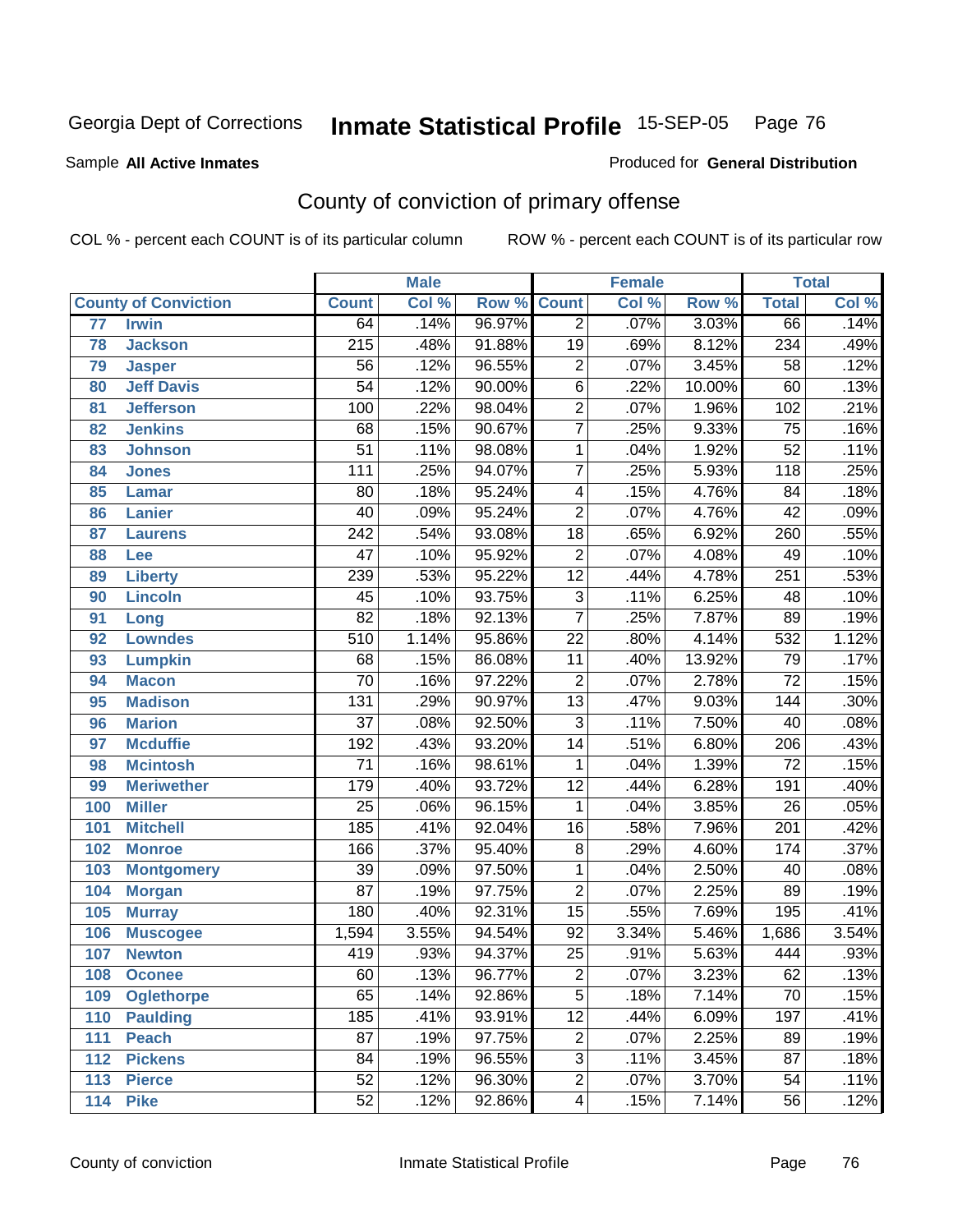Sample **All Active Inmates**

Produced for **General Distribution**

# County of conviction of primary offense

|                             |                  | <b>Male</b> |         |                  | <b>Female</b> |       |                  | <b>Total</b> |
|-----------------------------|------------------|-------------|---------|------------------|---------------|-------|------------------|--------------|
| <b>County of Conviction</b> | <b>Count</b>     | Col %       | Row %   | <b>Count</b>     | Col %         | Row % | <b>Total</b>     | Col %        |
| 115<br><b>Polk</b>          | 140              | .31%        | 95.89%  | $\overline{6}$   | .22%          | 4.11% | 146              | .31%         |
| 116<br><b>Pulaski</b>       | $\overline{95}$  | .21%        | 90.48%  | 10               | .36%          | 9.52% | 105              | .22%         |
| 117<br><b>Putnam</b>        | 139              | .31%        | 96.53%  | $\overline{5}$   | .18%          | 3.47% | 144              | .30%         |
| 118<br>Quitman              | 11               | .02%        | 100.00% |                  |               |       | $\overline{11}$  | .02%         |
| 119<br><b>Rabun</b>         | 65               | .14%        | 98.48%  | 1                | .04%          | 1.52% | 66               | .14%         |
| 120<br><b>Randolph</b>      | 68               | .15%        | 95.77%  | $\overline{3}$   | .11%          | 4.23% | $\overline{71}$  | .15%         |
| <b>Richmond</b><br>121      | 1,807            | 4.02%       | 93.68%  | $\overline{122}$ | 4.43%         | 6.32% | 1,929            | 4.05%        |
| 122<br><b>Rockdale</b>      | 368              | .82%        | 96.59%  | 13               | .47%          | 3.41% | 381              | .80%         |
| 123<br><b>Schley</b>        | $\overline{22}$  | .05%        | 95.65%  | 1                | .04%          | 4.35% | $\overline{23}$  | .05%         |
| 124<br><b>Screven</b>       | 123              | .27%        | 93.18%  | $\overline{9}$   | .33%          | 6.82% | $\overline{132}$ | .28%         |
| <b>Seminole</b><br>125      | 79               | .18%        | 91.86%  | $\overline{7}$   | .25%          | 8.14% | 86               | .18%         |
| 126<br><b>Spalding</b>      | 559              | 1.24%       | 93.01%  | $\overline{42}$  | 1.53%         | 6.99% | 601              | 1.26%        |
| 127<br><b>Stephens</b>      | 167              | .37%        | 94.35%  | 10               | .36%          | 5.65% | 177              | .37%         |
| 128<br><b>Stewart</b>       | $\overline{39}$  | .09%        | 95.12%  | $\overline{2}$   | .07%          | 4.88% | 41               | .09%         |
| 129<br><b>Sumter</b>        | $\overline{216}$ | .48%        | 95.15%  | $\overline{11}$  | .40%          | 4.85% | $\overline{227}$ | .48%         |
| 130<br><b>Talbot</b>        | 49               | .11%        | 94.23%  | $\overline{3}$   | .11%          | 5.77% | $\overline{52}$  | .11%         |
| 131<br><b>Taliaferro</b>    | $\overline{11}$  | .02%        | 100.00% |                  |               |       | $\overline{11}$  | .02%         |
| <b>Tattnall</b><br>132      | $\overline{149}$ | .33%        | 95.51%  | $\overline{7}$   | .25%          | 4.49% | 156              | .33%         |
| 133<br><b>Taylor</b>        | 74               | .16%        | 97.37%  | $\overline{2}$   | .07%          | 2.63% | 76               | .16%         |
| <b>Telfair</b><br>134       | 126              | .28%        | 91.30%  | $\overline{12}$  | .44%          | 8.70% | 138              | .29%         |
| 135<br><b>Terrell</b>       | $\overline{78}$  | .17%        | 96.30%  | $\overline{3}$   | .11%          | 3.70% | $\overline{81}$  | .17%         |
| 136<br><b>Thomas</b>        | $\overline{320}$ | .71%        | 96.10%  | $\overline{13}$  | .47%          | 3.90% | 333              | .70%         |
| <b>Tift</b><br>137          | 321              | .71%        | 95.25%  | $\overline{16}$  | .58%          | 4.75% | $\overline{337}$ | .71%         |
| <b>Toombs</b><br>138        | 279              | .62%        | 92.38%  | 23               | .84%          | 7.62% | $\overline{302}$ | .63%         |
| 139<br><b>Towns</b>         | $\overline{19}$  | .04%        | 95.00%  | 1                | .04%          | 5.00% | $\overline{20}$  | .04%         |
| <b>Treutlen</b><br>140      | $\overline{43}$  | .10%        | 91.49%  | 4                | .15%          | 8.51% | $\overline{47}$  | .10%         |
| 141<br><b>Troup</b>         | 584              | 1.30%       | 94.50%  | $\overline{34}$  | 1.24%         | 5.50% | 618              | 1.30%        |
| 142<br><b>Turner</b>        | $\overline{76}$  | .17%        | 95.00%  | 4                | .15%          | 5.00% | 80               | .17%         |
| 143<br><b>Twiggs</b>        | $\overline{41}$  | .09%        | 95.35%  | $\overline{2}$   | .07%          | 4.65% | 43               | .09%         |
| 144<br><b>Union</b>         | $\overline{42}$  | .09%        | 95.45%  | $\overline{2}$   | .07%          | 4.55% | 44               | .09%         |
| 145<br><b>Upson</b>         | 177              | .39%        | 94.65%  | 10               | .36%          | 5.35% | 187              | .39%         |
| 146<br><b>Walker</b>        | 347              | .77%        | 93.03%  | 26               | .95%          | 6.97% | 373              | .78%         |
| 147<br><b>Walton</b>        | $\overline{312}$ | .69%        | 95.71%  | $\overline{14}$  | .51%          | 4.29% | 326              | .68%         |
| 148<br><b>Ware</b>          | 352              | .78%        | 94.12%  | $\overline{22}$  | .80%          | 5.88% | 374              | .78%         |
| 149<br><b>Warren</b>        | 46               | .10%        | 93.88%  | $\overline{3}$   | .11%          | 6.12% | 49               | .10%         |
| <b>Washington</b><br>150    | 110              | .24%        | 95.65%  | 5                | .18%          | 4.35% | 115              | .24%         |
| 151<br><b>Wayne</b>         | 163              | .36%        | 93.14%  | $\overline{12}$  | .44%          | 6.86% | 175              | .37%         |
| <b>Webster</b><br>152       | 10               | .02%        | 90.91%  | $\mathbf{1}$     | .04%          | 9.09% | 11               | .02%         |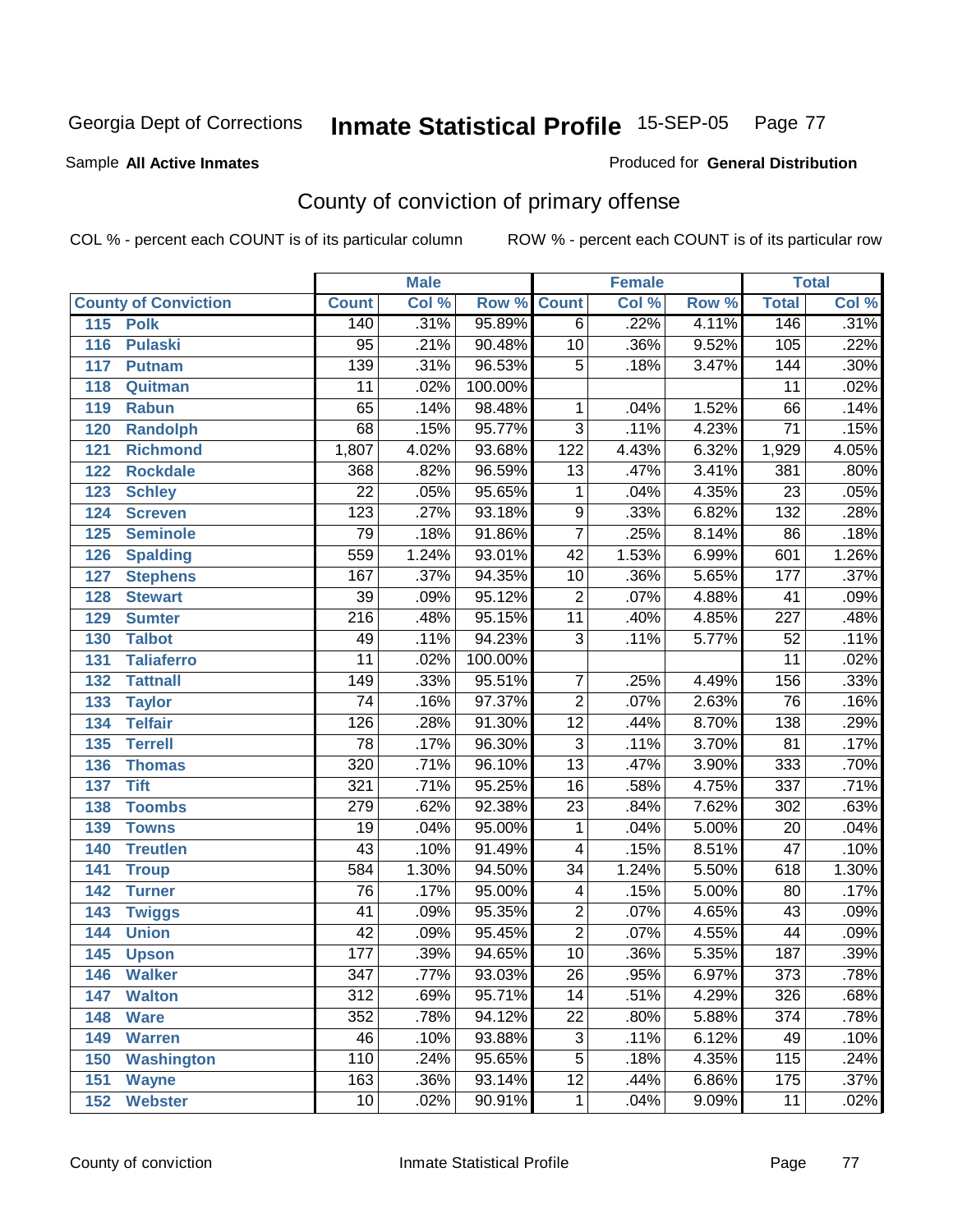Produced for **General Distribution**

Sample **All Active Inmates**

# County of conviction of primary offense

|                             |              | <b>Male</b> |             |       | <b>Female</b> |       |              | <b>Total</b> |
|-----------------------------|--------------|-------------|-------------|-------|---------------|-------|--------------|--------------|
| <b>County of Conviction</b> | <b>Count</b> | Col %       | Row % Count |       | Col %         | Row % | <b>Total</b> | Col %        |
| <b>Wheeler</b><br>153       | 39           | $.09\%$     | 95.12%      | 2     | $.07\%$       | 4.88% | 41           | .09%         |
| <b>White</b><br>154         | 66           | .15%        | 95.65%      | 3     | $.11\%$       | 4.35% | 69           | .14%         |
| <b>Whitfield</b><br>155     | 687          | 1.53%       | 91.48%      | 64    | 2.33%         | 8.52% | 751          | 1.58%        |
| 156<br><b>Wilcox</b>        | 66           | .15%        | 97.06%      | 2     | $.07\%$       | 2.94% | 68           | .14%         |
| <b>Wilkes</b><br>157        | 71           | .16%        | 95.95%      | 3     | .11%          | 4.05% | 74           | .16%         |
| <b>Wilkinson</b><br>158     | 53           | .12%        | 92.98%      | 4     | .15%          | 7.02% | 57           | $.12\%$      |
| <b>Worth</b><br>159         | 160          | .36%        | 96.39%      | 6     | $.22\%$       | 3.61% | 166          | .35%         |
| <b>Total Rported</b>        | 44,920       | 100%        | 94.23%      | 2,751 | 100%          | 5.77% | 47,671       | 100%         |

| A (÷IO) | 70           |       | o.<br>$\mathbf{o}$   |
|---------|--------------|-------|----------------------|
|         | 4.990<br>ΔД. | 2,762 | $- - - - -$<br>1 J L |

| <b>Mode (most frequent)</b> | ™ulton | ulton | ™ulton |
|-----------------------------|--------|-------|--------|
|                             |        |       |        |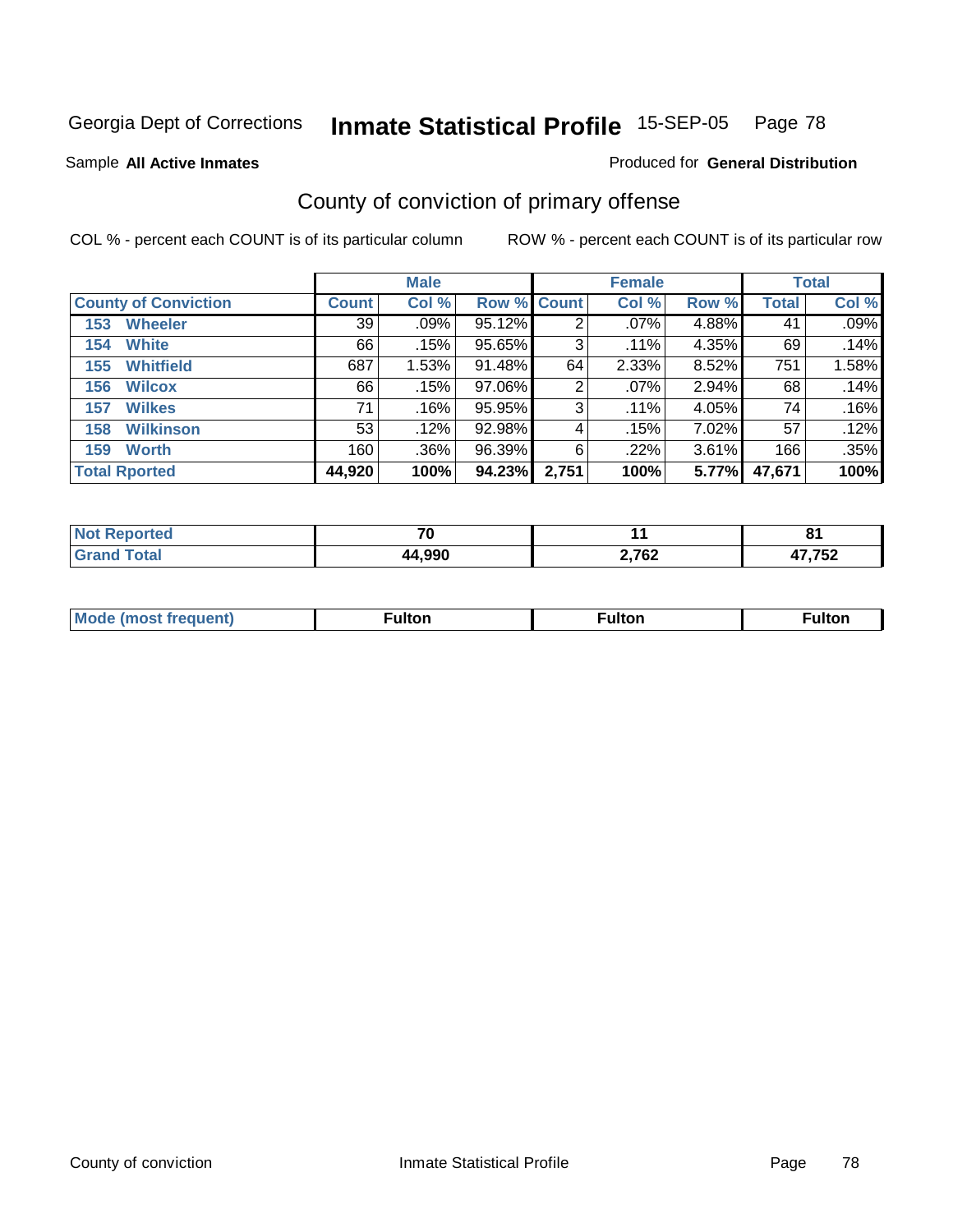Sample **All Active Inmates**

Produced for **General Distribution**

# Circuit of conviction of primary offense

|                         |                               |                  | <b>Male</b> |        |                 | <b>Female</b> |        |                  | <b>Total</b> |
|-------------------------|-------------------------------|------------------|-------------|--------|-----------------|---------------|--------|------------------|--------------|
|                         | <b>Circuit of Conviction</b>  | <b>Count</b>     | Col %       | Row %  | <b>Count</b>    | Col %         | Row %  | <b>Total</b>     | Col %        |
| 1                       | <b>Alapaha Circuit</b>        | 338              | .75%        | 93.89% | $\overline{22}$ | .80%          | 6.11%  | 360              | .76%         |
| $\overline{2}$          | <b>Alcovy Circuit</b>         | 731              | 1.63%       | 94.94% | 39              | 1.42%         | 5.06%  | 770              | 1.62%        |
| $\overline{\mathbf{3}}$ | <b>Atlanta Circuit</b>        | 4,340            | 9.66%       | 96.29% | 167             | 6.07%         | 3.71%  | 4,507            | 9.45%        |
| 4                       | <b>Atlantic Circuit</b>       | $\overline{711}$ | 1.58%       | 95.31% | $\overline{35}$ | 1.27%         | 4.69%  | 746              | 1.56%        |
| 5                       | <b>Augusta Circuit</b>        | 2,250            | 5.01%       | 93.75% | 150             | 5.45%         | 6.25%  | 2,400            | 5.03%        |
| 6                       | <b>Blue Ridge Circuit</b>     | 544              | 1.21%       | 91.12% | 53              | 1.93%         | 8.88%  | 597              | 1.25%        |
| $\overline{7}$          | <b>Brunswick Circuit</b>      | 847              | 1.89%       | 95.49% | 40              | 1.45%         | 4.51%  | 887              | 1.86%        |
| 8                       | <b>Chattahoochee Circuit</b>  | 1,868            | 4.16%       | 94.63% | 106             | 3.85%         | 5.37%  | 1,974            | 4.14%        |
| 9                       | <b>Cherokee Circuit</b>       | 701              | 1.56%       | 88.73% | 89              | 3.24%         | 11.27% | 790              | 1.66%        |
| 10                      | <b>Clayton Circuit</b>        | 1,593            | 3.55%       | 94.43% | 94              | 3.42%         | 5.57%  | 1,687            | 3.54%        |
| 11                      | <b>Cobb Circuit</b>           | 2,276            | 5.07%       | 93.70% | 153             | 5.56%         | 6.30%  | 2,429            | 5.10%        |
| 12                      | <b>Conasauga Circuit</b>      | 867              | 1.93%       | 91.65% | 79              | 2.87%         | 8.35%  | $\overline{946}$ | 1.98%        |
| 13                      | <b>Cordele Circuit</b>        | 662              | 1.47%       | 93.50% | $\overline{46}$ | 1.67%         | 6.50%  | 708              | 1.49%        |
| 14                      | <b>Coweta Circuit</b>         | 1,721            | 3.83%       | 93.94% | 111             | 4.03%         | 6.06%  | 1,832            | 3.84%        |
| 15                      | <b>Dougherty Circuit</b>      | 964              | 2.15%       | 94.88% | 52              | 1.89%         | 5.12%  | 1,016            | 2.13%        |
| 16                      | <b>Dublin Circuit</b>         | $\overline{377}$ | .84%        | 93.78% | 25              | .91%          | 6.22%  | 402              | .84%         |
| 17                      | <b>Eastern Circuit</b>        | 2,280            | 5.08%       | 95.00% | 120             | 4.36%         | 5.00%  | 2,400            | 5.03%        |
| 18                      | <b>Flint Circuit</b>          | 396              | .88%        | 90.41% | 42              | 1.53%         | 9.59%  | 438              | .92%         |
| 19                      | <b>Griffin Circuit</b>        | 1,055            | 2.35%       | 93.45% | 74              | 2.69%         | 6.55%  | 1,129            | 2.37%        |
| 20                      | <b>Gwinnett Circuit</b>       | 1,379            | 3.07%       | 94.00% | 88              | 3.20%         | 6.00%  | 1,467            | 3.08%        |
| 21                      | <b>Houston Circuit</b>        | 529              | 1.18%       | 94.13% | $\overline{33}$ | 1.20%         | 5.87%  | 562              | 1.18%        |
| 22                      | <b>Lookout Mountain</b>       | 919              | 2.05%       | 91.53% | 85              | 3.09%         | 8.47%  | 1,004            | 2.11%        |
|                         | <b>Circuit</b>                |                  |             |        |                 |               |        |                  |              |
| 23                      | <b>Macon Circuit</b>          | 1,075            | 2.39%       | 95.13% | 55              | 2.00%         | 4.87%  | 1,130            | 2.37%        |
| 24                      | <b>Middle Circuit</b>         | $\overline{728}$ | 1.62%       | 95.16% | $\overline{37}$ | 1.34%         | 4.84%  | 765              | 1.60%        |
| 25                      | <b>Mountain Circuit</b>       | 349              | .78%        | 94.32% | 21              | .76%          | 5.68%  | $\overline{370}$ | .78%         |
| 26                      | <b>Northeastern Circuit</b>   | $\overline{733}$ | 1.63%       | 94.22% | 45              | 1.64%         | 5.78%  | 778              | 1.63%        |
| 27                      | <b>Northern Circuit</b>       | 560              | 1.25%       | 92.41% | 46              | 1.67%         | 7.59%  | 606              | 1.27%        |
| 28                      | <b>Ocmulgee Circuit</b>       | 921              | 2.05%       | 95.14% | $\overline{47}$ | 1.71%         | 4.86%  | 968              | 2.03%        |
| 29                      | <b>Oconee Circuit</b>         | 569              | 1.27%       | 91.92% | 50              | 1.82%         | 8.08%  | 619              | 1.30%        |
| 30                      | <b>Ogeechee Circuit</b>       | 751              | 1.67%       | 93.64% | 51              | 1.85%         | 6.36%  | 802              | 1.68%        |
| $\overline{31}$         | <b>Pataula Circuit</b>        | 359              | .80%        | 95.48% | $\overline{17}$ | .62%          | 4.52%  | 376              | .79%         |
| 32                      | <b>Piedmont Circuit</b>       | 488              | 1.09%       | 93.67% | 33              | 1.20%         | 6.33%  | 521              | 1.09%        |
| 33                      | <b>Rome Circuit</b>           | 687              | 1.53%       | 91.60% | 63              | 2.29%         | 8.40%  | 750              | 1.57%        |
| 34                      | <b>South Georgia Circuit</b>  | 703              | 1.57%       | 93.61% | 48              | 1.74%         | 6.39%  | 751              | 1.58%        |
| 35                      | <b>Southern Circuit</b>       | 1,179            | 2.62%       | 96.32% | 45              | 1.64%         | 3.68%  | 1,224            | 2.57%        |
| 36                      | <b>Southwestern Circuit</b>   | 404              | .90%        | 95.51% | 19              | .69%          | 4.49%  | 423              | .89%         |
| 37                      | <b>Stone Mountain Circuit</b> | 3,014            | 6.71%       | 95.47% | 143             | 5.20%         | 4.53%  | 3,157            | 6.62%        |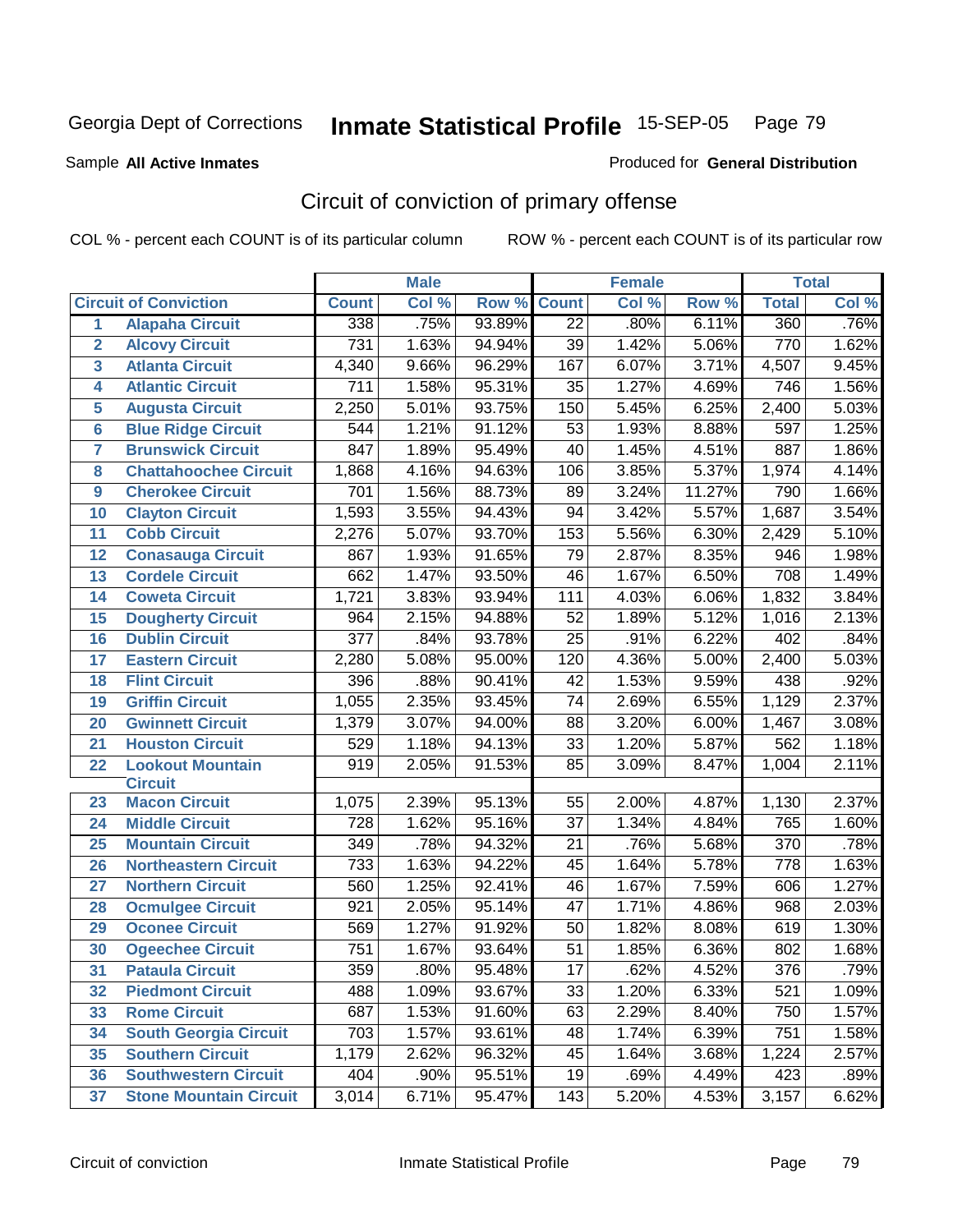Sample **All Active Inmates**

#### Produced for **General Distribution**

# Circuit of conviction of primary offense

|    |                              |              | <b>Male</b> |                    |       | <b>Female</b> |          |              | <b>Total</b> |
|----|------------------------------|--------------|-------------|--------------------|-------|---------------|----------|--------------|--------------|
|    | <b>Circuit of Conviction</b> | <b>Count</b> | Col %       | <b>Row % Count</b> |       | Col %         | Row %    | <b>Total</b> | Col %        |
| 38 | <b>Tallapoosa Circuit</b>    | 213          | .47%        | 96.38%             | 8     | .29%          | 3.62%    | 221          | .46%         |
| 39 | <b>Tifton Circuit</b>        | 621          | 1.38%       | 95.69%             | 28    | 1.02%         | 4.31%    | 649          | 1.36%        |
| 40 | <b>Toombs Circuit</b>        | 372          | .83%        | 93.94%             | 24    | .87%          | $6.06\%$ | 396          | .83%         |
| 41 | <b>Waycross Circuit</b>      | 781          | 1.74%       | 93.31%             | 56    | 2.04%         | 6.69%    | 837          | 1.76%        |
| 42 | <b>Western Circuit</b>       | 521          | 1.16%       | 94.56%             | 30    | 1.09%         | 5.44%    | 551          | 1.16%        |
| 43 | <b>Rockdale Circuit</b>      | 368          | .82%        | 96.59%             | 13    | .47%          | 3.41%    | 381          | .80%         |
| 44 | <b>Douglas Circuit</b>       | 918          | 2.04%       | 91.62%             | 84    | 3.05%         | 8.38%    | 1,002        | 2.10%        |
| 45 | <b>Appalachian Circuit</b>   | 315          | .70%        | 93.75%             | 21    | .76%          | 6.25%    | 336          | .70%         |
| 46 | <b>Enotah Circuit</b>        | 195          | .43%        | 91.98%             | 17    | .62%          | 8.02%    | 212          | .44%         |
| 47 | <b>Bell-Forsyth Circuit</b>  | 201          | .45%        | 91.78%             | 18    | .65%          | 8.22%    | 219          | .46%         |
| 48 | <b>Towaliga Circuit</b>      | 362          | .81%        | 95.51%             | 17    | .62%          | 4.49%    | 379          | .80%         |
| 49 | <b>Paulding Circuit</b>      | 185          | .41%        | 93.91%             | 12    | .44%          | 6.09%    | 197          | .41%         |
|    | <b>Total Rported</b>         | 44,920       | 100%        | 94.23%             | 2,751 | 100%          | 5.77%    | 47,671       | 100%         |

| rtea | 70     |                 | o.<br>$\mathbf{O}$ . |
|------|--------|-----------------|----------------------|
|      | 44.990 | 2.762<br>2,7 VZ | $-750$<br>′ 75∠      |

| M | المعدد<br>anta | . | nld |
|---|----------------|---|-----|
|   |                |   |     |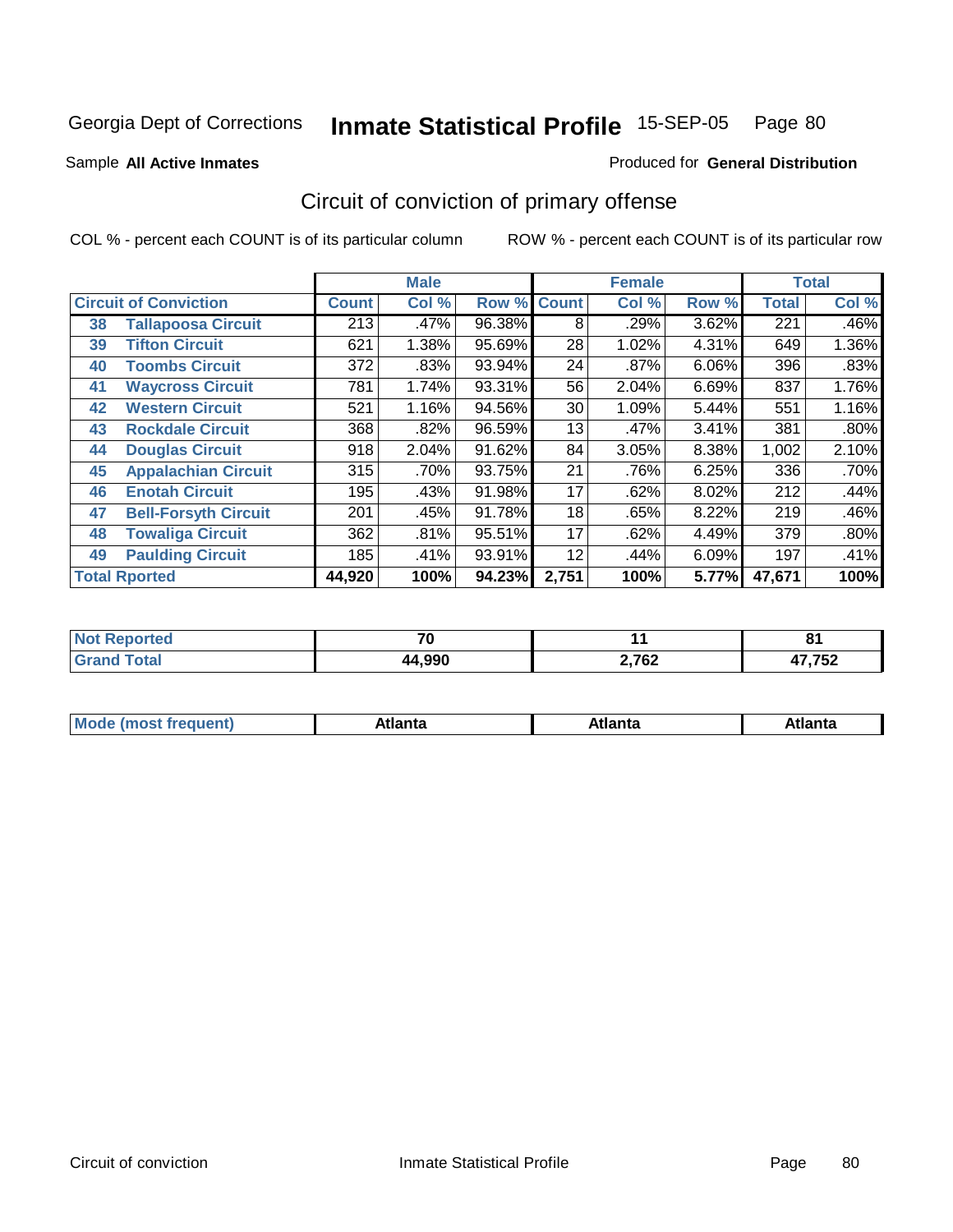#### Sample **All Active Inmates**

#### Produced for **General Distribution**

# Years served (jail + prison) in this incarceration

|                       |                  | <b>Male</b> |         |                 | <b>Female</b> |       |                  | <b>Total</b> |
|-----------------------|------------------|-------------|---------|-----------------|---------------|-------|------------------|--------------|
| <b>Years Served</b>   | <b>Count</b>     | Col %       | Row %   | <b>Count</b>    | Col %         | Row % | <b>Total</b>     | Col %        |
| Less than one year    | 7,558            | 17.06%      | 92.15%  | 644             | 23.66%        | 7.85% | 8,202            | 17.44%       |
| 1 to 1.99 years       | 8,680            | 19.59%      | 91.70%  | 786             | 28.88%        | 8.30% | 9,466            | 20.13%       |
| 2 to 2.99 years       | 5,621            | 12.69%      | 94.14%  | 350             | 12.86%        | 5.86% | 5,971            | 12.70%       |
| 3 to 3.99 years       | 3,876            | 8.75%       | 94.31%  | 234             | 8.60%         | 5.69% | 4,110            | 8.74%        |
| 4 to 4.99 years       | 3,084            | 6.96%       | 95.78%  | 136             | 5.00%         | 4.22% | 3,220            | 6.85%        |
| 5 to 5.99 years       | 2,247            | 5.07%       | 95.90%  | $\overline{96}$ | 3.53%         | 4.10% | 2,343            | 4.98%        |
| 6 to 6.99 years       | 2,082            | 4.70%       | 95.33%  | 102             | 3.75%         | 4.67% | 2,184            | 4.64%        |
| 7 to 7.99 years       | 1,951            | 4.40%       | 96.11%  | 79              | 2.90%         | 3.89% | 2,030            | 4.32%        |
| 8 to 8.99 years       | 1,812            | 4.09%       | 96.95%  | $\overline{57}$ | 2.09%         | 3.05% | 1,869            | 3.97%        |
| 9 to 9.99 years       | 1,391            | 3.14%       | 97.41%  | $\overline{37}$ | 1.36%         | 2.59% | 1,428            | 3.04%        |
| 10 to 10.99 years     | 948              | 2.14%       | 96.05%  | $\overline{39}$ | 1.43%         | 3.95% | $\overline{987}$ | 2.10%        |
| 11 to 11.99 years     | 853              | 1.93%       | 95.41%  | $\overline{41}$ | 1.51%         | 4.59% | 894              | 1.90%        |
| 12 to 12.99 years     | $\overline{728}$ | 1.64%       | 96.94%  | $\overline{23}$ | 0.84%         | 3.06% | 751              | 1.60%        |
| 13 to 13.99 years     | 619              | 1.40%       | 96.87%  | $\overline{20}$ | 0.73%         | 3.13% | 639              | 1.36%        |
| 14 to 14.99 years     | $\overline{545}$ | 1.23%       | 96.98%  | $\overline{17}$ | 0.62%         | 3.02% | 562              | 1.20%        |
| 15 to 15.99 years     | 388              | 0.88%       | 96.04%  | 16              | 0.59%         | 3.96% | 404              | 0.86%        |
| 16 to 16.99 years     | 315              | 0.71%       | 97.83%  | $\overline{7}$  | 0.26%         | 2.17% | $\overline{322}$ | 0.68%        |
| 17 to 17.99 years     | 297              | 0.67%       | 96.12%  | $\overline{12}$ | 0.44%         | 3.88% | 309              | 0.66%        |
| 18 to 18.99 years     | $\overline{230}$ | 0.52%       | 97.87%  | $\overline{5}$  | 0.18%         | 2.13% | 235              | 0.50%        |
| 19 to 19.99 years     | $\overline{214}$ | 0.48%       | 97.72%  | $\overline{5}$  | 0.18%         | 2.28% | $\overline{219}$ | 0.47%        |
| 20 to 20.99 years     | 160              | 0.36%       | 96.97%  | $\overline{5}$  | 0.18%         | 3.03% | 165              | 0.35%        |
| 21 to 21.99 years     | 121              | 0.27%       | 96.80%  | $\overline{4}$  | 0.15%         | 3.20% | $\overline{125}$ | 0.27%        |
| 22 to 22.99 years     | $\overline{95}$  | 0.21%       | 98.96%  | $\mathbf{1}$    | 0.04%         | 1.04% | $\overline{96}$  | 0.20%        |
| 23 to 23.99 years     | 101              | 0.23%       | 98.06%  | $\overline{2}$  | 0.07%         | 1.94% | 103              | 0.22%        |
| 24 to 24.99 years     | 79               | 0.18%       | 100.00% |                 |               |       | 79               | 0.17%        |
| 25 to 25.99 years     | $\overline{72}$  | 0.16%       | 97.30%  | $\overline{2}$  | 0.07%         | 2.70% | 74               | 0.16%        |
| 26 to 26.99 years     | 47               | 0.11%       | 97.92%  | 1               | 0.04%         | 2.08% | 48               | 0.10%        |
| 27 to 27.99 years     | 42               | 0.09%       | 100.00% |                 |               |       | $\overline{42}$  | 0.09%        |
| 28 to 28.99 years     | $\overline{40}$  | 0.09%       | 100.00% |                 |               |       | $\overline{40}$  | 0.09%        |
| 29 to 29.99 years     | $\overline{29}$  | 0.07%       | 100.00% |                 |               |       | $\overline{29}$  | 0.06%        |
| Thirty $+$ years      | $\overline{77}$  | 0.17%       | 98.72%  | 1               | 0.04%         | 1.28% | $\overline{78}$  | 0.17%        |
| <b>Total Reported</b> | 44,302           | 100%        | 94.21%  | 2,722           | 100%          | 5.79% | 47,024           | 100.0%       |

| <b>Not Reported</b>            | 688             | 40              | 728             |
|--------------------------------|-----------------|-----------------|-----------------|
| <b>Grand Total</b>             | 44,990          | 2,762           | 47,752          |
|                                |                 |                 |                 |
| <b>Mean</b><br>(average)       | 4.93            | 3.4             | 4.84            |
| Median (middle)                | 3.06            | 1.87            | 2.97            |
| <b>Mode</b><br>(most frequent) | 1 to 1.99 years | 1 to 1.99 years | 1 to 1.99 years |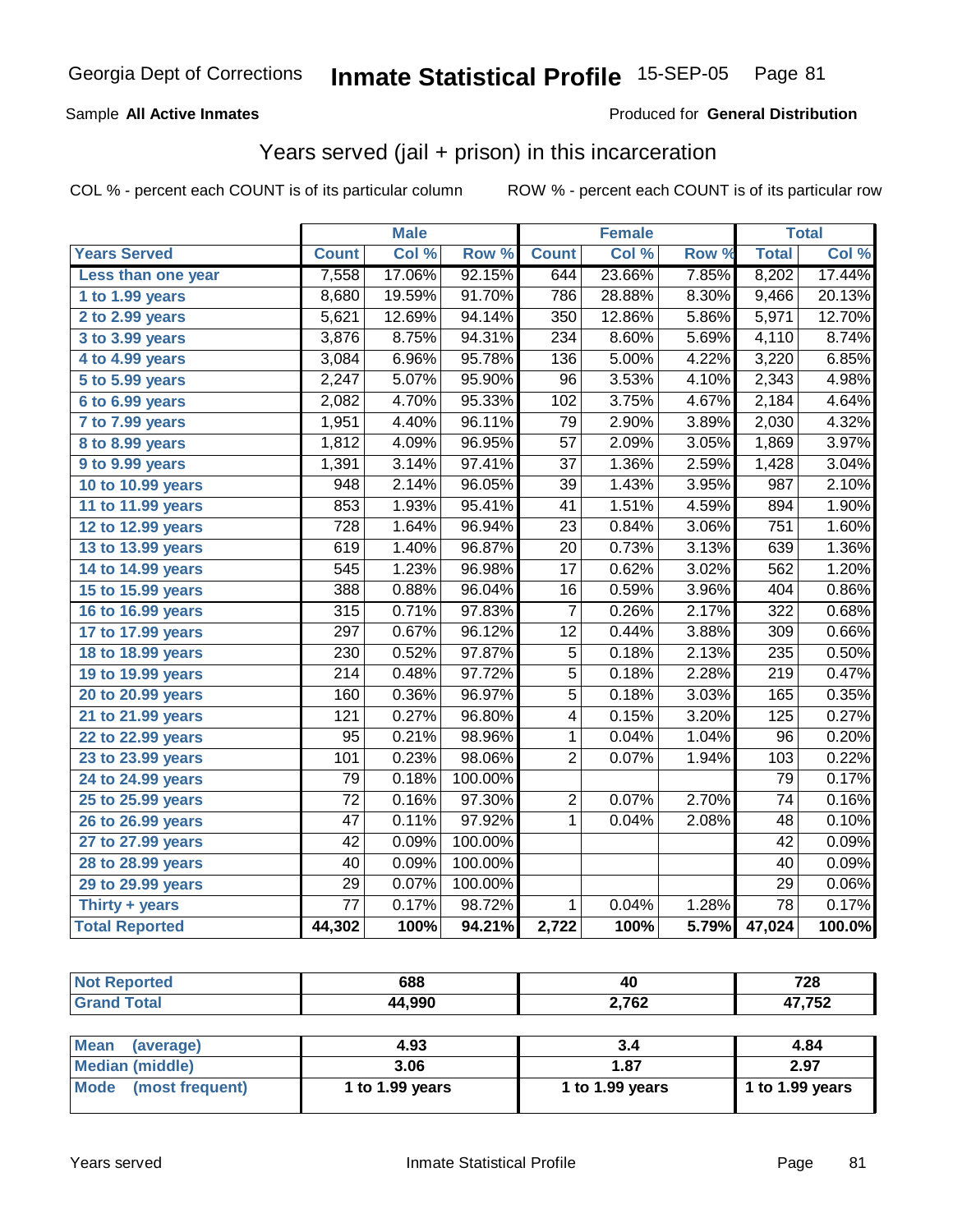Sample **All Active Inmates**

Produced for **General Distribution**

### Results of most recent HIV tests

|                         |              | <b>Male</b> |           |              | <b>Female</b> |          |        | <b>Total</b> |
|-------------------------|--------------|-------------|-----------|--------------|---------------|----------|--------|--------------|
| <b>HIV Test Results</b> | <b>Count</b> | Col %       | Row %     | <b>Count</b> | Col %         | Row %    | Total  | Col %        |
| <b>Positive</b>         | 825          | $1.88\%$    | $91.36\%$ | 78           | $2.96\%$      | $8.64\%$ | 903    | 1.94%        |
| <b>Negative</b>         | 43,129       | $98.10\%$   | 94.40%    | 2,558        | $97.04\%$     | 5.60%    | 45,687 | 98.04%       |
| <b>Indeterminate</b>    | 10           | 0.02%       | 100.00%   |              |               |          | 10     | 0.02%        |
| <b>Refused</b>          |              | $0.01\%$    | 100.00%   |              |               |          |        | 0.01%        |
| Total Reported          | 43,965       | 100%        | 94.34%    | 2,636        | 100%          | $5.66\%$ | 46,601 | 100.0%       |

| <b>Not</b><br>Reported      | ,025       | 126<br>__ | 454    |
|-----------------------------|------------|-----------|--------|
| <b>Total</b><br><b>Gran</b> | .990<br>AД | 2,762     | 17,752 |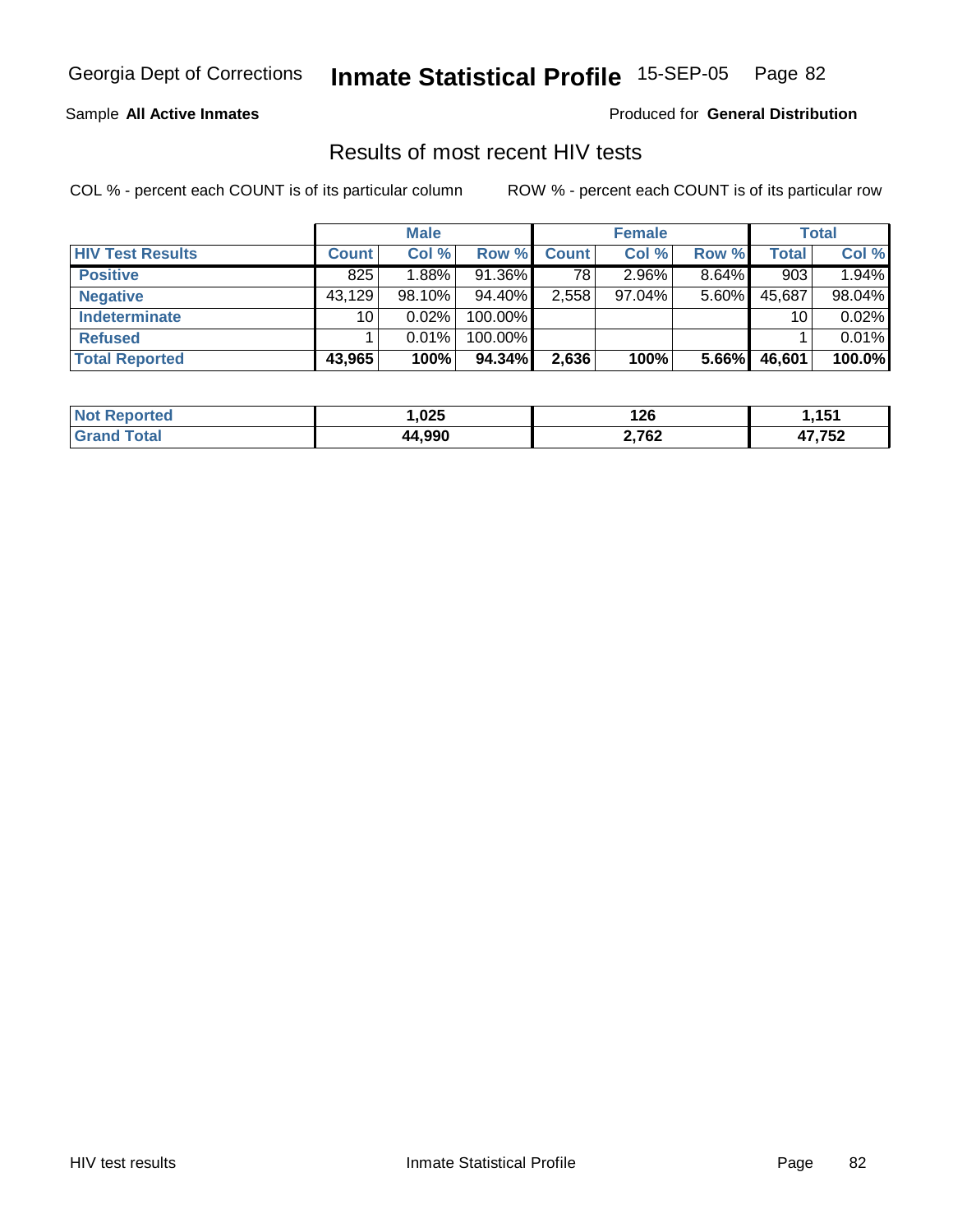#### Sample **All Active Inmates**

#### Produced for **General Distribution**

### Results of most recent tuberculosis test

|                                  |              | <b>Male</b> |            |              | <b>Female</b> |          |              | <b>Total</b> |
|----------------------------------|--------------|-------------|------------|--------------|---------------|----------|--------------|--------------|
| <b>Tuberculosis Test Results</b> | <b>Count</b> | Col %       | Row %      | <b>Count</b> | Col %         | Row %    | <b>Total</b> | Col %        |
| <b>Positive on current test</b>  | 2,748        | 6.27%       | 96.22%     | 108          | $4.11\%$      | $3.78\%$ | 2,856        | 6.15%        |
| <b>Positive on previous test</b> | 4,962        | 11.33%      | 97.07%     | 150          | $5.70\%$      | $2.93\%$ | 5,112        | 11.01%       |
| <b>Negative</b>                  | 36,082       | 82.36%      | 93.83%     | 2,372        | 90.19%        | $6.17\%$ | 38.454       | 82.81%       |
| <b>Refused</b>                   | 16           | $0.04\%$    | $100.00\%$ |              |               |          | 16           | 0.03%        |
| <b>Total Reported</b>            | 43,808       | 100%        | 94.34%     | 2,630        | 100%          | 5.66%    | 46,438       | 100%         |

| <b>Not</b>            | 192   | 199   | .314   |
|-----------------------|-------|-------|--------|
| ⋌eported              | ∣ O∠  | ے د ا |        |
| <b>Total</b><br>⊩Grar | חממ ו | 2,762 | 47,752 |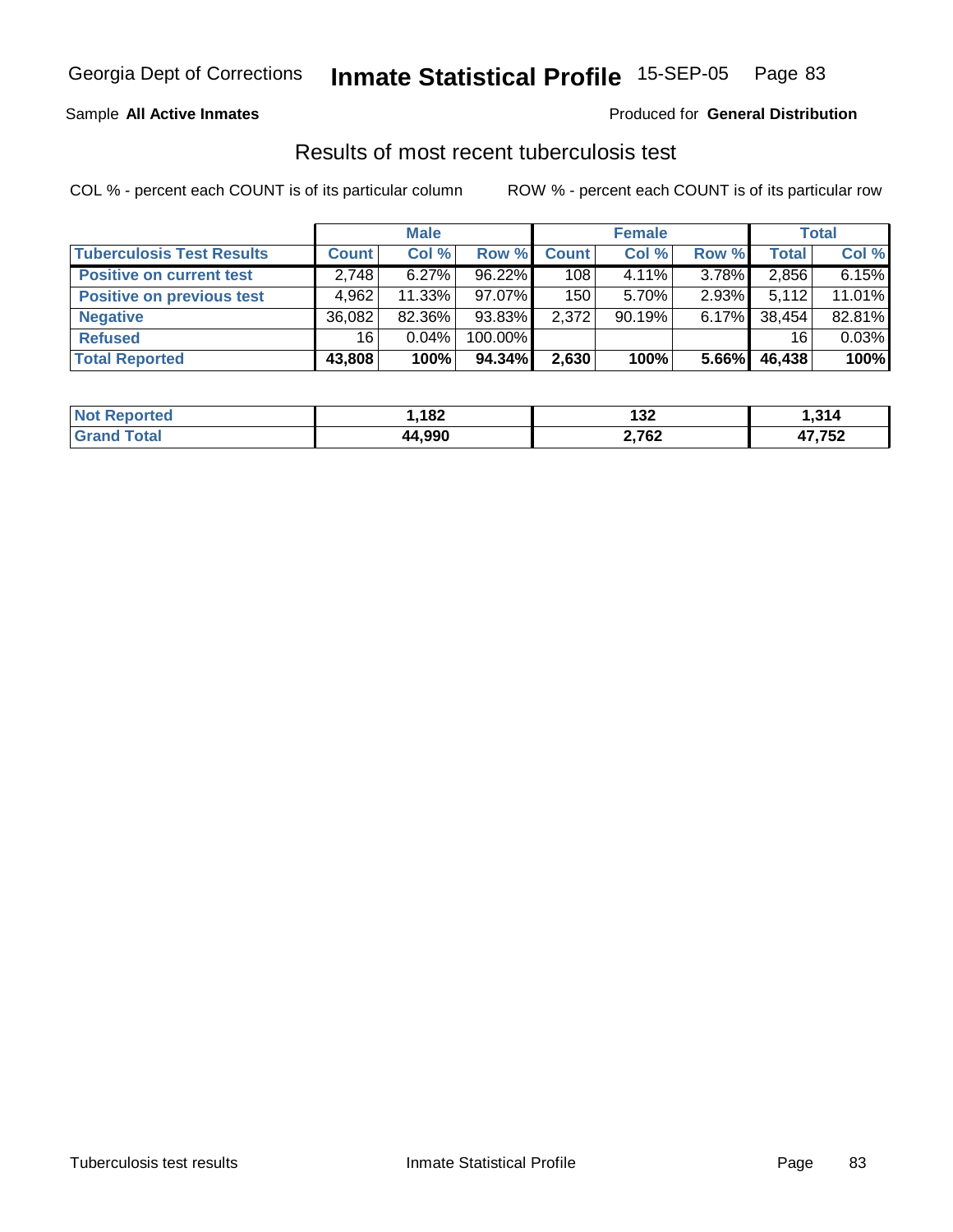#### Sample **All Active Inmates**

Produced for **General Distribution**

### Results of most recent syphilis test

|                                 |              | <b>Male</b> |        |             | <b>Female</b> |           |              | Total  |
|---------------------------------|--------------|-------------|--------|-------------|---------------|-----------|--------------|--------|
| <b>Syphilis Test Results</b>    | <b>Count</b> | Col %       |        | Row % Count | Col %         | Row %     | Total        | Col %  |
| <b>Positive on current test</b> | 748          | 1.74%       | 86.08% | 121         | 4.63%         | $13.92\%$ | 869          | 1.91%  |
| <b>Negative</b>                 | 42,237       | 98.26%      | 94.43% | 2,493       | 95.37%        | $5.57\%$  | 44,730       | 98.09% |
| <b>Total Reported</b>           | 42,985       | 100%        | 94.27% | 2,614       | 100%          |           | 5.73% 45,599 | 100%   |

| <b>Not Reported</b> | 2,005 | 148   | 2,153  |
|---------------------|-------|-------|--------|
| <b>Total</b>        | 4.990 | 2,762 | 17,752 |
| <b>Grand</b>        | 44    |       | ,,,    |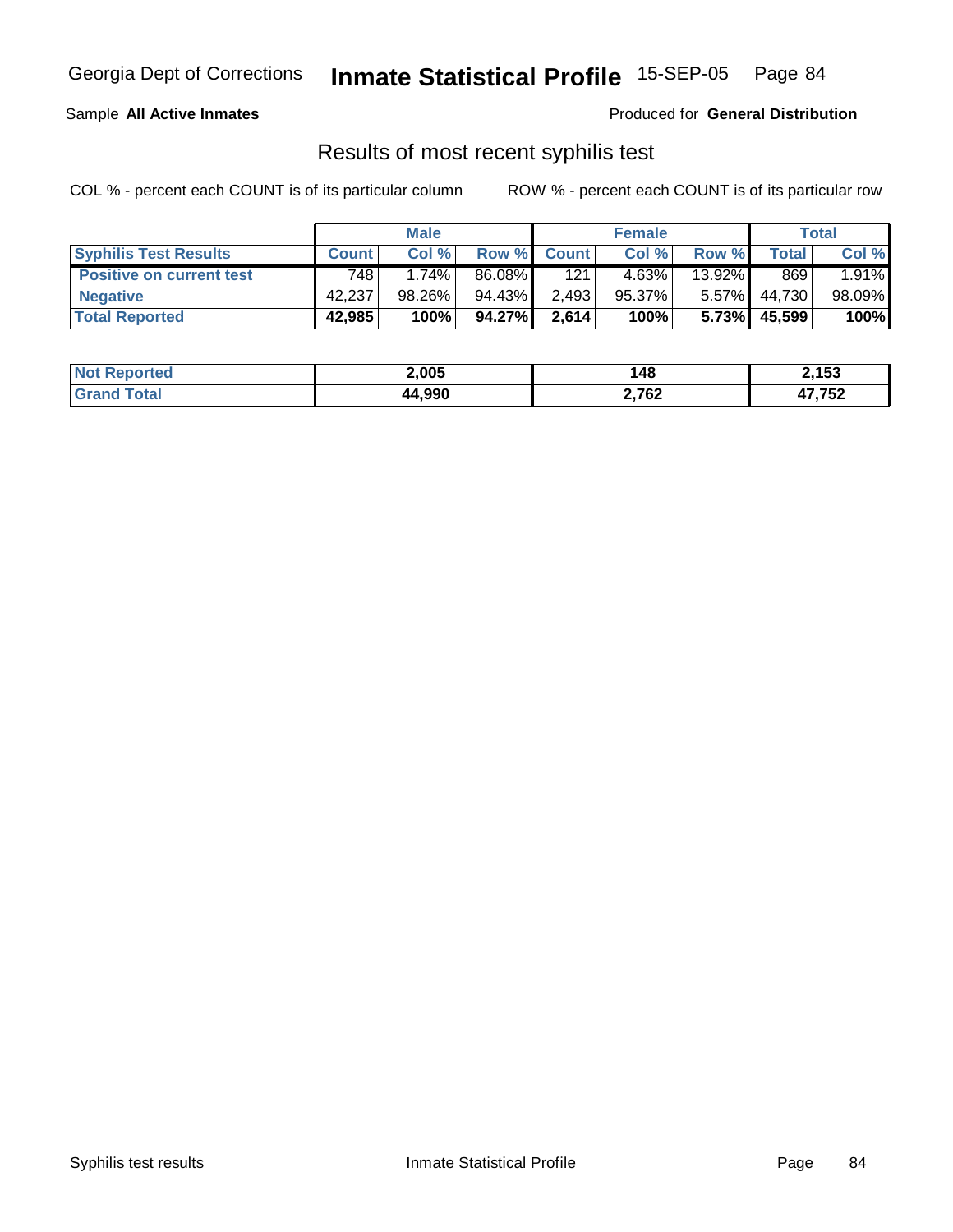#### Sample **All Active Inmates**

Produced for **General Distribution**

### Results of most recent Hepatitis-C test

|                                 |              | <b>Male</b> |            |              | <b>Female</b> |          |       | Total  |
|---------------------------------|--------------|-------------|------------|--------------|---------------|----------|-------|--------|
| <b>Hepatitis-C Test Results</b> | <b>Count</b> | Col %       | Row %      | <b>Count</b> | Col %         | Row %    | Total | Col %  |
| <b>Positive on current test</b> | 182          | 48.15%      | 97.33%     |              | 71.43%        | $2.67\%$ | 187   | 48.57% |
| <b>Negative</b>                 | 193          | $51.06\%$   | 98.97%     |              | 28.57%        | 1.03%    | 195   | 50.65% |
| <b>Indeterminate</b>            |              | 0.79%       | $100.00\%$ |              |               |          |       | 0.78%  |
| <b>Total Reported</b>           | 378          | 100%        | 98.18%     |              | 100%          | 1.82%    | 385   | 100%   |

| <b>Not</b><br><b>Reported</b> | 4,612<br>AА | 2,755 | 47,367         |
|-------------------------------|-------------|-------|----------------|
| <b>Fotal</b><br>l Gran        | 44,990      | 2,762 | 17 759<br>∡ت ≀ |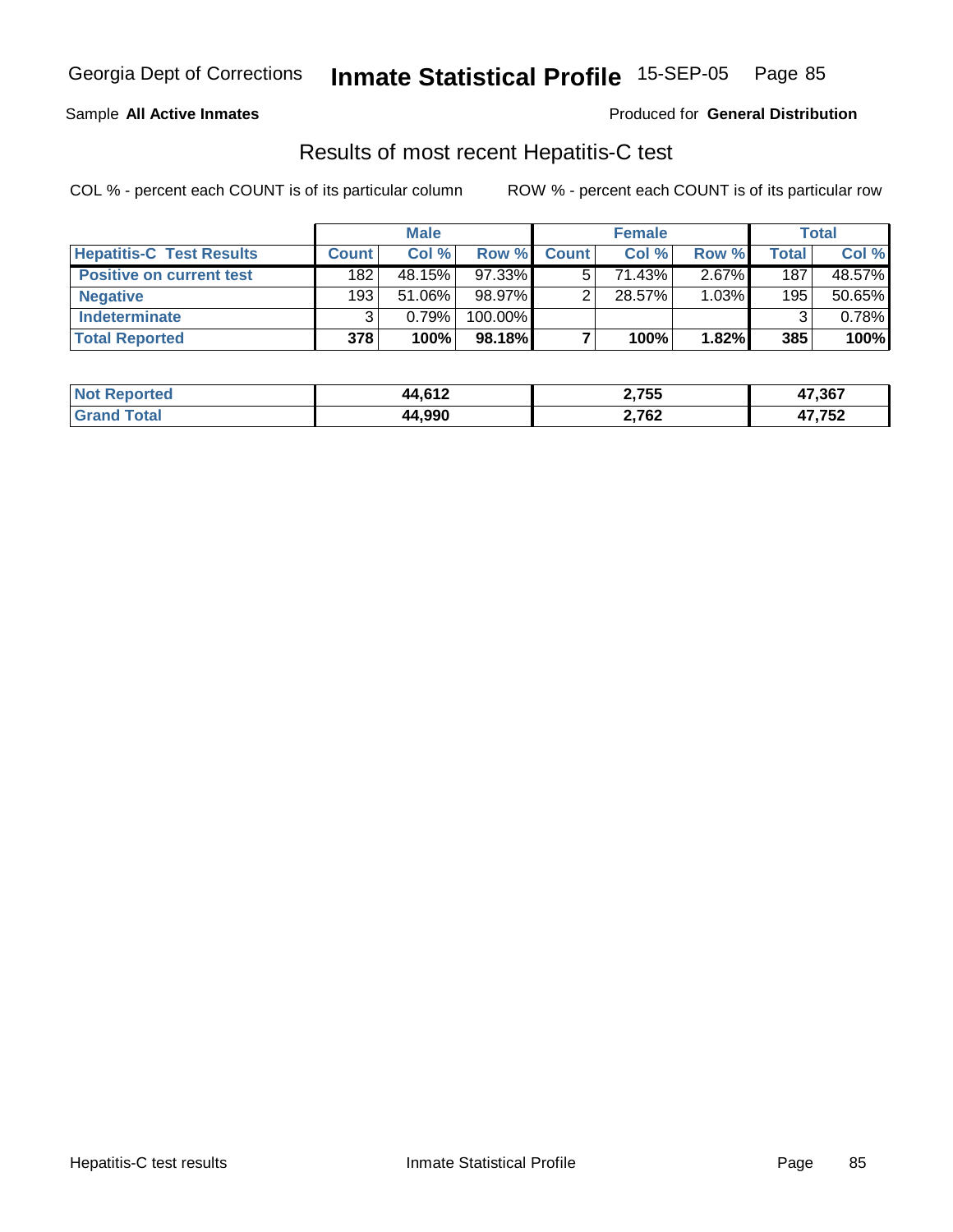#### Sample **All Active Inmates**

#### Produced for **General Distribution**

### Results of most recent pregnancy test

|                                 |              | <b>Male</b> |          |              | <b>Female</b> |         |              | <b>Total</b> |
|---------------------------------|--------------|-------------|----------|--------------|---------------|---------|--------------|--------------|
| <b>Pregnancy Test Results</b>   | <b>Count</b> | Col %       | Row %    | <b>Count</b> | Col %         | Row %   | <b>Total</b> | Col %        |
| <b>Positive on current test</b> |              |             |          | 50           | $2.04\%$      | 100.00% | 50           | 2.04%        |
| <b>Negative</b>                 |              | 100.00%     | $0.04\%$ | 2,399        | $97.92\%$     | 99.96%  | 2,400        | 97.92%       |
| <b>Indeterminate</b>            |              |             |          |              | $0.04\%$      | 100.00% |              | 0.04%        |
| <b>Total Reported</b>           |              | 100%        | $0.04\%$ | 2,450        | 100%          | 99.96%  | 2,451        | 100%         |

| Not I<br>Reported     | 44,989 | つイつ<br>3 I Z | 45,301 |
|-----------------------|--------|--------------|--------|
| <b>Total</b><br>⊩Gra⊧ | 44.990 | 2,762        | 17,752 |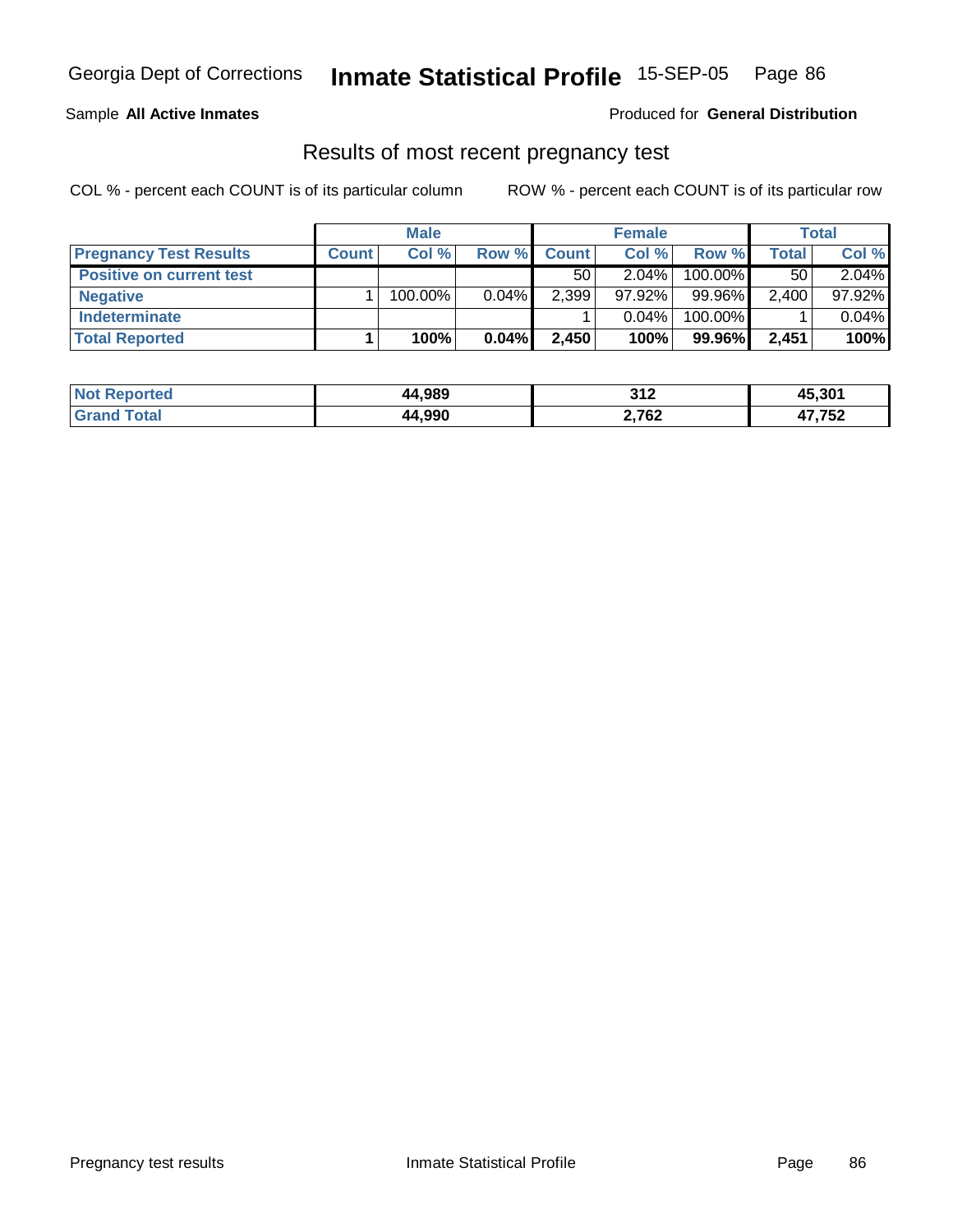#### Sample **All Active Inmates**

Produced for **General Distribution**

### Results of most recent diabetes test

|                                 | Male         |         |         | <b>Female</b> |            |          | Total          |         |
|---------------------------------|--------------|---------|---------|---------------|------------|----------|----------------|---------|
| Diabetes Test Results           | <b>Count</b> | Col %   |         | Row % Count   | Col %      | Row %    | <b>Total</b> i | Col %   |
| <b>Positive on current test</b> |              | 100.00% | 98.98%I |               | $100.00\%$ | $1.02\%$ | 98             | 100.00% |
| <b>Total Reported</b>           | 97           | 100%    | 98.98%  |               | 100%       | 1.02%    | 98             | 100%    |

| <b>Not Reported</b>       | 44,893 | 2,761 | 47,654 |
|---------------------------|--------|-------|--------|
| <sup>-</sup> ota<br>l Gra | 44.990 | 2,762 | 17,752 |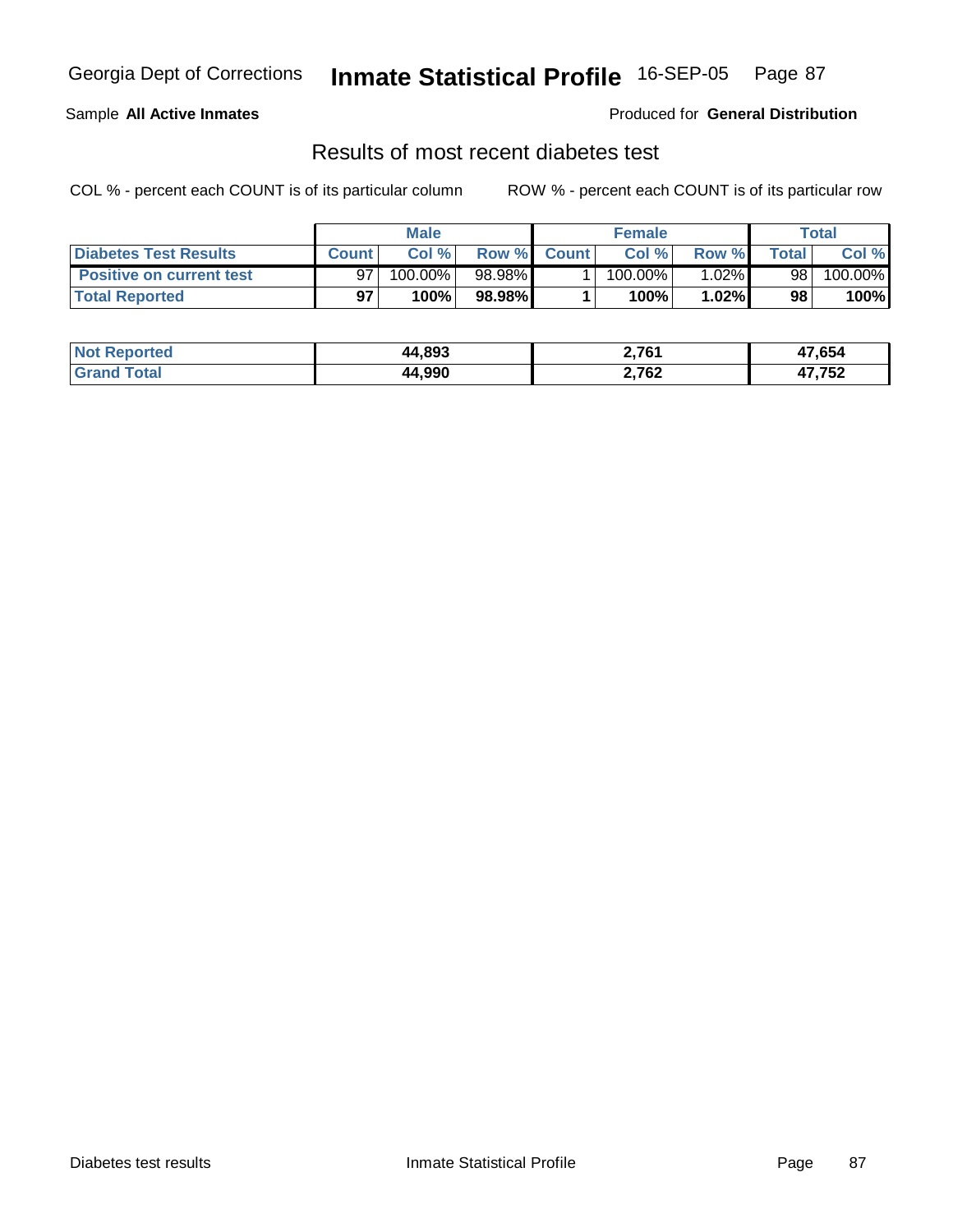#### Sample **All Active Inmates**

Produced for **General Distribution**

### Results of most recent hypertension test

|                                  |              | <b>Male</b> |         |              | <b>Female</b> |          |                  | Total    |
|----------------------------------|--------------|-------------|---------|--------------|---------------|----------|------------------|----------|
| <b>Hypertension Test Results</b> | <b>Count</b> | Col %       | Row %   | <b>Count</b> | Col %         | Row %    | $\mathsf{Total}$ | Col %    |
| <b>Positive on current test</b>  | 428          | $97.94\%$   | 99.07%  | $\mathbf{A}$ | 100.00%       | 0.93%    | 432              | 97.96%   |
| <b>Negative</b>                  | a            | 2.06%       | 100.00% |              |               |          |                  | $2.04\%$ |
| <b>Total Reported</b>            | 437          | 100%        | 99.09%  |              | 100%          | $0.91\%$ | 441              | 100%     |

| <b>Not Reported</b> | 44,553 | 2,758 | 17 911<br>- 47.31. |
|---------------------|--------|-------|--------------------|
| Γotal<br>Grand      | 44,990 | 2,762 | 47,752             |